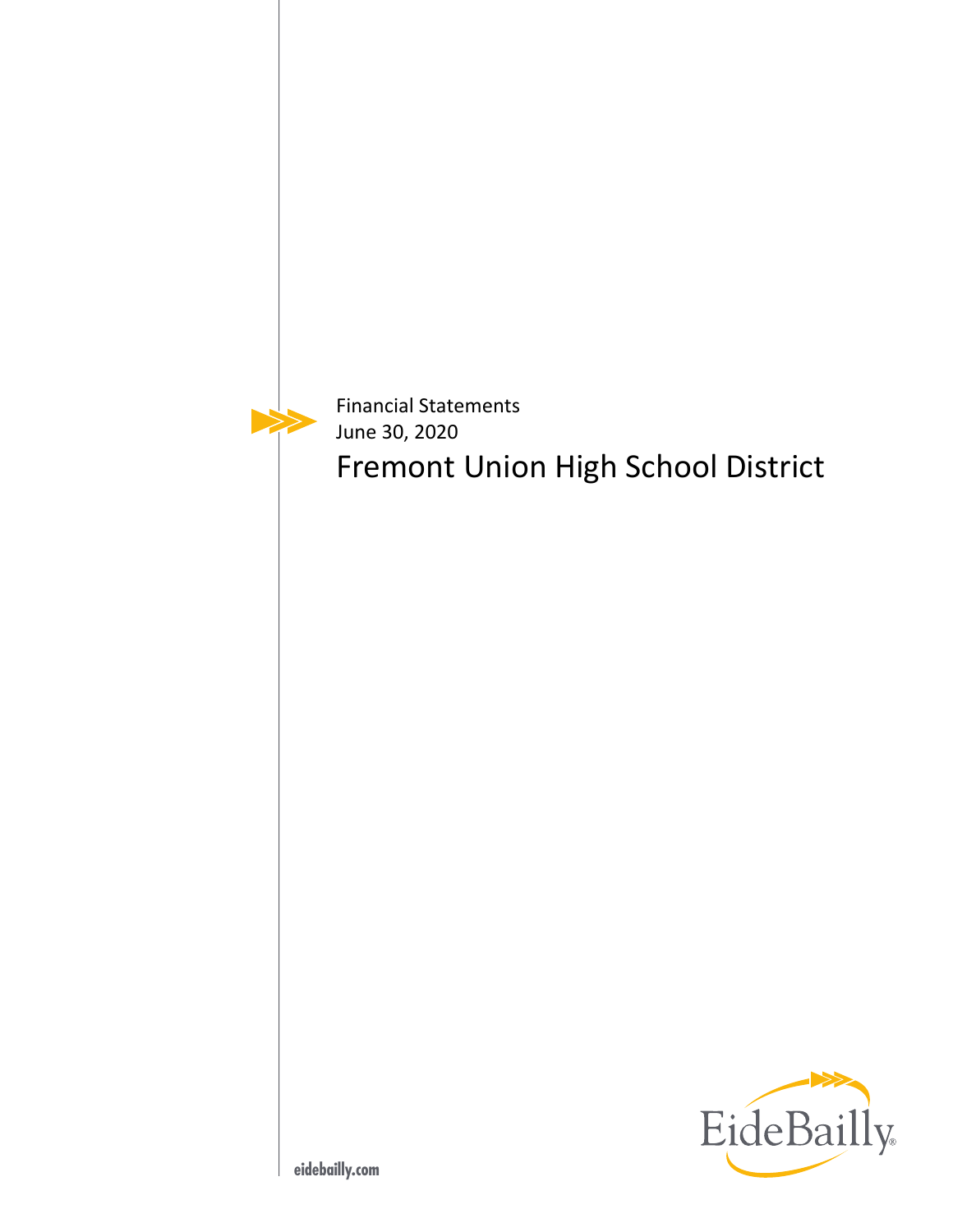| <b>Government Wide Financial Statements</b>                                                                                                                                                                                                                                                              |  |
|----------------------------------------------------------------------------------------------------------------------------------------------------------------------------------------------------------------------------------------------------------------------------------------------------------|--|
|                                                                                                                                                                                                                                                                                                          |  |
| <b>Government Fund Financial Statements</b>                                                                                                                                                                                                                                                              |  |
| Reconciliation of the Governmental Funds Balance Sheet to the Statement of Net Position  17<br>19. Statement of Revenues, Expenditures, and Changes in Fund Balances - Governmental Funds  19<br>Reconciliation of the Statement of Revenues, Expenditures, and Changes in Fund Balances of Governmental |  |
| <b>Proprietary Fund Financial Statements</b>                                                                                                                                                                                                                                                             |  |
| Statement of Revenues, Expenses, and Changes in Fund Net Position - Proprietary Fund  24                                                                                                                                                                                                                 |  |
| <b>Fiduciary Fund Financial Statements</b>                                                                                                                                                                                                                                                               |  |
|                                                                                                                                                                                                                                                                                                          |  |
| <b>Notes to Financial Statements</b>                                                                                                                                                                                                                                                                     |  |
| Required Supplementary Information                                                                                                                                                                                                                                                                       |  |
|                                                                                                                                                                                                                                                                                                          |  |
| Supplementary Information                                                                                                                                                                                                                                                                                |  |
| Reconciliation of Annual Financial and Budget Report with Audited Financial Statements  83<br>Combining Statement of Revenues, Expenditure, and Changes in Fund Balances - Non-Major Governmental                                                                                                        |  |
|                                                                                                                                                                                                                                                                                                          |  |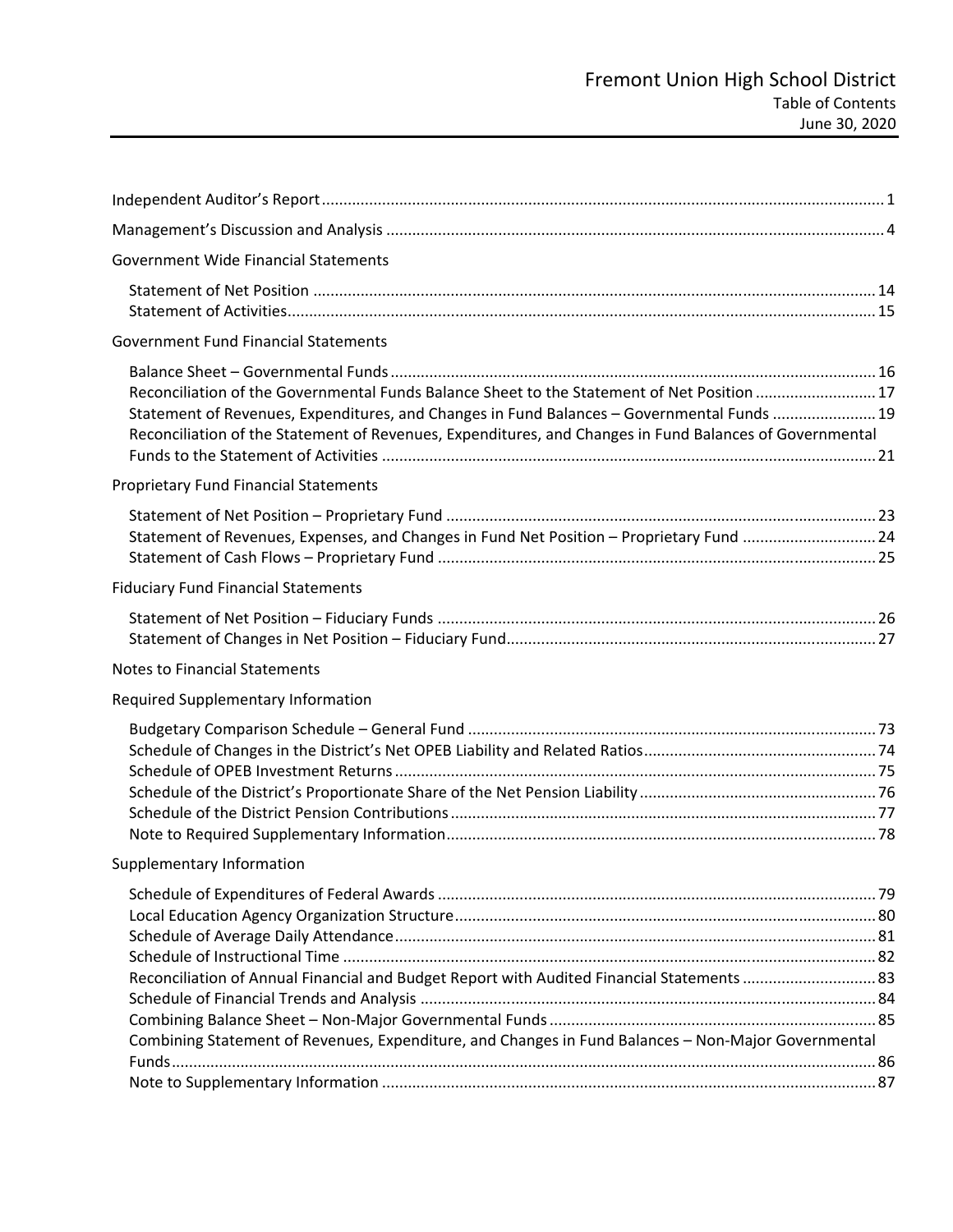Independent Auditor's Reports

| Independent Auditor's Report on Internal Control over Financial Reporting and on Compliance and Other<br>Matters Based on an Audit of Financial Statements Performed in Accordance with Government Auditing |  |
|-------------------------------------------------------------------------------------------------------------------------------------------------------------------------------------------------------------|--|
|                                                                                                                                                                                                             |  |
| Independent Auditor's Report on Compliance for Each Major Program and on Internal Control over Compliance                                                                                                   |  |
|                                                                                                                                                                                                             |  |
| Schedule of Findings and Questioned Costs                                                                                                                                                                   |  |
|                                                                                                                                                                                                             |  |
|                                                                                                                                                                                                             |  |
|                                                                                                                                                                                                             |  |
|                                                                                                                                                                                                             |  |
|                                                                                                                                                                                                             |  |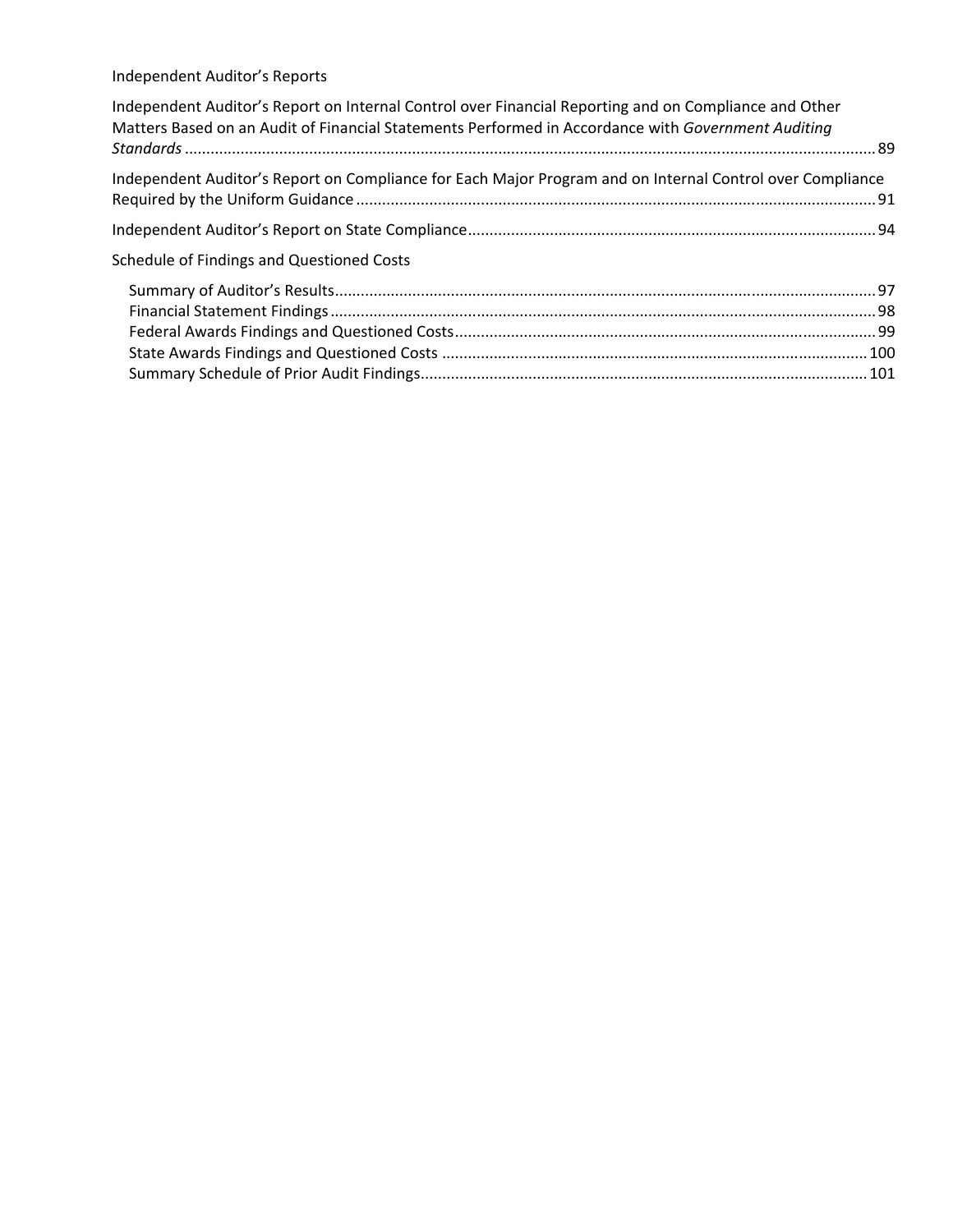

**CPAs & BUSINESS ADVISORS** 

#### **Independent Auditor's Report**

Board of Trustees Fremont Union High School District Sunnyvale, California

#### **Report on the Financial Statements**

We have audited the accompanying financial statements of the governmental activities, each major fund, and the aggregate remaining fund information of Fremont Union High School District (the District) as of and for the year ended June 30, 2020, and the related notes to the financial statements, which collectively comprise the District's basic financial statements as listed in the table of contents.

#### **Management's Responsibility for the Financial Statements**

Management is responsible for the preparation and fair presentation of these financial statements in accordance with accounting principles generally accepted in the United States of America; this includes the design, implementation, and maintenance of internal control relevant to the preparation and fair presentation of financial statements that are free from material misstatement, whether due to fraud or error.

#### **Auditor's Responsibility**

Our responsibility is to express opinions on these financial statements based on our audit. We conducted our audit in accordance with auditing standards generally accepted in the United States of America and the standards applicable to financial audits contained in *Government Auditing Standards,*  issued by the Comptroller General of the United States. Those standards require that we plan and perform the audit to obtain reasonable assurance about whether the financial statements are free from material misstatement.

An audit involves performing procedures to obtain audit evidence about the amounts and disclosures in the financial statements. The procedures selected depend on the auditor's judgment, including the assessment of the risks of material misstatement of the financial statements, whether due to fraud or error. In making those risk assessments, the auditor considers internal control relevant to the entity's preparation and fair presentation of the financial statements in order to design audit procedures that are appropriate in the circumstances, but not for the purpose of expressing an opinion on the effectiveness of the entity's internal control. Accordingly, we express no such opinion. An audit also includes evaluating the appropriateness of accounting policies used and the reasonableness of significant accounting estimates made by management, as well as evaluating the overall presentation of the financial statements.

We believe that the audit evidence we have obtained is sufficient and appropriate to provide a basis for our audit opinions.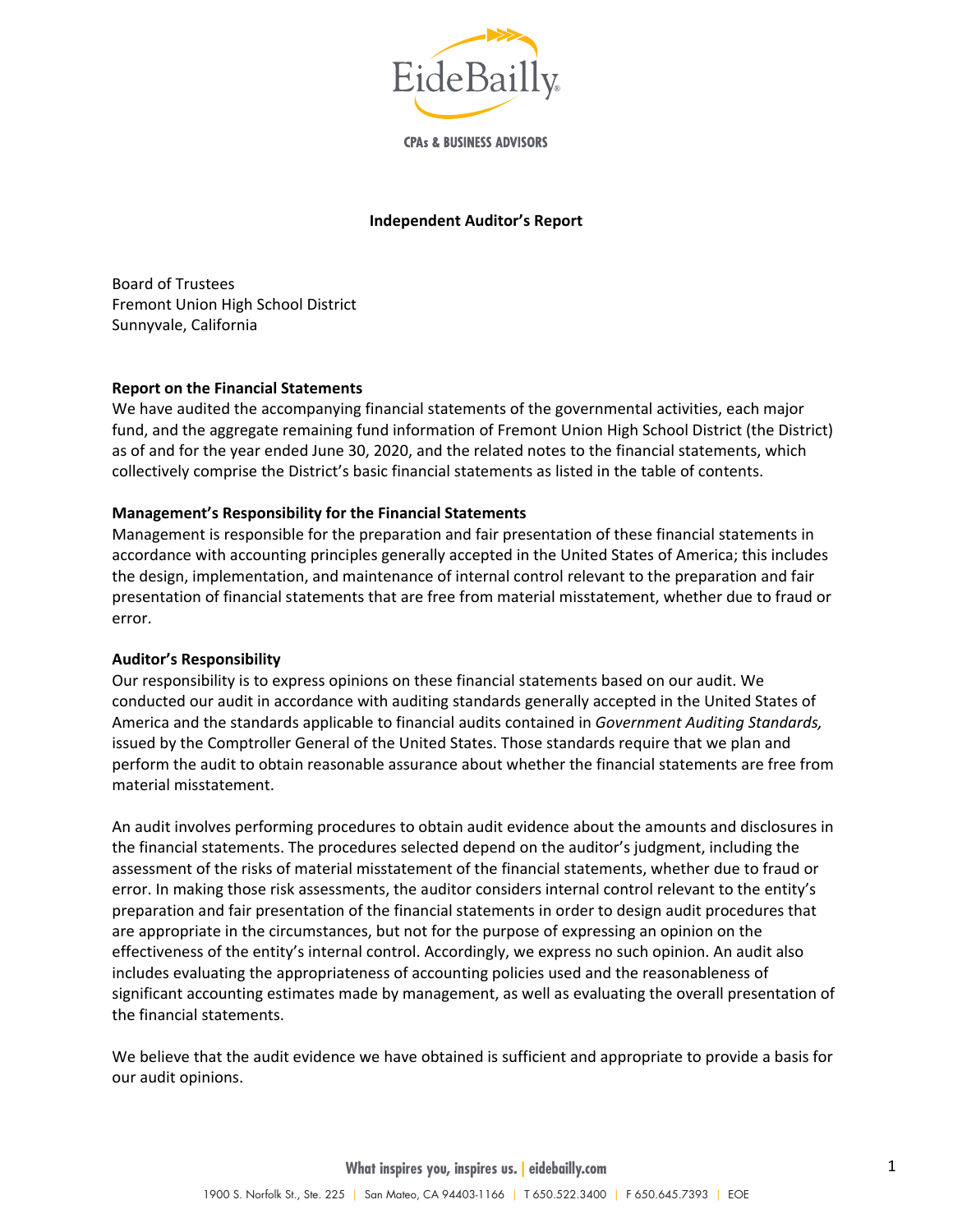# **Opinions**

In our opinion, the financial statements referred to above present fairly, in all material respects, the respective financial position of the governmental activities, each major fund, and the aggregate remaining fund information of Fremont Union High School District, as of June 30, 2020, and the respective changes in financial position and, where applicable, cash flows thereof for the year then ended in accordance with accounting principles generally accepted in the United States of America.

#### **Other Matters**

#### *Required Supplementary Information*

Accounting principles generally accepted in the United States of America require that the management's discussion and analysis, budgetary comparison information, schedule of changes in the District's net OPEB liability and related ratios, schedule of OPEB Investment Returns, schedule of the District's proportionate share of the net pension liability, and the schedule of District contributions, be presented to supplement the basic financial statements. Such information, although not a part of the basic financial statements, is required by the Governmental Accounting Standards Board, who considers it to be an essential part of financial reporting for placing the basic financial statements in an appropriate operational, economic, or historical context. We have applied certain limited procedures to the required supplementary information in accordance with auditing standards generally accepted in the United States of America, which consisted of inquiries of management about the methods of preparing the information and comparing the information for consistency with management's responses to our inquiries, the basic financial statements, and other knowledge we obtained during our audit of the basic financial statements. We do not express an opinion or provide any assurance on the information because the limited procedures do not provide us with sufficient evidence to express an opinion or provide any assurance.

# *Other Information*

Our audit was conducted for the purpose of forming opinions on the financial statements that collectively comprise Fremont Union High School District's financial statements. The combining and individual nonmajor fund financial statements, Schedule of Expenditures of Federal Awards as required by the audit requirements of Title 2 U.S. Code of Federal Regulations (CFR) Part 200, *Uniform Administrative Requirements, Cost Principles, and Audit Requirements for Federal Awards* (Uniform Guidance), and other supplementary information listed in the table of contents are presented for purposes of additional analysis and are not a required part of the financial statements.

The combining and individual nonmajor fund financial statements, the schedule of expenditures of federal awards, and the other supplementary information listed in the table of contents are the responsibility of management and were derived from and relate directly to the underlying accounting and other records used to prepare the basic financial statements. Such information has been subjected to the auditing procedures applied in the audit of the basic financial statements and certain additional procedures, including comparing and reconciling such information directly to the underlying accounting and other records used to prepare the basic financial statements or to the basic financial statements themselves, and other additional procedures in accordance with auditing standards generally accepted in the United States of America. In our opinion, the combining and individual nonmajor fund financial statements and the schedule of expenditures of federal awards are fairly stated, in all material respects, in relation to the basic financial statements as a whole.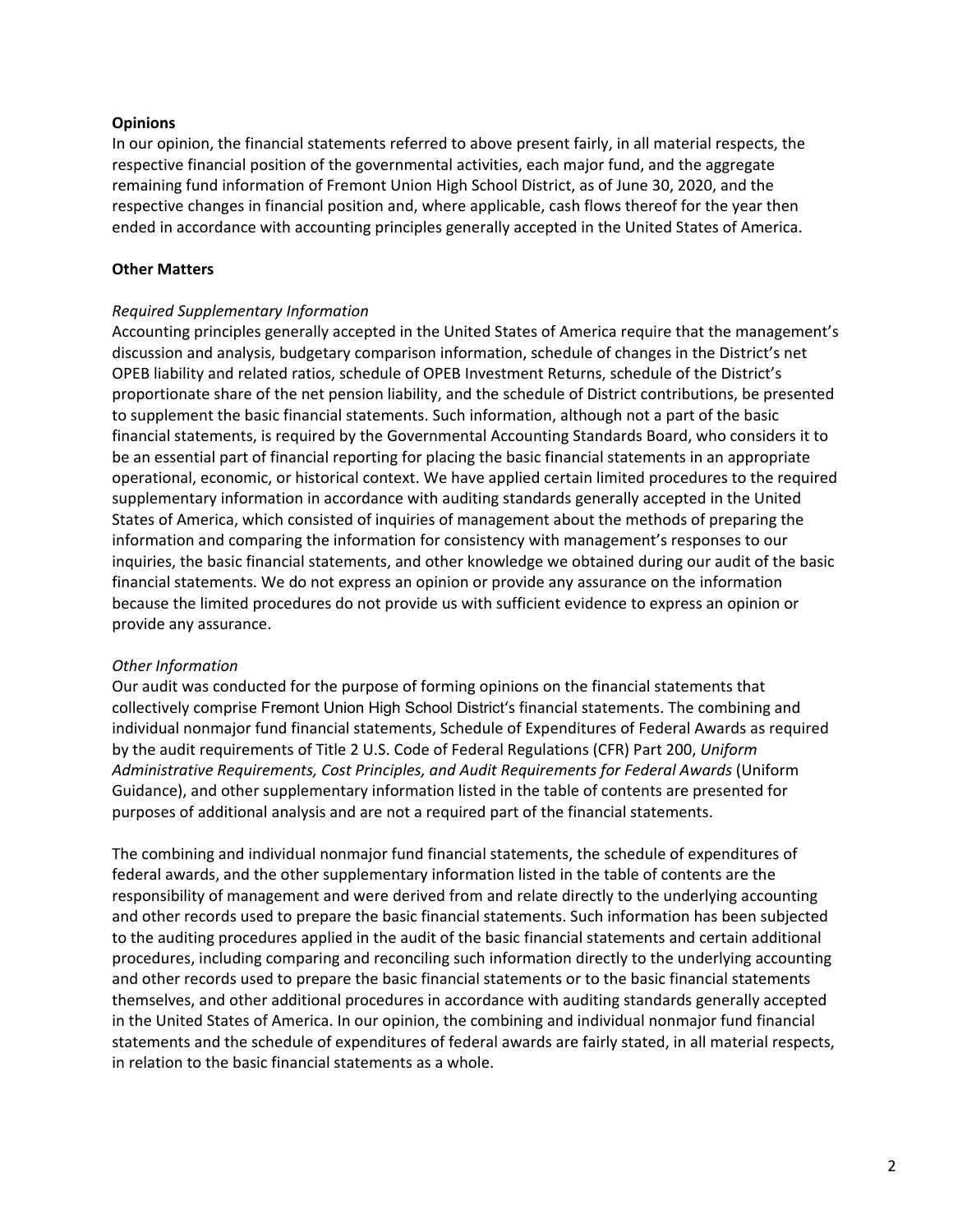#### **Other Reporting Required by** *Government Auditing Standards*

In accordance with *Government Auditing Standards*, we have also issued a report dated December 1, 2020 on our consideration of Fremont Union High School District's internal control over financial reporting and on our tests of its compliance with certain provisions of laws, regulations, contracts, grant agreements, and other matters. The purpose of that report is solely to describe the scope of our testing of internal control over financial reporting and compliance and the results of that testing, and not to provide an opinion on the effectiveness of Fremont Union High School District's internal control over financial reporting or on compliance. That report is an integral part of an audit performed in accordance with *Government Auditing Standards* in considering Fremont Union High School District's internal control over financial reporting and compliance.

Gide Sailly LLP

San Mateo, California December 1, 2020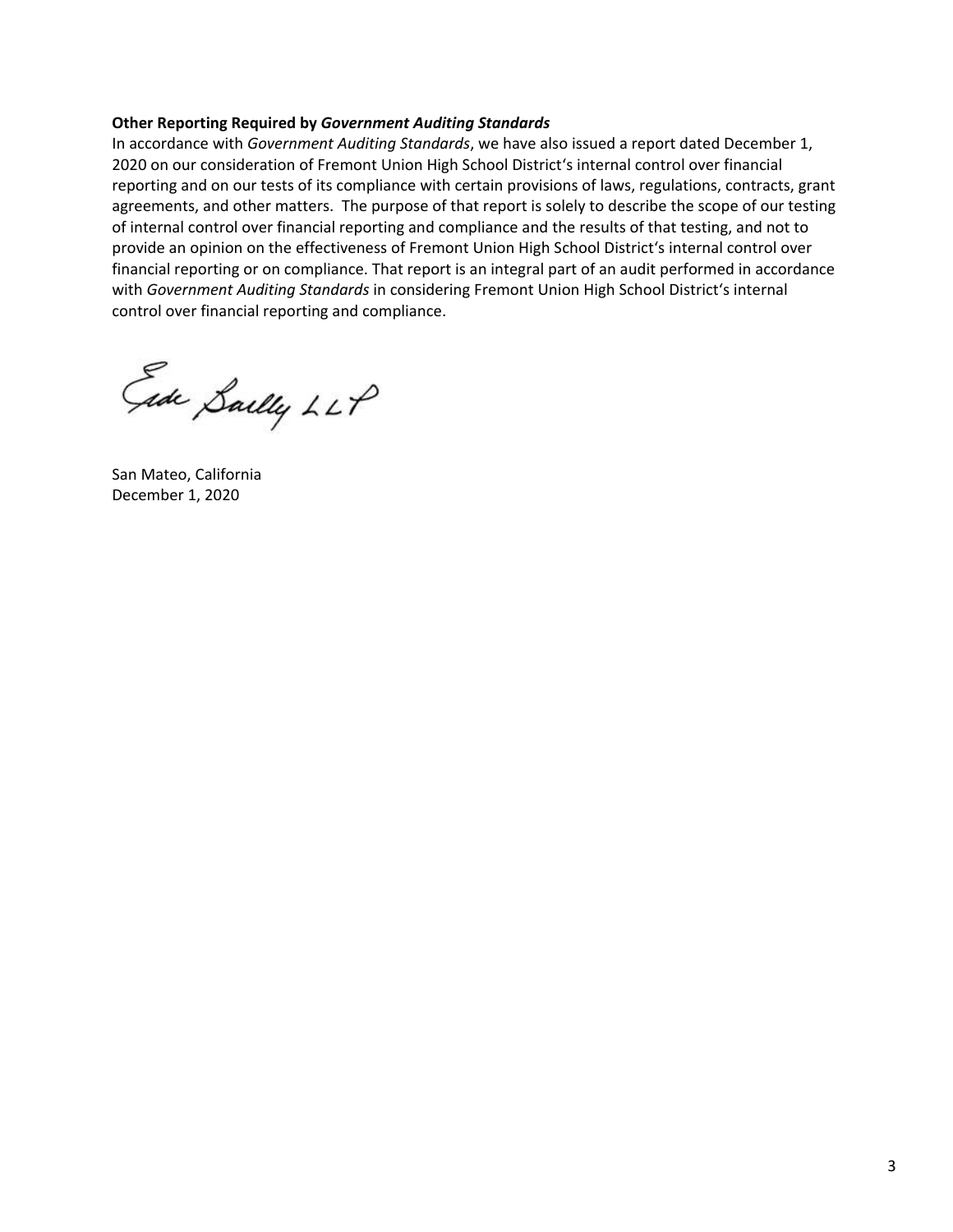This section of Fremont Union High School District's (FUHSD) annual financial report presents our discussion and analysis of the District's financial performance during the fiscal year that ended on June 30, 2020, with comparative information for the year ended June 30, 2019. Please read it in conjunction with the District's financial statements, which immediately follow this section.

# **Overview of the Financial Statements**

# **The Financial Statements**

The financial statements presented herein include all of the activities of the Fremont Union High School District (the District) using the integrated approach as prescribed by GASB Statement Number 34.

The *Government‐Wide Financial Statements* present the financial picture of the District from the economic resources measurement focus using the accrual basis of accounting and include the governmental activities. These statements include all assets of the District (including capital assets) as well as all liabilities (including long‐ term debt). Additionally, certain eliminations have occurred as prescribed by the statement in regards to interfund activity, payables and receivables.

The *Fund Financial Statements* include statements for each of the three categories of activities: governmental, proprietary, and fiduciary.

The *Governmental Activities* are prepared using the current financial resources measurement focus and modified accrual basis of accounting.

The *Fiduciary Funds* are prepared using the economic resources measurement focus and the accrual basis of accounting.

Reconciliation of the Fund Financial Statements to the Government‐Wide Financial Statements is provided to explain the differences created by the integrated approach.

The financial statements also include notes that explain some of the information in the statements and provide detailed data. The statements are followed by a section of required supplementary budget information that further explains and supports the financial statements.

The Primary unit of the government is the Fremont Union High School District.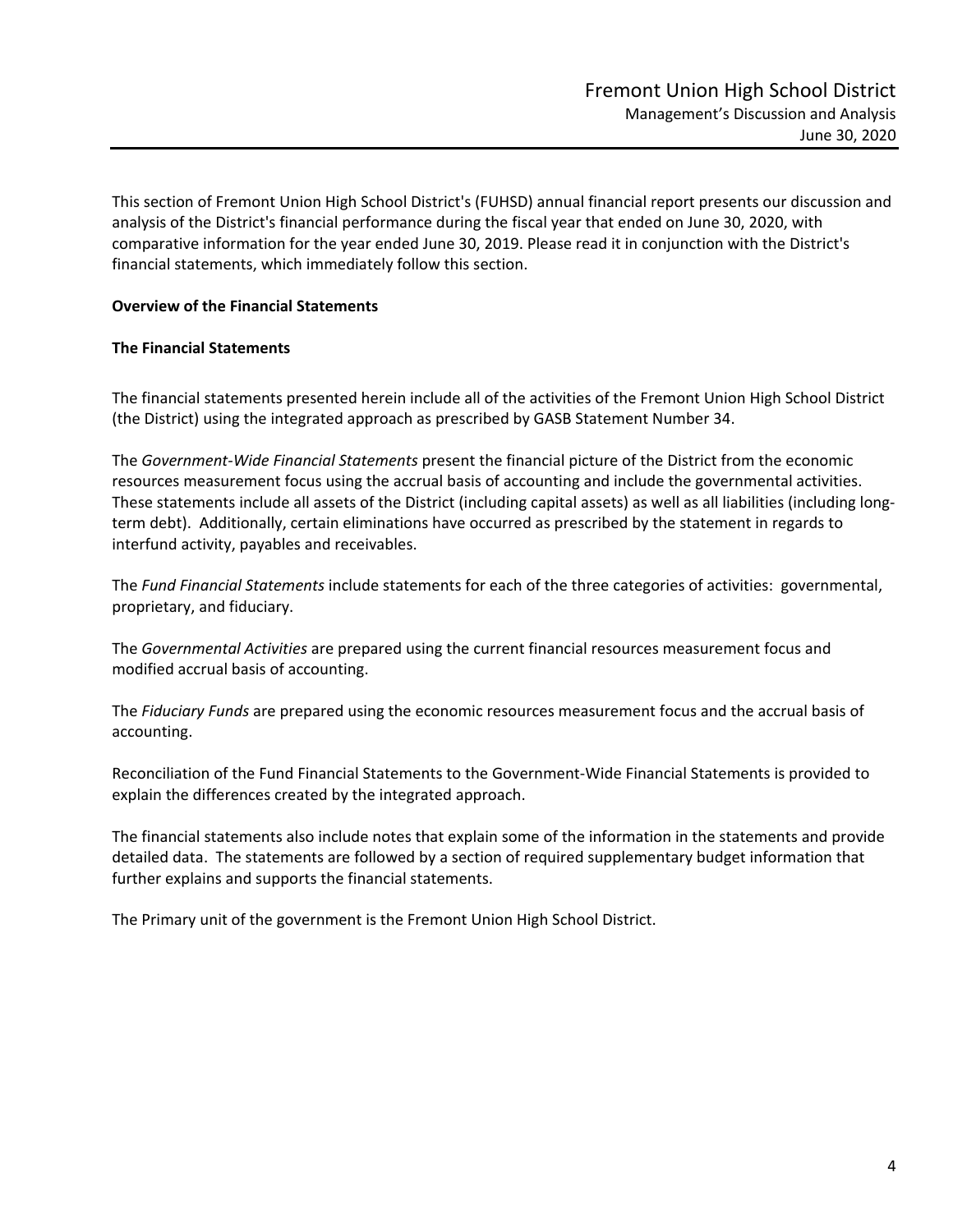# **Financial Highlights of the Past Year**

A deep economic recession began in March and April after state and local governments shuttered economic activity across the U.S. to mitigate the spread of the pandemic COVID‐19 virus. The unemployment rate since the recession began has been dismal and at unprecedented highs. In February 2020, the jobless rate hovered at a historical low of 3.5 percent. The Bureau of Labor Statistic (BLS) reported unemployment for April, May, and June as 14.7 percent, 13.3 percent and 11.1 percent respectively. Nonetheless, the official unemployment rate understates the degree of joblessness. The BLS has admitted to misclassifying some individuals as employed by incorrectly counting those who are still getting paid but not actually showing up for work, probably workers on temporary paid leave. The unemployment rate was actually 19.7 percent in April and 16.3 percent in May.

Overall, the District experienced a small increase in enrollment, as projected. Fremont High School and Lynbrook High School saw the largest increases from the prior year (92 and 71 respectively). Homestead remained flat, while Monta Vista and Cupertino declined (‐89 and ‐35 respectively). Though Cupertino High School declined in enrollment, this was due to the Board Approved intra‐district transfer program to increase enrollment at Lynbrook High School. If not for this program, Cupertino would have increased in enrollment and Lynbrook would have declined. Our current projections for the district continue to show a decline in enrollment over the next 5 years, with large declines occurring by 2023.

The District's residency verification program continued in 2019‐2020 as the District remains committed to this effort. The program contains a full time investigator and two part time investigators along with a manager and clerical support positions.

Our Food Services program saw significant changes in reimbursable meals served, due to the COVID Pandemic. The United States Department of Agriculture (USDA) Food and Nutrition Services (FNS) Child Nutrition Programs of California suspended eligibility criteria during the pandemic in order to distribute food to more families in need during the statewide shutdown. Though the District did incur additional expenses in order to ensure the safety of all staff and community members, it greatly increased the daily number of reimbursable meals served.

The relationship between all of our bargaining groups continues to be collaborative and positive. This includes our Classified Union – CSEA, our Certificated Union – FEA, and a bargaining group AFT which represents our Adult and Community Education employees. 2019‐2020 marked the fifth consecutive year that each bargaining group participating in the Revenue Sharing Process saw positive returns.

The District continues to rely upon the \$5.2 million received annually from the parcel tax that was originally approved by the voters in November 2004. In May of 2010, District voters renewed the parcel tax for a period of six years. The Parcel Tax was again renewed on November 4, 2014 for an additional six years, commencing July 1, 2016. In accordance with the ballot language, the funds are used to preserve core academic classes and retain experienced teachers. The District has been careful to track the particular programs funded through parcel tax revenues. Exemptions are offered to senior citizens and disabled.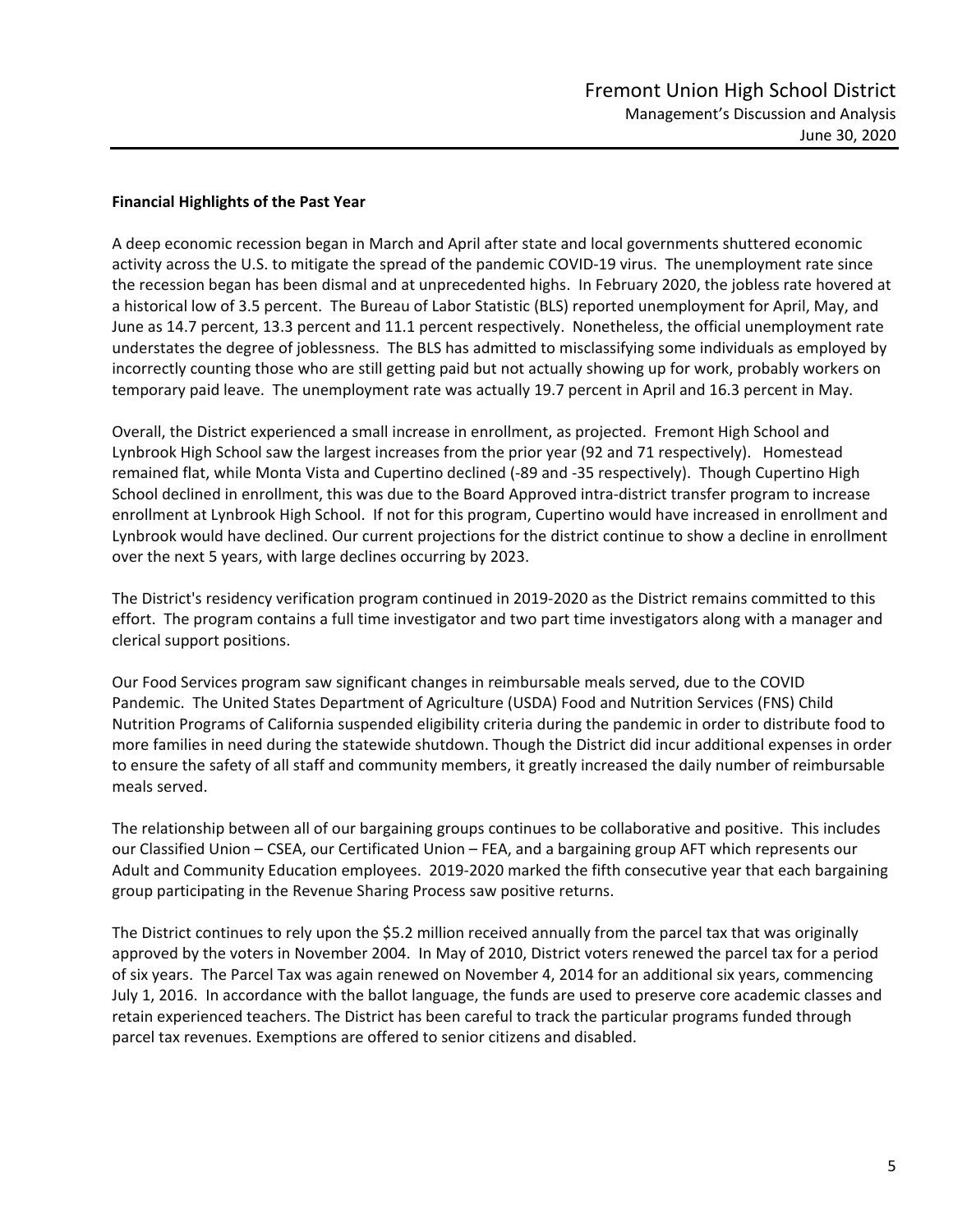On November 4, 2014, voters also approved a Proposition 39 bond known as Measure K. In May 2019, the District issued the third and final series of bonds under the 2014 Measure K bond authorization. The par amount of the Series 2019A bonds was \$53,085,000, the Series 2019B bonds (Green Bonds) was \$30,000,000 and the Series 2019C (Federally Taxable) bonds was \$11,915,000 for a total issuance of \$95,000,000. The District has a long‐standing commitment to sustainability and green design in its operations and facilities. The District was one of the first California school districts to issue green bonds.

In addition, On November 6, 2018, voters approved a new Proposition 39 bond known as Measure CC. Measure CC passed by a 63% to 37% margin. This measure approved the sale of an additional \$275,000,000 in General Obligation Bonds to further the District's facilities and modernization plan. In May 2019, the District issued the first series of bonds under the 2018 Measure CC bond authorization. The par amount of the Series 2019A bonds was \$47,195,000 and the Series 2019C (Federally Taxable) bonds was \$7,805,000 for a total issuance of \$55,000,000.

As required by the Education Code of the State and the 2008 Measure B, 2014 Measure K, and 2018 Measure CC bond authorizations, the District has established a Citizens' Oversight Committee to review the District's expenditure of bond proceeds and its progress in completing the projects specified in the measure, and to make periodic reports to the public in order to ensure that bond funds are spent only for authorized purposes. At their January 20, 2015 meeting, the Board combined the Measure B and Measure K oversight committees and incorporated responsibility for oversight of the 2014 Measure J parcel tax into one committee named "Fremont Union High School District's Bond and Parcel Tax Citizens' Oversight Committee". At their February 5, 2019 meeting, the Board added oversight of the Measure CC bond program to the duties of the "Fremont Union High School District's Bond and Parcel Tax Citizens' Oversight Committee". The committee is comprised of community members representing the business community within the District, senior citizens organization, taxpayers' organization, parent or guardian of a child enrolled in the District, parent or guardian of a child enrolled in the District who is active in a parent‐teacher organization and the public at large. Members are appointed for two year terms.

# **Reporting the District as A Whole**

# **The Statement of Net Position and the Statement of Activities**

The *Statement of Net Position* and the *Statement of Activities* report information about the District as a whole and about its activities. These statements include all assets and liabilities of the District using the accrual basis of accounting*,* which is similar to the accounting used by most private‐sector companies. All of the current year's revenues and expenses are taken into account regardless of when cash is received or paid.

These two statements report the District's net position and changes in it. Net position is the difference between assets and liabilities, and is one way to measure the District's financial health, or financial position. Over time, increases or decreases in the District's net position are one indicator of whether its financial health is improving or deteriorating. Other factors to consider are changes in the District's property tax base and the condition of the District's facilities.

The relationship between revenues and expenses is shown in the District's operating results. Since the Board's responsibility is to provide services to students and not to generate profit as commercial entities do, one must consider other factors when evaluating the overall health of the District. The quality of education and the safety of our schools will be important components in this evaluation.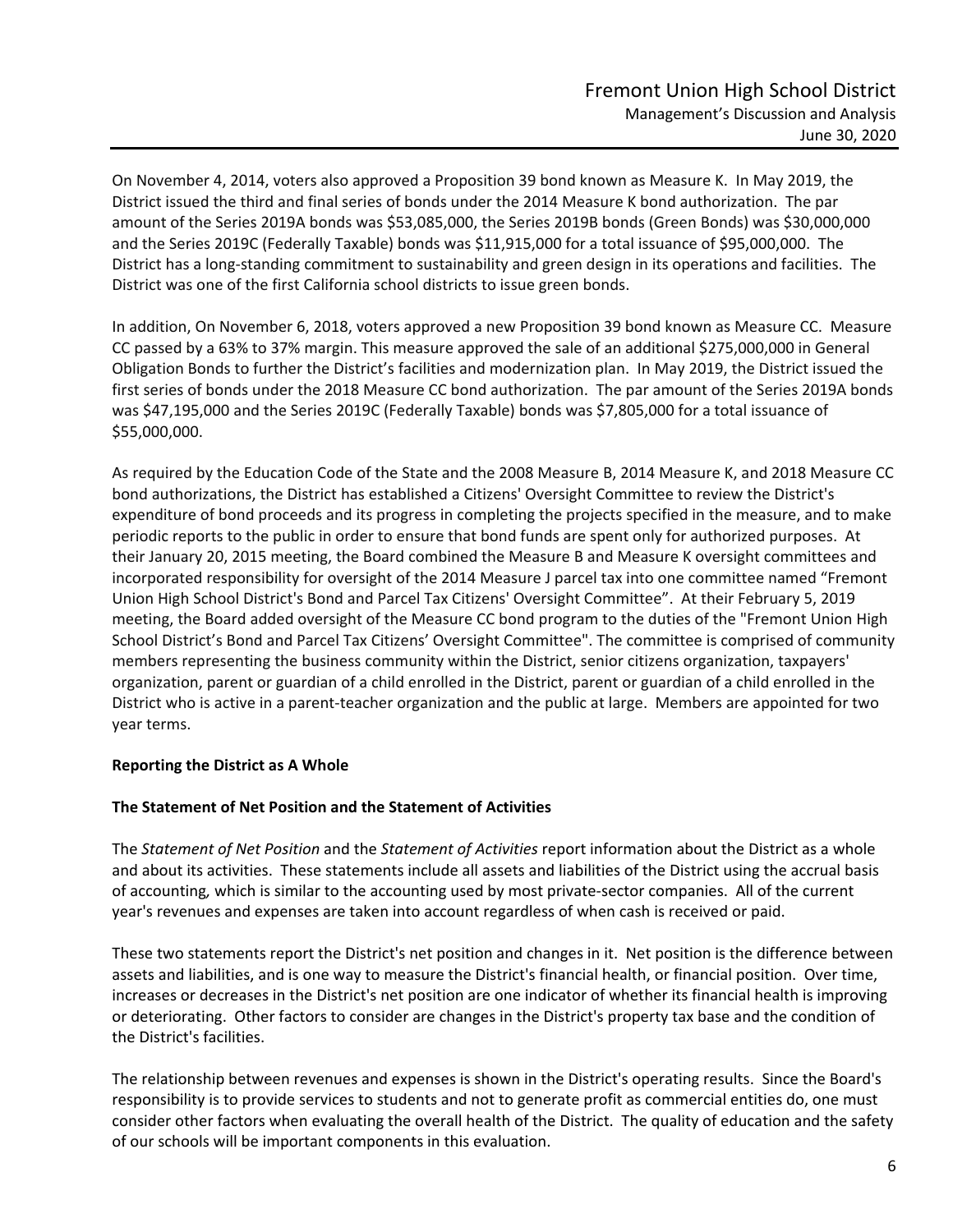In the *Statement of Net Position* and the *Statement of Activities,* we include the District activities as follows:

*Governmental Activities* ‐ All of the District's services are reported in this category. This includes the education of ninth through twelfth grade students, adult education students, the operation of child development activities, and the on‐going effort to improve and maintain buildings and sites. Property taxes, state income taxes, user fees, interest income, Federal, state, and local grants, as well as general obligation bonds, finance these activities.

#### **Reporting the District's Most Significant Funds**

#### **Fund Financial Statements**

The fund financial statements provide detailed information about the most significant funds – not the District as a whole. Some funds are required to be established by State law and by bond covenants. However, management establishes many other funds to help it control and manage money for particular purposes or to show that it is meeting legal responsibilities for using certain taxes, grants, and other money that it receives from the U.S. and California Departments of Education.

*Governmental Funds* ‐ Most of the District's basic services are reported in governmental funds, which focus on how money flows into and out of those funds and the balances left at year-end that are available for spending. These funds are reported using an accounting method called modified accrual accounting, which measures cash and all other financial assets that can readily be converted to cash. The governmental fund statements provide a detailed short‐term view of the District's general government operations and the basic services it provides. Governmental fund information helps determine whether there are more or fewer financial resources that can be spent in the near future to finance the District's programs. The differences in results between the governmental fund financial statements to those in the government‐wide financial statements are explained in a reconciliation following each governmental fund financial statement.

*Proprietary Funds* ‐ When the District charges users for the services it provides, whether to outside customers or to other departments within the District, these services are generally reported in proprietary funds. Proprietary funds are reported in the same way that all activities are reported in the *Statement of Net Position* and the *Statement of Revenues, Expenses and Changes in Fund Net Position*. We use internal service funds (a type of proprietary funds) to report activities that provide supplies and services for the District's other programs and activities ‐ such as the District's Self‐Insurance Fund. The internal service funds are reported with governmental activities in the government‐wide financial statements.

# **The District as Trustee**

#### **Reporting the District's Fiduciary Responsibilities**

The District is the trustee, or *fiduciary,* for funds held on behalf of others, like our funds for associated student body activities, scholarships, employee retiree benefits, and pensions. The District's fiduciary activities are reported in the *Statements of Fiduciary Net Position and Changes in Fund Net Position* We exclude these activities from the District's other financial statements because the District cannot use these assets to finance its operations. The District is responsible for ensuring that the assets reported in these funds are used for their intended purposes.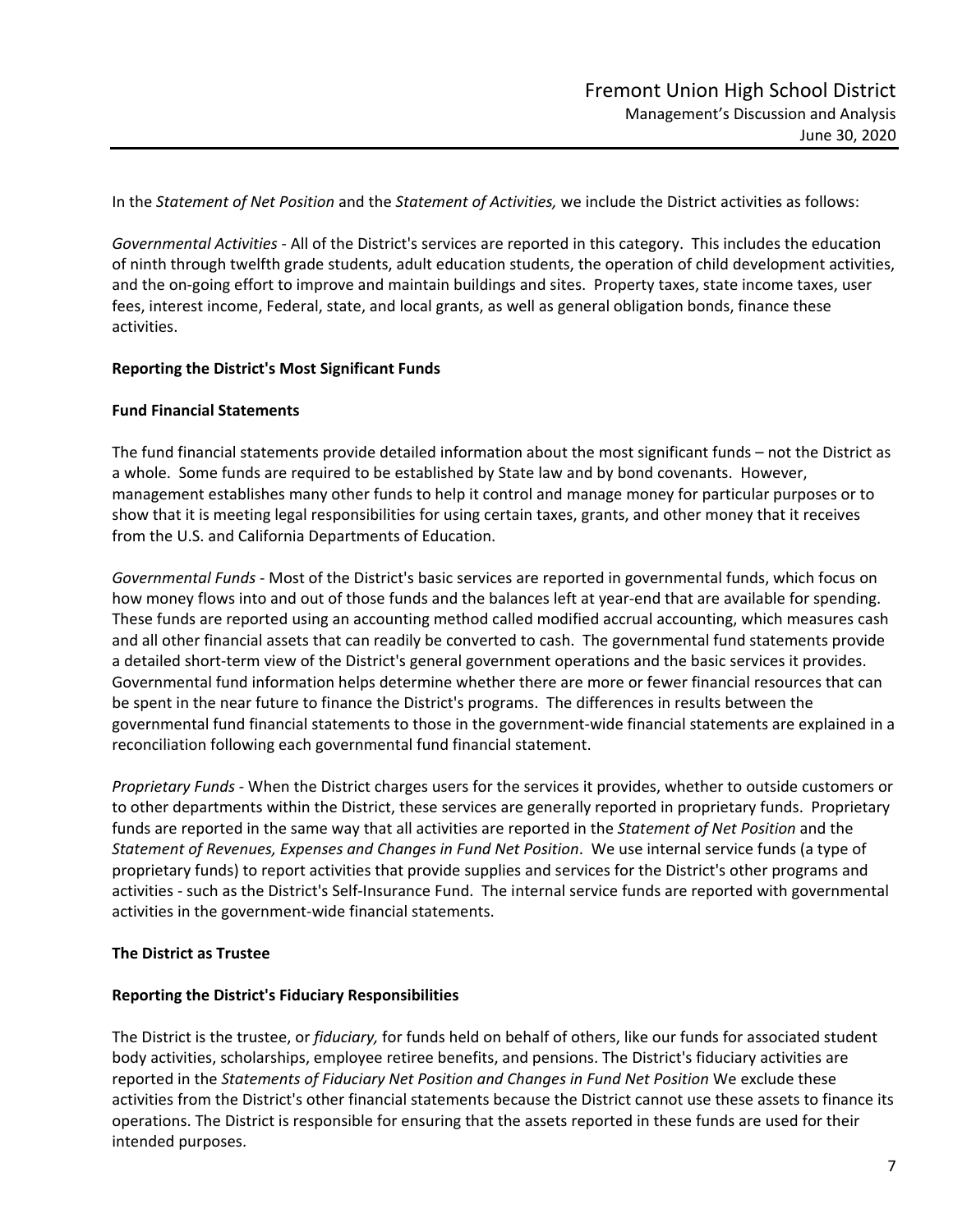#### **The District as A Whole**

#### **Net Position**

The District's net position was \$101.94 million for the fiscal year ended June 30, 2020. Of this amount, \$77.44 million deficit was unrestricted. Restricted net position is reported separately to show legal constraints from debt covenants and enabling legislation that limit the School Board's ability to use the net position for day-today operations. The analysis below focuses on net position (Table 1) and the change in net position (Table 2) of the District's governmental activities.

#### **Table 1**

#### **(Amounts in millions)**

|                                                                                                                                                                    | 2019                                | 2020                                 | Change |                                     |  |
|--------------------------------------------------------------------------------------------------------------------------------------------------------------------|-------------------------------------|--------------------------------------|--------|-------------------------------------|--|
| <b>Current and Other Assets</b><br>Capital Assets                                                                                                                  | \$<br>355.11<br>514.29              | \$<br>300.15<br>552.20               | \$     | (54.96)<br>37.91                    |  |
| Total assets                                                                                                                                                       | 869.40                              | 852.35                               |        | (17.05)                             |  |
| Deferred Outflow or Resources                                                                                                                                      | 69.98                               | 68.37                                |        | (1.61)                              |  |
| <b>Current Liabilities</b><br>Long-Term Liabilities                                                                                                                | 27.09<br>817.74                     | 26.46<br>783.38                      |        | (0.63)<br>(34.36)                   |  |
| <b>Total liabilities</b>                                                                                                                                           | 844.83                              | 809.84                               |        | (34.99)                             |  |
| Deferred Inflow or Resources                                                                                                                                       | 6.68                                | 8.94                                 |        | 2.26                                |  |
| <b>Net Position</b><br>Net investment in capital assets<br>Restricted<br>Unrestricted: excluding pension activities<br>Unrestricted: related to pension activities | 87.01<br>70.60<br>59.20<br>(128.94) | 125.18<br>54.20<br>62.53<br>(139.97) |        | 38.17<br>(16.40)<br>3.33<br>(11.03) |  |
| Total net position                                                                                                                                                 | 87.87                               | 101.94                               |        | 14.07                               |  |

The \$62.53 million and negative \$139.97 million in unrestricted net position of governmental activities represents the accumulated results of all past years' operations. It means that if the District had to pay off all of its bills today including all of its non‐capital liabilities (compensated absences and pension liability as examples), there would be \$101.94 million. The total unrestricted deficit amount of \$139.97 million is the result of adaption of GASB statement No. 68, Accounting and Financial Reporting for Pension, by the District. Though listed as unrestricted for purposes of this report, the \$62.53 million is committed or assigned to various programs of the District.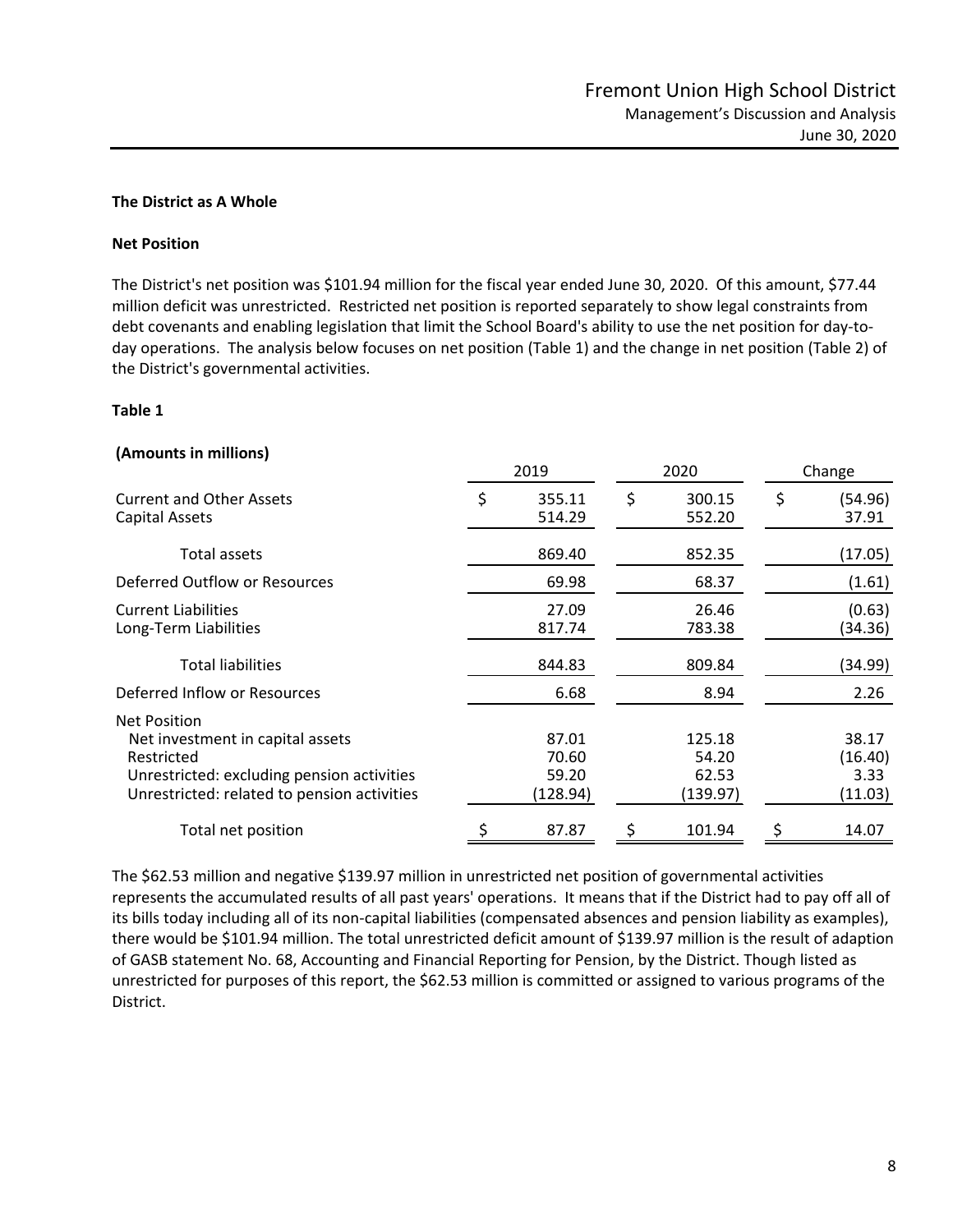#### **Changes in Net Position**

The results of this year's operations for the District as a whole are reported in the *Statement of Activities* on page 15. Table 2 takes the information from the Statement, rounds off the numbers, and rearranges them slightly so you can see the total revenues for the year.

#### **Table 2**

#### **(Amounts in millions)**

|                                    |    | 2019   |    | 2020   |    | Change            |  |
|------------------------------------|----|--------|----|--------|----|-------------------|--|
| Revenues                           |    |        |    |        |    |                   |  |
| Program revenues                   |    |        |    |        |    |                   |  |
| Charges for services               | \$ | 0.01   | \$ | 0.80   | \$ | 0.79              |  |
| Operating grants and contributions |    | 36.54  |    | 27.29  |    | (9.25)            |  |
| Federal and state sources          |    | 10.05  |    | 7.80   |    | (2.25)            |  |
| Property taxes                     |    | 180.26 |    | 193.69 |    | 13.43             |  |
| Other general revenue              |    | 3.45   |    | 10.83  |    | 7.38              |  |
| Total revenues                     |    | 230.31 |    | 240.41 |    | 10.10             |  |
| Expenses                           |    |        |    |        |    |                   |  |
| Instruction                        |    | 116.31 |    | 123.53 |    | 7.22              |  |
| Instruction-related services       |    | 31.41  |    | 32.41  |    | 1.00 <sub>1</sub> |  |
| Pupil services                     |    | 22.85  |    | 22.21  |    | (0.64)            |  |
| General administration             |    | 10.03  |    | 9.91   |    | (0.12)            |  |
| <b>Plant services</b>              |    | 14.47  |    | 16.47  |    | 2.00              |  |
| Ancillary services                 |    | 0.48   |    | 0.44   |    | (0.04)            |  |
| Community services                 |    | 0.01   |    | 0.01   |    |                   |  |
| Interest on long-term debt         |    | 17.46  |    | 21.30  |    | 3.84              |  |
| Other outgo                        |    | 0.05   |    | 0.05   |    |                   |  |
| <b>Total expenditures</b>          |    | 213.07 |    | 226.33 |    | 13.26             |  |
| Net Change In Net Position         | Ş  | 17.24  | Ş  | 14.08  | Ş  | (3.16)            |  |

# **Governmental Activities**

As reported in the *Statement of Activities* on page 15. The cost of all governmental activities this year was \$226.33 million. However, the amount that the taxpayers ultimately financed for these activities through local taxes was \$193.69 million because the cost was paid by those who benefited from the programs or by other governments and organizations who subsidized certain programs with grants and contributions (\$27.29 million). The District paid for the remaining "public benefit" portion of our governmental activities with \$19.43 million in state revenue limit sources, state funds and with other revenues, such as interest and general entitlements.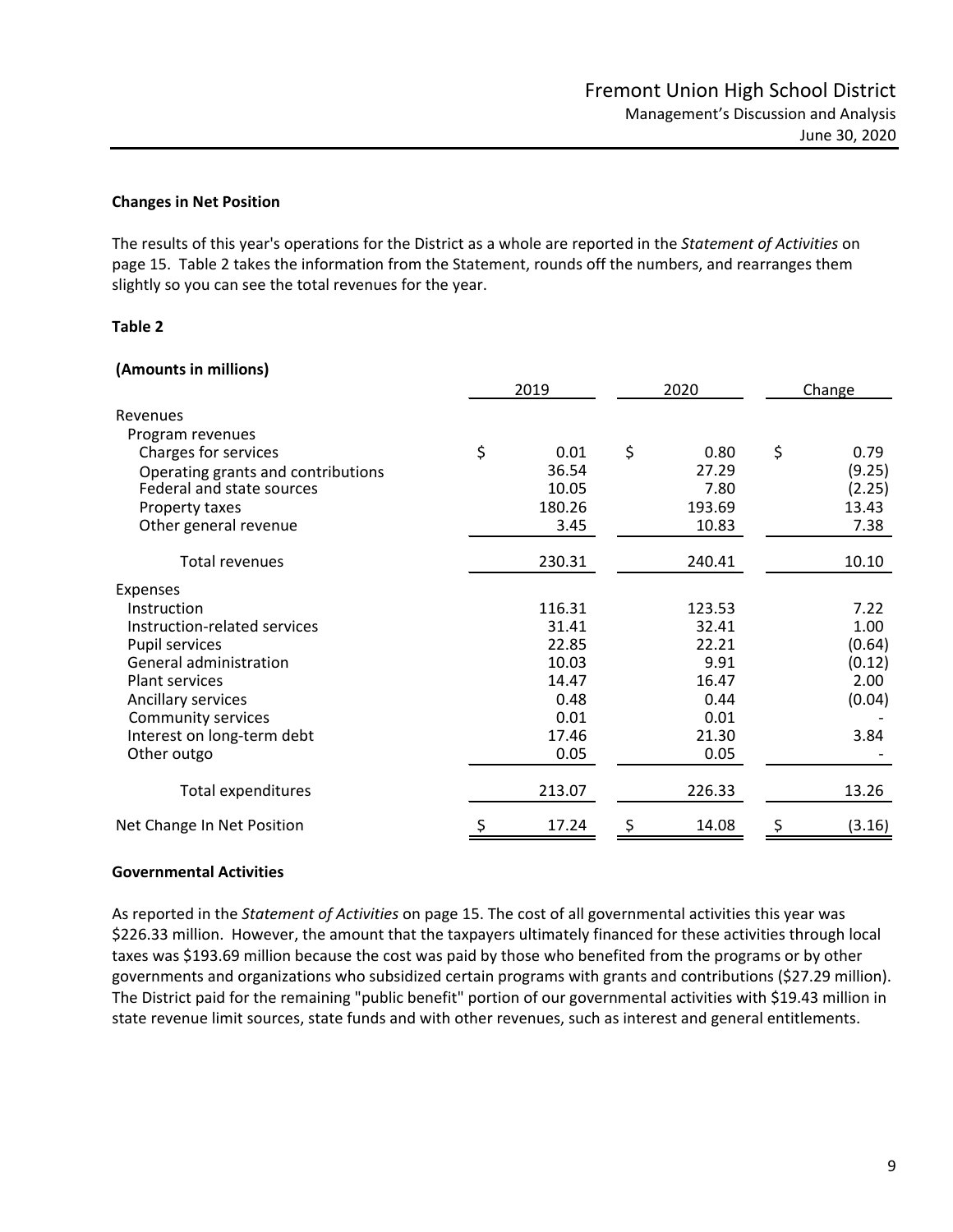In Table 3, we have presented the cost and net cost of each of the District's largest functions: instruction including, special instruction programs and other instructional programs, pupil services, administration, plant services, and all other services. As discussed above, net cost shows the financial burden that was placed on the District's taxpayers by each of these functions. Providing this information allows our citizens to consider the cost of each function in comparison to the benefits they believe are provided by that function.

# **Table 3**

#### **(Amounts in millions)**

|                                             | 2019        |    | 2020   |    | Change |
|---------------------------------------------|-------------|----|--------|----|--------|
| Instruction<br>Instruction-related services | \$<br>95.36 | \$ | 106.53 | \$ | 11.17  |
| Supervision of instruction                  | 7.17        |    | 7.43   |    | 0.26   |
| Instructional library, media and technology | 3.01        |    | 3.15   |    | 0.14   |
| School administration                       | 18.43       |    | 18.69  |    | 0.26   |
| <b>Pupil Services</b>                       |             |    |        |    |        |
| Home-to-school transportation               | 2.54        |    | 2.64   |    | 0.10   |
| Food services                               | 3.43        |    | 2.35   |    | (1.08) |
| All other pupil services                    | 14.01       |    | 13.88  |    | (0.13) |
| <b>General Administration</b>               |             |    |        |    |        |
| Data processing                             | 0.52        |    | 0.53   |    | 0.01   |
| All other general administration            | 8.71        |    | 8.64   |    | (0.07) |
| <b>Plant Services</b>                       | 14.11       |    | 16.31  |    | 2.20   |
| <b>Ancillary Services</b>                   | 0.46        |    | 0.43   |    | (0.03) |
| <b>Community Services</b>                   | 0.01        |    | 0.01   |    |        |
| Interest on Long-Term Debt                  | 17.46       |    | 21.30  |    | 3.84   |
| Other Outgo                                 | (8.71)      |    | (3.65) |    | 5.06   |
| Total net cost                              | 176.51      | S  | 198.24 | Ş  | 21.73  |

Other General Administration activities include fiscal services, personnel services, and central support services. This category includes attendance recording and reporting activities performed at the District level. This category also includes all other costs of property or general liability insurance not charged to a specific function. In addition, the costs of assistant superintendents for instruction or equivalent positions having first‐line responsibility for instructional administration and for participation in district/county policy may be charged as follows:

- 50 percent to Instructional Supervision and Administration (Function 2100).
- 50 percent to Other General Administration (Function 7200).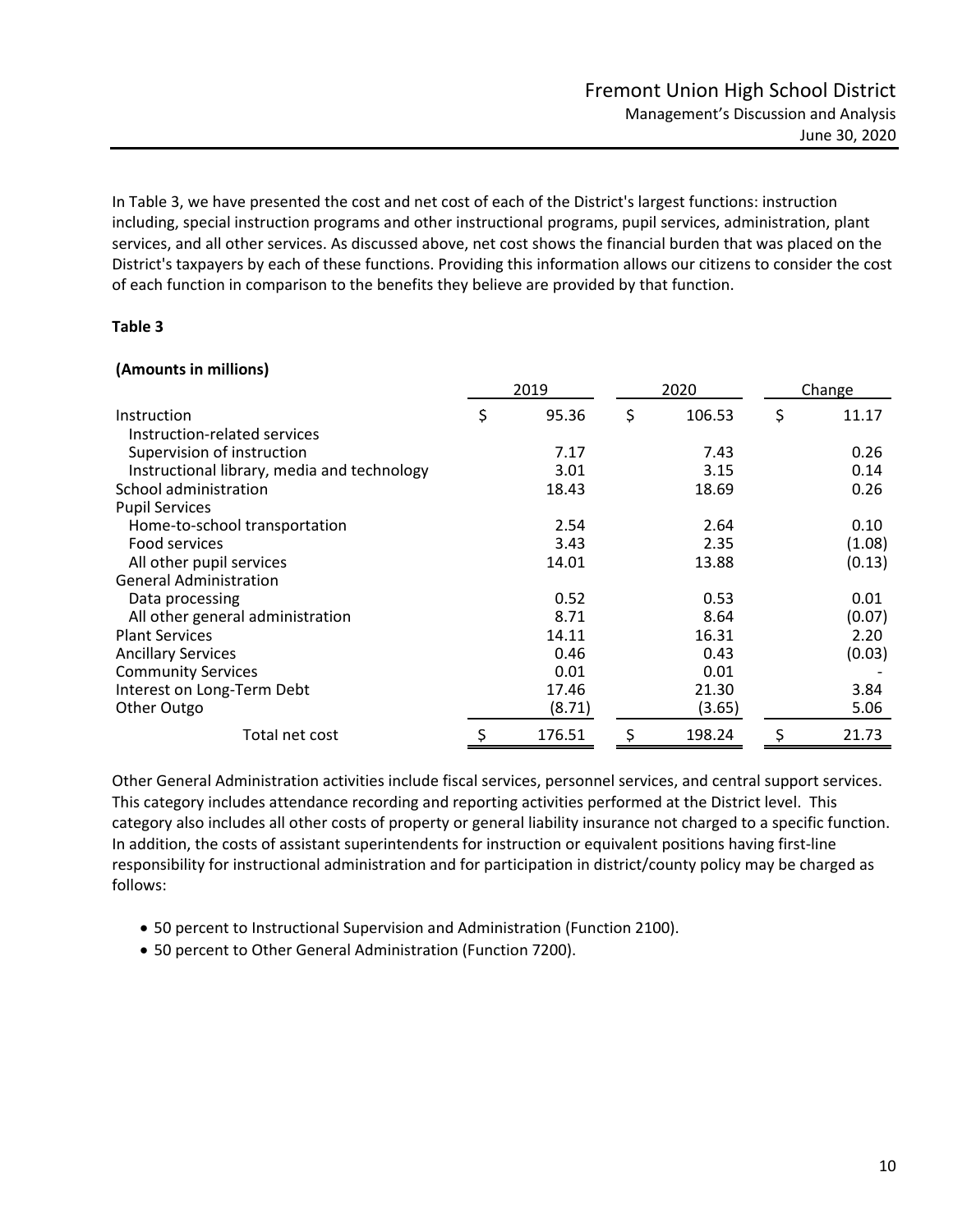# **The District's Funds**

As the District completed this year, governmental funds had a reported combined fund balance of \$280.23 million, which is a decrease of \$53.86 million from last year.

The primary reasons for these changes are:

- a) The General Fund is the principal operating fund. The fund balance in the General Fund increased from \$31.02 million to \$32.85 million. This was primarily due to property taxes increasing by 6.12%.
- b) The Building Fund showed a decrease from \$225.74 million to \$183.88 million. This was primarily due to the activities on the construction funded by Measure K and CC bonds.
- c) The Bond Interest and Redemption Fund decreased from \$54.08 million to \$33.45 million. This was primarily due to a decrease in funds set aside for future debt redemption associated with the new bond sale.

# **General Fund Budgetary Highlights**

The Education Code requires that all school districts adopt a budget by July 1, and then twice a year submit to their County Offices of Education interim financial reports. These first and second interim reports reflect the status of district finances as of October 31 and January 31. Year‐end actuals are submitted by September 15.

Significant revenue and expenditure revisions to the 2019‐2020 budgets were made. This is primarily due to property tax increases, salary increases and school site carryover from 2018‐2019 at the time of budget adoption.

Over the course of the year, the District revises its budget as it attempts to deal with unexpected changes in revenues and expenditures. The final amendment to the budget was adopted on June 11, 2019. (A schedule showing the District's original and final budget amounts compared with amounts actually paid and received is provided in our annual report on page 73).

- Significant revenue revisions made to the 2019-2020 budget were due to a STRS and PERS on-behalf rate increase.
- Significant expenditure revisions made to the 2019-2020 budget were due to the bargaining settlement reached during 2019‐2020: 3.042% increased for FEA, 2.948% for CSEA, and 2.915% for FMA (Fremont Management Association).
- Significant expenditure revisions made to the 2019-2020 books, supplies and contracted services budget were due to carryovers of departments and school sites to be budgeted in 2020-2021 fiscal year.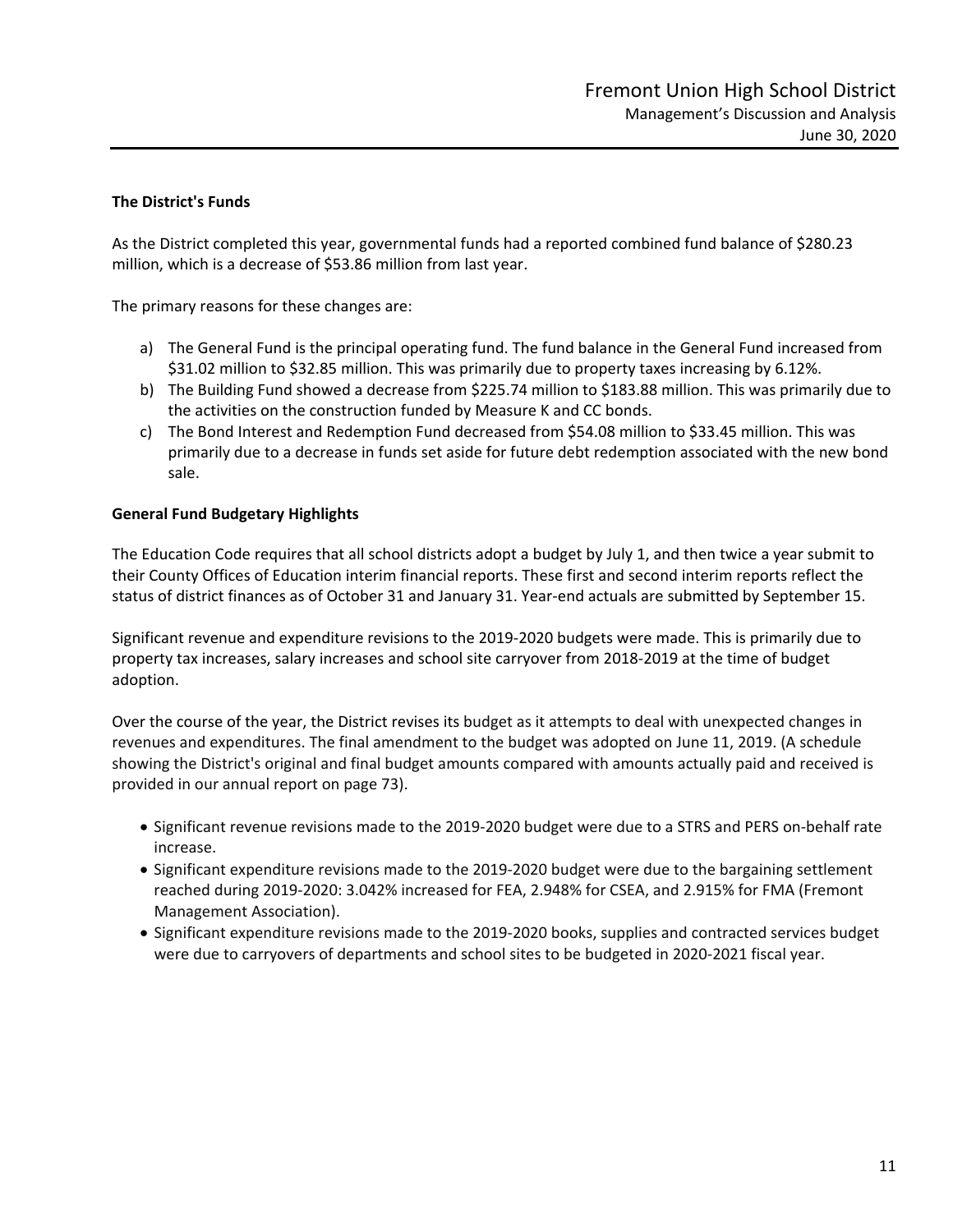Governmental Activities

#### **Capital Assets and Debt Administration**

#### **Capital Assets**

At June 30, 2020, the District had \$552.21 million in a broad range of capital assets, including land, buildings, furniture and equipment. This amount represents a net increase (including additions, depreciation and disposal) of \$37.91 million from last year.

#### **Table 4**

#### **(Amounts in millions)**

|                                               | Governmental Activities |    |                    |  |                  |  |
|-----------------------------------------------|-------------------------|----|--------------------|--|------------------|--|
|                                               | <u> 2019 </u>           |    | 2020               |  | Change           |  |
| Land                                          | \$<br>1.96              | \$ | 1.96               |  |                  |  |
| <b>Construction in Progress</b>               | 69.91                   |    | 57.91              |  | (12.00)          |  |
| <b>Buildings and Improvements</b>             | 532.06                  |    | 593.16             |  | 61.10            |  |
| <b>Furniture and Equipment</b>                | 10.91                   |    | 12.85              |  | 1.94             |  |
| Total assets<br>Less accumulated depreciation | 614.84<br>(100.54)      |    | 665.88<br>(113.67) |  | 51.04<br>(13.13) |  |
| Totals                                        | 514.30                  |    | 552.21             |  | 37.91            |  |

This year's additions included school modernization of \$49.10 million, and equipment of \$1.94 million. In 2019-20, a new \$150 million bonded debt was issued for these additions. The District has a plan to modernize existing classrooms and replace the athletic fields with synthetic turf. Several capital projects are planned for completion in the 2020‐2021 year. More information about our capital assets is presented in Note 5 to the financial statements.

# **Long‐Term Liabilities**

At the end of this year, the District had \$783.39 million in long‐term liabilities outstanding versus \$817.75 million last year, a decrease of 4.20%.

#### **Table 5**

#### **(Amounts in millions)**

|                                                                             | <b>Governmental Activities</b> |                 |  |                 |        |                 |  |
|-----------------------------------------------------------------------------|--------------------------------|-----------------|--|-----------------|--------|-----------------|--|
|                                                                             |                                | 2019            |  | 2020            | Change |                 |  |
| <b>General Obligation Bonds and Premiums</b><br><b>Compensated Absences</b> |                                | 616.74<br>1.53  |  | 572.83<br>1.73  | Ş      | (43.91)<br>0.20 |  |
| Sub-total                                                                   |                                | 618.27          |  | 574.56          |        | (43.71)         |  |
| Net Pension Liabilities<br>Net Postemployment Benefit Liabilities           |                                | 173.48<br>26.00 |  | 176.21<br>32.61 |        | 2.73<br>6.61    |  |
| Totals                                                                      |                                | 817.75          |  | 783.39          |        | (34.37)         |  |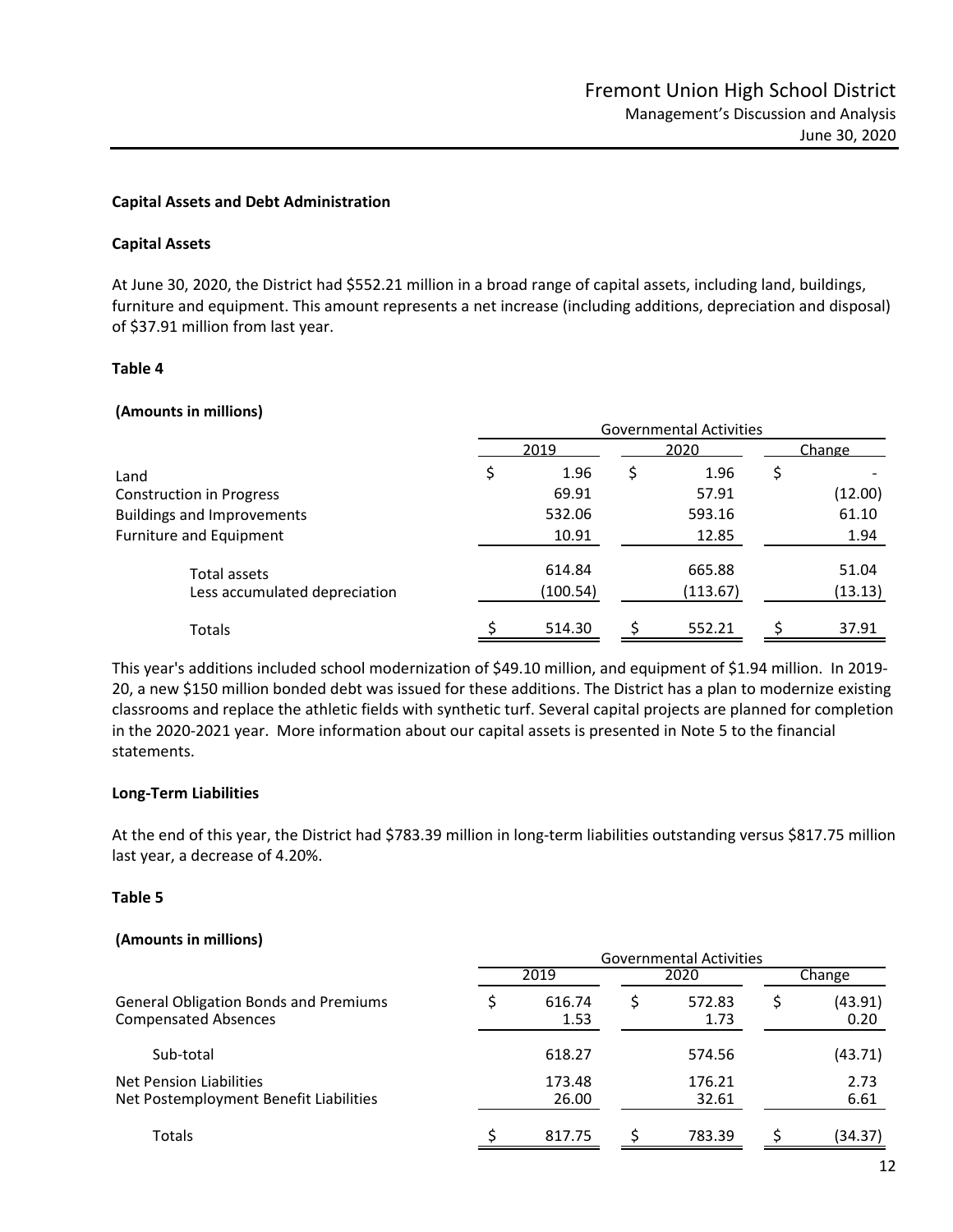The District's general obligation bond rating is Aaa (based on Moody's Investor Services) and AAA (based on Standard and Poor's). The State limits the amount of general obligation debt that the District can issue. The District's outstanding general obligation bond debt of \$572.83 million is below this limit. Other liabilities include compensated absences payable. More detailed information is presented in Note 10 of the financial statements.

The District has an estimated liability of \$32.61 million for OPEB (Other Post‐Employment Benefits). During fiscal year 2006‐2007 the District established an irrevocable trust with American United Life that is administered by MidAmerica to fund this liability. The trust had a restricted net position of \$9.53 million at June 30, 2020. The formation of this irrevocable trust protects the funds set aside for retiree benefits and was an important element to the District being an early adopter of GASB 45, implementing the requirements three years ahead of schedule. More detailed information is presented in Note 15 of the financial statements.

GASB Statements No. 68 and No. 71 introduce requirements for accrual‐basis recognition by state and local governments of employer costs and liabilities for pensions. Under the accounting standards, if the present value of benefits earned by all employees participating in the CalSTRS and CalPERS pension plan exceeds the resources accumulated by the pension plan to benefits, LEAs must now report in their government wide financial statements their proportionate share of the plan's net pension liability. At present, both CalSTRS and CalPERS have a net pension liability. The district implemented GASB Statement No. 68 and No. 71 for the fiscal year ended June 30, 2015. (See Note 14 to the accompanying financial statements).

# **Economic Factors and Next Year's Budgets and Rates**

# **The District's 2020‐2021 Budget**

District Administration is projecting that its financial position will improve for the 2020-2021 budget. The State enacted the Local Control Funding Formula (LCFF) to replace revenue limits and most categorical programs, commencing in 2013‐2014. This is the most sweeping reform of the state's school finance system since the enactment of Senate Bill 90 in the early 1970's, the Legislature's response to the landmark Serrano court decision.

Based upon our most recent demographic report, District enrollment is expected to show a decline in the next 5 years. However, the continued escalating costs of housing and development in our District, long term projections are difficult to assess.

# **Contacting the District's Financial Management**

This financial report is designed to provide our citizens, taxpayers, students, investors and creditors with a general overview of the District's finances and to show the District's accountability for the money it receives. If you have questions about this report or need any additional financial information, contact the office of Christine Mallery, Chief Business Officer/Associate Superintendent, at the Fremont Union High School District, 589 W. Fremont Avenue, Sunnyvale, California, (408) 522‐2245.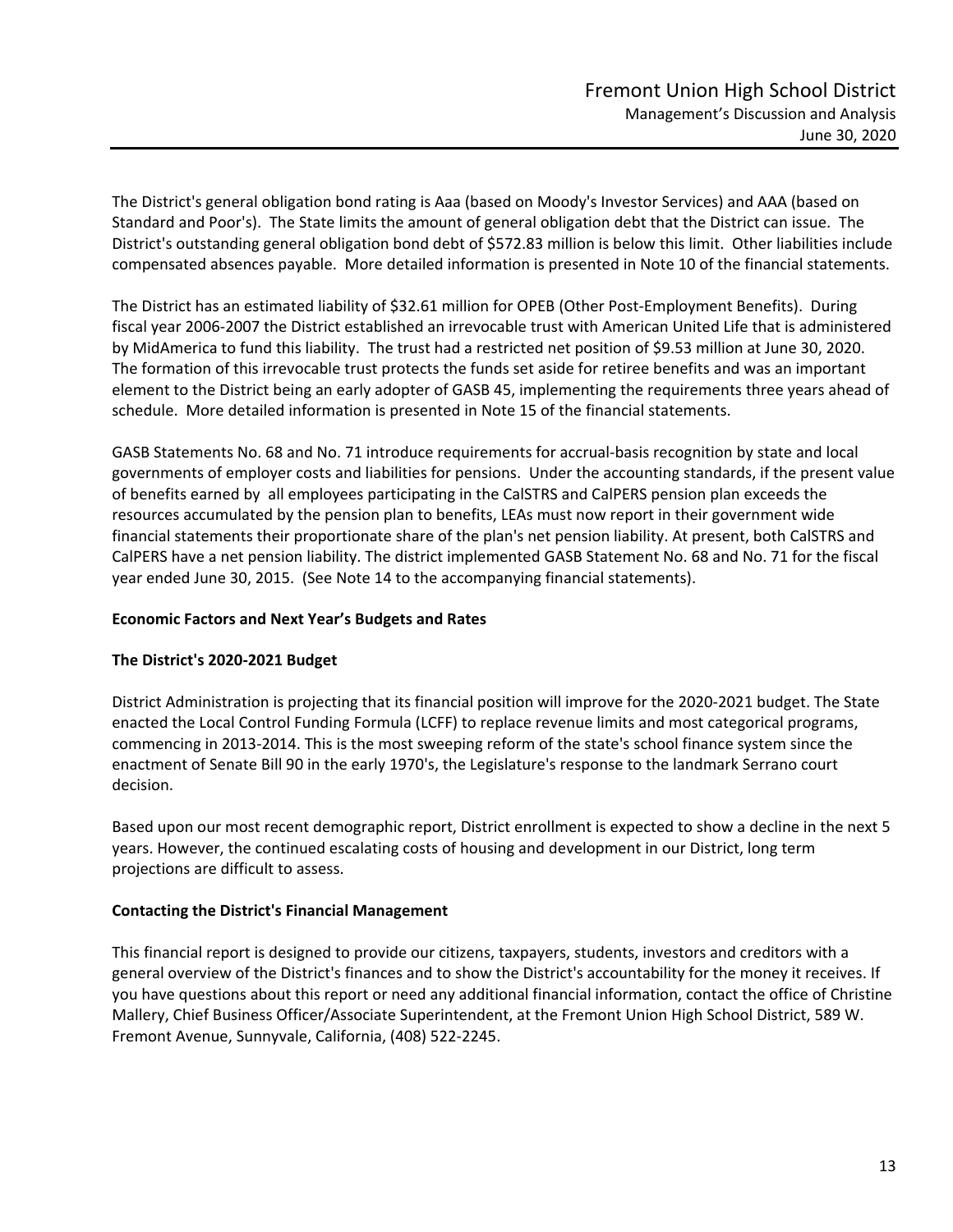|                                                                                                                                                                                                                                                                                                                                     | Governmental<br>Activities                                                                              |
|-------------------------------------------------------------------------------------------------------------------------------------------------------------------------------------------------------------------------------------------------------------------------------------------------------------------------------------|---------------------------------------------------------------------------------------------------------|
| Assets<br>Deposits and investments<br>Receivables<br>Prepaid items<br>Stores inventories<br>Capital assets not depreciated<br>Capital assets, net of accumulated depreciation                                                                                                                                                       | \$292,567,305<br>6,846,352<br>688,363<br>47,415<br>59,870,755<br>492,342,967                            |
| <b>Total assets</b>                                                                                                                                                                                                                                                                                                                 | 852,363,157                                                                                             |
| <b>Deferred Outflows of Resources</b><br>Deferred charge on refunding<br>Deferred outflows of resources related to OPEB<br>Deferred outflows of resources related to pensions                                                                                                                                                       | 12,476,054<br>10,706,650<br>45,185,041                                                                  |
| Total deferred outflows of resources                                                                                                                                                                                                                                                                                                | 68,367,745                                                                                              |
| Liabilities<br>Accounts payable<br>Interest payable<br>Unearned revenue<br><b>Claim liabilities</b><br>Long-term liabilities<br>Long-term liabilities other than OPEB and pensions<br>Due within one year<br>Due in more than one year<br>Net other postemployment benefits (OPEB) liabilities<br>Aggregage net pension liabilities | 16,692,014<br>9,340,640<br>305,402<br>125,369<br>21,205,660<br>553,357,445<br>32,611,059<br>176,211,897 |
| <b>Total liabilities</b>                                                                                                                                                                                                                                                                                                            | 809,849,486                                                                                             |
| Deferred Inflows of Resources<br>Deferred inflows of resources related to pensions                                                                                                                                                                                                                                                  | 8,939,388                                                                                               |
| <b>Net Position</b><br>Net investment in capital assets<br>Restricted for<br>Debt service<br>Self insurance<br>Capital projects<br><b>Educational programs</b><br>Food programs<br>Unrestricted                                                                                                                                     | 125,180,972<br>21,465,191<br>2,799,147<br>19,444,615<br>10,439,680<br>50,093<br>(77, 437, 670)          |
| Total net position                                                                                                                                                                                                                                                                                                                  | \$101,942,028                                                                                           |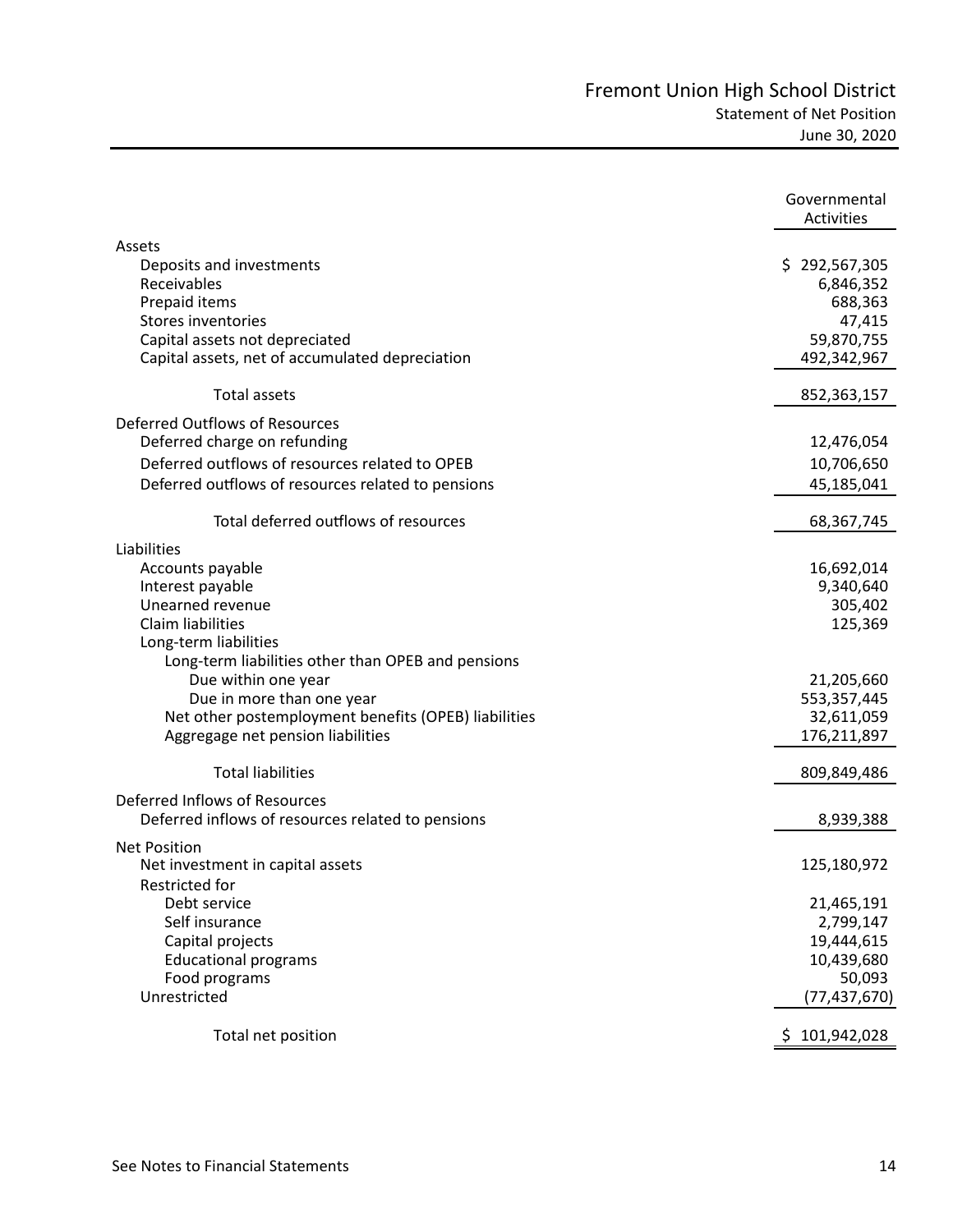|                                                           |                      |    |              | Program Revenues |            | Net (Expenses)<br>Revenues and<br>Changes in<br><b>Net Position</b> |                |
|-----------------------------------------------------------|----------------------|----|--------------|------------------|------------|---------------------------------------------------------------------|----------------|
|                                                           |                      |    | Charges for  | Operating        |            |                                                                     |                |
|                                                           |                      |    | Services and | Grants and       |            | Governmental                                                        |                |
| Functions/Programs                                        | Expenses             |    | <b>Sales</b> | Contributions    |            | Activities                                                          |                |
|                                                           |                      |    |              |                  |            |                                                                     |                |
| <b>Governmental Activities</b>                            |                      |    |              |                  |            |                                                                     |                |
| Instruction                                               | \$123,536,527        | \$ | 22,635       | \$.              | 16,984,530 | (106, 529, 362)<br>\$                                               |                |
| Instruction-related activities                            |                      |    |              |                  |            |                                                                     |                |
| Supervision of instruction                                | 8,419,188            |    | 1,821        |                  | 992,345    |                                                                     | (7,425,022)    |
| Instructional library, media,<br>and technology           | 3,390,820            |    | 94           |                  | 243,477    |                                                                     | (3, 147, 249)  |
| School site administration                                | 20,609,700           |    | 95           |                  | 1,921,978  |                                                                     | (18,687,627)   |
| <b>Pupil services</b>                                     |                      |    |              |                  |            |                                                                     |                |
| Home-to-school transportation                             | 2,639,135            |    |              |                  |            |                                                                     | (2,639,135)    |
| Food services                                             | 3,793,500            |    |              |                  | 1,442,326  |                                                                     | (2,351,174)    |
| All other pupil services                                  | 15,772,960           |    |              |                  | 1,888,442  |                                                                     | (13,884,518)   |
| Administration                                            |                      |    |              |                  |            |                                                                     |                |
| Data processing                                           | 609,943              |    | 47           |                  | 80,582     |                                                                     | (529, 314)     |
| All other administration                                  | 9,301,328            |    | 598          |                  | 657,579    |                                                                     | (8,643,151)    |
| Plant services                                            | 16,473,136           |    | 309          |                  | 162,737    |                                                                     | (16, 310, 090) |
| Ancillary services                                        | 442,661              |    |              |                  | 12,212     |                                                                     | (430, 449)     |
| <b>Community services</b>                                 | 8,826                |    |              |                  |            |                                                                     | (8,826)        |
| Interest on long-term liabilities                         | 21,300,234           |    |              |                  |            |                                                                     | (21, 300, 234) |
| Other education agency                                    | 38,381               |    | 773,029      |                  | 2,908,649  |                                                                     | 3,643,297      |
| Total governmental activities                             | <u>\$226,336,339</u> | S  | 798,628      | S                | 27,294,857 | (198, 242, 854)                                                     |                |
|                                                           |                      |    |              |                  |            |                                                                     |                |
| <b>General Revenues and Subventions</b>                   |                      |    |              |                  |            |                                                                     |                |
| Property taxes, levied for general purposes               |                      |    |              |                  |            | 147,822,133                                                         |                |
| Property taxes, levied for debt service                   |                      |    |              |                  |            |                                                                     | 40,466,573     |
| Taxes levied for other specific purposes                  |                      |    |              |                  |            |                                                                     | 5,392,588      |
| Federal and State aid not restricted to specific purposes |                      |    |              |                  |            |                                                                     | 7,802,185      |
| Interest and investment earnings                          |                      |    |              |                  |            |                                                                     | 1,856,922      |
| Interagency revenues                                      |                      |    |              |                  |            |                                                                     | 4,881          |
| Miscellaneous                                             |                      |    |              |                  |            |                                                                     | 8,973,048      |
|                                                           |                      |    |              |                  |            |                                                                     |                |
| Total general revenues and transfers                      |                      |    |              |                  |            | 212,318,330                                                         |                |
| Change in Net Position                                    |                      |    |              |                  |            |                                                                     | 14,075,476     |
| Net Position - Beginning                                  |                      |    |              |                  |            |                                                                     | 87,866,552     |
| Net Position - Ending                                     |                      |    |              |                  |            | 101,942,028                                                         |                |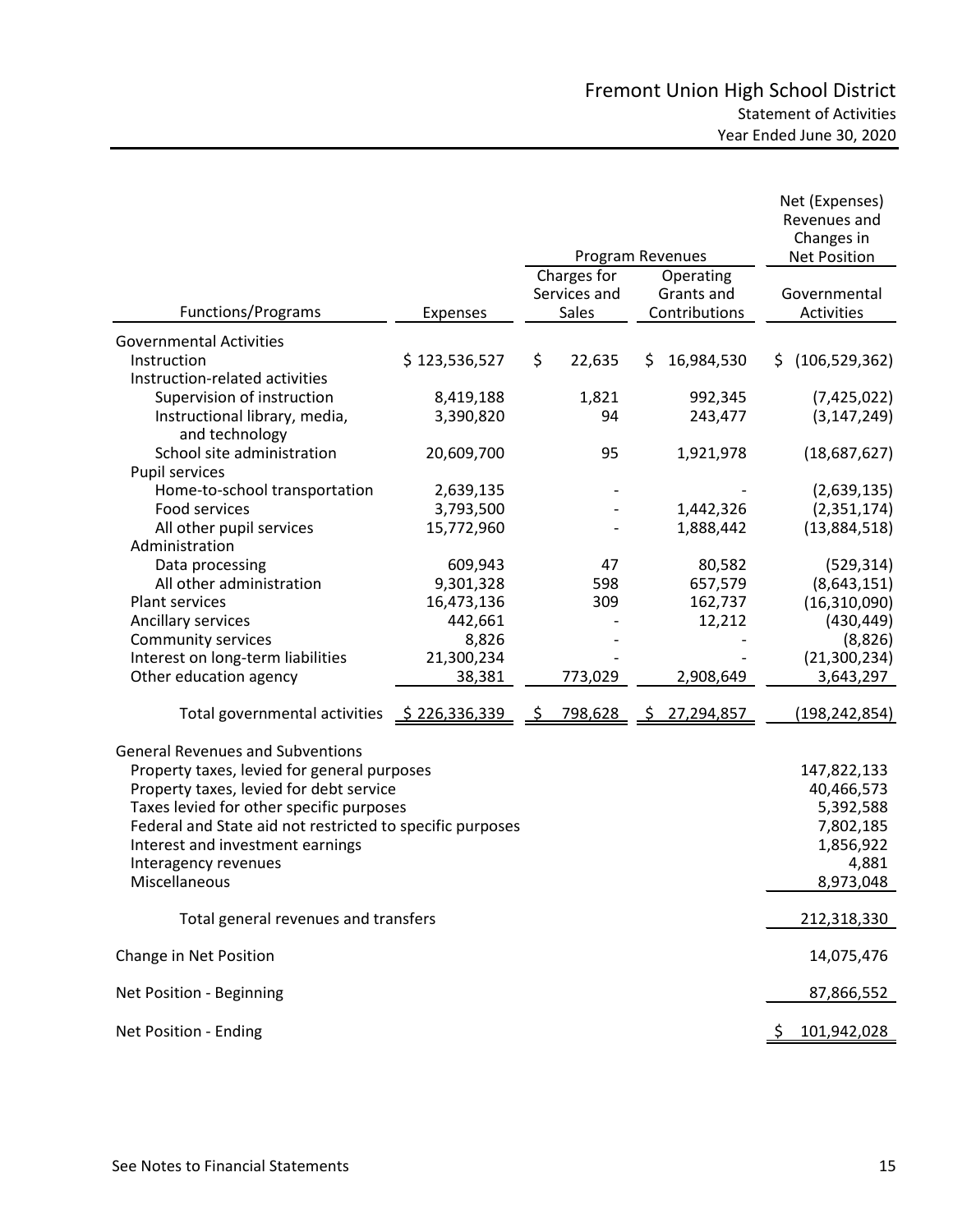# Fremont Union High School District Balance Sheet – Governmental Funds June 30, 2020

|                                                                                                                         |     | General<br>Fund                                              |    | <b>Building</b><br>Fund           |    | Bond<br>Interest and<br>Redemption<br>Fund |    | Non-Major<br>Governmental<br>Funds            |    | Total<br>Governmental<br>Funds                                  |
|-------------------------------------------------------------------------------------------------------------------------|-----|--------------------------------------------------------------|----|-----------------------------------|----|--------------------------------------------|----|-----------------------------------------------|----|-----------------------------------------------------------------|
| Assets<br>Deposits and investments<br>Receivables<br>Due from other funds<br>Prepaid expenditures<br>Stores inventories | \$. | 32,699,296<br>5,144,012<br>1,268,663<br>61,803               | S. | 195,146,656<br>934,982            | \$ | 33,371,815<br>73,671                       | \$ | 29,906,060<br>688,957<br>1,166<br>47,415      | \$ | 291,123,827<br>6,841,622<br>1,268,663<br>62,969<br>47,415       |
| Total assets                                                                                                            |     | 39,173,774                                                   | S  | 196,081,638                       | S  | 33,445,486                                 | S  | 30,643,598                                    |    | 299,344,496                                                     |
| <b>Liabilities and Fund Balances</b>                                                                                    |     |                                                              |    |                                   |    |                                            |    |                                               |    |                                                                 |
| Liabilities<br>Accounts payable<br>Due to other funds<br>Unearned revenue                                               | \$  | 5,453,898<br>850,914<br>23,770                               | Ś. | 11,087,961<br>1,038,254<br>78,260 | \$ |                                            | \$ | 150,155<br>230,409<br>203,372                 | Ś. | 16,692,014<br>2,119,577<br>305,402                              |
| <b>Total liabilities</b>                                                                                                |     | 6,328,582                                                    |    | 12,204,475                        |    |                                            |    | 583,936                                       |    | 19,116,993                                                      |
| <b>Fund Balances</b><br>Nonspendable<br>Restricted<br>Committed<br>Assigned<br>Unassigned                               |     | 66,661<br>10,288,429<br>12,159,528<br>3,871,904<br>6,458,670 |    | 130,686,636<br>53,190,527         |    | 33,445,486                                 |    | 48,956<br>19,597,003<br>10,076,017<br>337,686 |    | 115,617<br>194,017,554<br>22,235,545<br>57,400,117<br>6,458,670 |
| <b>Total fund balances</b>                                                                                              |     | 32,845,192                                                   |    | 183,877,163                       |    | 33,445,486                                 |    | 30,059,662                                    |    | 280,227,503                                                     |
| <b>Total liabilities and fund balances</b>                                                                              |     | 39,173,774                                                   |    | 196,081,638                       |    | 33,445,486                                 |    | 30,643,598                                    |    | 299,344,496                                                     |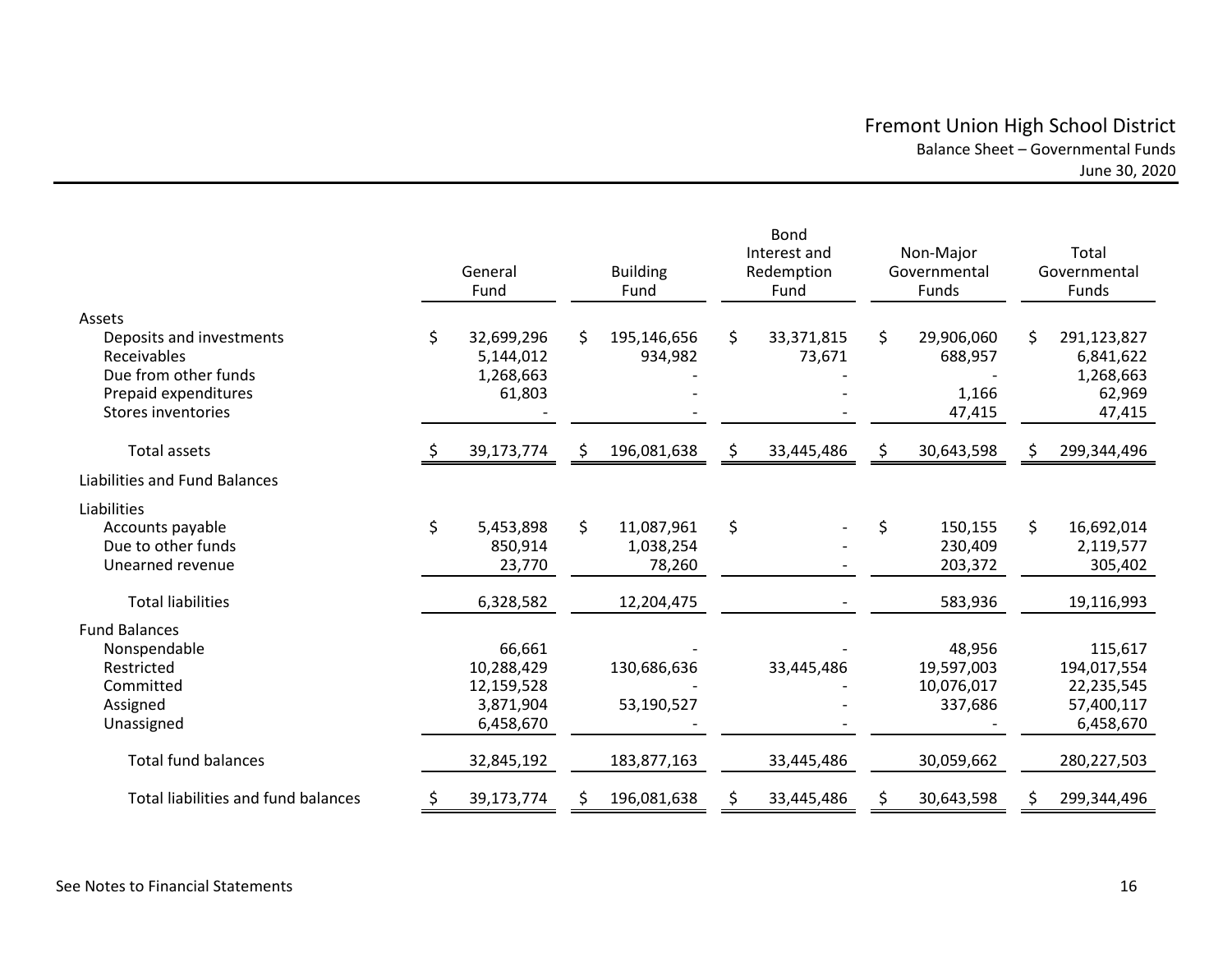Reconciliation of the Governmental Funds Balance Sheet to the Statement of Net Position

June 30, 2020

| Total Fund Balance - Governmental Funds                                                                                                                                                                                                                                          |                          | \$280,227,503   |
|----------------------------------------------------------------------------------------------------------------------------------------------------------------------------------------------------------------------------------------------------------------------------------|--------------------------|-----------------|
| Amounts Reported for Governmental Activities in the<br>Statement of Net Position are Different Because                                                                                                                                                                           |                          |                 |
| Capital assets used in governmental activities are not financial<br>resources and, therefore, are not reported as assets in<br>governmental funds.<br>The cost of capital assets is                                                                                              | 665,882,408<br>S.        |                 |
| Accumulated depreciation is                                                                                                                                                                                                                                                      | (113, 668, 686)          |                 |
| Net capital assets                                                                                                                                                                                                                                                               |                          | 552,213,722     |
| In governmental funds, unmatured interest on long-term<br>liabilities is recognized in the period when it is due. On the<br>government-wide financial statements, unmatured interest on<br>long-term liabilities is recognized when it is incurred.                              |                          | (9,340,640)     |
|                                                                                                                                                                                                                                                                                  |                          |                 |
| An internal service fund is used by management to charge the costs<br>of the workers' compensation insurance program to the individual<br>funds. The assets and liabilities of the internal service fund are                                                                     |                          |                 |
| included with governmental activities.                                                                                                                                                                                                                                           |                          | 2,799,147       |
| Deferred outflows of resources represent a consumption of net<br>position in a future period and is not reported in the governmental<br>funds. Deferred outflows of resources amounted to and related to<br>Debt refundings                                                      | 12,476,054               |                 |
| Other postemployment benefits<br>Net pension obligation                                                                                                                                                                                                                          | 10,706,650<br>45,185,041 |                 |
| Total deferred outflows of resources                                                                                                                                                                                                                                             |                          | 68,367,745      |
| Deferred inflows of resources represent an acquisition of net position<br>that applies to a future period and is not reported in the governmental<br>funds. Deferred inflows of resources amount to and related to<br>Net pension obligation                                     | (8,939,388)              |                 |
| Total deferred inflows of resources                                                                                                                                                                                                                                              |                          | (8,939,388)     |
| Expenditures relating to prepaid insurance on bond issuances were<br>recognized on the modified accrual basis, but are amortized over the<br>life of the debt on the accrual basis. The balance to amortize is<br>reported on the Statement of Net Position as deferred charges. |                          |                 |
| Net pension liability is not due and payable in the current period,<br>and is not reported as a liability in the funds.                                                                                                                                                          |                          | (176, 211, 897) |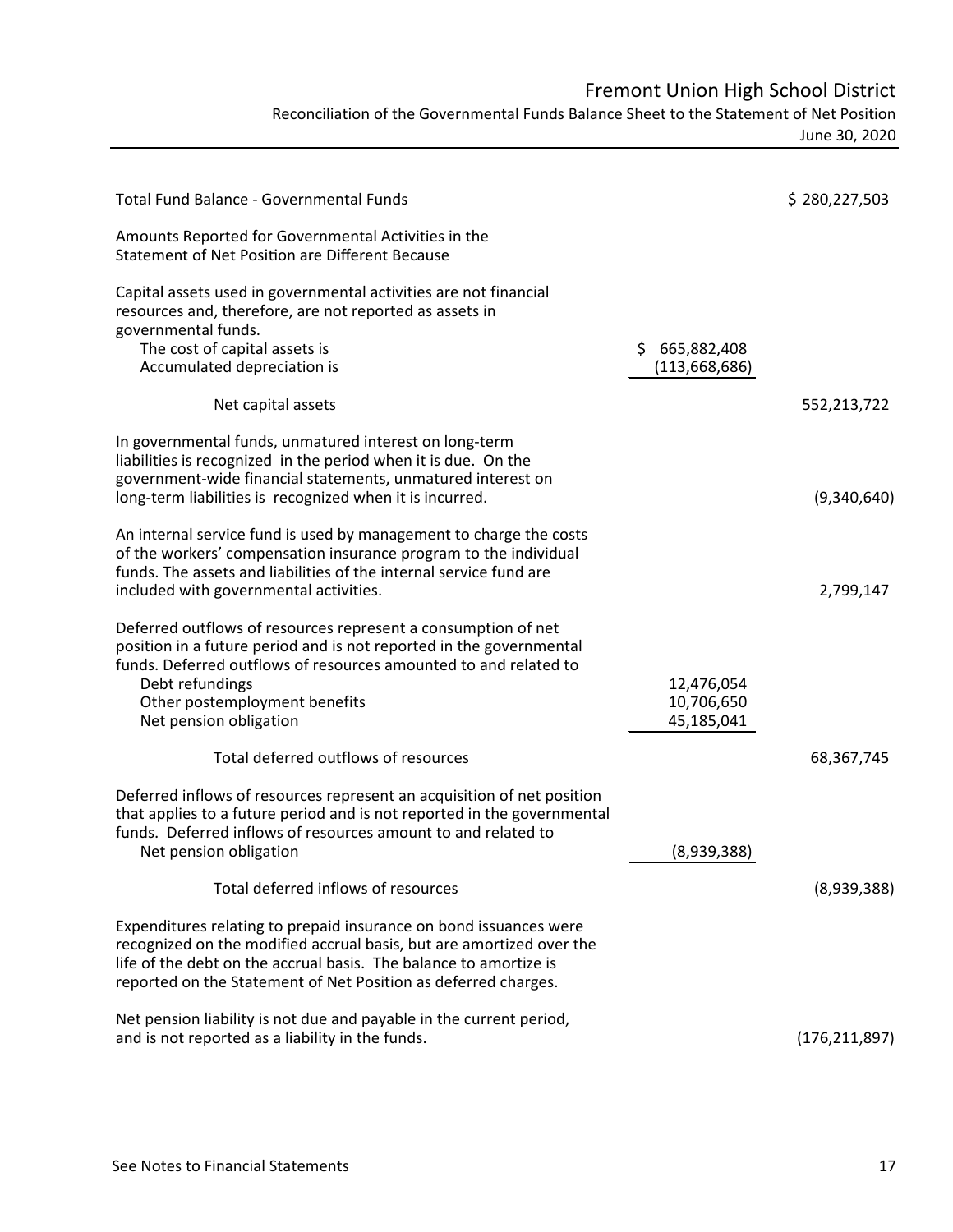| Reconciliation of the Governmental Funds Balance Sheet to the Statement of Net Position |  |               |  |
|-----------------------------------------------------------------------------------------|--|---------------|--|
|                                                                                         |  | June 30, 2020 |  |

| The District's OPEB liability is not due and payable in the current period,<br>and is not reported as a liability in the funds.                                                      |                 | (32,611,059)    |
|--------------------------------------------------------------------------------------------------------------------------------------------------------------------------------------|-----------------|-----------------|
| Long-term liabilities are not due and payable in the current period<br>and, therefore, are not reported as liabilities in the funds.<br>Long-term liabilities at year-end consist of |                 |                 |
| General obligation bonds, including premiums                                                                                                                                         | (570, 465, 440) |                 |
| Compensated absences (vacations)                                                                                                                                                     | (1,728,010)     |                 |
| In addition, capital appreciation general obligation bonds were<br>issued. The accretion of interest to date on the general                                                          |                 |                 |
| obligation bonds is                                                                                                                                                                  | (2,369,655)     |                 |
| Total long-term liabilities                                                                                                                                                          |                 | (574, 563, 105) |
| Total net position - governmental activities                                                                                                                                         |                 | \$101,942,028   |
|                                                                                                                                                                                      |                 |                 |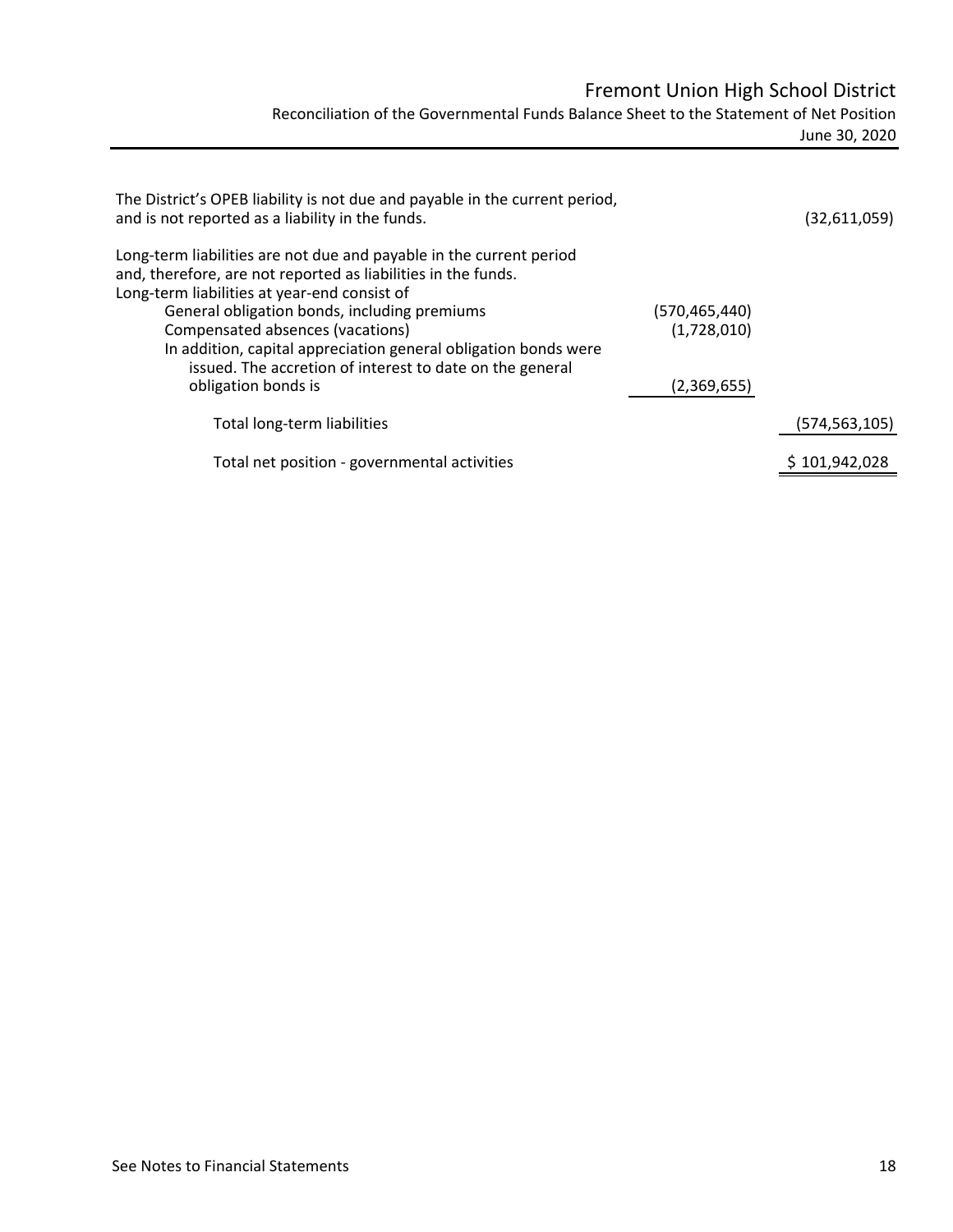Statement of Revenues, Expenditures, and Changes in Fund Balances – Governmental Funds Year Ended June 30, 2020

|                                                   | General<br>Fund         | <b>Building</b><br>Fund | <b>Bond</b><br>Interest and<br>Redemption<br>Fund |
|---------------------------------------------------|-------------------------|-------------------------|---------------------------------------------------|
| Revenues                                          |                         |                         |                                                   |
| Local control funding formula                     | 148,536,071<br>S        | \$                      | \$                                                |
| Federal sources<br><b>Other State sources</b>     | 2,901,841<br>13,229,148 | 26,975                  | 867,448<br>115,624                                |
| Other local sources                               | 9,536,906               | 10,926,691              | 41,032,569                                        |
|                                                   |                         |                         |                                                   |
| Total revenues                                    | 174,203,966             | 10,953,666              | 42,015,641                                        |
| Expenditures                                      |                         |                         |                                                   |
| Current                                           |                         |                         |                                                   |
| Instruction                                       | 106,122,278             |                         |                                                   |
| Instruction-related activities                    |                         |                         |                                                   |
| Supervision of instruction                        | 7,332,583               |                         |                                                   |
| Instructional library, media,                     |                         |                         |                                                   |
| and technology                                    | 2,792,223               |                         |                                                   |
| School site administration                        | 15,185,297              |                         |                                                   |
| <b>Pupil services</b>                             |                         |                         |                                                   |
| Home-to-school transportation                     | 1,630,839               |                         |                                                   |
| Food services                                     | 890                     |                         |                                                   |
| All other pupil services<br>Administration        | 14,393,818              |                         |                                                   |
| Data processing                                   | 544,327                 |                         |                                                   |
| All other administration                          | 9,041,786               |                         |                                                   |
| Plant services                                    | 12,852,694              | 602,445                 |                                                   |
| Ancillary services                                | 392,302                 |                         |                                                   |
| <b>Community services</b>                         | 8,156                   |                         |                                                   |
| Other outgo                                       | 38,381                  |                         |                                                   |
| Facility acquisition and construction             | 365,647                 | 51,527,721              |                                                   |
| Debt service                                      |                         |                         |                                                   |
| Principal                                         |                         |                         | 41,695,000                                        |
| Interest and other                                |                         |                         | 20,957,694                                        |
| Total expenditures                                | 170,701,221             | 52,130,166              | 62,652,694                                        |
| Excess (Deficiency) of Revenues Over Expenditures | 3,502,745               | (41, 176, 500)          | (20, 637, 053)                                    |
| <b>Other Financing Sources (Uses)</b>             |                         |                         |                                                   |
| Transfers in                                      | 683,157                 |                         |                                                   |
| <b>Transfers out</b>                              | (2,356,843)             | (683, 157)              |                                                   |
| <b>Net Financing Sources (Uses)</b>               | (1,673,686)             | (683,157)               |                                                   |
| Net Change in Fund Balances                       | 1,829,059               | (41,859,657)            | (20, 637, 053)                                    |
| Fund Balance - Beginning                          | 31,016,133              | 225,736,820             | 54,082,539                                        |
| Fund Balance - Ending                             | 32,845,192<br>S         | \$183,877,163           | 33,445,486<br>S.                                  |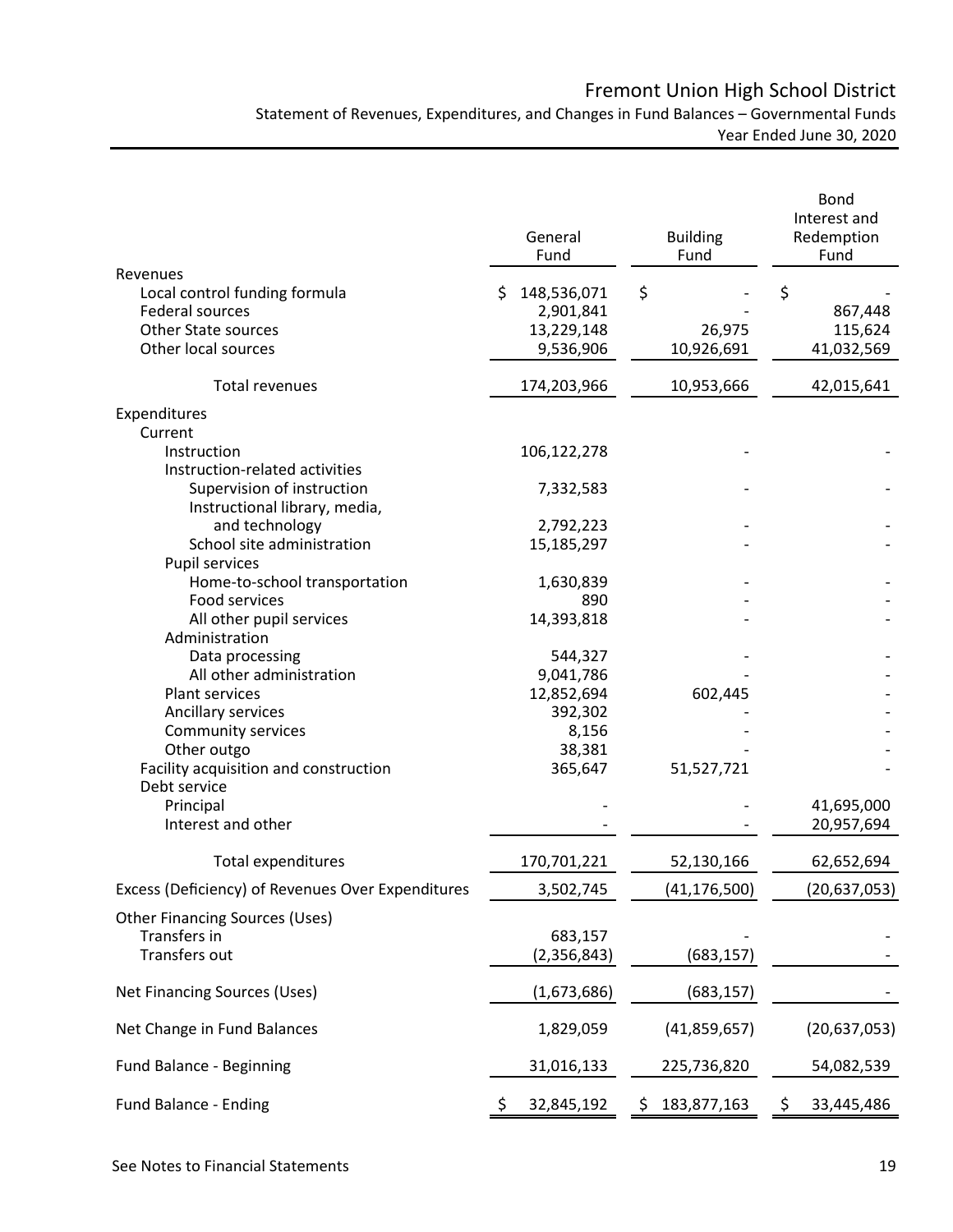Statement of Revenues, Expenditures, and Changes in Fund Balances – Governmental Funds Year Ended June 30, 2020

|                                                                                                                          | Non-Major<br>Governmental<br>Funds                     |                                                            |
|--------------------------------------------------------------------------------------------------------------------------|--------------------------------------------------------|------------------------------------------------------------|
| Revenues<br><b>Local Control Funding Formula</b><br>Federal sources<br><b>Other State sources</b><br>Other local sources | \$<br>1,567,387<br>1,243,255<br>6,599,393<br>4,296,046 | \$<br>150,103,458<br>5,012,544<br>19,971,140<br>65,792,212 |
| <b>Total revenues</b>                                                                                                    | 13,706,081                                             | 240,879,354                                                |
| Expenditures<br>Current                                                                                                  |                                                        |                                                            |
| Instruction<br>Instruction-related activities                                                                            | 1,194,001                                              | 107,316,279                                                |
| Supervision of instruction<br>Instructional library, media,                                                              | 113,428                                                | 7,446,011                                                  |
| and technology<br>School site administration<br>Pupil services                                                           | 8,178<br>2,637,400                                     | 2,800,401<br>17,822,697                                    |
| Home-to-school transportation<br>Food services<br>All other pupil services<br>Administration                             | 3,374,078<br>128,688                                   | 1,630,839<br>3,374,968<br>14,522,506                       |
| Data processing<br>All other administration<br>Plant services<br>Ancillary services                                      | 285,776<br>454,641                                     | 544,327<br>9,327,562<br>13,909,780<br>392,302              |
| Community services<br>Other outgo<br>Facility acquisition and construction<br>Debt service                               |                                                        | 8,156<br>38,381<br>51,893,368                              |
| Principal<br>Interest and other                                                                                          |                                                        | 41,695,000<br>20,957,694                                   |
| Total expenditures                                                                                                       | 8,196,190                                              | 293,680,271                                                |
| Excess (Deficiency) of Revenues Over Expenditures                                                                        | 5,509,891                                              | (52,800,917)                                               |
| <b>Other Financing Sources (Uses)</b><br>Transfers in<br>Transfers out                                                   | 1,298,343                                              | 1,981,500<br>(3,040,000)                                   |
| <b>Net Financing Sources (Uses)</b>                                                                                      | 1,298,343                                              | (1,058,500)                                                |
| Net Change in Fund Balances                                                                                              | 6,808,234                                              | (53,859,417)                                               |
| Fund Balance - Beginning                                                                                                 | 23,251,428                                             | 334,086,920                                                |
| Fund Balance - Ending                                                                                                    | \$<br>30,059,662                                       | \$<br>280,227,503                                          |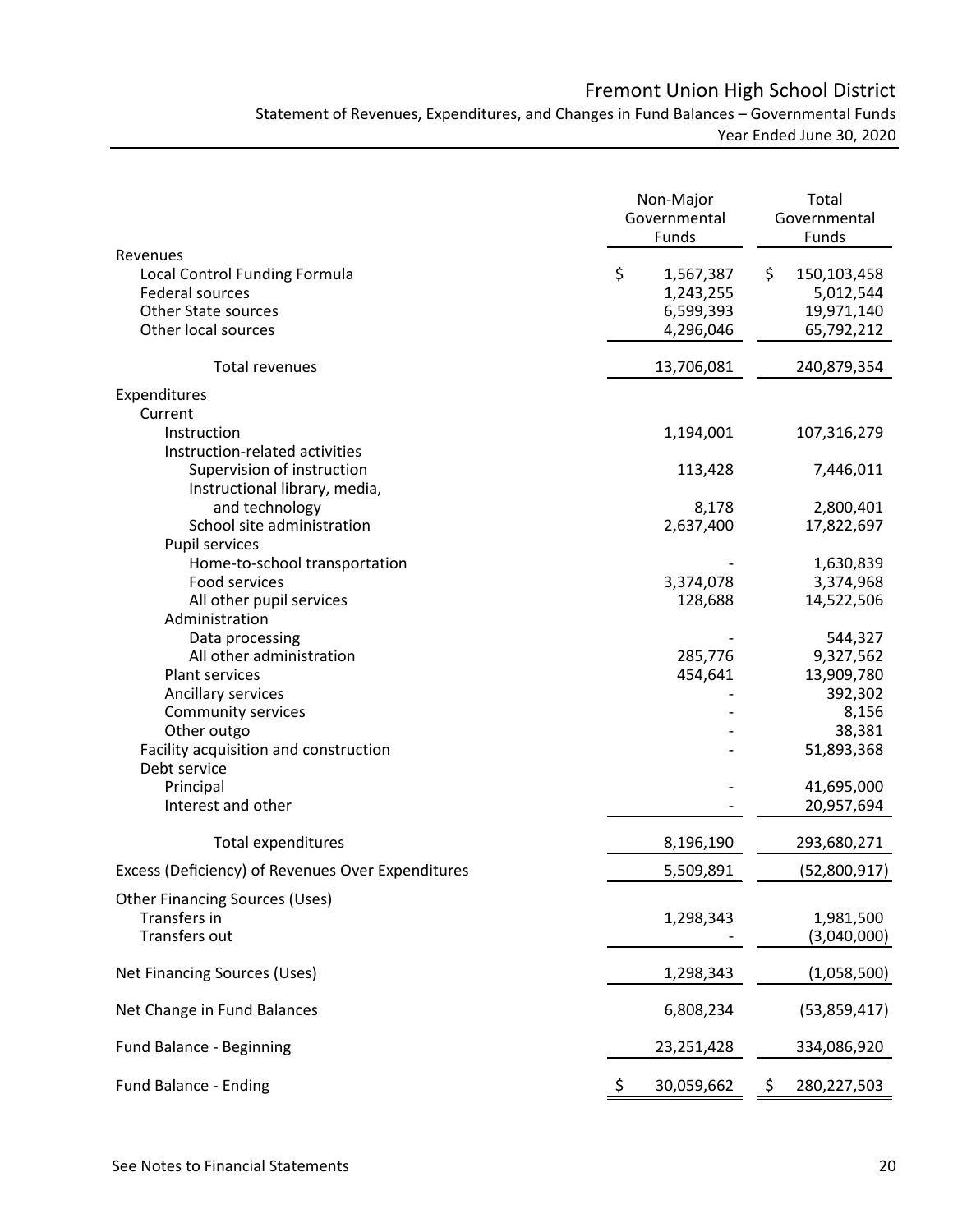Reconciliation of the Statement of Revenues, Expenditures, and Changes in Fund Balances of Governmental Funds to the Statement of Activities Year Ended June 30, 2020

| Total Net Change in Fund Balances - Governmental Funds                                                                                                                                                                                                                                                                                                                                                    |                                 | \$<br>(53,859,417)      |
|-----------------------------------------------------------------------------------------------------------------------------------------------------------------------------------------------------------------------------------------------------------------------------------------------------------------------------------------------------------------------------------------------------------|---------------------------------|-------------------------|
| Amounts Reported for Governmental Activities in the Statement of<br><b>Activities are Different Because</b>                                                                                                                                                                                                                                                                                               |                                 |                         |
| Capital outlays to purchase or build capital assets are reported in<br>governmental funds as expenditures; however, for governmental<br>activities, those costs are shown in the Statement of Net Position and<br>allocated over their estimated useful lives as annual depreciation<br>expenses in the Statement of Activities.                                                                          |                                 |                         |
| This is the amount by which depreciation exceeds capital outlays in<br>the period.<br>Depreciation expense<br>Capital outlays                                                                                                                                                                                                                                                                             | \$ (13, 125, 920)<br>51,035,845 |                         |
| Net expense adjustment                                                                                                                                                                                                                                                                                                                                                                                    |                                 | 37,909,925              |
| The District issued capital appreciation general obligations bonds.<br>The accretion of interest on the general obligation bonds during the<br>current fiscal year was                                                                                                                                                                                                                                    |                                 | (424, 659)              |
| In the Statement of Activities, certain operating expenses, such as<br>compensated absences (vacations) are measured by the amounts<br>earned during the year. In the governmental funds, however,<br>expenditures for these items are measured by the amount of<br>financial resources used (essentially, the amounts actually paid).<br>This amount is the difference between vacation earned and used. |                                 | (199, 359)              |
| In the governmental funds, pension costs are based on employer<br>contributions made to pension plans during the year. However,<br>in the Statement of Activities, pension expense is the net effect of<br>all changes in the deferred outflows, deferred inflows and net<br>pension liability during the year.                                                                                           |                                 | (11,027,441)            |
| In the governmental funds, OPEB costs are based on employer<br>contributions made to OPEB plans during the year. However, in the<br>Statement of Activities, OPEB expense is the net effect of all changes<br>in the deferred outflows, deferred inflows, and net OPEB liability<br>during the year.                                                                                                      |                                 | (1,577,183)             |
| Governmental funds report the effect of premiums, discounts, and<br>the deferred amount on a refunding when the debt is first issued,<br>whereas the amounts are deferred and amortized in the<br><b>Statement of Activities.</b>                                                                                                                                                                         |                                 |                         |
| Premium amortization<br>Deferred amount on refunding amortization                                                                                                                                                                                                                                                                                                                                         |                                 | 2,638,909<br>(605, 923) |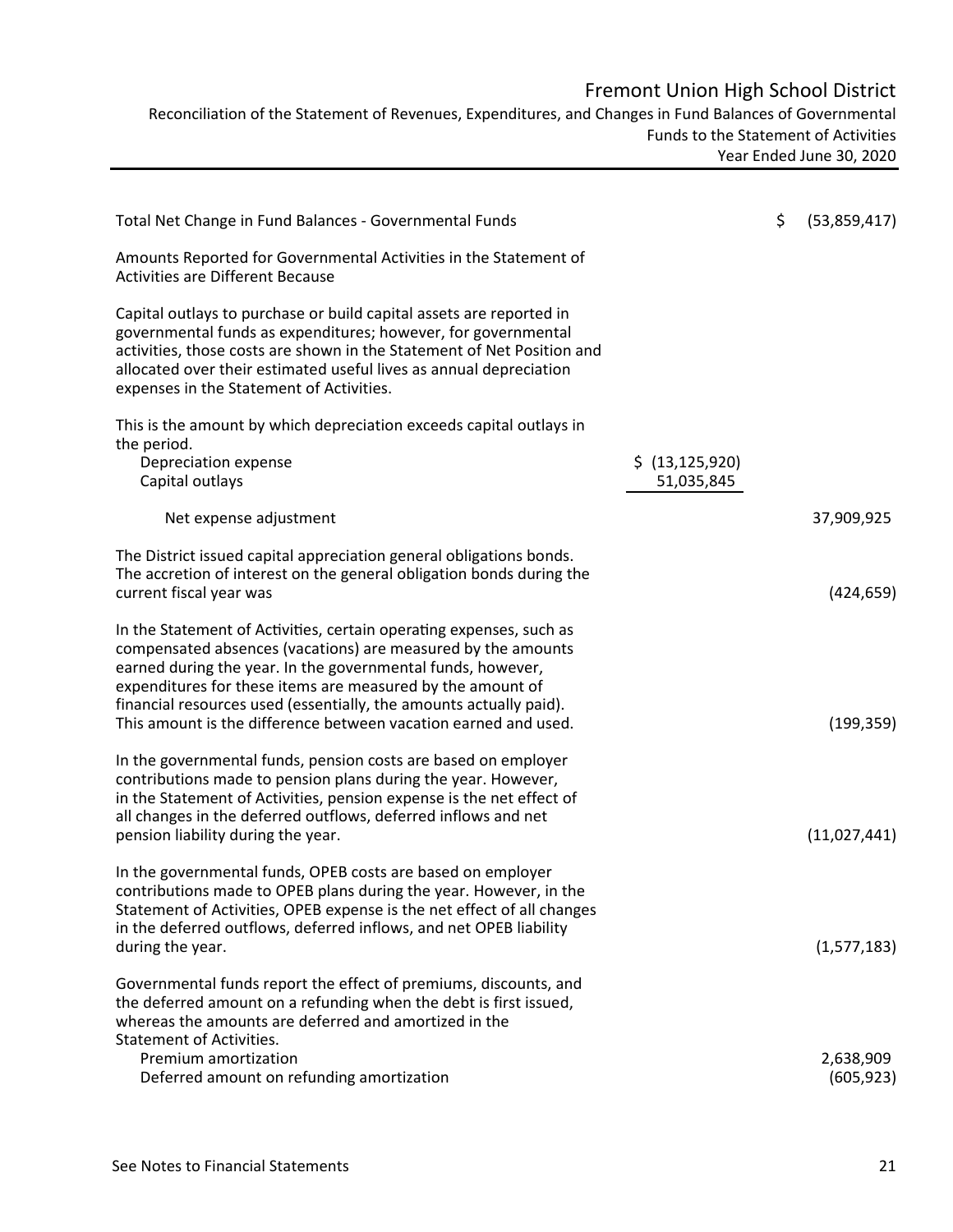Reconciliation of the Statement of Revenues, Expenditures, and Changes in Fund Balances of Governmental Funds to the Statement of Activities Year Ended June 30, 2020

| Payment of principal on long-term liabilities is an expenditure in<br>the governmental funds, but it reduces long-term liabilities in the<br>Statement of Net Position and does not affect the Statement                                         |             |
|--------------------------------------------------------------------------------------------------------------------------------------------------------------------------------------------------------------------------------------------------|-------------|
| of Activities.                                                                                                                                                                                                                                   |             |
| General obligation bonds                                                                                                                                                                                                                         | 41,695,000  |
| Interest on long-term liabilities is recorded as an expenditure in the<br>funds when it is due; however, in the Statement of Activities, interest<br>expense is recognized as the interest accretes or accrues, regardless of<br>when it is due. | (1,950,867) |
| An internal service fund is used by management to charge the costs<br>of the self insurance program to the individual funds. The net<br>revenue of the Internal Service Fund is reported with governmental<br>activities.                        | 1,476,491   |
|                                                                                                                                                                                                                                                  |             |
| Change in net position of governmental activities                                                                                                                                                                                                | 14.075.476  |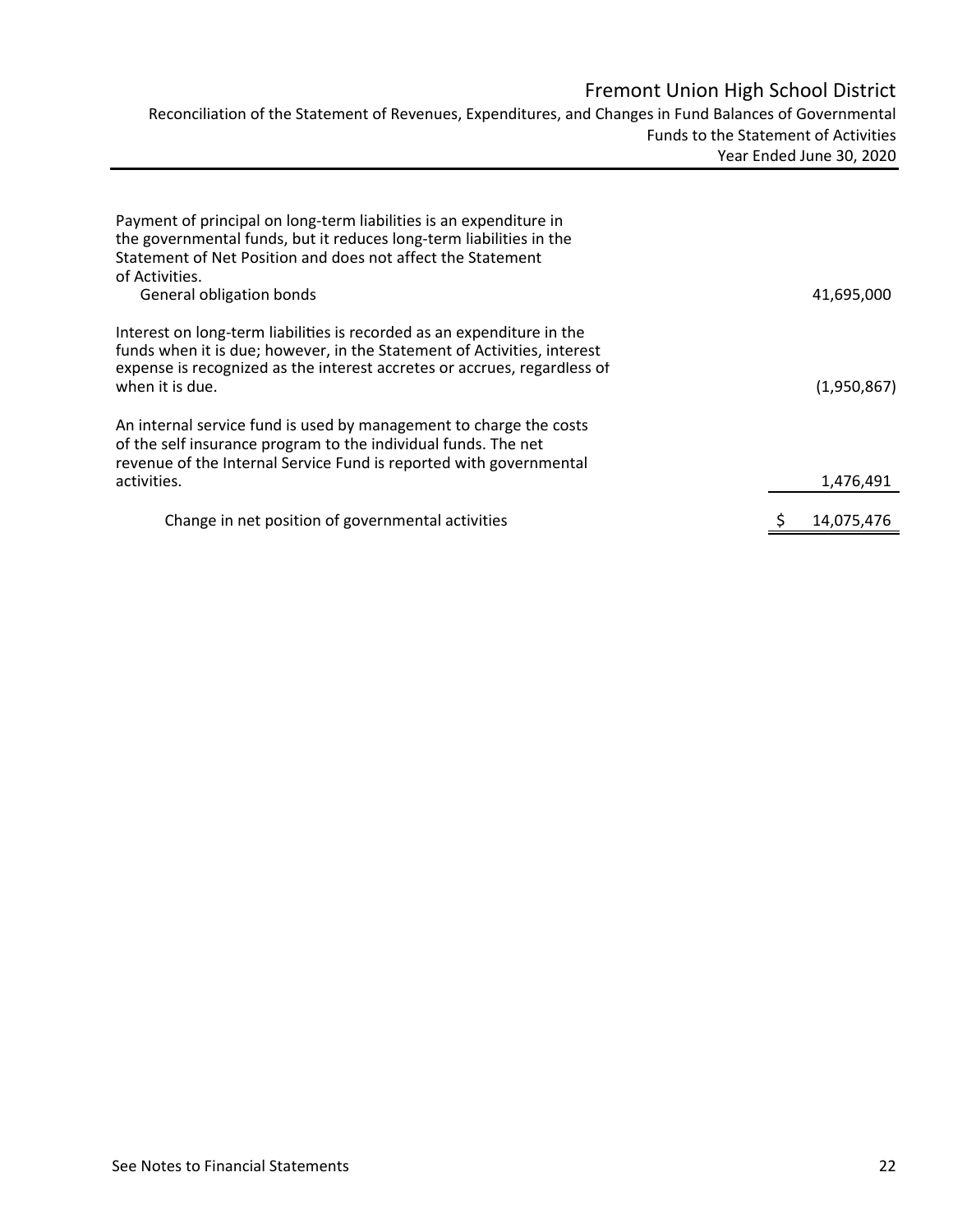# Fremont Union High School District Statement of Net Position – Proprietary Fund June 30, 2020

|                                   | Governmental<br>Activities -<br>Internal<br>Service Fund |  |
|-----------------------------------|----------------------------------------------------------|--|
| Assets                            |                                                          |  |
| Current assets                    |                                                          |  |
| Deposits and investments          | \$<br>1,443,478                                          |  |
| Receivables                       | 4,730                                                    |  |
| Due from other funds              | 850,914                                                  |  |
| Prepaid expenses                  | 625,394                                                  |  |
| <b>Total assets</b>               | 2,924,516                                                |  |
| Liabilities                       |                                                          |  |
| Noncurrent liabilities            |                                                          |  |
| <b>Claims liabilities</b>         | 125,369                                                  |  |
| <b>Net Position</b>               |                                                          |  |
| Restricted for insurance programs | 2,799,147                                                |  |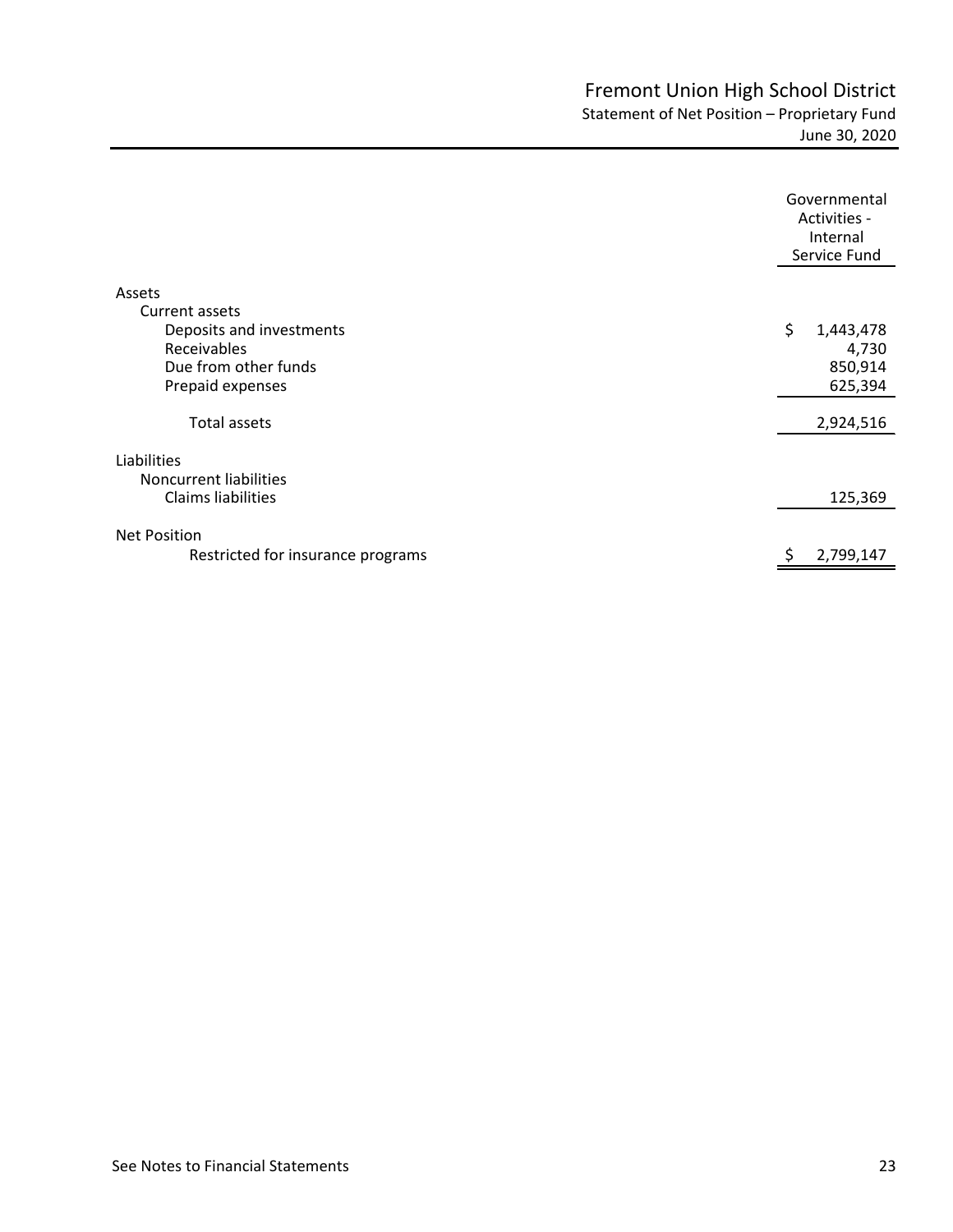Statement of Revenues, Expenses, and Changes in Fund Net Position – Proprietary Fund Year Ended June 30, 2020

|                                                   | Governmental<br>Activities -<br>Internal<br>Service Fund |           |
|---------------------------------------------------|----------------------------------------------------------|-----------|
| <b>Operating Revenues</b><br>Charges for services | \$                                                       | 2,600,101 |
| <b>Operating Expenses</b><br>Other operating cost |                                                          | 2,200,246 |
| Operating Income                                  |                                                          | 399,855   |
| <b>Nonoperating Revenues</b><br>Interest income   |                                                          | 18,136    |
| Income before capital contributions and transfers |                                                          | 417,991   |
| Transfers in                                      |                                                          | 1,058,500 |
| Change in Net Position                            |                                                          | 1,476,491 |
| <b>Total Net Position - Beginning</b>             |                                                          | 1,322,656 |
| <b>Total Net Position - Ending</b>                | \$                                                       | 2,799,147 |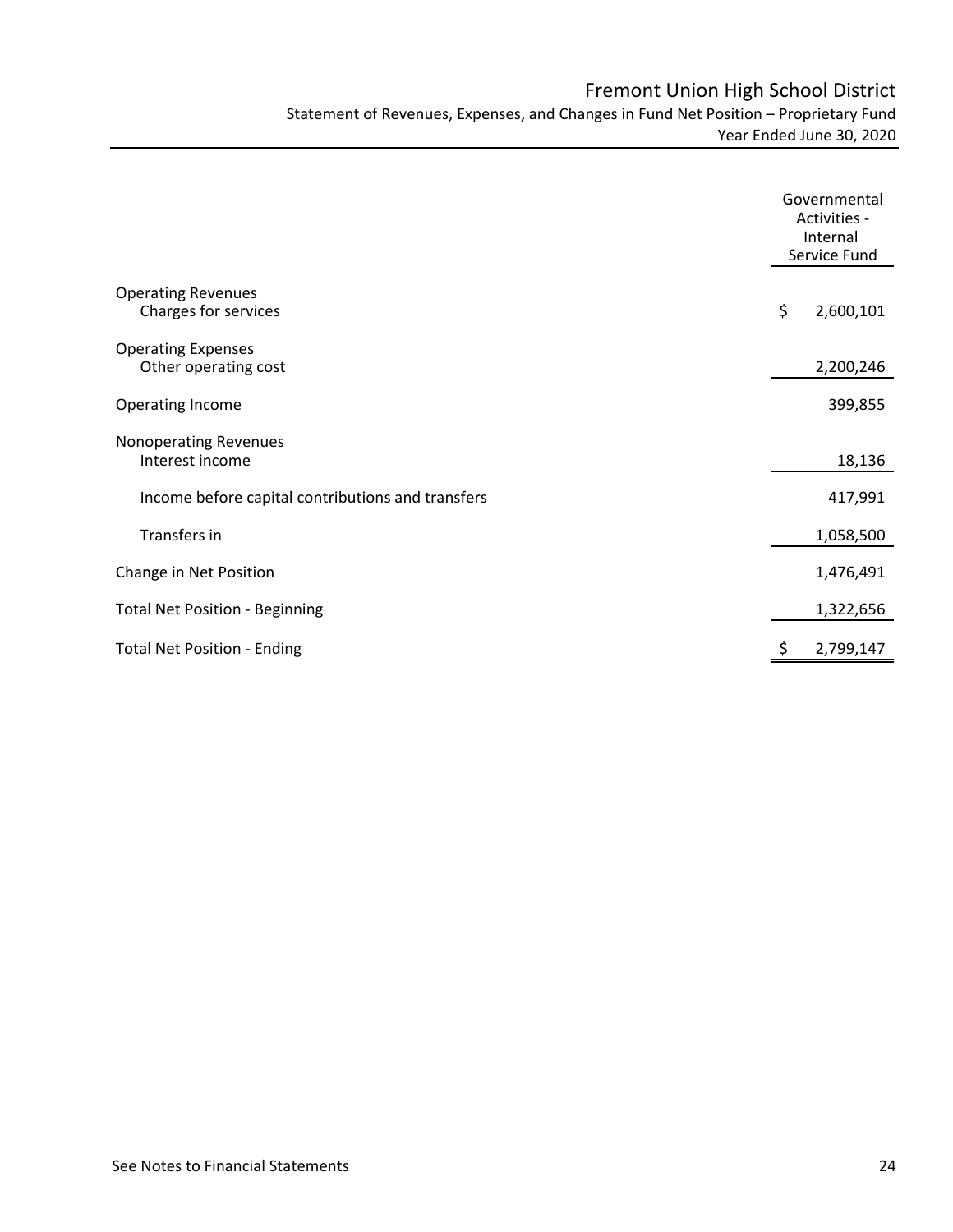|                                                                                                                                                                                                                                                            |    | Governmental<br>Activities -<br>Internal<br>Service Fund     |  |  |
|------------------------------------------------------------------------------------------------------------------------------------------------------------------------------------------------------------------------------------------------------------|----|--------------------------------------------------------------|--|--|
| <b>Operating Activities</b><br>Cash receipts from customers<br>Cash payments for insurance claims                                                                                                                                                          | \$ | 1,915,726<br>(2,628,235)                                     |  |  |
| Net Cash Used for Operating Activities                                                                                                                                                                                                                     |    | (712, 509)                                                   |  |  |
| <b>Noncapital Financing Activities</b><br>Cash received from assessments made to other funds                                                                                                                                                               |    | 1,058,500                                                    |  |  |
| <b>Investing Activities</b><br>Interest on investments                                                                                                                                                                                                     |    | 19,640                                                       |  |  |
| Net Change in Cash and Cash Equivalents                                                                                                                                                                                                                    |    | 365,631                                                      |  |  |
| Cash and Cash Equivalents, Beginning                                                                                                                                                                                                                       |    | 1,077,847                                                    |  |  |
| Cash and Cash Equivalents, Ending                                                                                                                                                                                                                          | \$ | 1,443,478                                                    |  |  |
| Reconciliation of Operating Income (Loss) to Net<br>Cash From (Used for) Operating Activities<br>Operating income (loss)<br>Changes in assets and liabilities<br>Due from other fund<br>Prepaid expenses<br><b>Accrued liabilities</b><br>Unearned revenue | \$ | 399,855<br>(659, 375)<br>(412, 632)<br>(15, 357)<br>(25,000) |  |  |
| Net Cash From Operating Activities                                                                                                                                                                                                                         |    | (712, 509)                                                   |  |  |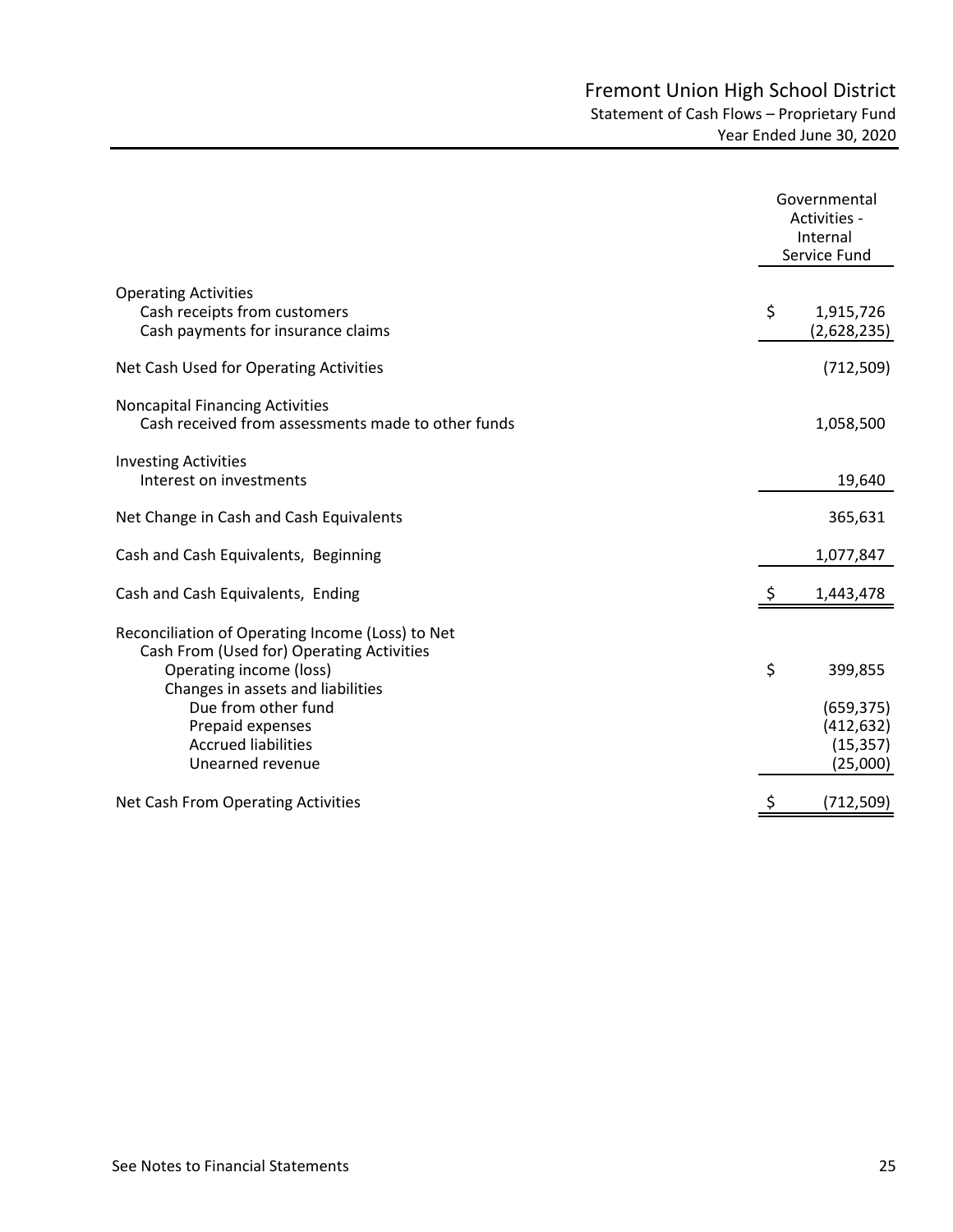# Fremont Union High School District Statement of Net Position – Fiduciary Funds June 30, 2020

|                                                                                      | Retiree<br><b>Benefits</b><br>Trust    |    | Agency<br>Funds |
|--------------------------------------------------------------------------------------|----------------------------------------|----|-----------------|
| Assets<br>Deposits and investments<br>Receivables<br>Prepaid expenses                | \$<br>7,575,339<br>1,925,403<br>25,816 | \$ | 2,227,939       |
| <b>Total assets</b>                                                                  | 9,526,558                              | \$ | 2,227,939       |
| Liabilities<br>Accounts payable<br>Due to student groups                             | 84                                     | \$ | 2,227,939       |
| <b>Total liabilities</b>                                                             | 84                                     | Ş  | 2,227,939       |
| <b>Net Position</b><br>Restricted for postemployment<br>benefits other than pensions | 9,526,474                              |    |                 |
| Total net position                                                                   | 9,526,474                              |    |                 |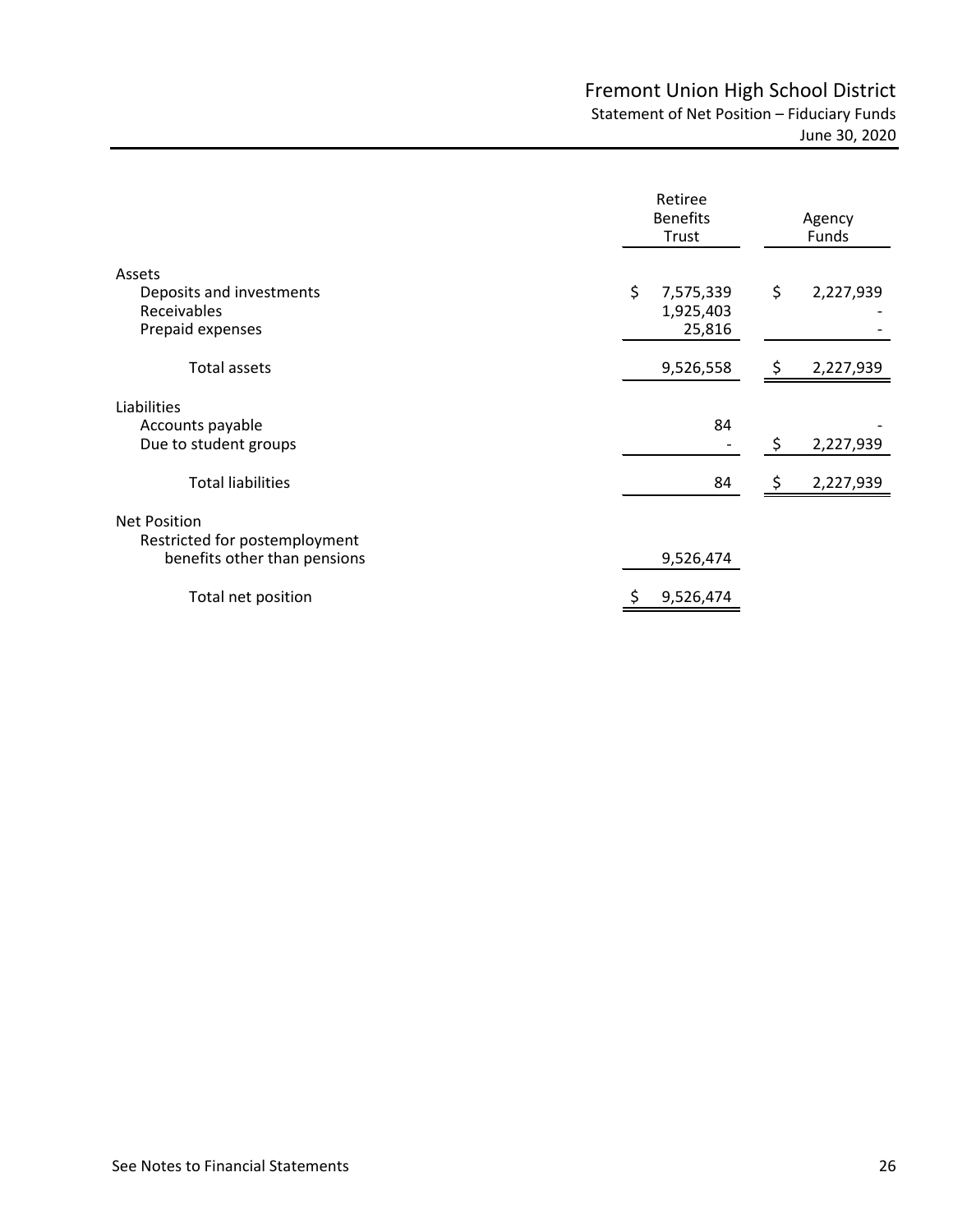Statement of Changes in Net Position – Fiduciary Fund June 30, 2020

|                                                                 | Retiree<br><b>Benefits</b><br>Trust |  |
|-----------------------------------------------------------------|-------------------------------------|--|
| Additions<br><b>Employer contributions</b><br>Investment income | \$<br>3,652,613<br>142,315          |  |
| <b>Total additions</b>                                          | 3,794,928                           |  |
| Deductions<br>Benefit payments                                  | 1,677,141                           |  |
| Change in Net Position                                          | 2,117,787                           |  |
| Net Position - Beginning                                        | 7,408,687                           |  |
| Net Position - Ending                                           | 9,526,474<br>Ş                      |  |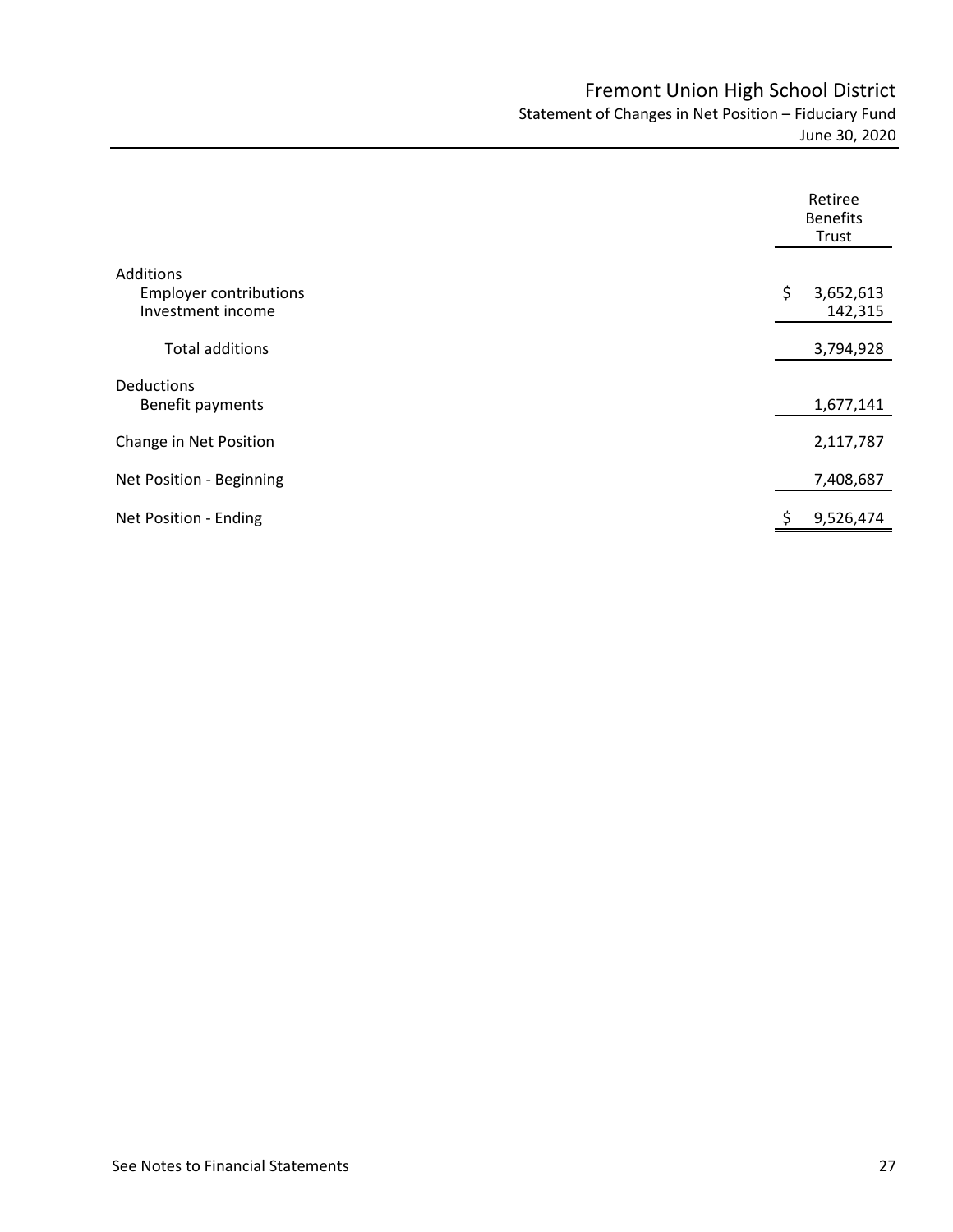# **Note 1 ‐ Summary of Significant Accounting Policies**

### **Financial Reporting Entity**

The Fremont Union High School District was organized in 1925 under the laws of the State of California. The District operates under a locally elected five‐member Board form of government and provides educational services to grades 9-12 as mandated by the State and Federal agencies. The District operates five high schools, one alternative high school, one adult, and one independent study school.

A reporting entity is comprised of the primary government, component units, and other organizations that are included to ensure the financial statements are not misleading. The primary government of the District consists of all funds, departments, boards, and agencies that are not legally separate from the District. For Fremont Union High School District, this includes general operations, food service, and student related activities of the District.

#### **Basis of Presentation ‐ Fund Accounting**

The accounting system is organized and operated on a fund basis. A fund is defined as a fiscal and accounting entity with a self-balancing set of accounts, which are segregated for the purpose of carrying on specific activities or attaining certain objectives in accordance with special regulations, restrictions, or limitations. The District's funds are grouped into three broad fund categories: governmental, proprietary and fiduciary.

**Governmental Funds** Governmental funds are those through which most governmental functions typically are financed. Governmental fund reporting focuses on the sources, uses, and balances of current financial resources. Expendable assets are assigned to the various governmental funds according to the purposes for which they may or must be used. Current liabilities are assigned to the fund from which they will be paid. The difference between governmental fund assets and liabilities is reported as fund balance. The following are the District's major and non‐major governmental funds:

#### **Major Governmental Funds**

**General Fund** The General Fund is the chief operating fund for all districts. It is used to account for and report all financial resources not accounted for reported in another fund.

**Building Fund** The Building Fund exists primarily to account separately for proceeds from sale of bonds and acquisition of major governmental capital facilities and buildings.

**Bond Interest and Redemption Fund** The Bond Interest and Redemption Fund is used to account for the accumulation of resources for, and the repayment of, district bonds, interest, and related costs.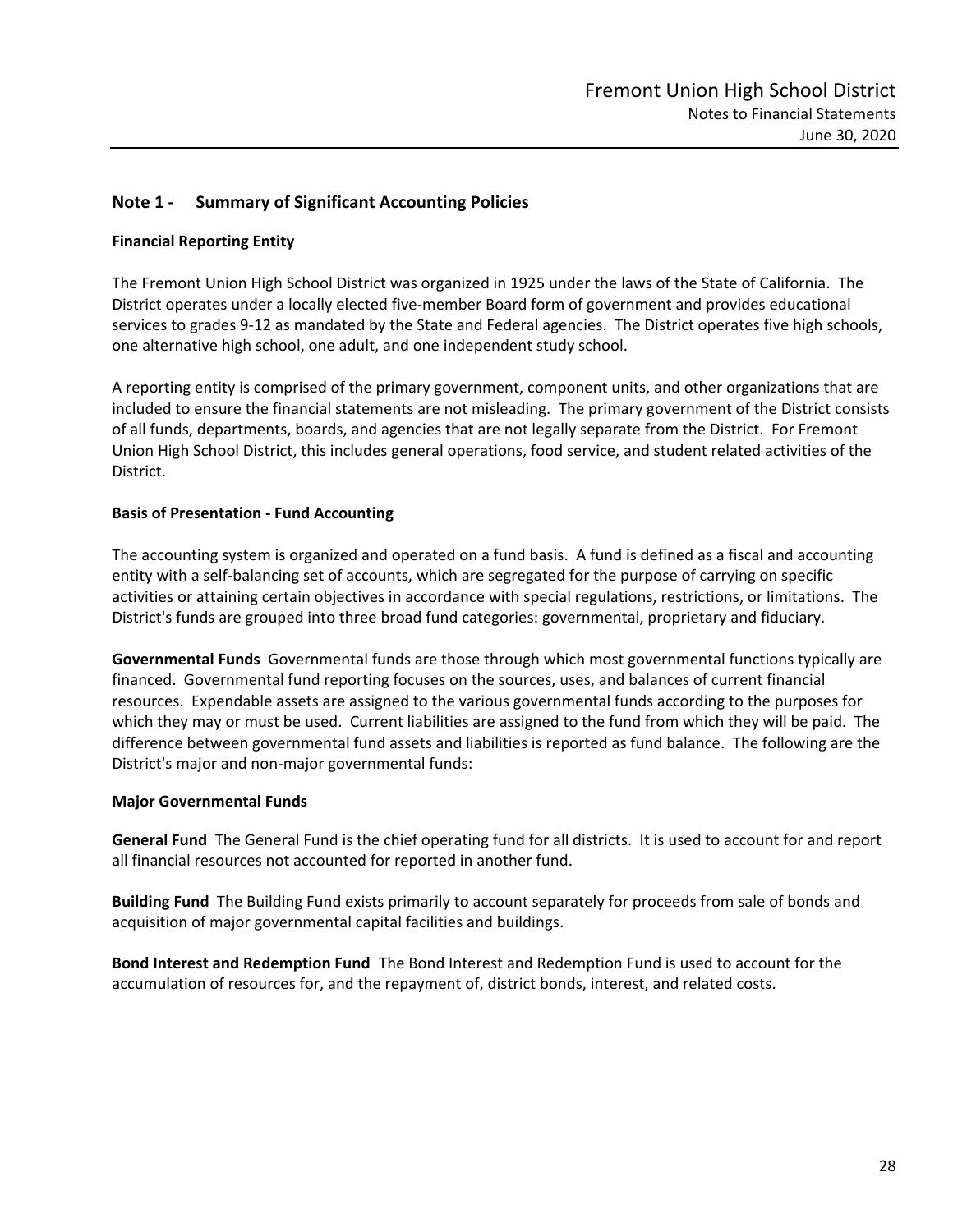# **Non‐Major Governmental Funds**

**Special Revenue Funds** The Special Revenue funds are used to account for the proceeds from specific revenue sources (other than trusts, major capital projects, or debt service) that are restricted or committed to the financing of particular activities, that compose a substantial portion of the inflows of the fund, and that are reasonably expected to continue. Additional resources that are restricted, committed, or assigned to the purpose of the fund may also be reported in the fund.

- **Adult Education Fund** The Adult Education Fund is used to account separately for Federal, State, and local revenues for adult education programs and is to be expended for adult education purposes only, except, for State revenues which, as a result of Senate Bill 4 of the 2009-10 Third Extraordinary Session (SBX3 4), may be used for any educational purpose.
- **Cafeteria Fund** The Cafeteria Fund is used to account separately for Federal, State, and local resources to operate the food service program (*Education Code* Sections 38090‐38093) and is used only for those expenditures authorized by the governing board as necessary for the operation of the District's food service program (*Education Code* Sections 38091 and 38100).
- **Deferred Maintenance Fund** The Deferred Maintenance Fund is used to account separately for revenues that are restricted or committed for deferred maintenance purposes (*Education Code* Section 17582).

**Capital Project Funds** The Capital Project funds are used to account for financial resources that are restricted, committed, or assigned to the acquisition or construction of major capital facilities and other capital assets (other than those financed by proprietary funds and trust funds).

- **County School Facilities Fund**  The County School Facilities Fund is established pursuant to *Education Code* Section 17070.43 to receive apportionments from the 1998 State School Facilities Fund (Proposition 1A), the 2002 State School Facilities Fund (Proposition 47), the 2004 State School Facilities Fund (Proposition 55), or the 2006 State Schools Facilities Fund (Proposition 1D) authorized by the State Allocation Board for new school facility construction, modernization projects, and facility hardship grants, as provided in the Leroy F. Greene School Facilities Act of 1998 (*Education Code* Section 17070 et seq.).
- **Capital Facilities Fund** The Capital Facilities Fund is used primarily to account separately for monies received from fees levied on developers or other agencies as a condition of approving a development (Education Code Sections 17620‐17626). Expenditures are restricted to the purposes specified in Government Code Sections 65970‐65981 or to the items specified in agreements with the developer (Government Code Section 66006).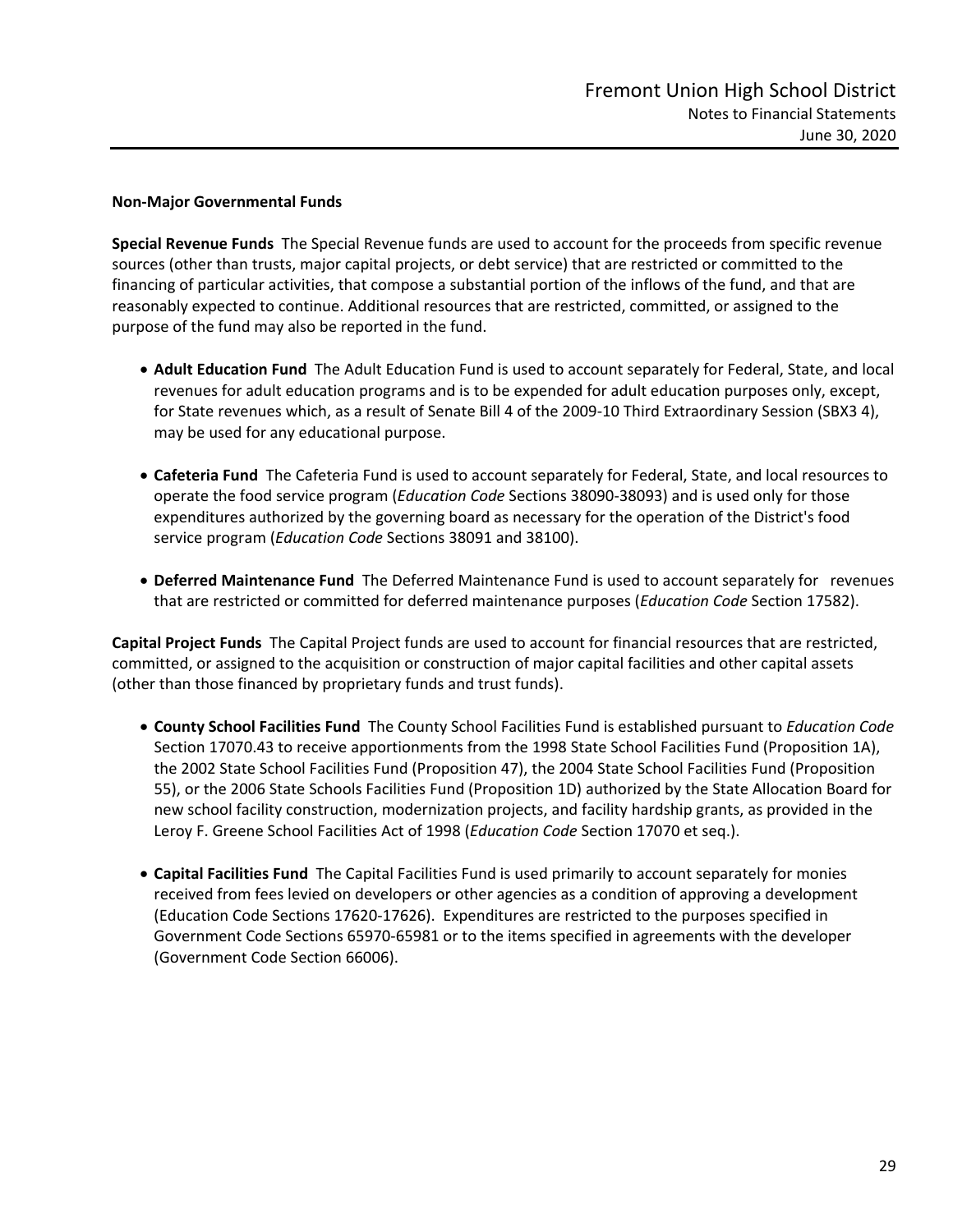**Permanent Funds** The Permanent funds were introduced as part of the governmental financial reporting model established by GASB Statement No. 34 to account for permanent foundations that benefit a local educational agency.

 **Foundation Fund** The Foundation Fund is used to account for resources received from gifts that are restricted to the extent that earnings, but not principal, may be used for purposes that support the District's own programs and where there is a formal trust agreement with the donor.

**Proprietary Funds** Proprietary funds are used to account for activities that are more business‐like than government‐like in nature. Business‐type activities include those for which a fee is charged to external users or to other organizational units of the local education agency, normally on a full cost-recovery basis. Proprietary funds are generally intended to be self-supporting and are classified as enterprise or internal service.

 **Internal Service Fund** Internal service funds may be used to account for goods or services provided to other funds of the District on a cost reimbursement basis. The District operates a workers' compensation, dental, vision, and property and liability programs that are accounted for in an internal service fund.

**Fiduciary Funds** Fiduciary funds are used to account for assets held in trustee or agent capacity for others that cannot be used to support the District's own programs. The fiduciary fund category is split into four classifications: pension trust funds, investment trust funds, private‐purpose trust funds, and agency funds. The key distinction between trust and agency funds is that trust funds are subject to a trust agreement that affects the degree of management involvement and the length of time that the resources are held.

Trust funds are used to account for the assets held by the District under a trust agreement for individuals, private organizations, or other governments and are therefore, not available to support the District's own programs. The District's trust funds include the Retiree Benefits fund. Agency funds are custodial in nature (assets equal liabilities) and do not involve measurement of results of operations. Such funds have no equity accounts since all assets are due to individuals or entities at some future time. The District's trust fund accounts for contribution and payments related to retiree benefit activities and agency fund accounts for student body activities (ASB).

# **Basis of Accounting ‐ Measurement Focus**

Government‐Wide Financial Statements The government‐wide financial statements are prepared using the economic resources measurement focus and the accrual basis of accounting. This is the same approach used in the preparation of the proprietary fund financial statements, but differs from the manner in which governmental fund financial statements are prepared.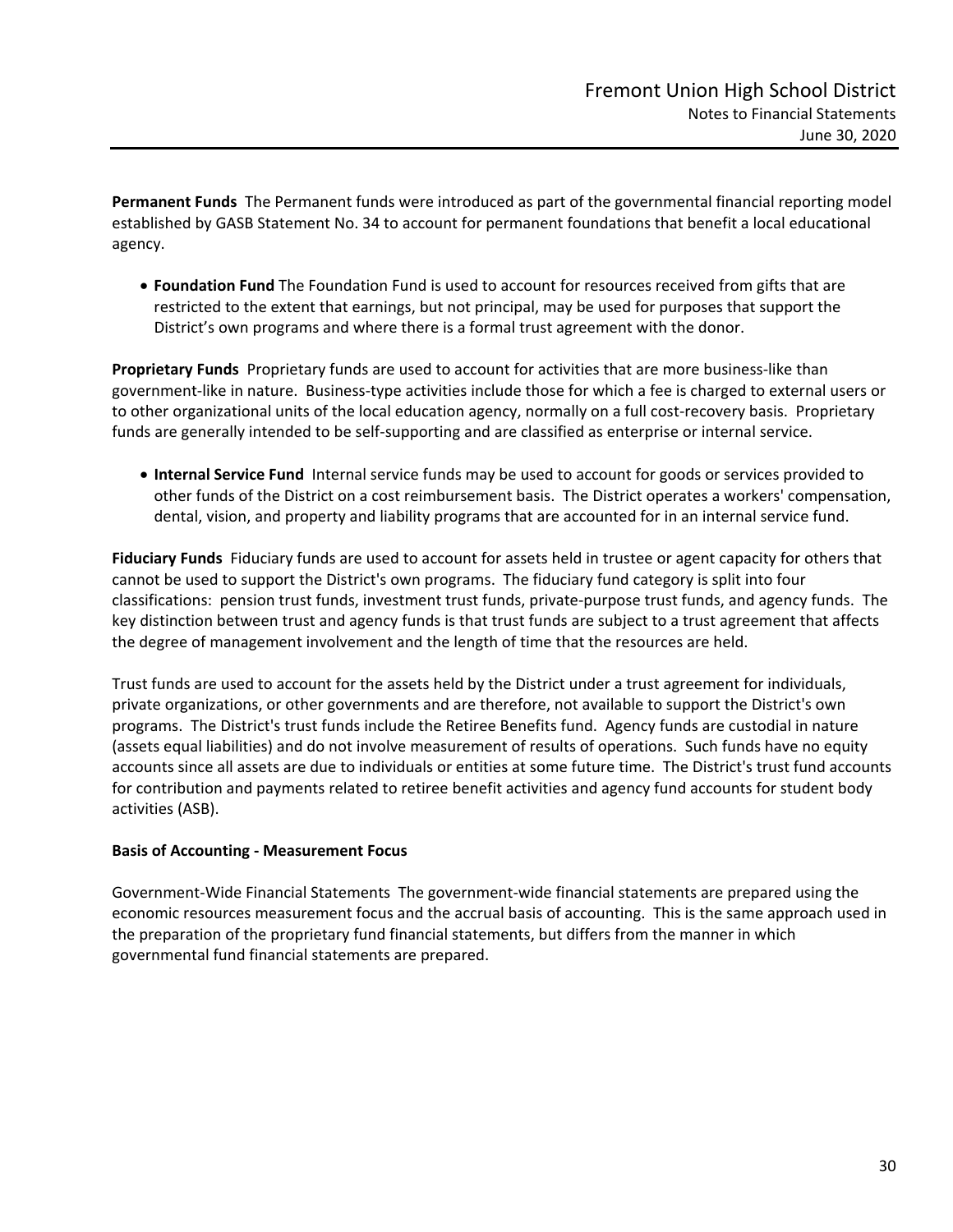The government‐wide statement of activities presents a comparison between expenses, both direct and indirect, and program revenues of the District and for each governmental function, and exclude fiduciary activity. Direct expenses are those that are specifically associated with a service, program, or department and are therefore, clearly identifiable to a particular function. The District does not allocate indirect expenses to functions in the Statement of Activities, except for depreciation. Program revenues include charges paid by the recipients of the goods or services offered by the programs and grants and contributions that are restricted to meeting the operational or capital requirements of a particular program. Revenues that are not classified as program revenues are presented as general revenues. The comparison of program revenues and expenses identifies the extent to which each program or business segment is self‐financing or draws from the general revenues of the District. Eliminations have been made to minimize the double counting of internal activities.

Net position should be reported as restricted when constraints placed on net asset use are either externally imposed by creditors (such as through debt covenants), grantors, contributors, or laws or regulations of other governments or imposed by law through constitutional provisions or enabling legislation. The net position restricted for other activities result from special revenue funds and the restrictions on their net asset use.

**Fund Financial Statements** Fund financial statements report detailed information about the District. The focus of governmental and proprietary fund financial statements is on major funds rather than reporting funds by type. Each major fund is presented in a separate column. Non‐major funds are aggregated and presented in a single column. The internal service fund is presented in a single column on the face of the proprietary fund statements.

Governmental Funds All governmental funds are accounted for using the flow of current financial resources measurement focus and the modified accrual basis of accounting. With this measurement focus, only current assets and current liabilities generally are included on the balance sheet. The statement of revenues, expenditures, and changes in fund balance reports on the sources (revenues and other financing sources) and uses (expenditures and other financing uses) of current financial resources. This approach differs from the manner in which the governmental activities of the government-wide financial statements are prepared. Governmental fund financial statements, therefore, include reconciliations with brief explanations to better identify the relationship between the government‐wide financial statements, prepared using the economic resources measurement focus and the accrual basis of accounting, and the governmental fund financial statements, prepared using the flow of current financial resources measurement focus and the modified accrual basis of accounting.

- **Proprietary Funds** Proprietary funds are accounted for using the flow of economic resources measurement focus and the accrual basis of accounting. All assets and all liabilities associated with the operation of this fund are included in the statement of net position. The statement of changes in fund net position presents increases (revenues) and decreases (expenses) in net total assets. The statement of cash flows provides information about how the District finances and meets the cash flow needs of its proprietary fund.
- **Fiduciary Funds** Fiduciary funds are accounted for using the flow of economic resources measurement focus and the accrual basis of accounting. Fiduciary funds are excluded from the government‐wide financial statements because they do not represent resources of the District.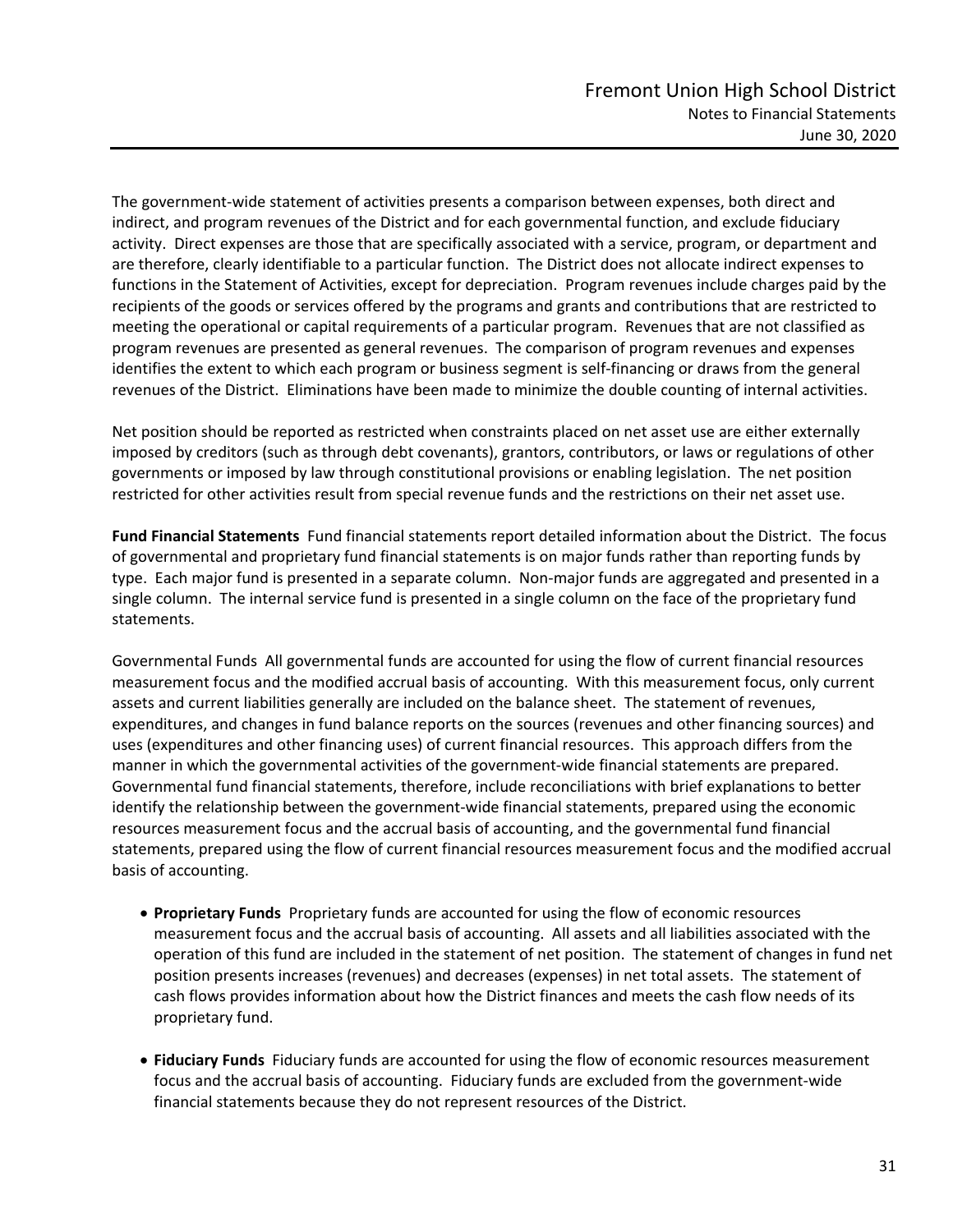Revenues ‐ Exchange and Non‐Exchange Transactions Revenue resulting from exchange transactions, in which each party gives and receives essentially equal value, is recorded on the accrual basis when the exchange takes place. On a modified accrual basis, revenue is recorded in the fiscal year in which the resources are measurable and become available. Available means that the resources will be collected within the current fiscal year or are expected to be collected soon enough thereafter, to be used to pay liabilities of the current fiscal year. The District considers revenues to be available if they are collected within one year after year-end, except for property taxes, which are considered available if collected within 60 days. The following revenue sources are considered to be both measurable and available at fiscal year‐end: State apportionments, interest, certain grants, and other local sources.

Non‐exchange transactions, in which the District receives value without directly giving equal value in return, include property taxes, certain grants, entitlements, and donations. Revenue from property taxes is recognized in the fiscal year in which the taxes are received. Revenue from certain grants, entitlements, and donations is recognized in the fiscal year in which all eligibility requirements have been satisfied. Eligibility requirements include time and purpose restrictions. On a modified accrual basis, revenue from non‐exchange transactions must also be available before it can be recognized.

**Unearned Revenue** Unearned revenues arise when resources are received by the District before it has a legal claim to them, such as when certain grants are received prior to the occurrence of qualifying expenditures. In the subsequent periods, when the District has a legal claim to the resources, the liability for unearned revenue is removed from the balance sheet and the revenue is recognized.

**Expenses/Expenditures** On the accrual basis of accounting, expenses are recognized at the time they are incurred. The measurement focus of governmental fund accounting is on decreases in net financial resources (expenditures) rather than expenses. Expenditures are generally recognized in the accounting period in which the related fund liability is incurred. Principal and interest on long-term liabilities, which has not matured, are recognized when paid in the governmental funds as expenditures. Allocations of costs, such as depreciation and amortization, are not recognized in the governmental funds but are recognized in the entity-wide statements.

# **Cash and Cash Equivalents**

The District's cash and cash equivalents are considered to be cash on hand, demand deposits, and short‐term investments with original maturities of three months or less from the date of acquisition. Cash equivalents also include cash with county treasury balances for purposes of the statement of cash flows.

# **Investments**

Investments, with original maturities greater than one year are stated at fair value. Fair value is estimated based on quoted market prices at year‐end. All investments not required to be reported at fair value are stated at cost or amortized cost. Fair values of investments in county are determined by the program sponsor.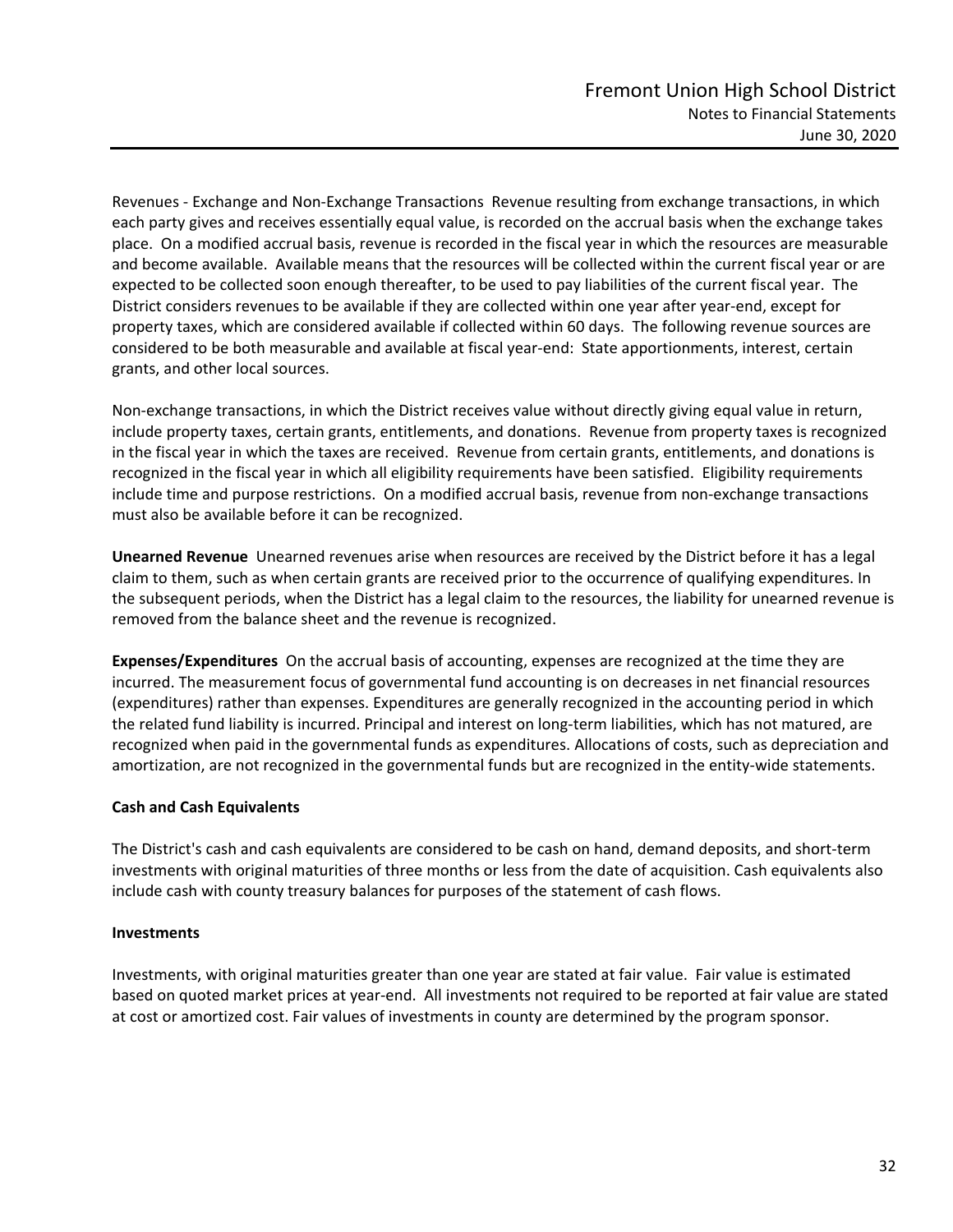# **Prepaid Expenditures (Expenses)**

Certain payments to vendors reflect costs applicable to future accounting periods and are recorded as prepaid items in both the government‐wide and fund financial statements. The cost of prepaid items is recorded as expenditures/expenses when consumed rather than when purchased.

# **Stores Inventories**

Inventories consist of expendable food and supplies held for consumption. Inventories are stated at cost, on the weighted average basis. The costs of inventory items are recorded as expenditures in the governmental funds and expenses in the proprietary funds when consumed rather than when purchased.

# **Capital Assets and Depreciation**

The accounting and reporting treatment applied to the capital assets associated with a fund are determined by its measurement focus. Capital assets are long‐lived assets of the District. The District maintains a capitalization threshold of \$10,000. The District does not possess any infrastructure. Improvements are capitalized; the costs of normal maintenance and repairs that do not add to the value of the asset or materially extend an asset's life are not capitalized, but are expensed as incurred.

When purchased, such assets are recorded as expenditures in the governmental funds and capitalized in the government‐wide statement of net position. The valuation basis for capital assets is historical cost, or where historical cost is not available, estimated historical cost based on replacement cost. Donated capital assets are capitalized at acquisition value on the date donated.

Depreciation is computed using the straight‐line method. Estimated useful lives of the various classes of depreciable capital assets are as follows: buildings and building improvement, 50 years; equipment, 5 to 15 years.

# **Interfund Balances**

On fund financial statements, receivables and payables resulting from short‐term interfund loans are classified as "interfund receivables/payables". These amounts are eliminated within the governmental funds and governmental activities.

# **Compensated Absences**

Compensated absences are accrued as a liability as the benefits are earned. The entire compensated absence liability is reported on the government‐wide statement of net position. For governmental funds, the current portion of unpaid compensated absences is recognized upon the occurrence of relevant events such as employee resignations and retirements that occur prior to year‐end that have not yet been paid with expendable available financial resources. These amounts are reported in the fund from which the employees who have accumulated leave are paid.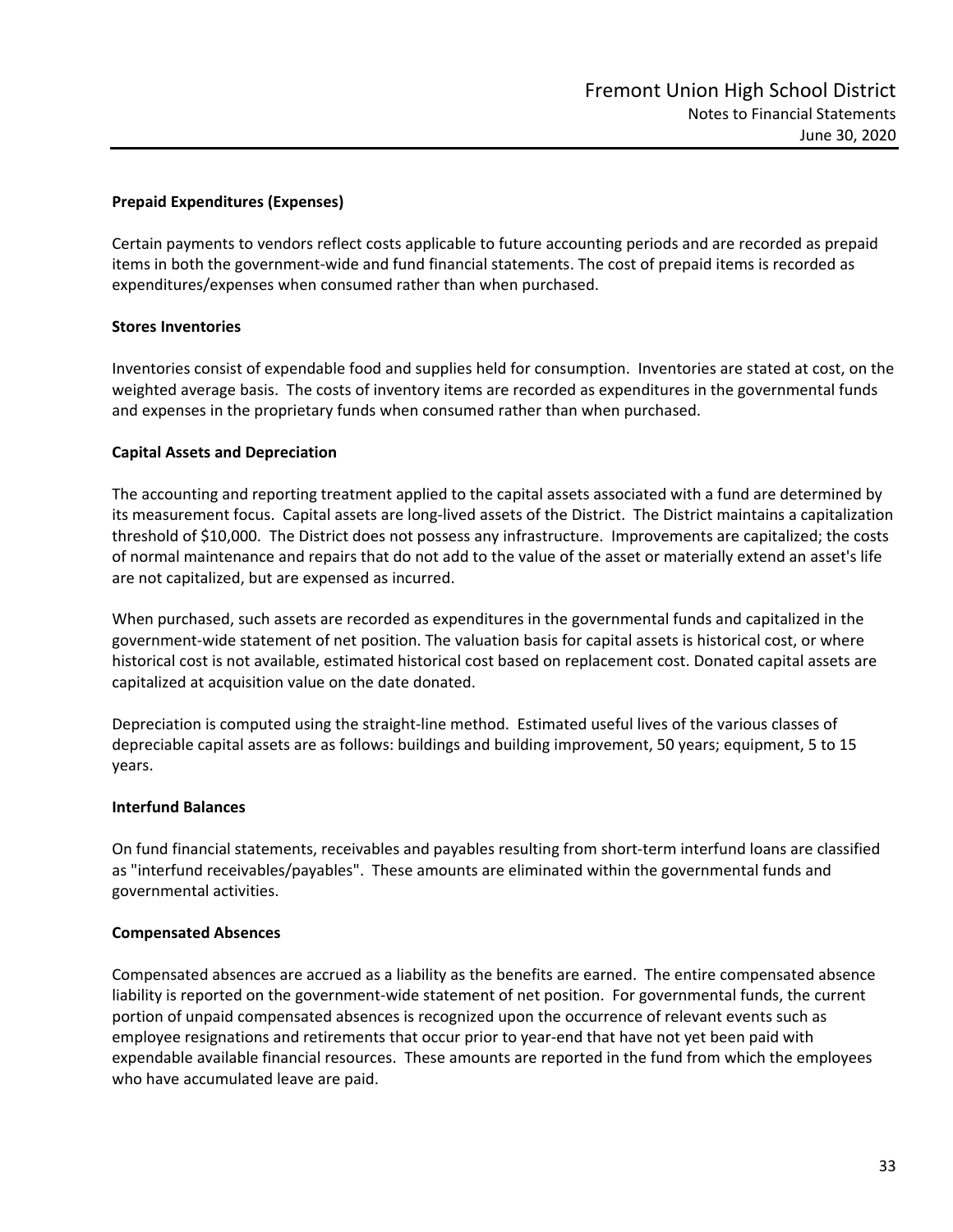Sick leave is accumulated without limit for each employee at the rate of one day for each month worked. Leave with pay is provided when employees are absent for health reasons; however, the employees do not gain a vested right to accumulated sick leave. Employees are never paid for any sick leave balance at termination of employment or any other time. Therefore, the value of accumulated sick leave is not recognized as a liability in the District's financial statements. However, credit for unused sick leave is applicable to all classified school members who retire after January 1, 1999. At retirement, each member will receive .004 year of service credit for each day of unused sick leave. Credit for unused sick leave is applicable to all certificated employees and is determined by dividing the number of unused sick days by the number of base service days required to complete the last school year, if employed full‐time.

## **Accrued Liabilities and Long‐Term Liabilities**

All payables, accrued liabilities, and long‐term liabilities are reported in the government‐wide and proprietary fund financial statements. In general, governmental fund payables and accrued liabilities that, once incurred, are paid in a timely manner and in full from current financial resources are reported as liabilities of the governmental funds.

However, claims and judgments, compensated absences, special termination benefits, and contractually required pension contributions that will be paid from governmental funds are reported as a liability in the governmental fund financial statements only to the extent that they are due for payment during the current year. Bonds, capital leases, and other long‐term liabilities are recognized as liabilities in the governmental fund financial statements when due.

## **Debt Issuance Costs, Premiums and Discounts**

In the government-wide financial statements and in the proprietary fund type financial statements, long-term liabilities are reported as liabilities in the applicable governmental activities, business‐type activities, or proprietary fund statement of net position. Debt premiums and discounts, as well as issuance costs, related to prepaid insurance costs are amortized over the life of the bonds using the straight‐line method, which approximates the effective interest method.

In governmental fund financial statements, debt premiums and discounts, as well as debt issuance costs are recognized in the period the bonds are issued. The face amount of the debt is recorded as other financing sources. Premiums received on debt issuance are also reported as other financing sources. Issuance costs, whether or not withheld from the actual debt proceeds, are reported as debt service expenditures in the period the bonds are issued.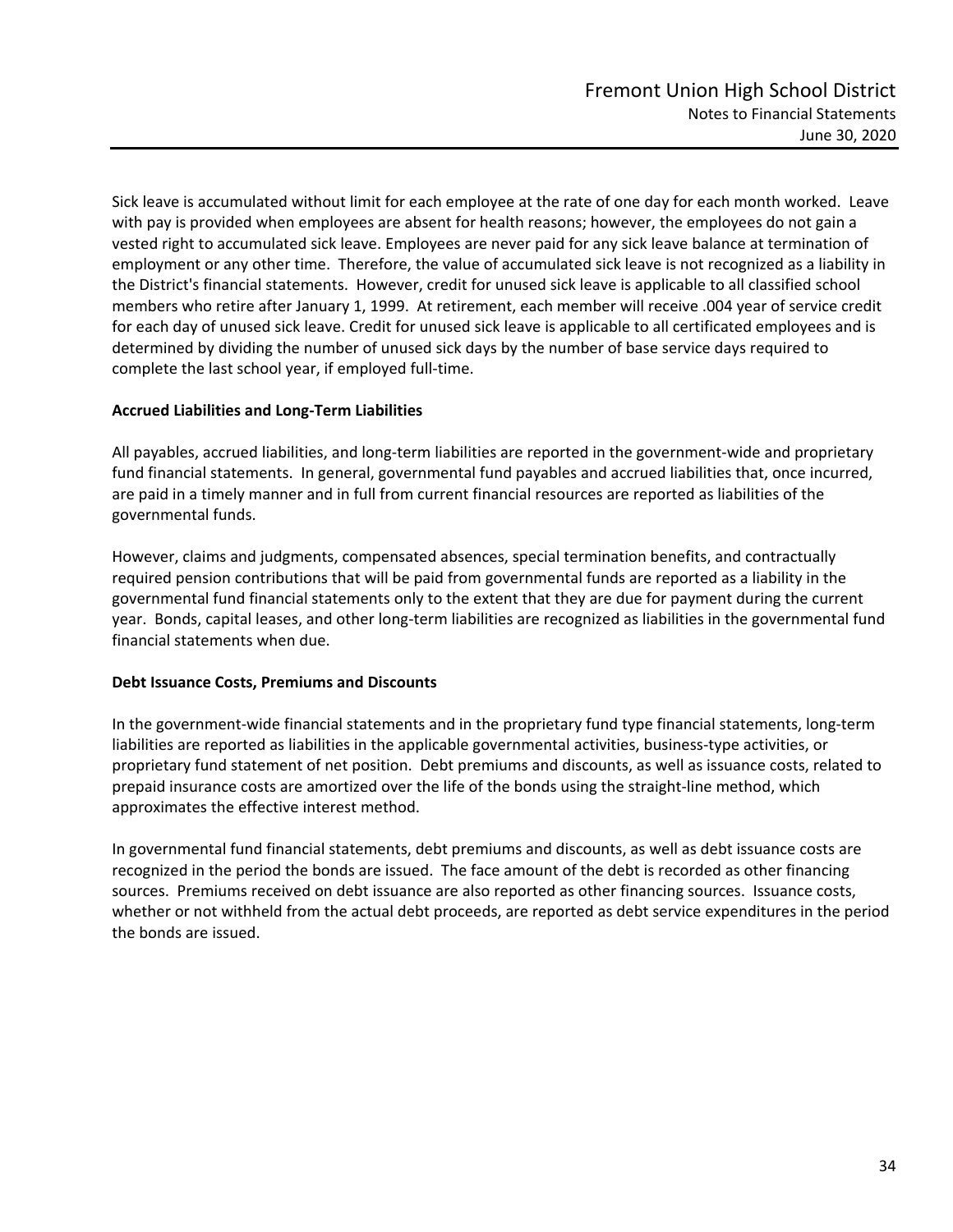## **Deferred Outflows/Inflows of Resources**

In addition to assets, the Statement of Net Position also reports deferred outflows of resources. This separate financial statement element represents a consumption of net position that applies to a future period and so will not be recognized as an expense or expenditure until then. The District reports deferred outflows of resources for deferred charges on refunding of debt, for pension related items, and for OPEB related items. The deferred charge on refunding resulted from the difference between the carrying value of the refunded debt and its reacquisition price. The amount is deferred and amortized over the shorter of the life of the refunded or refunding debt. The deferred amounts related to pension and OPEB relate to differences between expected and actual earnings on investments, changes of assumptions, and other pension and OPEB related changes.

In addition to liabilities, the Statement of Net Position reports a separate section for deferred inflows of resources. This separate financial statement element represents an acquisition of net position that applies to a future period and so will not be recognized as revenue until then. The District reports deferred inflows of resources for deferred charges on refunding of debt, for pension related items, and for OPEB related items.

## **Pensions**

For purposes of measuring the net pension liability and deferred outflows/inflows of resources related to pensions, and pension expense, information about the fiduciary net position of the California State Teachers Retirement System (CalSTRS) and the California Public Employees' Retirement System (CalPERS) plan for schools (Plans) and additions to/deductions from the Plans' fiduciary net position have been determined on the same basis as they are reported by CalSTRS and CalPERS. For this purpose, benefit payments (including refunds of employee contributions) are recognized when due and payable in accordance with the benefit terms. Member contributions are recognized in the period in which they are earned. Investments are reported at fair value. The net pension liability attributable to the governmental activities will be paid by the fund in which the employee worked.

## **Postemployment Benefits Other Than Pensions (OPEB)**

For purposes of measuring the net OPEB liability, deferred outflows of resources and deferred inflows of resources related to OPEB, and OPEB expense, information about the fiduciary net position of the District's plan (OPEB Plan) and additions to/deductions from the OPEB Plan's fiduciary net position have been determined on the same basis. For this purpose, benefit payments are recognized when currently due and payable in accordance with the benefit terms. Investments are reported at fair value. The total OPEB liability attributable to the governmental activities will be paid primarily by the General Fund. The District has a defined benefit plan that is administered through a trust that meets the criteria of paragraph 3 of GASB Statement No. 74. More detailed information is discussed in Note 15 of the financial statements.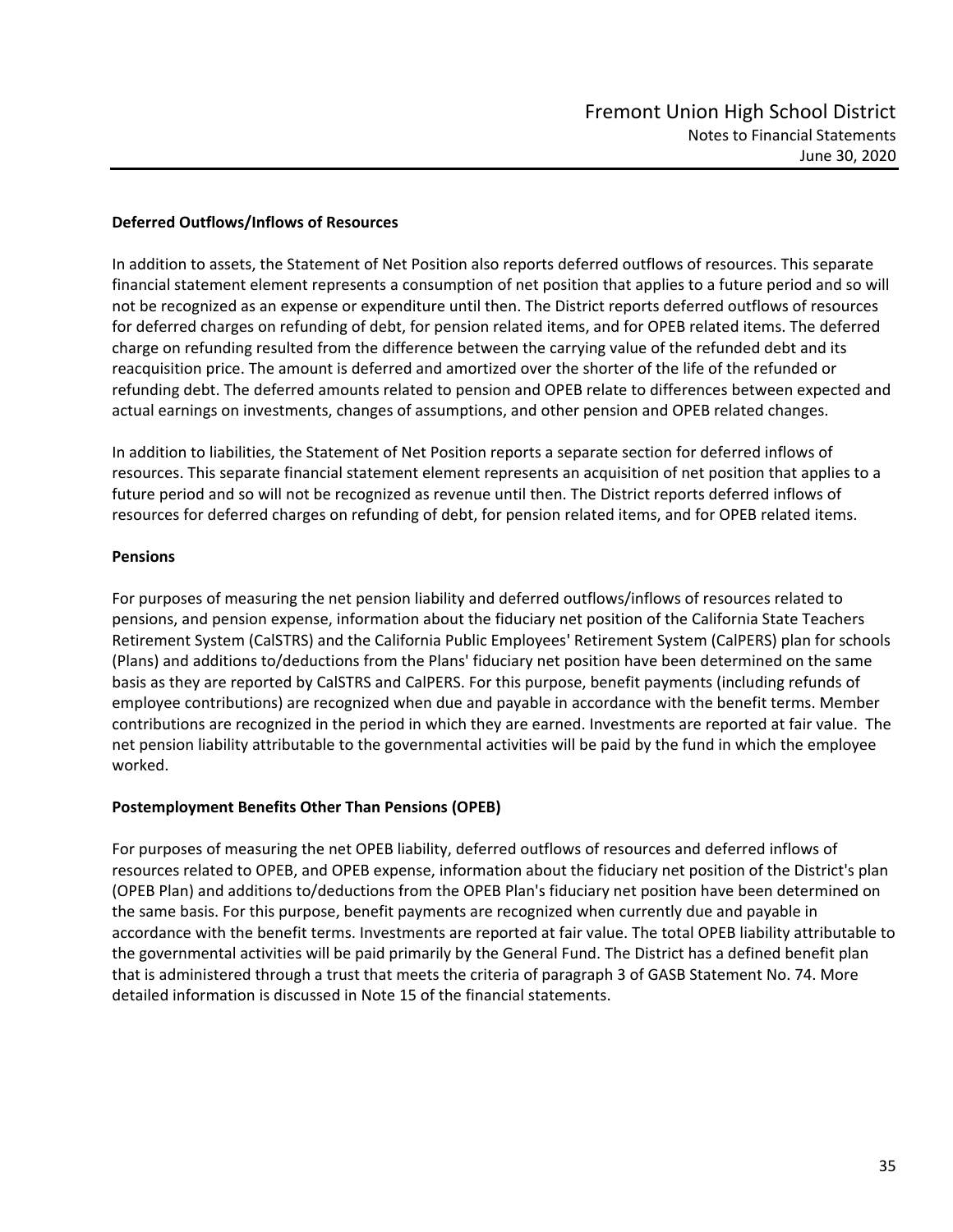## **Fund Balances – Governmental Funds**

As of June 30, 2020, fund balances of the governmental funds are classified as follows:

**Nonspendable** ‐ amounts that cannot be spent either because they are in nonspendable form or because they are legally or contractually required to be maintained intact.

**Restricted** – amounts that can be spent for specific purposes because of constitutional provisions or enabling legislation or because of constraints that are externally imposed by creditors, grantors, contributors, or the laws of regulations of other governments.

**Committed** – amounts that can be used only for specific purposes determined by a formal action of the governing board. The governing board is the highest level of decision‐making authority for the District. Commitments may be established, modified, or rescinded only through resolutions or other action as approved by the governing board.

**Assigned** – amounts that do not meet the criteria to be classified as restricted or committed by that are intended to be used for specific purposes. Under the District's adopted policy, only the governing board or chief business officer/assistant superintendent of business services may assign amounts for specific purpose.

**Unassigned** – all other spendable amounts.

## **Spending Order Policy**

When an expenditure is incurred for purposes for which both restricted and unrestricted fund balance is available, the District considers restricted funds to have been spent first. When an expenditure is incurred for which committed, assigned, or unassigned fund balances are available, the District considers amounts to have been spent first out of committed funds, then assigned funds, and finally, unassigned funds as needed, unless, the governing board has provided otherwise in its commitment or assignment actions.

#### **Minimum Fund Balance Policy**

The governing board adopted a minimum fund balance policy for the General Fund in compliance with GASB 54 to establish fund balance policies in order to protect the district against revenue shortfalls or unpredicted one‐ time expenditures. The policy requires a Reserve for Economic Uncertainties consisting of committed and unassigned amounts equal to no less than 10 percent of General Fund expenditures and other financing uses. At June 30, 2020, the fund balance for the General Fund was reported as amounts committed and unassigned, respectively, and in total was held for economic uncertainties.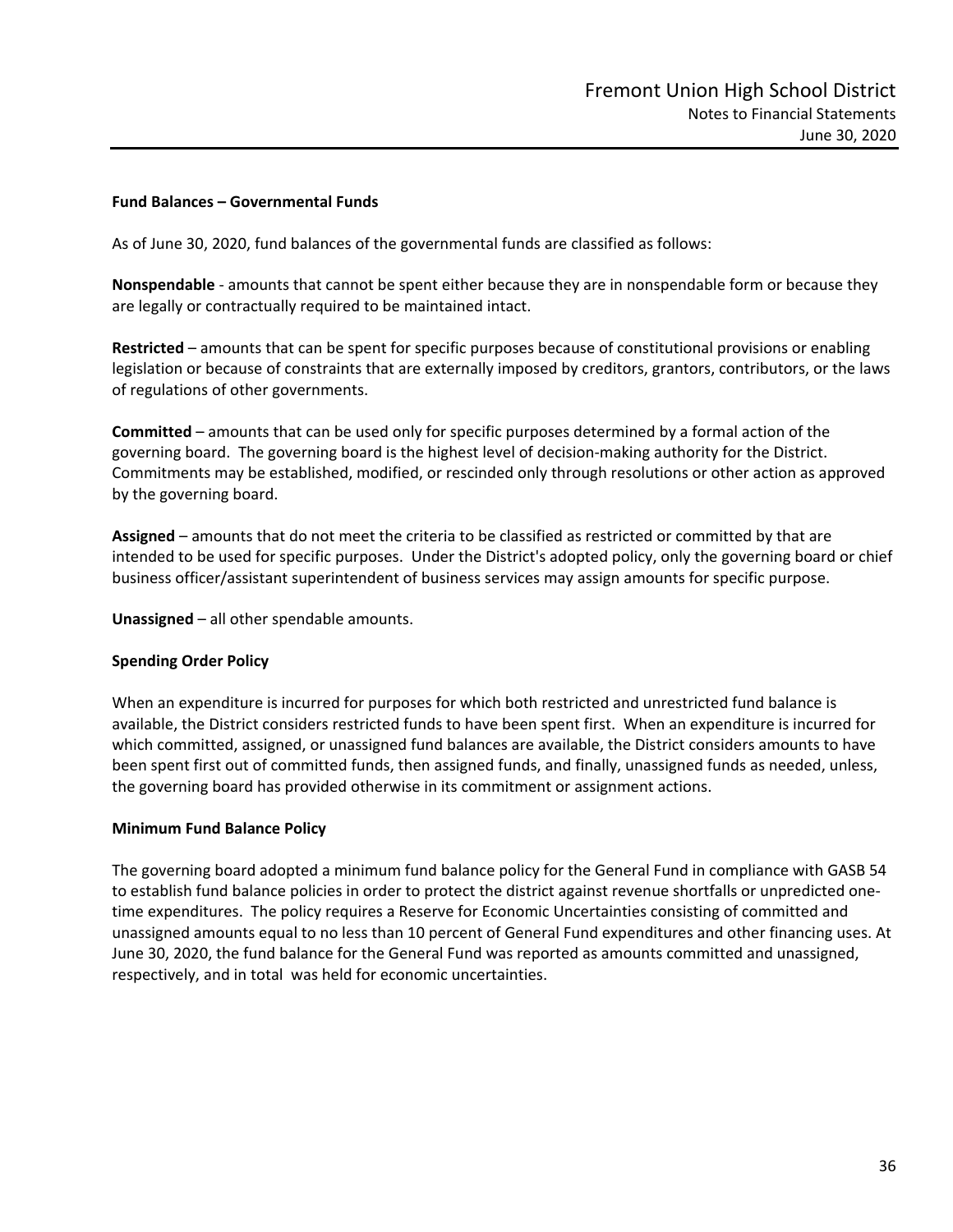## **Net Position**

Net position represents the difference between assets and deferred outflows of resources, and liabilities and deferred inflows of resources. Net position net of investment in capital assets consists of capital assets, net of accumulated depreciation, reduced by the outstanding balances of any borrowings used for the acquisition, construction, or improvement of those assets. Net position is reported as restricted when there are limitations imposed on their use either through the enabling legislation adopted by the District or through external restrictions imposed by creditors, grantors, or laws or regulations of other governments. The District first applies restricted resources when an expense is incurred for purposes for which both restricted and unrestricted net position is available.

## **Operating Revenues and Expenses**

Operating revenues are those revenues that are generated directly from the primary activity of the proprietary funds. For the District, these revenues are primarily interfund insurance premiums. Operating expenses are necessary costs incurred to provide the good or service that is the primary activity of the fund. All revenues and expenses not meeting this definition are reported as non‐operating revenues and expenses.

## **Interfund Activity**

Transfers between governmental and business‐type activities in the government‐wide financial statements are reported in the same manner as general revenues.

Exchange transactions between funds are reported as revenues in the seller funds and as expenditures/expenses in the purchaser funds. Flows of cash or goods from one fund to another without a requirement for repayment are reported as interfund transfers. Interfund transfers are reported as other financing sources/uses in governmental funds and after non-operating revenues/expenses in proprietary funds. Repayments from funds responsible for particular expenditures/expenses to the funds that initially paid for them are not presented in the financial statements. Interfund transfers are eliminated in the governmental column of the statement of activities.

## **Estimates**

The preparation of the financial statements in conformity with accounting principles generally accepted in the United States of America requires management to make estimates and assumptions that affect the amounts reported in the financial statements and accompanying notes. Actual results may differ from those estimates.

# **Property Tax**

Secured property taxes attach as an enforceable lien on property as of January 1. Taxes are payable in two installments on November 1 and February 1 and become delinquent on December 10 and April 10, respectively. Unsecured property taxes are payable in one installment on or before August 31. The County of Santa Clara bills and collects the taxes on behalf of the District. Local property tax revenues are recorded when received.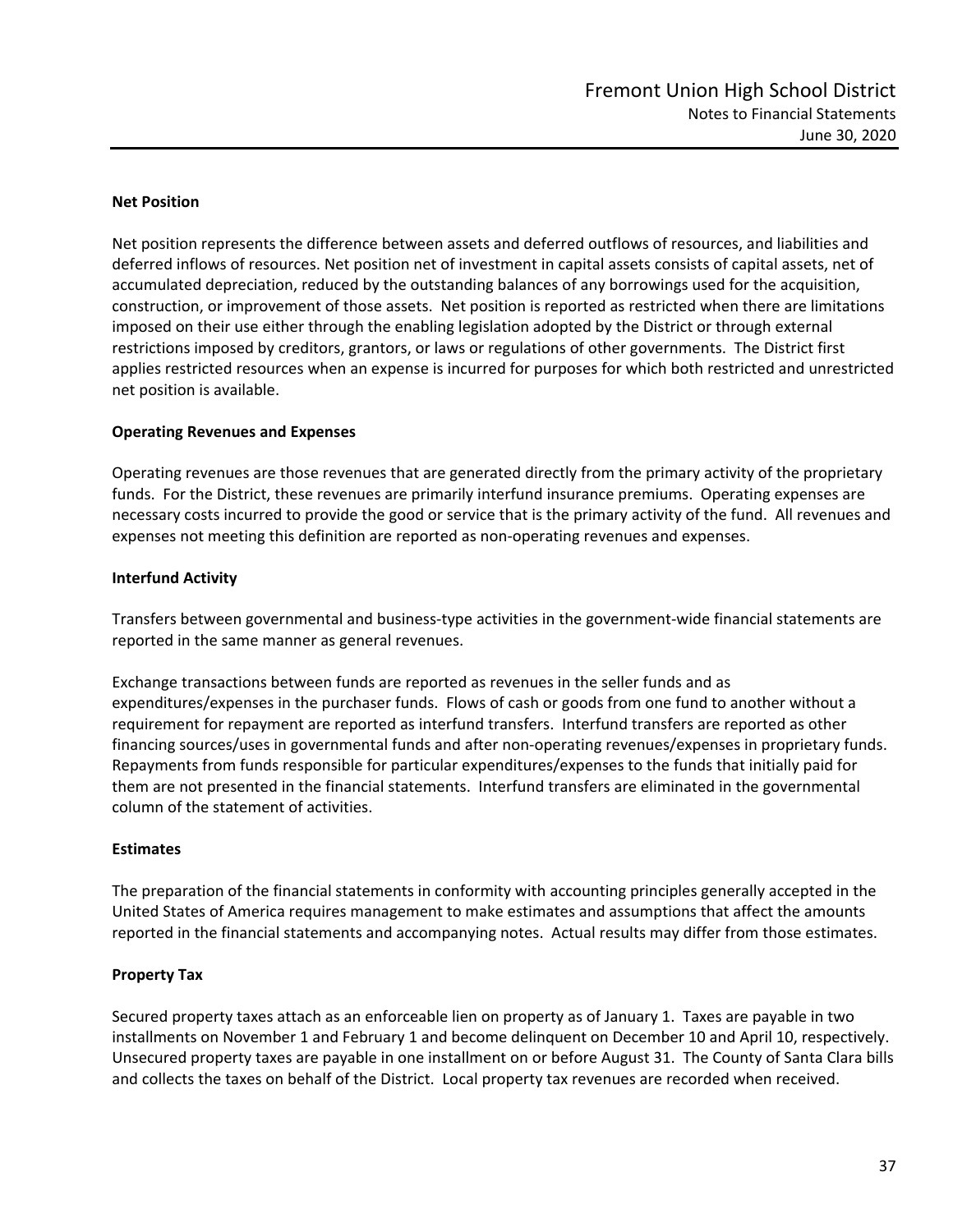## **Change in Accounting Principles**

In May 2020, the GASB issued Statement No. 95, *Postponement of the Effective Dates of Certain Authoritative Guidance*. The primary objective of this Statement is to provide temporary relief to governments and other stakeholders in light of the COVID‐19 pandemic. That objective is accomplished by postponing the effective dates of certain provisions in Statements and Implementation Guides that first became effective or are scheduled to become effective for periods beginning after June 15, 2018, and later.

The effective dates of certain provisions contained in the following pronouncements are postponed by one year:

- Statement No. 83, Certain Asset Retirement Obligations.
- **Statement No. 84, Fiduciary Activities.**
- Statement No. 88, Certain Disclosures Related to Debt, including Direct Borrowings and Direct Placements.
- Statement No. 89, Accounting for Interest Cost Incurred before the End of a Construction Period.
- Statement No. 90, Majority Equity Interests.
- Statement No. 91, Conduit Debt Obligations.
- Statement No. 92, Omnibus 2020.
- Statement No. 93, Replacement of Interbank Offered Rates.
- Implementation Guide No. 2017-3, Accounting and Financial Reporting for Postemployment Benefits Other Than Pensions (and Certain Issues Related to OPEB Plan Reporting).
- Implementation Guide No. 2018-1, Implementation Guidance Update-2018.
- Implementation Guide No. 2019-1, Implementation Guidance Update-2019.
- Implementation Guide No. 2019-2, Fiduciary Activities.

The effective dates of the following pronouncements are postponed by 18 months:

- Statement No. 87, Leases.
- Implementation Guide No. 2019-3, Leases.

The provisions of this Statement have been implemented as of June 30, 2020.

## **New Accounting Pronouncements**

In January 2017, the GASB issued Statement No. 84, *Fiduciary Activities*. The objective of this Statement is to improve guidance regarding the identification of fiduciary activities for accounting and financial reporting purposes and how those activities should be reported.

This Statement establishes criteria for identifying fiduciary activities of all State and local governments. The focus of the criteria generally is on (1) whether a government is controlling the assets of the fiduciary activity and (2) the beneficiaries with whom a fiduciary relationship exists. Separate criteria are included to identify fiduciary component units and postemployment benefit arrangements that are fiduciary activities.

The requirements of this Statement are effective for the reporting periods beginning after December 15, 2019 due to the implementation of GASB Statements No. 95 previously discussed. Early implementation is encouraged. The effects of this change on the District's financial statements have not yet been determined.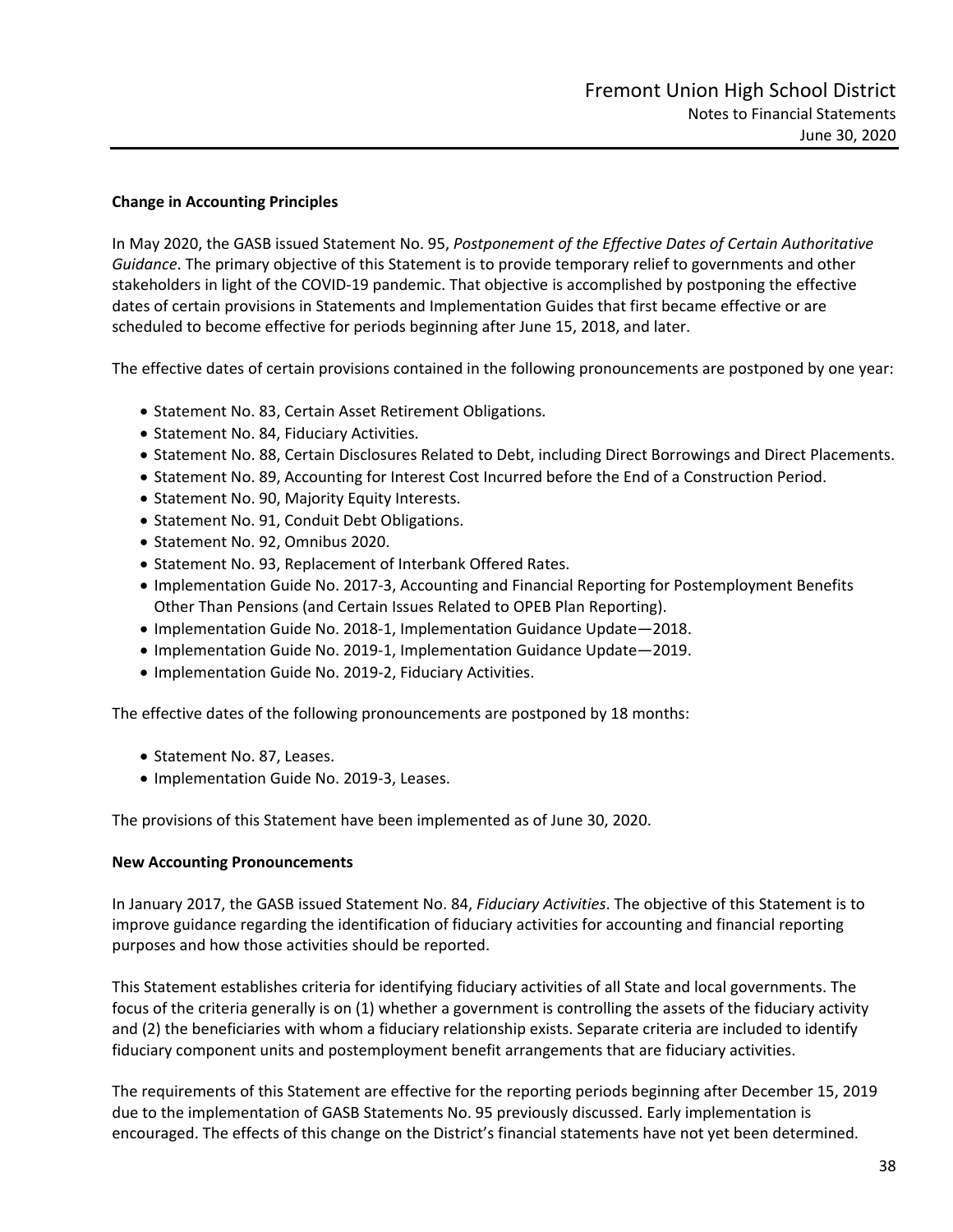In June 2017, the GASB issued Statement No. 87, *Leases*. The objective of this Statement is to better meet the information needs of financial statement users by improving accounting and financial reporting for leases by governments. This Statement increases the usefulness of governments' financial statements by requiring recognition of certain lease assets and liabilities for leases that previously were classified as operating leases and recognized as inflows of resources or outflows of resources based on the payment provisions of the contract. It establishes a single model for lease accounting based on the foundational principle that leases are financings of the right to use an underlying asset. Under this Statement, a lessee is required to recognize a lease liability and an intangible right‐to‐use lease asset, and a lessor is required to recognize a lease receivable and a deferred inflow of resources, thereby enhancing the relevance and consistency of information about governments' leasing activities.

The requirements of this Statement are effective for the reporting periods beginning after December 15, 2019. Early implementation is encouraged. The effects of this change on the District's financial statements have not yet been determined.

In June 2018, the GASB issued Statement No. 89, *Accounting for Interest Cost Incurred Before the End of a Construction Period*. The objectives of this Statement are (1) to enhance the relevance and comparability of information about capital assets and the cost of borrowing for a reporting period and (2) to simplify accounting for interest cost incurred before the end of a construction period.

This Statement establishes accounting requirements for interest cost incurred before the end of a construction period. Such interest cost includes all interest that previously was accounted for in accordance with the requirements of paragraphs 5–22 of Statement No. 62, Codification of Accounting and Financial Reporting Guidance Contained in Pre‐November 30, 1989 FASB and AICPA Pronouncements, which are superseded by this Statement. This Statement requires that interest cost incurred before the end of a construction period be recognized as an expense in the period in which the cost is incurred for financial statements prepared using the economic resources measurement focus. As a result, interest cost incurred before the end of a construction period will not be included in the historical cost of a capital asset reported in a business‐type activity or enterprise fund.

This Statement also reiterates that in financial statements prepared using the current financial resources measurement focus, interest cost incurred before the end of a construction period should be recognized as an expenditure on a basis consistent with governmental fund accounting principles.

The requirements of this Statement are effective for reporting periods beginning after December 15, 2019. Earlier application is encouraged. The requirements of this Statement should be applied prospectively. The effects of this change on the District's financial statements have not yet been determined.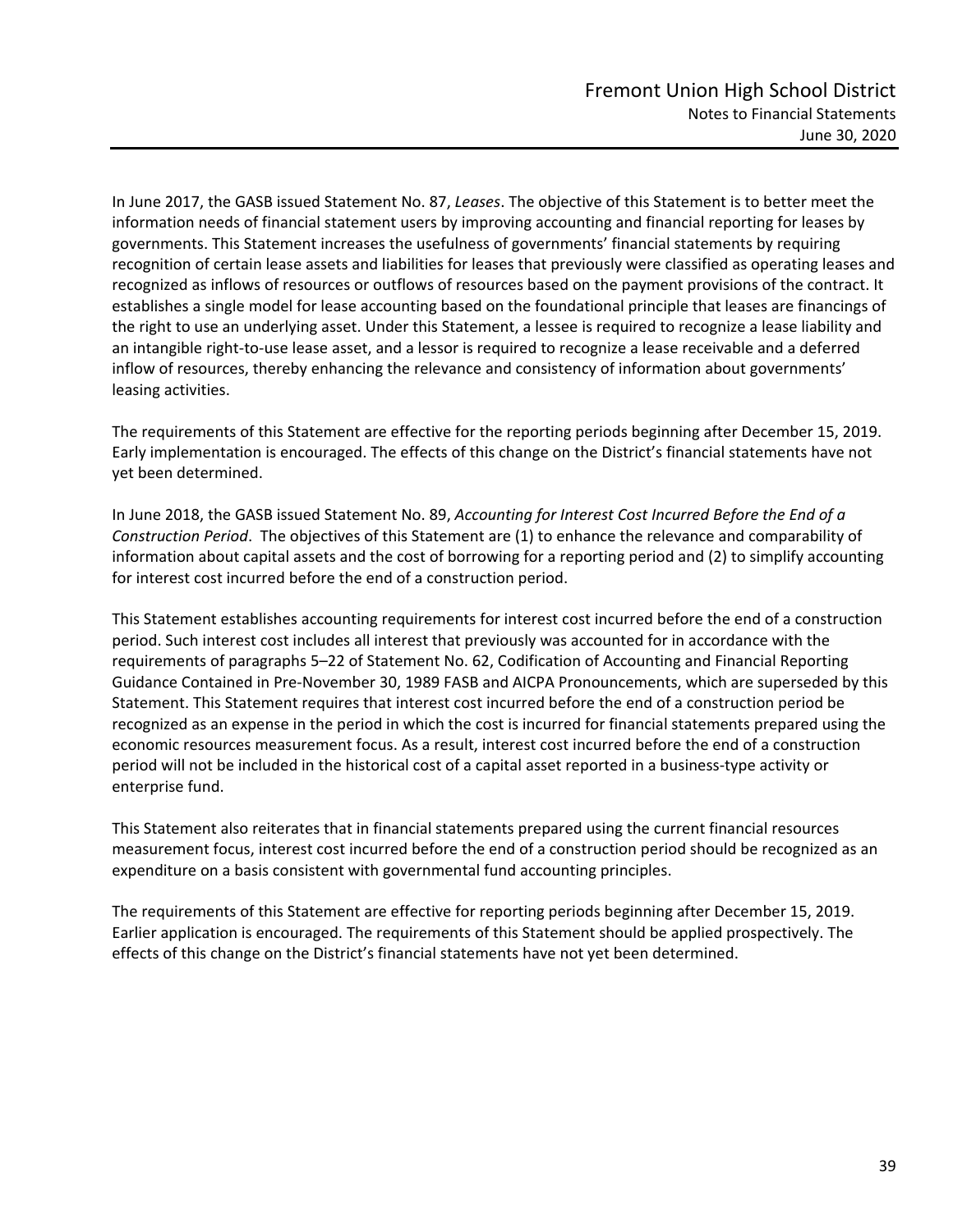In August 2018, the GASB issued Statement 90, *Majority Equity Interests – An Amendment of GASB Statements No. 14 and No. 60*. The primary objectives of this Statement are to improve the consistency and comparability of reporting a government's majority equity interest in a legally separate organization and to improve the relevance of financial statement information for certain component units. It defines a majority equity interest and specifies that a majority equity interest in a legally separate organization should be reported as an investment if a government's holding of the equity interest meets the definition of an investment. A majority equity interest that meets the definition of an investment should be measured using the equity method, unless it is held by a special‐purpose government engaged only in fiduciary activities, a fiduciary fund, or an endowment (including permanent and term endowments) or permanent fund. Those governments and funds should measure the majority equity interest at fair value.

For all other holdings of a majority equity interest in a legally separate organization, a government should report the legally separate organization as a component unit, and the government or fund that holds the equity interest should report an asset related to the majority equity interest using the equity method. This Statement establishes that ownership of a majority equity interest in a legally separate organization results in the government being financially accountable for the legally separate organization and, therefore, the government should report that organization as a component unit.

This Statement also requires that a component unit in which a government has a 100 percent equity interest account for its assets, deferred outflows of resources, liabilities, and deferred inflows of resources at acquisition value at the date the government acquired a 100 percent equity interest in the component unit. Transactions presented in flows statements of the component unit in that circumstance should include only transactions that occurred subsequent to the acquisition.

The requirements of this Statement are effective for reporting periods beginning after December 15, 2018. Earlier application is encouraged. The requirements of this Statement should be applied prospectively. The effects of this change on the District's financial statements have not yet been determined.

In May 2019, the GASB issued Statement No. 91, *Conduit Debt Obligations*. The primary objectives of this Statement are to provide a single method of reporting conduit debt obligations by issuers and eliminate diversity in practice associated with (1) commitments extended by issuers, (2) arrangements associated with conduit debt obligations, and (3) related note disclosures. This Statement achieves those objectives by clarifying the existing definition of a conduit debt obligation; establishing that a conduit debt obligation is not a liability of the issuer; establishing standards for accounting and financial reporting of additional commitments and voluntary commitments extended by issuers and arrangements associated with conduit debt obligations; and improving required note disclosures.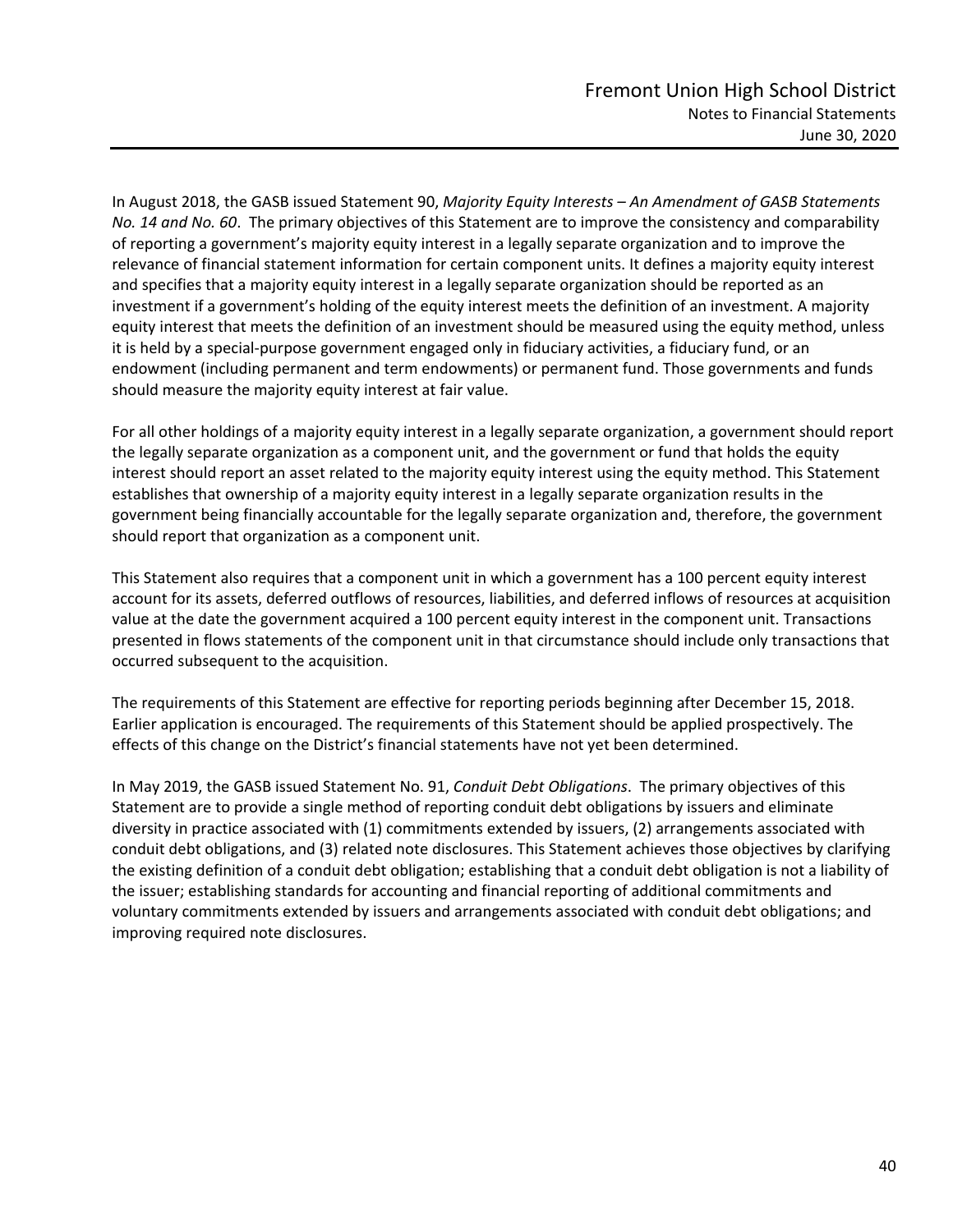A conduit debt obligation is defined as a debt instrument having all of the following characteristics:

- There are at least three parties involved: (1) an issuer, (2) a third‐party obligor, and (3) a debt holder or a debt trustee.
- The issuer and the third-party obligor are not within the same financial reporting entity.
- The debt obligation is not a parity bond of the issuer, nor is it cross‐collateralized with other debt of the issuer.
- The third-party obligor or its agent, not the issuer, ultimately receives the proceeds from the debt issuance.
- The third-party obligor, not the issuer, is primarily obligated for the payment of all amounts associated with the debt obligation (debt service payments).

All conduit debt obligations involve the issuer making a limited commitment. Some issuers extend additional commitments or voluntary commitments to support debt service in the event the third party is, or will be, unable to do so.

An issuer should not recognize a conduit debt obligation as a liability. However, an issuer should recognize a liability associated with an additional commitment or a voluntary commitment to support debt service if certain recognition criteria are met. As long as a conduit debt obligation is outstanding, an issuer that has made an additional commitment should evaluate at least annually whether those criteria are met. An issuer that has made only a limited commitment should evaluate whether those criteria are met when an event occurs that causes the issuer to reevaluate its willingness or ability to support the obligor's debt service through a voluntary commitment.

This Statement also addresses arrangements—often characterized as leases—that are associated with conduit debt obligations. In those arrangements, capital assets are constructed or acquired with the proceeds of a conduit debt obligation and used by third‐party obligors in the course of their activities. Payments from third‐ party obligors are intended to cover and coincide with debt service payments. During those arrangements, issuers retain the titles to the capital assets. Those titles may or may not pass to the obligors at the end of the arrangements.

Issuers should not report those arrangements as leases, nor should they recognize a liability for the related conduit debt obligations or a receivable for the payments related to those arrangements. In addition, the following provisions apply:

- If the title passes to the third-party obligor at the end of the arrangement, an issuer should not recognize a capital asset.
- If the title does not pass to the third-party obligor and the third party has exclusive use of the entire capital asset during the arrangement, the issuer should not recognize a capital asset until the arrangement ends.
- If the title does not pass to the third-party obligor and the third party has exclusive use of only portions of the capital asset during the arrangement, the issuer, at the inception of the arrangement, should recognize the entire capital asset and a deferred inflow of resources. The deferred inflow of resources should be reduced, and an inflow recognized, in a systematic and rational manner over the term of the arrangement.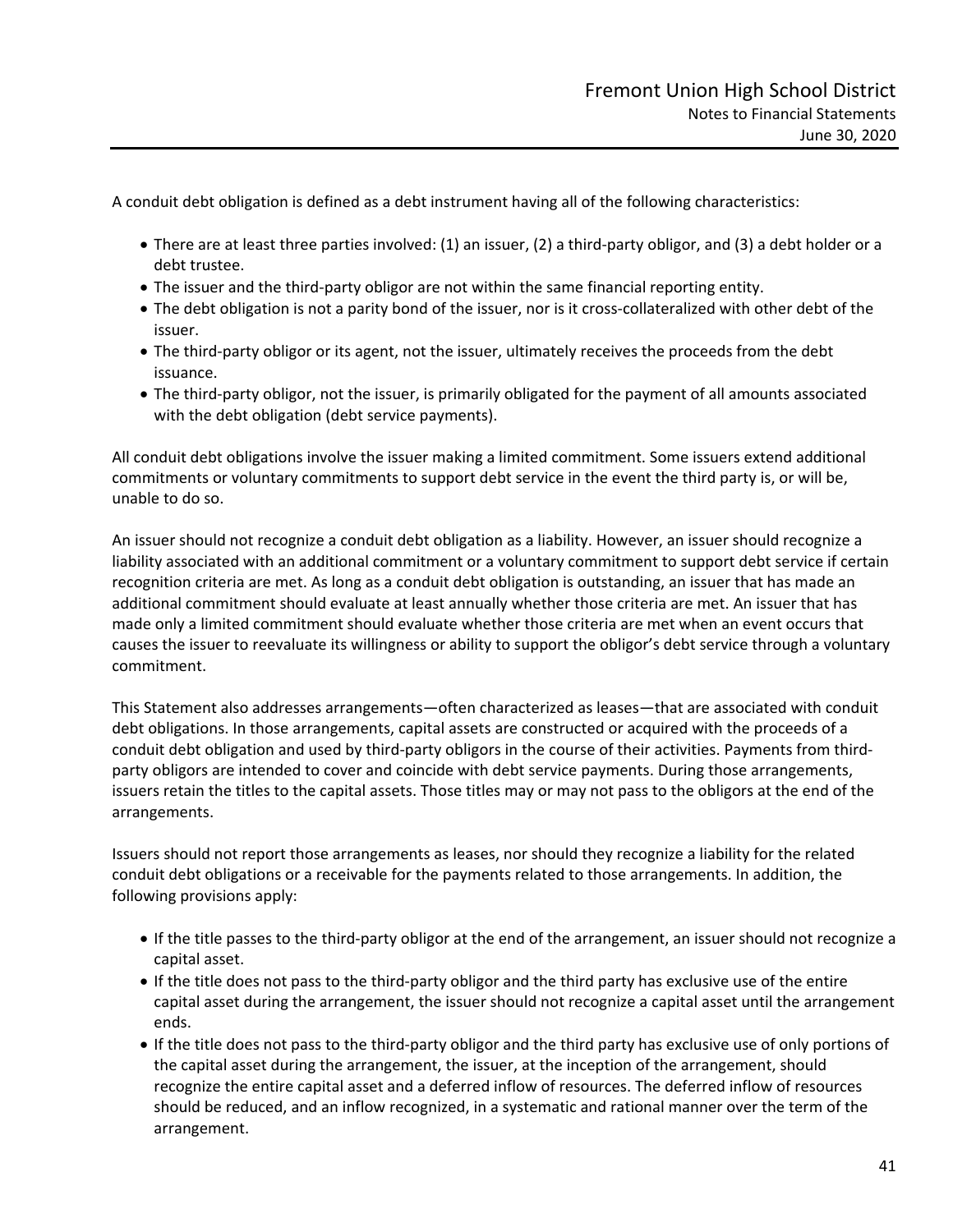This Statement requires issuers to disclose general information about their conduit debt obligations, organized by type of commitment, including the aggregate outstanding principal amount of the issuers' conduit debt obligations and a description of each type of commitment. Issuers that recognize liabilities related to supporting the debt service of conduit debt obligations also should disclose information about the amount recognized and how the liabilities changed during the reporting period.

The requirements of this Statement are effective for the reporting periods beginning after December 15, 2020. Early implementation is encouraged. The effects of this change on the District's financial statements have not yet been determined.

In January 2020, the GASB issued Statement No. 92, *Omnibus 2020*. The objectives of this statement are to enhance comparability in accounting and financial reporting and to improve the consistency of authoritative literature by addressing practice issues that have been identified during implementation and application of certain GASB Statements. This Statement addresses a variety of topics and includes specific provisions about the following:

- The effective date of Statement No. 87, Leases, and Implementation Guide No. 2019‐3, Leases, for interim financial reporting.
- Reporting of intra-entity transfers of assets between a primary government employer and a component unit defined benefit pension plan or defined benefit other postemployment benefit (OPEB) plan.
- The applicability of Statement No. 73, Accounting and Financial Reporting for Pensions and Related Assets That Are Not within the Scope of GASB Statement No. 68, Financial Reporting for Postemployment Benefit Plans Other Than Pension Plans, as amended, to reporting assets accumulated for postemployment benefits.
- The applicability of certain requirements of Statement No. 84, Fiduciary Activities, to postemployment benefit arrangements.
- Measurement of liabilities (and assets, if any) related to asset retirement obligations (AROs) in a government acquisition.
- Reporting by public entity risk pools for amounts that are recoverable from reinsurers or excess insurers.
- Reference to nonrecurring fair value measurements of assets or liabilities in authoritative literature.
- Terminology used to refer to derivative instruments.

The requirements of this Statement are effective as follows:

- The requirements related to the effective date of Statement 87 and Implementation Guide 2019‐3, reinsurance recoveries, and terminology used to refer to derivative instruments are effective upon issuance.
- The requirements related to intra‐entity transfers of assets and those related to the applicability of Statements 73 and 74 are effective for fiscal years beginning after June 15, 2020.
- The requirements related to application of Statement 84 to postemployment benefit arrangements and those related to nonrecurring fair value measurements of assets or liabilities are effective for reporting periods beginning after June 15, 2020.
- The requirements related to the measurement of liabilities (and assets, if any) associated with AROs in a government acquisition are effective for government acquisitions occurring in reporting periods beginning after June 15, 2020.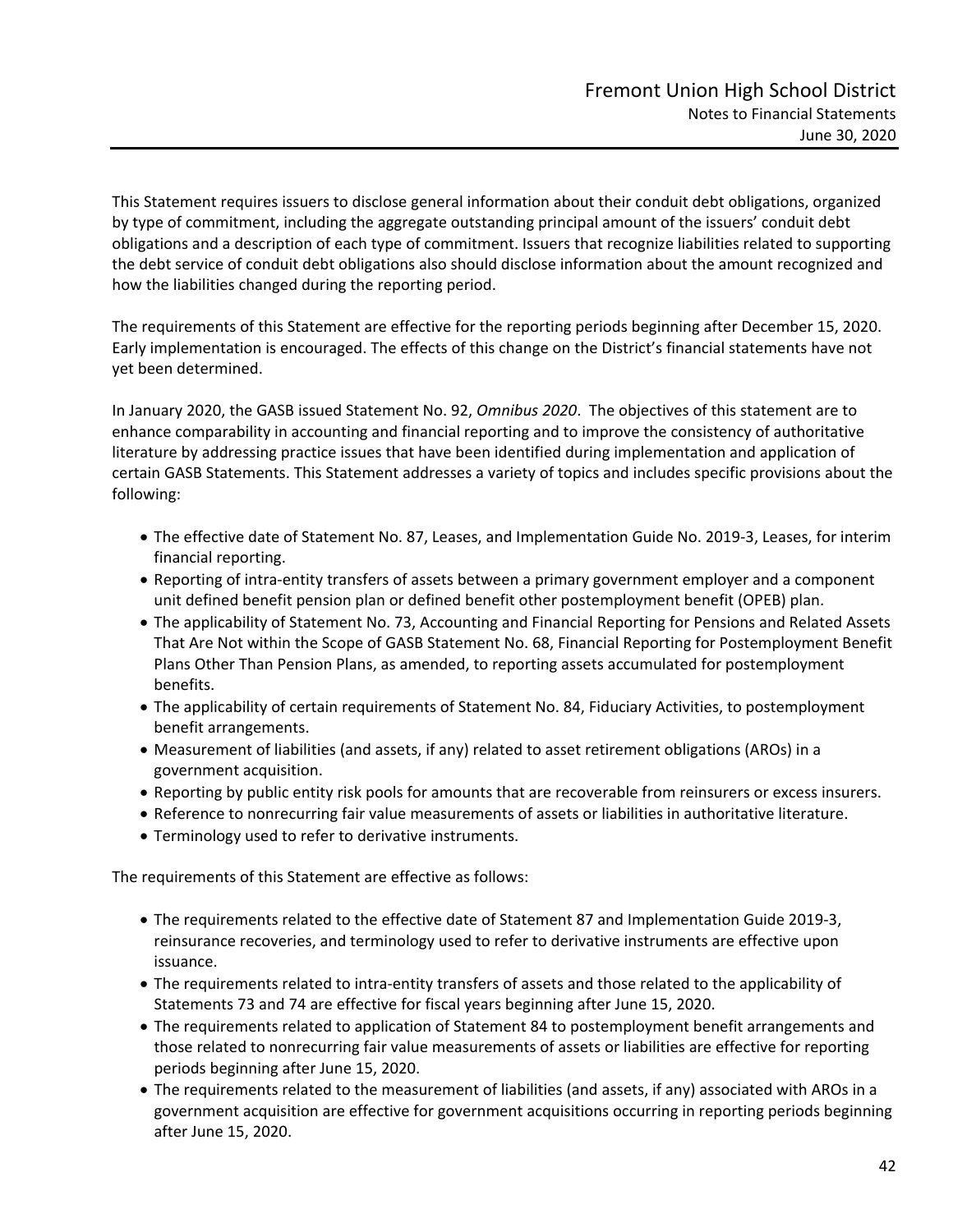Early implementation is encouraged. The effects of this change on the District's financial statements have not yet been determined.

In March 2020, the GASB issued Statement No. 93, *Replacement of Interbank Offered Rates*. The objective of this Statement is to address those and other accounting and financial reporting implications that result from the replacement of an IBOR (Interbank Offered Rate). This Statement achieves that objective by:

- Providing exceptions for certain hedging derivative instruments to the hedge accounting termination provisions when an IBOR is replaced as the reference rate of the hedging derivative instrument's variable payment.
- Clarifying the hedge accounting termination provisions when a hedged item is amended to replace the reference rate.
- Clarifying that the uncertainty related to the continued availability of IBORs does not, by itself, affect the assessment of whether the occurrence of a hedged expected transaction is probable.
- Removing LIBOR as an appropriate benchmark interest rate for the qualitative evaluation of the effectiveness of an interest rate swap.
- Identifying a Secured Overnight Financing Rate and the Effective Federal Funds Rate as appropriate benchmark interest rates for the qualitative evaluation of the effectiveness of an interest rate swap.
- Clarifying the definition of reference rate, as it is used in Statement 53, as amended.
- Providing an exception to the lease modifications guidance in Statement 87, as amended, for certain lease contracts that are amended solely to replace an IBOR as the rate upon which variable payments depend.

The removal of LIBOR as an appropriate benchmark interest rate is effective for reporting periods ending after December 31, 2021. All other requirements of this Statement are effective for reporting periods beginning after June 15, 2020. Early implementation is encouraged. The effects of this change on the District's financial statements have not yet been determined.

In March 2020, the GASB issued Statement No. 94, *Public‐Private and Public‐Public Partnerships and Availability Payment Arrangements*. The primary objective of this Statement is to improve financial reporting by addressing issues related to public‐private and public‐public partnership arrangements (PPPs). As used in this Statement, a PPP is an arrangement in which a government (the transferor) contracts with an operator (a governmental or nongovernmental entity) to provide public services by conveying control of the right to operate or use a nonfinancial asset, such as infrastructure or other capital asset (the underlying PPP asset), for a period of time in an exchange or exchange‐like transaction. Some PPPs meet the definition of a service concession arrangement (SCA), which the Board defines in this Statement as a PPP in which (1) the operator collects and is compensated by fees from third parties; (2) the transferor determines or has the ability to modify or approve which services the operator is required to provide, to whom the operator is required to provide the services, and the prices or rates that can be charged for the services; and (3) the transferor is entitled to significant residual interest in the service utility of the underlying PPP asset at the end of the arrangement.

This Statement also provides guidance for accounting and financial reporting for availability payment arrangements (APAs). As defined in this Statement, an APA is an arrangement in which a government compensates an operator for services that may include designing, constructing, financing, maintaining, or operating an underlying nonfinancial asset for a period of time in an exchange or exchange‐like transaction.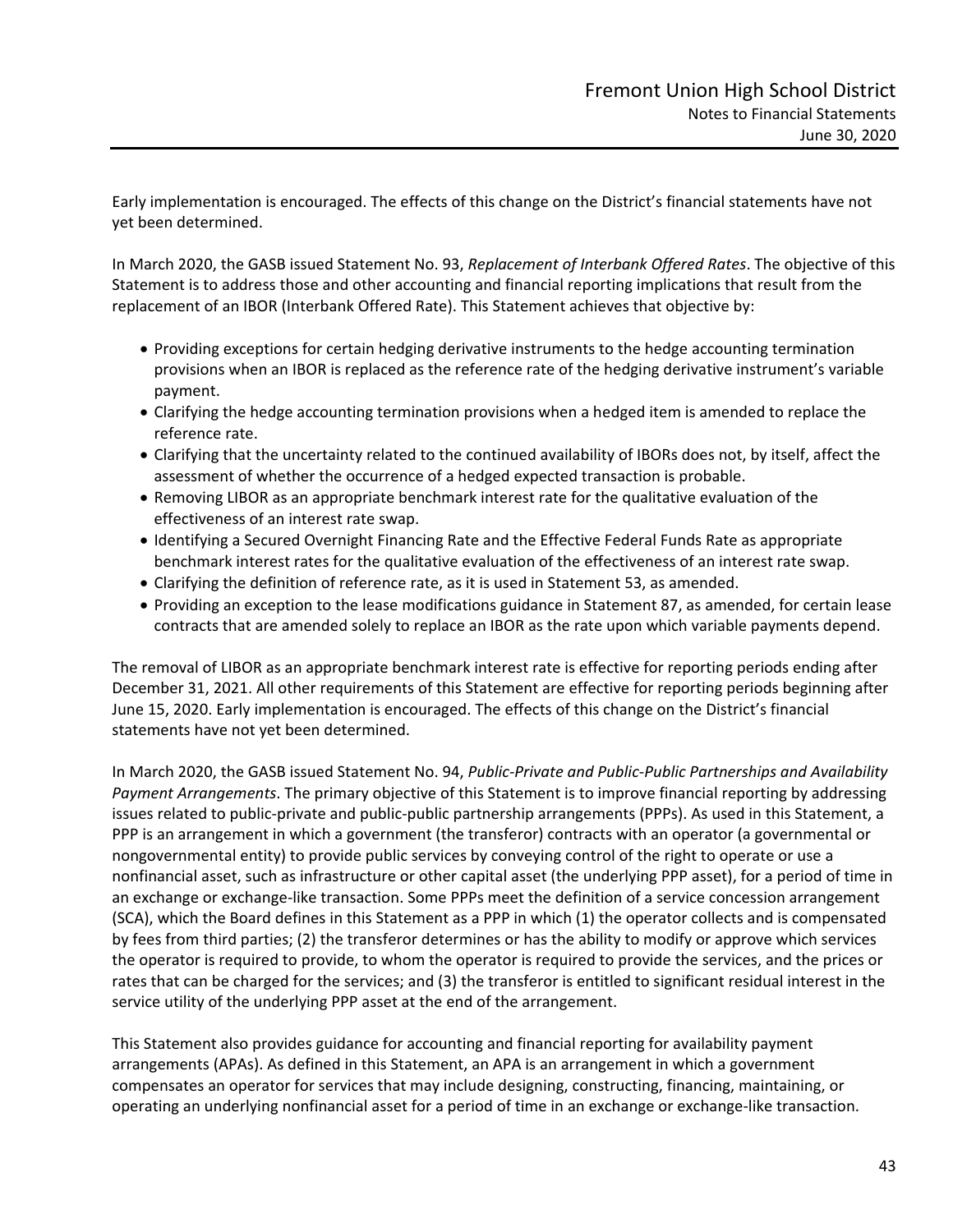The requirements of this Statement are effective for fiscal years beginning after June 15, 2022, and all reporting periods thereafter. Earlier application is encouraged. The effects of this change on the District's financial statements have not yet been determined.

In May 2020, the GASB issued Statement No. 96, *Subscription‐Based Information Technology Arrangements*. This Statement provides guidance on the accounting and financial reporting for subscription‐based information technology arrangements (SBITAs) for government end users (governments). This Statement (1) defines a SBITA; (2) establishes that a SBITA results in a right‐to‐use subscription asset—an intangible asset—and a corresponding subscription liability; (3) provides the capitalization criteria for outlays other than subscription payments, including implementation costs of a SBITA; and (4) requires note disclosures regarding a SBITA. To the extent relevant, the standards for SBITAs are based on the standards established in Statement No. 87, *Leases*, as amended.

A SBITA is defined as a contract that conveys control of the right to use another party's (a SBITA vendor's) information technology (IT) software, alone or in combination with tangible capital assets (the underlying IT assets), as specified in the contract for a period of time in an exchange or exchange‐like transaction. The requirements of this Statement are effective for fiscal years beginning after June 15, 2022, and all reporting periods thereafter. Earlier application is encouraged. The effects of this change on the District's financial statements have not yet been determined.

In June 2020, the GASB issued Statement No. 97, *Certain Component Unit Criteria, and Accounting and Financial Reporting for Internal Revenue Code Section 457 Deferred Compensation Plans—an amendment of GASB Statements No. 14 and No. 84, and a supersession of GASB Statement No. 32*. The primary objectives of this Statement are to (1) increase consistency and comparability related to the reporting of fiduciary component units in circumstances in which a potential component unit does not have a governing board and the primary government performs the duties that a governing board typically would perform; (2) mitigate costs associated with the reporting of certain defined contribution pension plans, defined contribution other postemployment benefit (OPEB) plans, and employee benefit plans other than pension plans or OPEB plans (other employee benefit plans) as fiduciary component units in fiduciary fund financial statements; and (3) enhance the relevance, consistency, and comparability of the accounting and financial reporting for Internal Revenue Code (IRC) Section 457 deferred compensation plans (Section 457 plans) that meet the definition of a pension plan and for benefits provided through those plans.

The requirements of this Statement that (1) exempt primary governments that perform the duties that a governing board typically performs from treating the absence of a governing board the same as the appointment of a voting majority of a governing board in determining whether they are financially accountable for defined contribution pension plans, defined contribution OPEB plans, or other employee benefit plans and (2) limit the applicability of the financial burden criterion in paragraph 7 of Statement 84 to defined benefit pension plans and defined benefit OPEB plans that are administered through trusts that meet the criteria in paragraph 3 of Statement 67 or paragraph 3 of Statement 74, respectively, are effective immediately.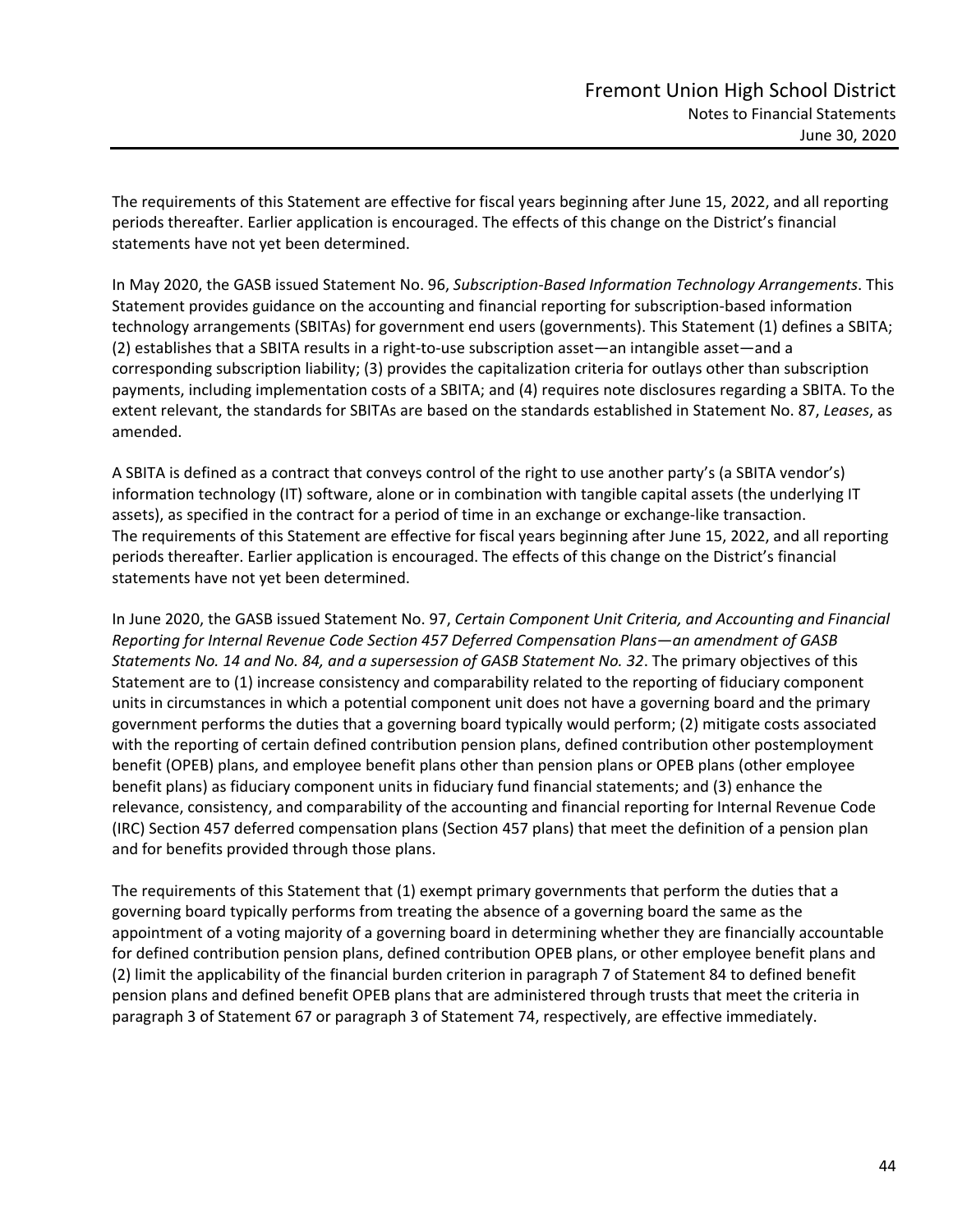The requirements of this Statement that are related to the accounting and financial reporting for Section 457 plans are effective for fiscal years beginning after June 15, 2021. For purposes of determining whether a primary government is financially accountable for a potential component unit, the requirements of this Statement that provide that for all other arrangements, the absence of a governing board be treated the same as the appointment of a voting majority of a governing board if the primary government performs the duties that a governing board typically would perform, are effective for reporting periods beginning after June 15, 2021. Earlier application of those requirements is encouraged and permitted by requirement as specified within this Statement.

The Board considered the effective dates for the requirements of this Statement in light of the COVID‐19 pandemic and in concert with Statement No. 95, Postponement of the Effective Dates of Certain Authoritative Guidance. The effects of this change on the District's financial statements have not yet been determined.

# **Note 2 ‐ Deposits and Investments**

## **Summary of Deposits and Investments**

Deposits and investments as of June 30, 2020, are classified in the accompanying financial statements as follows:

| Governmental funds<br>Proprietary funds<br>Fiduciary funds              | 291,123,827<br>1,443,478<br>9,803,278    |
|-------------------------------------------------------------------------|------------------------------------------|
| Total deposits and investments                                          | 302,370,583                              |
| Deposits and investments as of June 30, 2020, consist of the following: |                                          |
| Cash on hand and in banks<br>Cash in revolving<br><b>Investments</b>    | \$<br>2,081,166<br>16,276<br>300,273,141 |
| Total deposits and investments                                          | 302,370,583                              |

## **Policies and Practices**

The District is authorized under California Government Code to make direct investments in local agency bonds, notes, or warrants within the State; U.S. Treasury instruments; registered State warrants or treasury notes; securities of the U.S. Government, or its agencies; bankers acceptances; commercial paper; certificates of deposit placed with commercial banks and/or savings and loan companies; repurchase or reverse repurchase agreements; medium term corporate notes; shares of beneficial interest issued by diversified management companies, certificates of participation, liabilities with first priority security; and collateralized mortgage liabilities.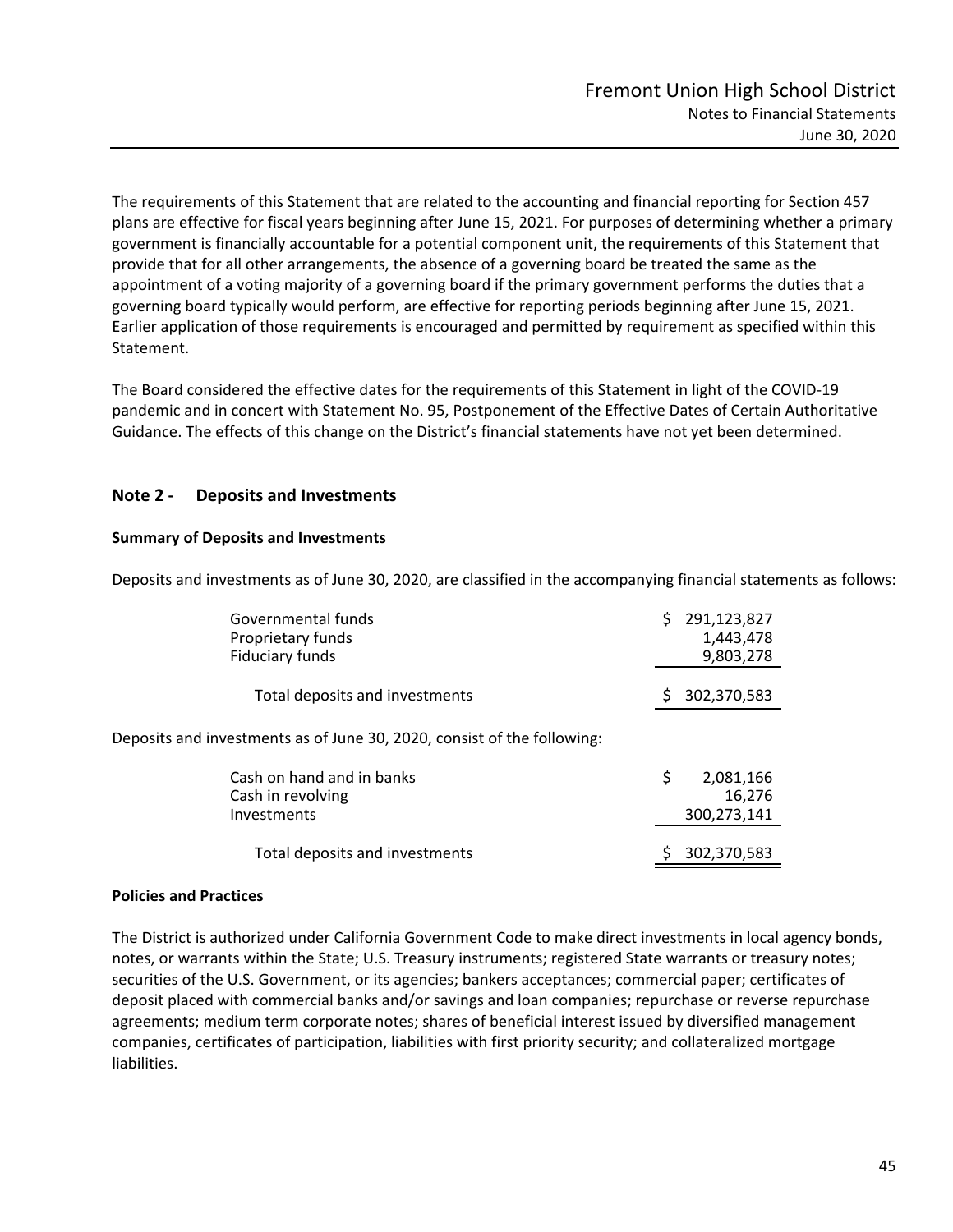Investment in County Treasury **‐** The District is considered to be an involuntary participant in an external investment pool as the District is required to deposit all receipts and collections of monies with their County Treasurer (*Education Code* Section 41001). The fair value of the District's investment in the pool is reported in the accounting financial statements at amounts based upon the District's pro-rata share of the fair value provided by the County Treasurer for the entire portfolio (in relation to the amortized cost of that portfolio). The balance available for withdrawal is based on the accounting records maintained by the County Treasurer, which is recorded on the amortized cost basis. The pool is not registered with Security Exchange Commission.

#### **General Authorizations**

Limitations as they relate to interest rate risk and concentration of credit risk are indicated in the schedules below:

| Authorized<br><b>Investment Type</b>                                                                                                                                | Maximum<br>Remaining<br>Maturity            | Maximum<br>Percentage<br>of Portfolio           | Maximum<br>Investment<br>in One Issuer |
|---------------------------------------------------------------------------------------------------------------------------------------------------------------------|---------------------------------------------|-------------------------------------------------|----------------------------------------|
| Local Agency Bonds, Notes, Warrants<br>Registered State Bonds, Notes, Warrants<br>U.S. Treasury Obligations<br>U.S. Agency Securities                               | 5 years<br>5 years<br>5 years<br>5 years    | None<br><b>None</b><br><b>None</b><br>None      | None<br>None<br>None<br>None           |
| <b>Banker's Acceptance</b><br><b>Commercial Paper</b><br><b>Negotiable Certificates of Deposit</b><br><b>Repurchase Agreements</b><br>Reverse Repurchase Agreements | 180 days<br>270 days<br>5 years<br>1 year   | 40%<br>25%<br>30%<br><b>None</b><br>20% of base | 30%<br>10%<br>None<br>None<br>None     |
| Medium-Term Corporate Notes<br><b>Mutual Funds</b><br>Money Market Mutual Funds<br>Mortgage Pass-Through Securities                                                 | 92 days<br>5 years<br>N/A<br>N/A<br>5 years | 30%<br>20%<br>20%<br>20%                        | None<br>10%<br>10%<br>None             |
| <b>County Pooled Investment Funds</b><br>Local Agency Investment Fund (LAIF)<br>Joint Powers Authority Pools                                                        | N/A<br>N/A<br>N/A                           | None<br><b>None</b><br>None                     | None<br>None<br>None                   |

#### **Interest Rate Risk**

Interest rate risk is the risk that changes in market interest rates will adversely affect the fair value of an investment. Generally, the longer the maturity of an investment the greater the sensitivity of its fair value to changes in market interest rates. The District monitors the interest rate risk inherent in its portfolio by measuring the average maturity of its portfolio.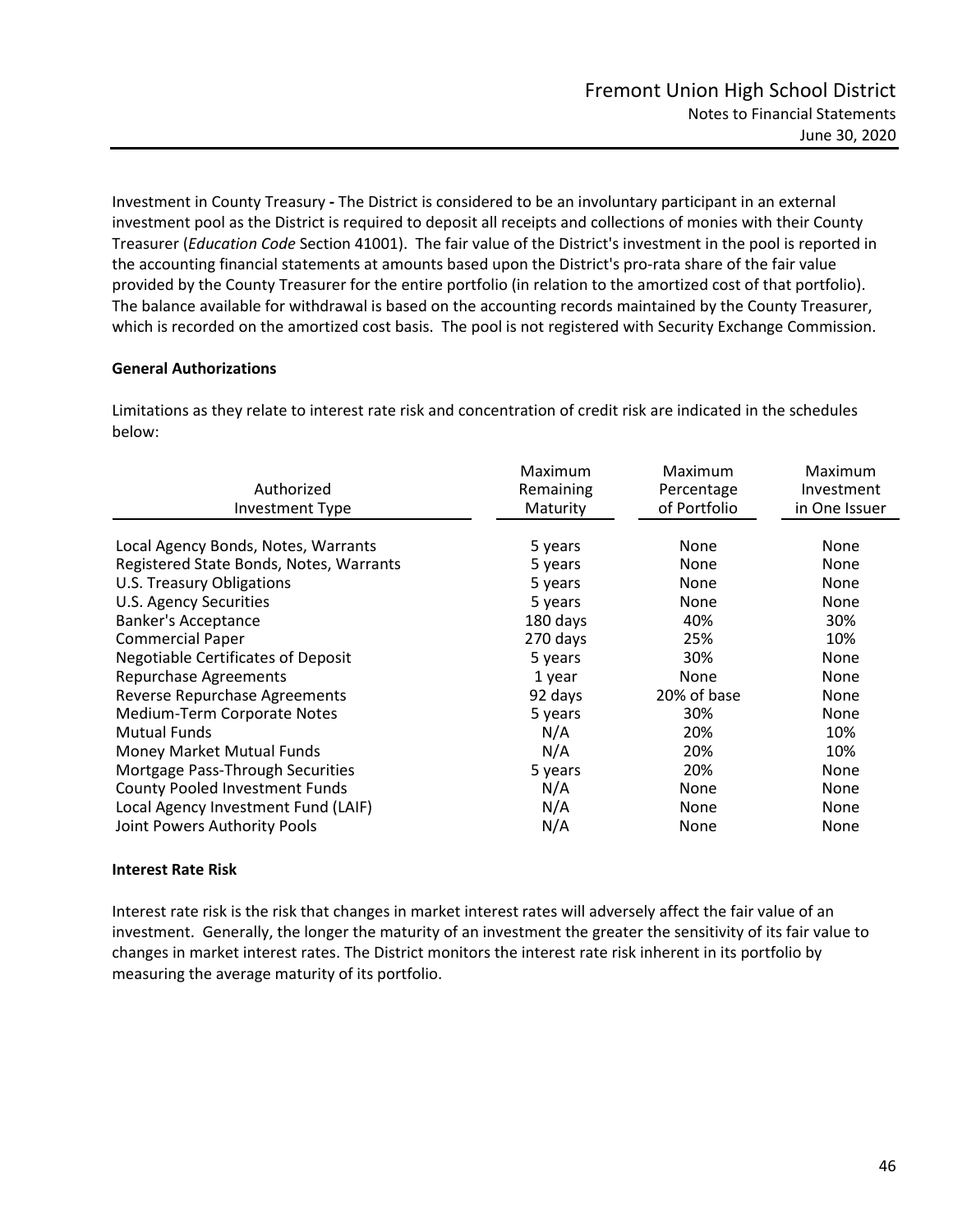Information about the weighted average maturity of the District's portfolio is presented in the following schedule:

| Investment Type                                                                                    | Reported<br>Amount                  | Average<br>Maturity<br>in Days |
|----------------------------------------------------------------------------------------------------|-------------------------------------|--------------------------------|
| Retiree Benefit Trust Fund - Mutual Funds<br><b>Certificates of Deposits</b><br><b>County Pool</b> | 7,547,850<br>291,049<br>292,434,242 | Not applicable<br>200<br>517   |
| Total                                                                                              | \$300,273,141                       |                                |

## **Credit Risk**

Credit risk is the risk that an issuer of an investment will not fulfill its obligation to the holder of the investment. This is measured by the assignment of a rating by a nationally recognized statistical rating organization. The annuity with ING ReliaStar Group is a fixed investment product with ING that is principal protected and guarantees a 3 percent minimum rate of return. ReliaStar life Insurance Company has a rating from Standard and Poor's AA.

## **Custodial Credit Risk ‐ Deposits**

This is the risk that in the event of a bank failure, the District's deposits may not be returned to it. The District does have a policy for custodial credit risk for deposits. However, the California Government Code requires that a financial institution secure deposits made by state or local governmental units by pledging securities in an undivided collateral pool held by a depository regulated under state law. The market value of the pledged securities in the collateral pool must equal at least 110 percent of the total amount deposited by the public agency. As of June 30, 2020, approximately \$863,807 of the District's bank balances of \$2,299,029 was exposed to custodial credit risk because it was uninsured but collateralized with securities held by the pledging financial institution's trust department or agent, but not in the name of the District.

# **Custodial Credit Risk ‐ Investments**

This is the risk that, in the event of the failure of the counterparty, the District will not be able to recover the value of its investments or collateral securities that are in possession of an outside party. Of the investment in mutual fund of \$7,547,850 the District has a custodial credit risk exposure of \$7,457,850 because the related securities are uninsured, unregistered and held by the brokerage firm which is also the counterparty for these securities. The District does not have a policy limiting the amount of securities that can be held by counterparties.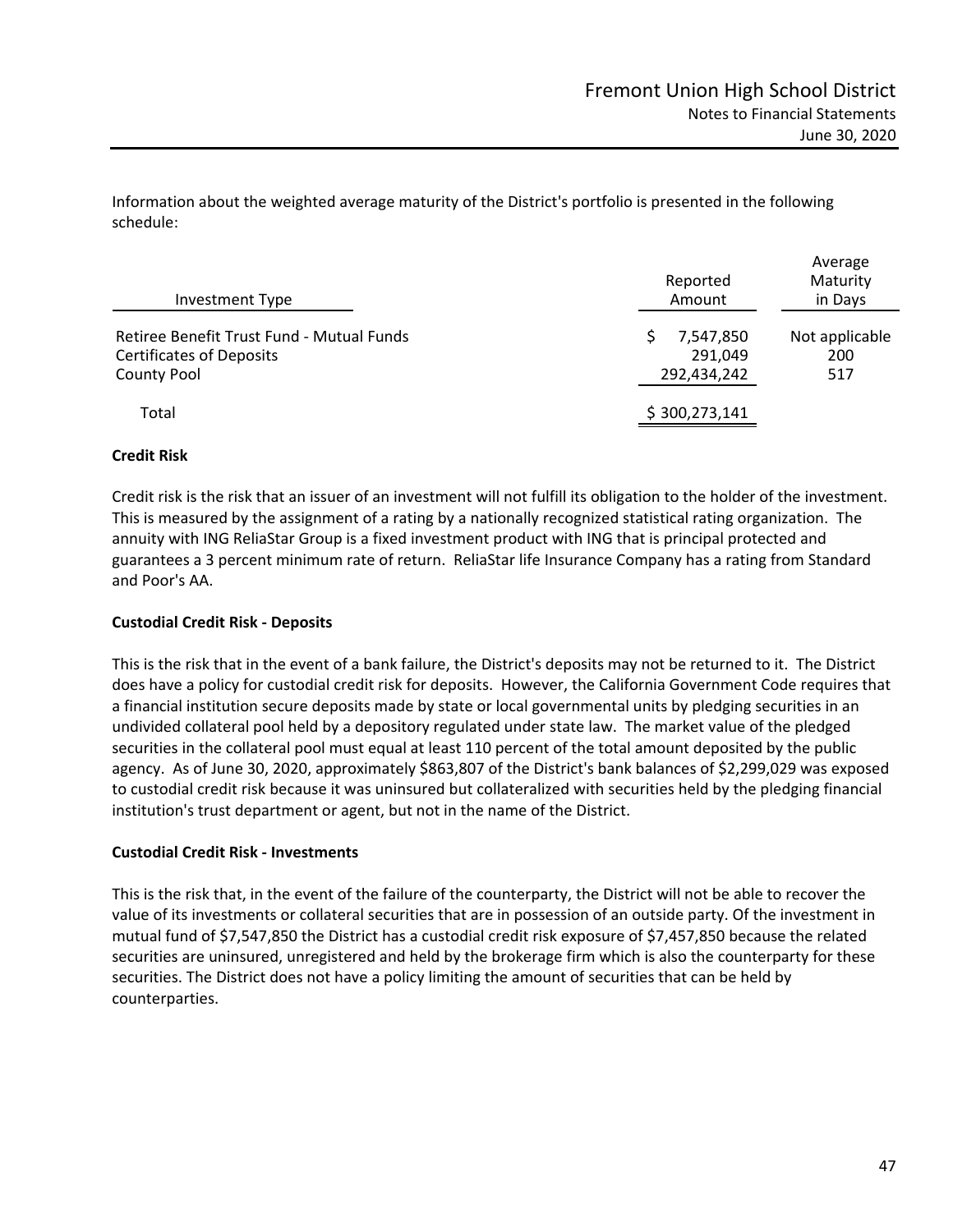# **Note 3 ‐ Fair Value Measurements**

Generally Accepted Accounting Principles (GAAP) provide guidance on how fair value should be determined when financial statement elements are required to be measured at fair value. Valuation techniques are ranked in three levels depending on the degree of objectivity of the inputs used with each level:

- Level 1 inputs quoted prices in active markets for identical assets.
- Level 2 inputs quoted prices in active or inactive for the same or similar assets.
- Level 3 inputs estimates using the best information available when there is little or no market.

Uncategorized ‐ Investments in the Santa Clara County Treasury Investment Pool are not measured using the input levels above because the District's transactions are based on a stable net asset value per share. All contributions and redemptions are transacted at \$1.00 net asset value per share. The County Treasury Investment Pool has a daily redemption frequency period and a one‐day redemption notice period.

All assets have been valued using a market approach, with quoted market prices. The District's fair value measurements are as follows at June 30, 2020:

| <b>Investment Type</b>                                                                             |   | Reported<br>Amount                  |   | <b>Fair Value</b><br><b>Measurements</b><br><b>Using</b><br>Level 1 Inputs | Uncategorized |
|----------------------------------------------------------------------------------------------------|---|-------------------------------------|---|----------------------------------------------------------------------------|---------------|
| Retiree Benefit Trust Fund - Mutual Funds<br><b>Certificates of Deposits</b><br><b>County Pool</b> | Ś | 7,547,850<br>291,049<br>292,434,242 | Ś | 7,547,850<br>291,049                                                       | 292,434,242   |
| Total                                                                                              |   | 300,273,141                         |   | 7,838,899                                                                  | 292,434,242   |

All assets have been valued using a market approach, with quoted market prices.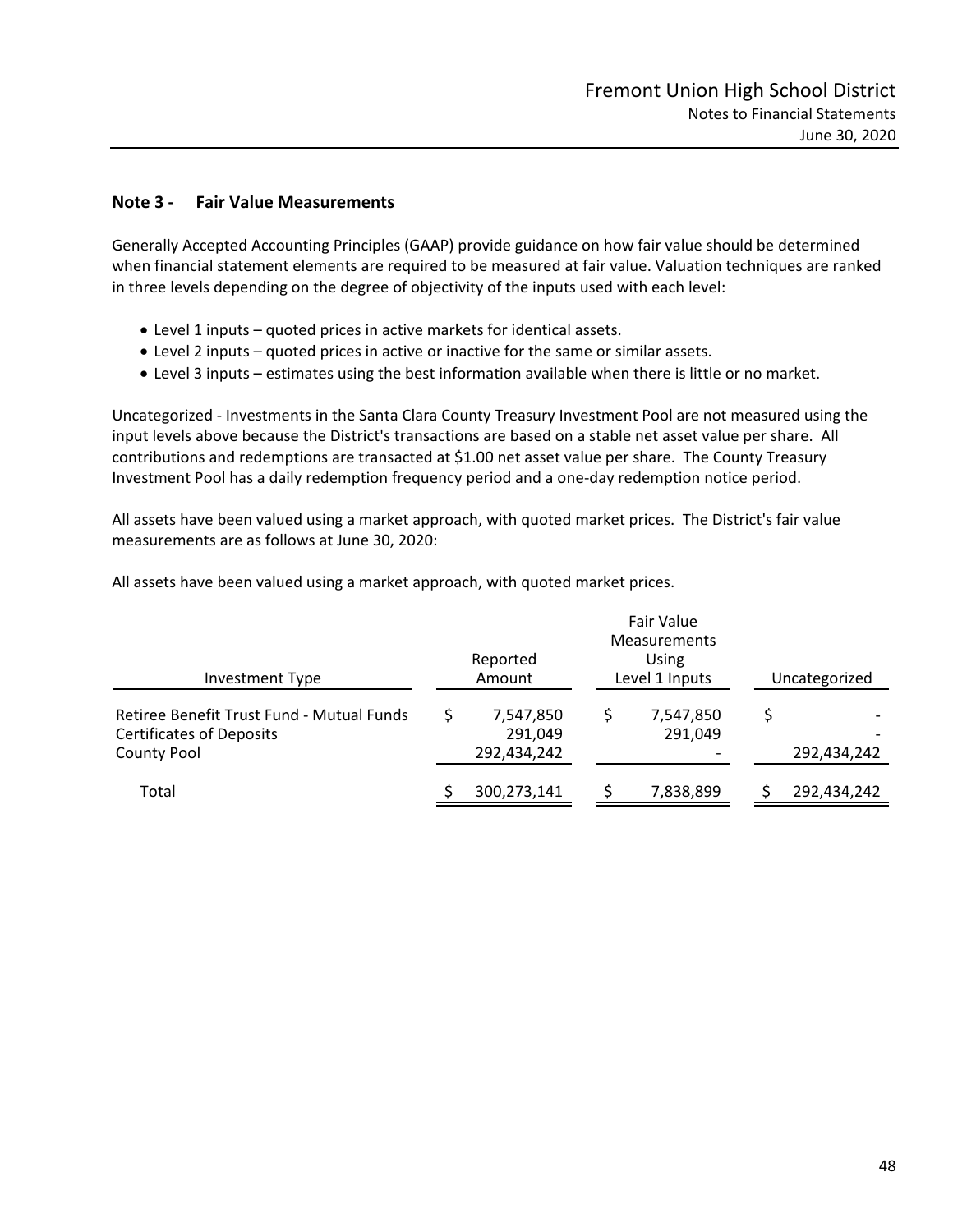## **Note 4 ‐ Receivables**

Receivables at June 30, 2020, consisted of intergovernmental grants, entitlements, interest and other local sources. All receivables are considered collectible in full.

|                           | <b>Building</b><br>General<br>Fund<br>Fund |                                 |    | <b>Bond</b><br>Non-Major<br>Interest and<br>Redemption<br>Governmental<br>Fund<br><b>Funds</b> |    | Total<br>Funds |                 |     |       |             | Governmental |  | Proprietary<br>Fund | Fiduciary<br><b>Funds</b> |
|---------------------------|--------------------------------------------|---------------------------------|----|------------------------------------------------------------------------------------------------|----|----------------|-----------------|-----|-------|-------------|--------------|--|---------------------|---------------------------|
| <b>Federal Government</b> |                                            |                                 |    |                                                                                                |    |                |                 |     |       |             |              |  |                     |                           |
| Categorical aid           | \$2,190,986                                | \$.<br>$\overline{\phantom{0}}$ | \$ |                                                                                                | \$ | 190.449        | \$2,381,435     | \$. |       | \$          |              |  |                     |                           |
| <b>State Government</b>   |                                            |                                 |    |                                                                                                |    |                |                 |     |       |             |              |  |                     |                           |
| LCFF apportionment        | 665,053                                    |                                 |    |                                                                                                |    |                | 665,053         |     |       |             |              |  |                     |                           |
| Categorical aid           | 601,727                                    |                                 |    |                                                                                                |    | 250,817        | 852,544         |     |       |             |              |  |                     |                           |
| Lottery                   | 554,096                                    |                                 |    |                                                                                                |    |                | 554,096         |     |       |             |              |  |                     |                           |
| <b>Local Government</b>   |                                            |                                 |    |                                                                                                |    |                |                 |     |       |             |              |  |                     |                           |
| Interest                  | 162,491                                    | 819,903                         |    | 73,671                                                                                         |    | 116,170        | 1,172,235       |     | 4,067 |             |              |  |                     |                           |
| Other local sources       | 969,659                                    | 115,079                         |    |                                                                                                |    | 19,894         | 1,104,632       |     | 663   | 1,925,403   |              |  |                     |                           |
| Total                     | \$5.144.012                                | \$934.982                       |    | 73,671                                                                                         |    | 688,957        | 6,841,622<br>S. |     | 4,730 | \$1,925,403 |              |  |                     |                           |

# **Note 5 ‐ Capital Assets**

Capital asset activity for the fiscal year ended June 30, 2020, was as follows:

|                                                                 | <b>Balance</b><br>July 1, 2019 | <b>Additions</b> | Deductions      |    | Balance<br>June 30, 2020 |
|-----------------------------------------------------------------|--------------------------------|------------------|-----------------|----|--------------------------|
| Governmental Activities<br>Capital assets not being depreciated |                                |                  |                 |    |                          |
| Land                                                            | \$<br>1,958,025                | \$               | \$              | \$ | 1,958,025                |
| Construction in progress                                        | 69,907,091                     | 49,099,769       | (61,094,130)    |    | 57,912,730               |
| Total capital assets                                            |                                |                  |                 |    |                          |
| not being depreciated                                           | 71,865,116                     | 49,099,769       | (61,094,130)    |    | 59,870,755               |
| Capital assets being depreciated                                |                                |                  |                 |    |                          |
| <b>Buildings and improvements</b>                               | 532,067,269                    | 61,094,130       |                 |    | 593,161,399              |
| Furniture and equipment                                         | 10,914,178                     | 1,936,076        |                 |    | 12,850,254               |
| Total capital assets being                                      |                                |                  |                 |    |                          |
| depreciated                                                     | 542,981,447                    | 63,030,206       |                 |    | 606,011,653              |
| Total capital assets                                            | 614,846,563                    | 112,129,975      | (61,094,130)    |    | 665,882,408              |
| Accumulated depreciation<br><b>Buildings and improvements</b>   | (95,508,213)                   | (12, 281, 891)   |                 |    | (107, 790, 104)          |
| Furniture and equipment                                         | (5,034,553)                    | (844, 029)       |                 |    | (5,878,582)              |
| Total accumulated depreciation                                  | (100, 542, 766)                | (13, 125, 920)   |                 |    | (113, 668, 686)          |
| Governmental activities                                         |                                |                  |                 |    |                          |
| capital assets, net                                             | 514,303,797                    | 99,004,055<br>S  | \$ (61,094,130) |    | 552,213,722              |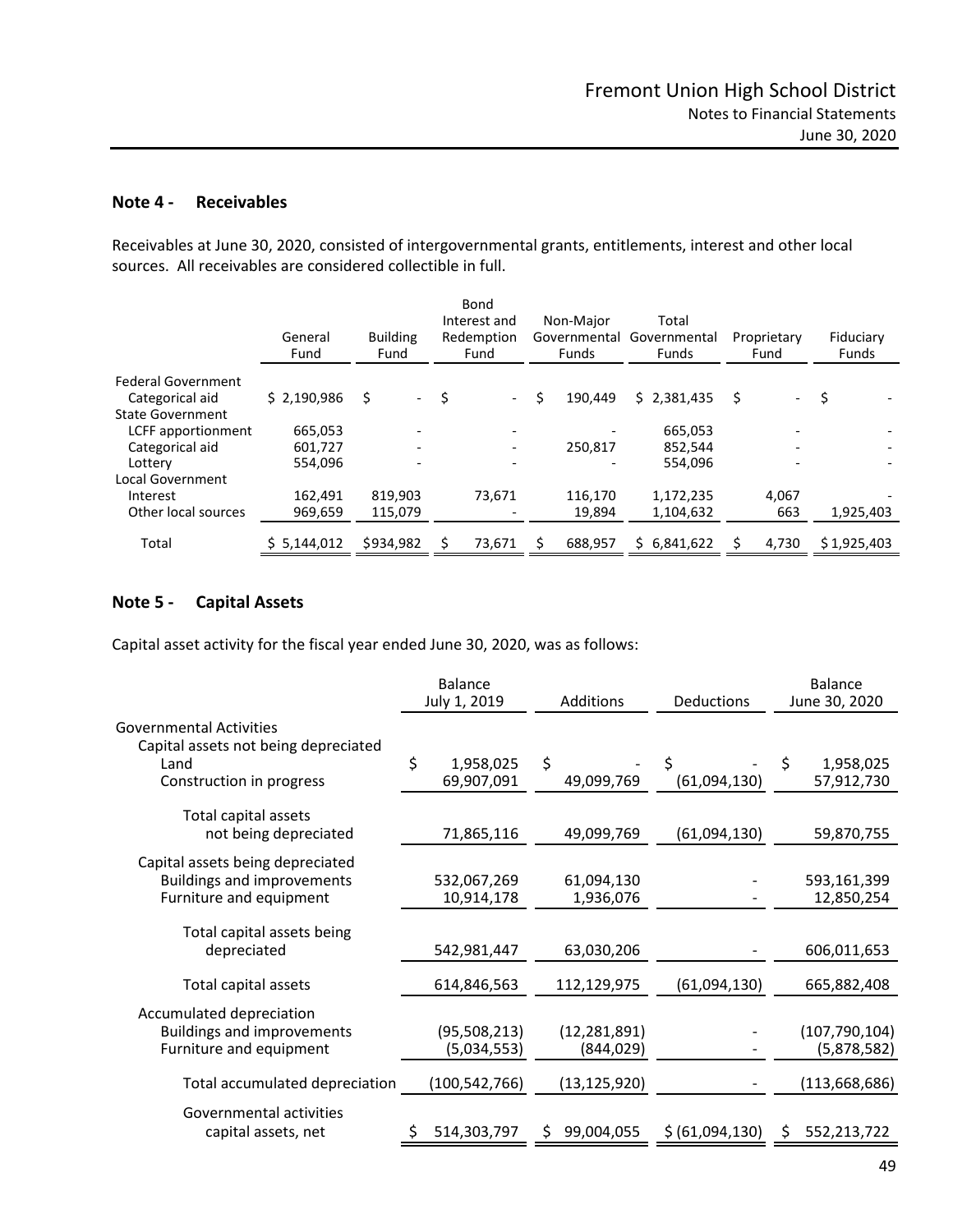Depreciation expense was charged as a direct expense to governmental functions as follows:

| <b>Governmental Activities</b>                      |                 |
|-----------------------------------------------------|-----------------|
| Instruction                                         | \$<br>7,865,202 |
| Supervision of instruction                          | 545,718         |
| Instructional library, media, and technology        | 205,241         |
| School site administration                          | 1,306,224       |
| Home-to-school transportation                       | 119,524         |
| Food services                                       | 247,351         |
| All other pupil services                            | 1,064,353       |
| Data processing                                     | 39,894          |
| All other administration                            | 684,214         |
| <b>Plant services</b>                               | 1,019,447       |
| Ancillary services                                  | 28,752          |
|                                                     |                 |
| Total depreciation expenses governmental activities | 13,125,920      |

# **Note 6 ‐ Interfund Transactions**

#### **Interfund Receivables/Payables (Due To/Due From)**

Interfund receivables and payable balances arise from interfund transactions and are recorded by all funds affected in the period in which transactions are executed. Interfund receivables and payable balances at June 30, 2020, between major and non‐major governmental funds, and the internal service fund are as follows:

|                                                                             | Due From                   |  |                                     |   |                                 |  |  |  |  |  |  |
|-----------------------------------------------------------------------------|----------------------------|--|-------------------------------------|---|---------------------------------|--|--|--|--|--|--|
| Due To                                                                      | General<br>Fund            |  | Proprietary<br>Funds                |   | Total                           |  |  |  |  |  |  |
| <b>General Fund</b><br><b>Building Fund</b><br>Non-Major Governmental Funds | \$<br>1,038,254<br>230,409 |  | 850,914<br>$\overline{\phantom{0}}$ | S | 850,914<br>1,038,254<br>230,409 |  |  |  |  |  |  |
| Total                                                                       | 1,268,663                  |  | 850,914                             |   | 2,119,577                       |  |  |  |  |  |  |

All balances resulted from the time lag between the date that (1) interfund goods and services are provided or reimbursable expenditures occur, (2) transaction are recorded in the accounting system, and (3) payments between funds are made.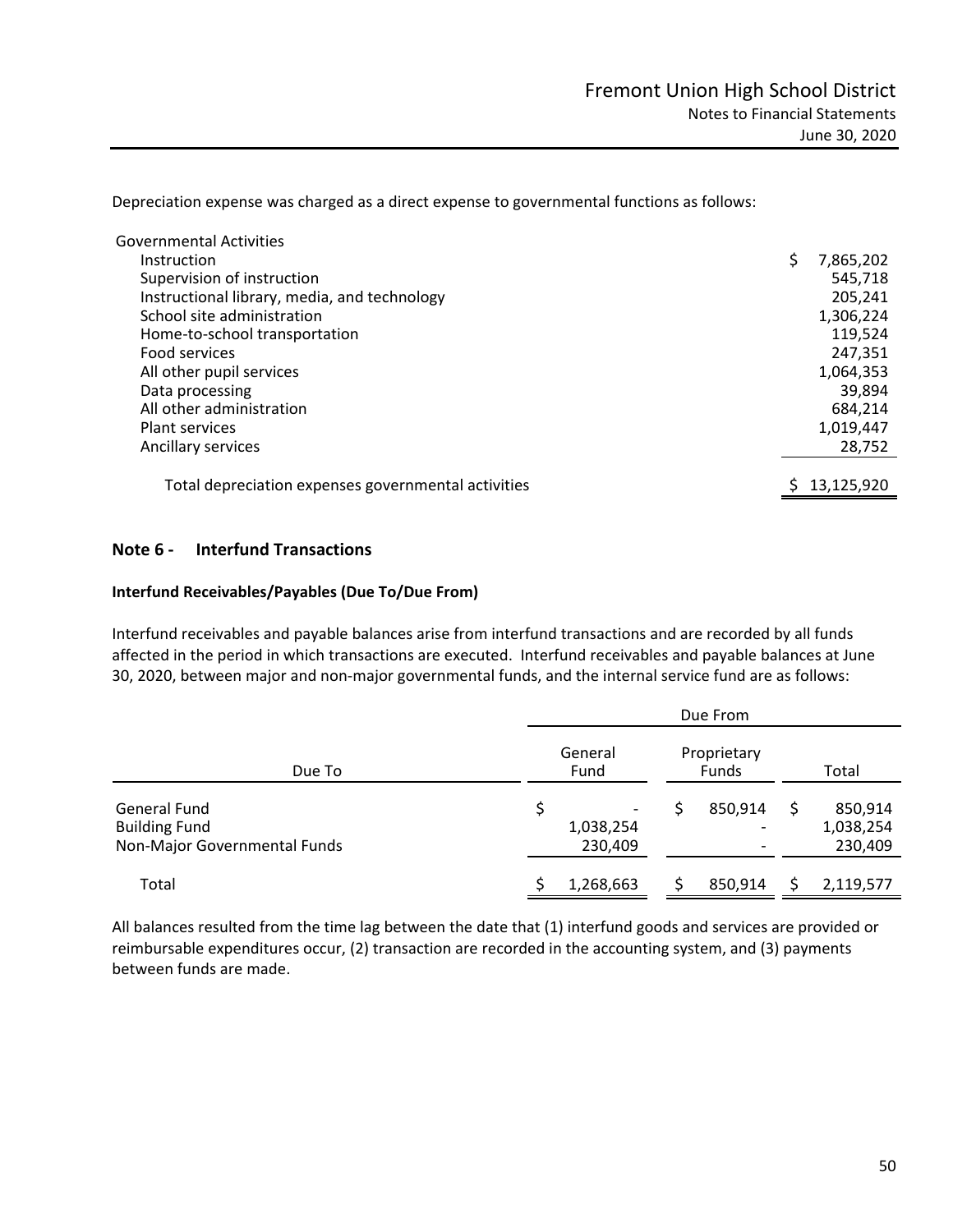# **Operating Transfers**

Interfund transfers for the year ended June 30, 2020, consisted of the following:

|                                                                                                                                                                       |                 | <b>Transfer From</b> |   |                                           |   |                                     |   |                      |  |  |  |
|-----------------------------------------------------------------------------------------------------------------------------------------------------------------------|-----------------|----------------------|---|-------------------------------------------|---|-------------------------------------|---|----------------------|--|--|--|
| <b>Transfer To</b>                                                                                                                                                    | General<br>Fund |                      |   | Non-Major<br>Governmental<br><b>Funds</b> |   | Internal<br>Service<br><b>Funds</b> |   | Total                |  |  |  |
| <b>General Fund</b><br><b>Building Fund</b>                                                                                                                           | \$              | 683,157              | S | 1,298,343                                 | S | 1,058,500                           | S | 2,356,843<br>683,157 |  |  |  |
| Total                                                                                                                                                                 |                 | 683,157              |   | 1,298,343                                 |   | 1,058,500                           |   | 3,040,000            |  |  |  |
| The General Fund transferred to the Self-insurance Fund to support the programs.<br>The General Fund transferred to the Cafeteria Non-Major Governemtal Fund to cover |                 |                      |   |                                           |   |                                     |   | 1,058,500            |  |  |  |
| deficit spending.<br>The Building Fund transferred to the General Fund for the District-wide Technology Fund.                                                         |                 |                      |   |                                           |   |                                     |   | 1,298,343<br>683,157 |  |  |  |
| Total                                                                                                                                                                 |                 |                      |   |                                           |   |                                     |   | 3,040,000            |  |  |  |

# **Note 7 ‐ Deferred Charge on Refunding**

Deferred outflows of resources are a consumption of net position by the District that is applicable to a future reporting period. For governmental activities, the net investment in capital assets amount of \$125,180,972 includes the effect of deferring the recognition of loss from advance refunding. The \$12,476,054 balance of the deferred outflows of resources at June 30, 2020, will be recognized as an expense and as a decrease in net position over the remaining life of related bonds.

Deferred charge on refunding at June 30, 2020, consisted of the following:

|                               | <b>Balance</b><br>July 1, 2019 | Additions                | <b>Deductions</b> | <b>Balance</b><br>June 30, 2020 |  |  |
|-------------------------------|--------------------------------|--------------------------|-------------------|---------------------------------|--|--|
| Deferred charges on refunding | \$13,081,977                   | $\overline{\phantom{a}}$ | 605,923           | 12,476,054                      |  |  |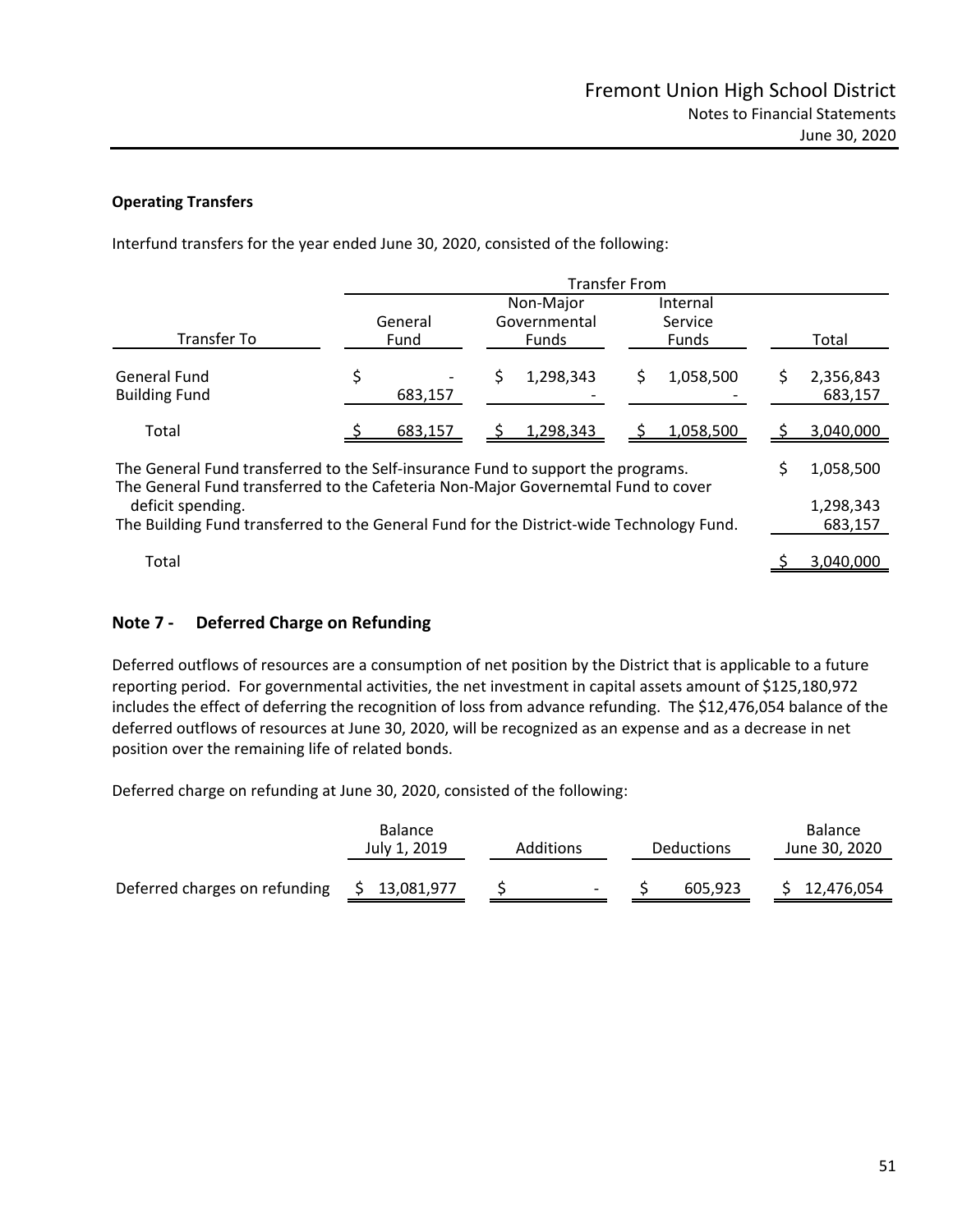## **Note 8 ‐ Accounts Payable**

Accounts payable at June 30, 2020, consisted of the following:

|                          | General<br>Fund | <b>Building</b><br>Fund | Non-Major<br>Governmental<br><b>Funds</b> | Total<br>Governmental<br><b>Funds</b> |   | Fiduciary<br><b>Funds</b> |
|--------------------------|-----------------|-------------------------|-------------------------------------------|---------------------------------------|---|---------------------------|
| Vendor payables          | \$2,426,046     | \$11,078,474            | 94,871                                    | \$13,599,391                          | S | 84                        |
| <b>State Categorical</b> |                 |                         | 3,001                                     | 3,001                                 |   |                           |
| Salaries and benefits    | 1,103,436       | 9,487                   | 52,283                                    | 1,165,206                             |   |                           |
| Other                    | 1,924,416       |                         |                                           | 1,924,416                             |   |                           |
|                          |                 |                         |                                           |                                       |   |                           |
| Total                    | 5,453,898       | \$11,087,961            | 150,155                                   | \$16,692,014                          |   | 84                        |

## **Note 9 ‐ Unearned Revenue**

Unearned revenue at June 30, 2020, consisted of the following:

|             | General<br>Fund | <b>Building</b><br>Fund |        | Non-Major<br>Governmental<br><b>Funds</b> |         | Total |         |
|-------------|-----------------|-------------------------|--------|-------------------------------------------|---------|-------|---------|
| Other Local | 23,770          |                         | 78,260 |                                           | 203,372 |       | 305,402 |

# **Note 10 ‐ Long‐Term Liabilities other than OPEB and Pensions**

#### **Summary**

The changes in the District's long-term liabilities other than OPEB and pensions during the year consisted of the following:

|                                                                                        | Balance<br>July 1, 2019 | Additions          | <b>Deductions</b>              | <b>Balance</b><br>June 30, 2020          | Due in<br>One Year        |
|----------------------------------------------------------------------------------------|-------------------------|--------------------|--------------------------------|------------------------------------------|---------------------------|
| Long-Term Liabilities                                                                  |                         |                    |                                |                                          |                           |
| General obligation bonds \$564,425,085<br>Unamortized premiums<br>Compensated absences | 52,319,260<br>1,528,651 | 424.659<br>199,359 | \$ (41,695,000)<br>(2,638,909) | \$523,154,744<br>49,680,351<br>1,728,010 | \$19,530,000<br>1,675,660 |
| Total                                                                                  | \$618,272,996           | 624,018            | \$ (44,333,909)                | \$574,563,105                            | \$21,205,660              |

Payments on the general obligation bonds are made by the bond interest and redemption fund with local revenues. The compensated absences will be paid by the fund for which the employee worked.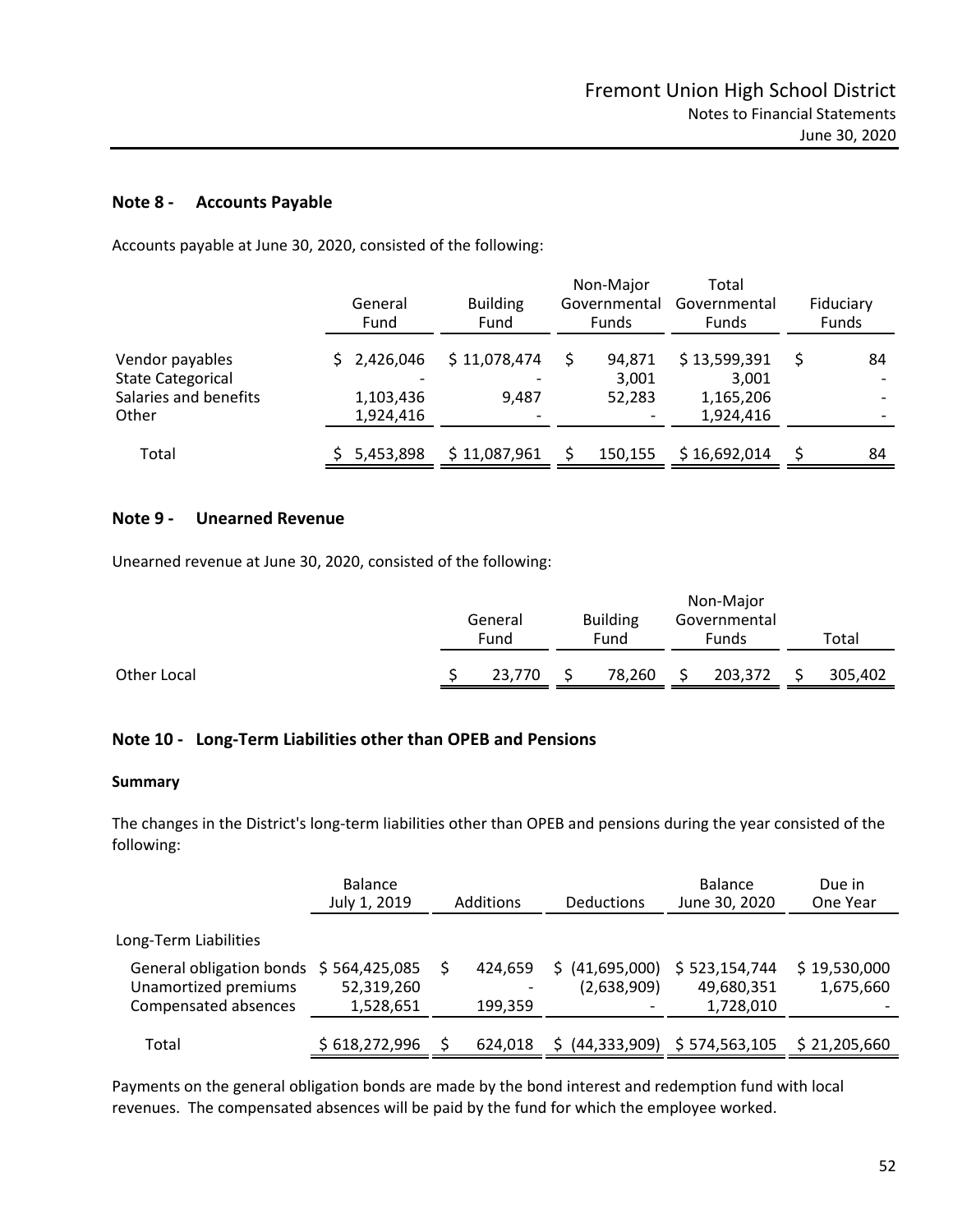# **Bonded Debt**

The outstanding general obligation bonded debt is as follows:

| Issuance<br>Date | Final<br>Maturity<br>Date | Interest<br>Rate | Original<br><b>Issue</b> | <b>Bonds</b><br>Outstanding<br>July 1, 2019 | Interest<br>Accreted | Redeemed                       | <b>Bonds</b><br>Outstanding<br>June 30, 2020 |
|------------------|---------------------------|------------------|--------------------------|---------------------------------------------|----------------------|--------------------------------|----------------------------------------------|
|                  |                           |                  |                          |                                             |                      |                                |                                              |
| 3/10/2011        | 8/1/2040                  | 6.87-12.00%      | \$16,090,108             | Ś<br>3,935,085                              | 424,659<br>S.        | \$<br>$\overline{\phantom{0}}$ | 4,359,744                                    |
| 3/10/2011        | 2/1/2026                  | 5.45-6.08%       | 25,000,000               | 17,565,000                                  |                      | (805,000)                      | 16,760,000                                   |
| 1/29/2013        | 8/1/2044                  | 3.00-5.00%       | 48,000,000               | 48,000,000                                  |                      |                                | 48,000,000                                   |
| 4/8/2015         | 8/1/2044                  | 3.00-5.00%       | 100,000,000              | 82,000,000                                  |                      |                                | 82,000,000                                   |
| 5/14/2015        | 8/1/2040                  | 2.00-5.00%       | 156,115,000              | 128,645,000                                 |                      | (10, 300, 000)                 | 118,345,000                                  |
| 6/20/2017        | 8/1/2046                  | 2.00-5.00%       | 68,830,000               | 68,830,000                                  |                      |                                | 68,830,000                                   |
| 6/20/2017        | 8/1/2030                  | 3.00-4.00%       | 31.170.000               | 22,225,000                                  |                      | (8,845,000)                    | 13,380,000                                   |
| 6/20/2017        | 8/1/2044                  | 2.00-5.00%       | 44,250,000               | 43,225,000                                  |                      | (2,025,000)                    | 41,200,000                                   |
| 5/15/2019        | 8/1/2046                  | 3.00-5.00%       | 100,280,000              | 100,280,000                                 |                      |                                | 100,280,000                                  |
| 5/15/2019        | 8/1/2034                  | 5.00%            | 30,000,000               | 30,000,000                                  |                      |                                | 30,000,000                                   |
| 5/15/2019        | 8/1/2019                  | 2.33%            | 19,720,000               | 19,720,000                                  |                      | (19,720,000)                   |                                              |
|                  |                           |                  |                          |                                             |                      |                                |                                              |
|                  |                           |                  |                          | \$564,425,085                               | 424,659<br>S.        | \$ (41,695,000)                | \$523,154,744                                |

### **Debt Service Requirements to Maturity**

The capital appreciation bonds mature as follows:

| <b>Bonds Maturing</b><br><b>Fiscal Year</b> | Initial<br><b>Bond Value</b> | Accreted<br>Interest | Accreted<br>Obligation   | Unaccreted<br>Interest | Maturity<br>Value |
|---------------------------------------------|------------------------------|----------------------|--------------------------|------------------------|-------------------|
| 2021                                        |                              |                      |                          |                        |                   |
| 2022                                        |                              |                      | $\overline{\phantom{a}}$ |                        |                   |
| 2023                                        |                              |                      |                          |                        |                   |
| 2024                                        |                              |                      |                          |                        |                   |
| 2025                                        |                              |                      |                          |                        |                   |
| 2026-2030                                   | 1,018,352                    | 1,983,131            | 3,001,483                | 4,403,517              | 7,405,000         |
| 2031-2035                                   | 701,737                      | 656,524              | 1,358,261                | 1,426,739              | 2,785,000         |
| Total                                       | 1,720,089                    | 2,639,655            | 4,359,744                | 5,830,256              | 10,190,000        |

The current interest bonds mature as follows:

| <b>Fiscal Year</b> | Principal     |   | Interest to<br>Maturity |   | Total         |
|--------------------|---------------|---|-------------------------|---|---------------|
| 2021               | 19,530,000    | Ś | 21,990,772              | S | 41,520,772    |
| 2022               | 22,745,000    |   | 21,032,424              |   | 43,777,424    |
| 2023               | 18,080,000    |   | 20,050,704              |   | 38,130,704    |
| 2024               | 9,435,000     |   | 19,382,644              |   | 28,817,644    |
| 2025               | 11,730,000    |   | 18,837,999              |   | 30,567,999    |
| 2026-2030          | 50,310,000    |   | 85,916,227              |   | 136,226,227   |
| 2031-2035          | 81,480,000    |   | 71,844,035              |   | 153,324,035   |
| 2036-2040          | 116,075,000   |   | 51,077,021              |   | 167,152,021   |
| 2041-2045          | 139,920,000   |   | 23,787,370              |   | 163,707,370   |
| 2046-2050          | 49.490.000    |   | 1,413,300               |   | 50,903,300    |
|                    |               |   |                         |   |               |
| Total              | \$518,795,000 |   | 335,332,496             |   | \$854,127,496 |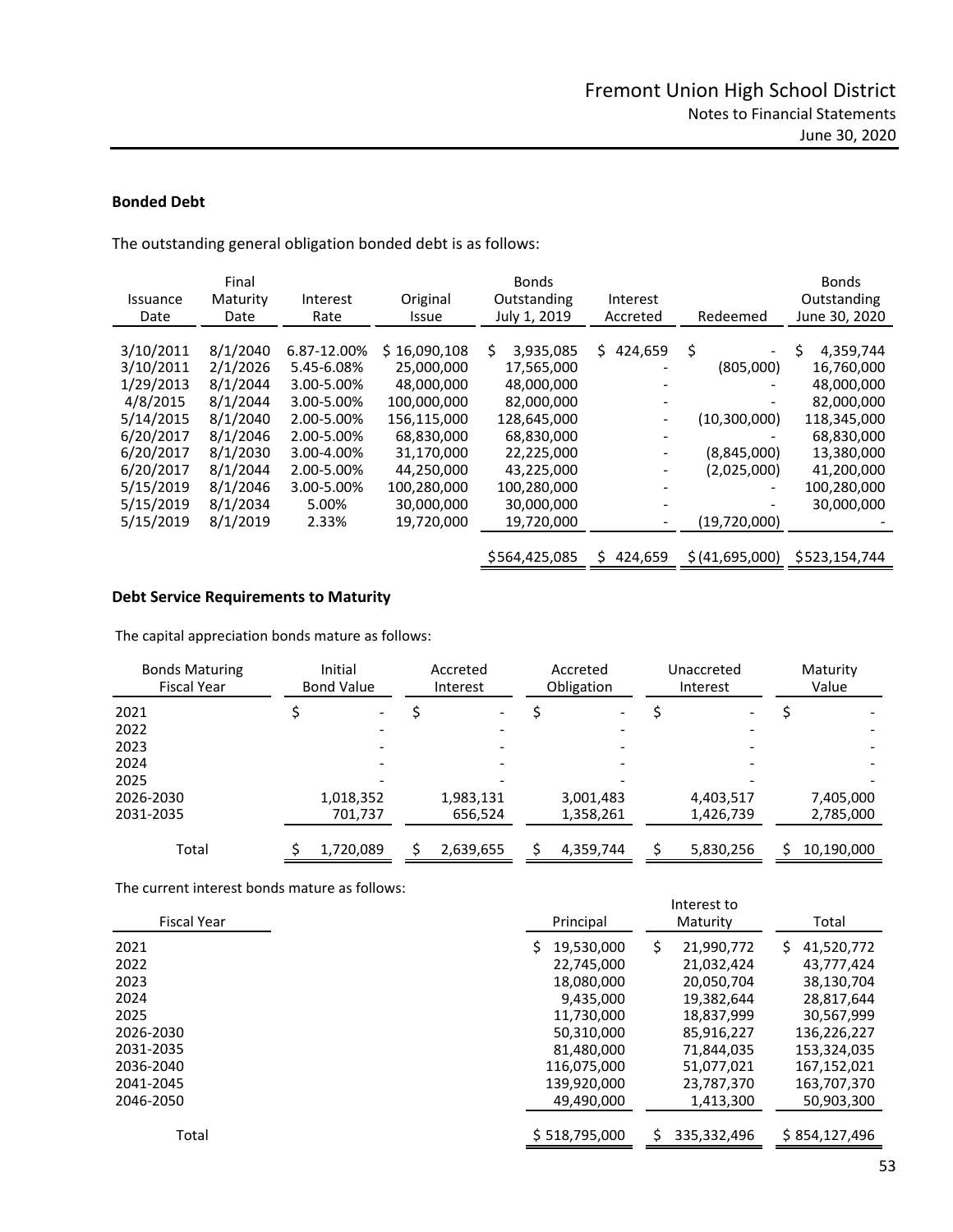### **Compensated Absences**

Compensated absences (unpaid employee vacation) for the District at June 30, 2020, amounted to \$1,728,010.

# **Note 11 ‐ Fund Balances**

Fund balances with reservations and designations are composed of the following elements:

|                                  | General      | <b>Building</b><br>Fund<br>Fund |                  | Non-Major<br>and Redemption<br>Governmental<br>Funds | Total         |
|----------------------------------|--------------|---------------------------------|------------------|------------------------------------------------------|---------------|
|                                  |              |                                 | Fund             |                                                      |               |
| Nonspendable                     |              |                                 |                  |                                                      |               |
| Revolving cash                   | \$<br>15,003 | \$                              | \$               | \$<br>375                                            | \$<br>15,378  |
| Stores inventories               |              |                                 |                  | 47,415                                               | 47,415        |
| Prepaid expenditures             | 51,658       |                                 |                  | 1,166                                                | 52,824        |
| Total nonspendable               | 66,661       |                                 |                  | 48,956                                               | 115,617       |
| Restricted                       |              |                                 |                  |                                                      |               |
| Legally restricted programs      | 10,288,429   |                                 |                  | 150,085                                              | 10,438,514    |
| Food service                     |              |                                 |                  | 2,303                                                | 2,303         |
| Capital projects                 |              | 130,686,636                     |                  | 19,444,615                                           | 150,131,251   |
| Debt services                    |              |                                 | 33,445,486       |                                                      | 33,445,486    |
| <b>Total restricted</b>          | 10,288,429   | 130,686,636                     | 33,445,486       | 19,597,003                                           | 194,017,554   |
| Committed                        |              |                                 |                  |                                                      |               |
| <b>Education programs</b>        | 12,159,528   |                                 |                  | 1,103,757                                            | 13,263,285    |
| Deferred maintenance             |              |                                 |                  | 8,972,260                                            | 8,972,260     |
|                                  |              |                                 |                  |                                                      |               |
| <b>Total committed</b>           | 12,159,528   |                                 |                  | 10,076,017                                           | 22,235,545    |
| Assigned                         |              |                                 |                  |                                                      |               |
| <b>Textbooks</b>                 | 274,702      |                                 |                  |                                                      | 274,702       |
| Sites abatement carryover        | 572,395      |                                 |                  |                                                      | 572,395       |
| Sites carryover                  | 750,548      |                                 |                  |                                                      | 750,548       |
| sites El Budget carryover        | 14,188       |                                 |                  |                                                      | 14,188        |
| Sit intervention & Peer tutorial | 134,406      |                                 |                  |                                                      | 134,406       |
| EPA/Prop. 55                     | 2,125,665    |                                 |                  |                                                      | 2,125,665     |
| Construction projects            |              | 53,190,527                      |                  | 337,686                                              | 53,528,213    |
| <b>Total assigned</b>            | 3,871,904    | 53,190,527                      |                  | 337,686                                              | 57,400,117    |
| Unassigned                       |              |                                 |                  |                                                      |               |
| Reserve for economic             |              |                                 |                  |                                                      |               |
| uncertainties                    | 5,211,226    |                                 |                  |                                                      | 5,211,226     |
|                                  | 1,247,444    |                                 |                  |                                                      |               |
| Remaining unassigned             |              |                                 |                  |                                                      | 1,247,444     |
| Total unassigned                 | 6,458,670    |                                 |                  |                                                      | 6,458,670     |
| Total                            | \$32,845,192 | \$183,877,163                   | \$<br>33,445,486 | 30,059,662<br>\$                                     | \$280,227,503 |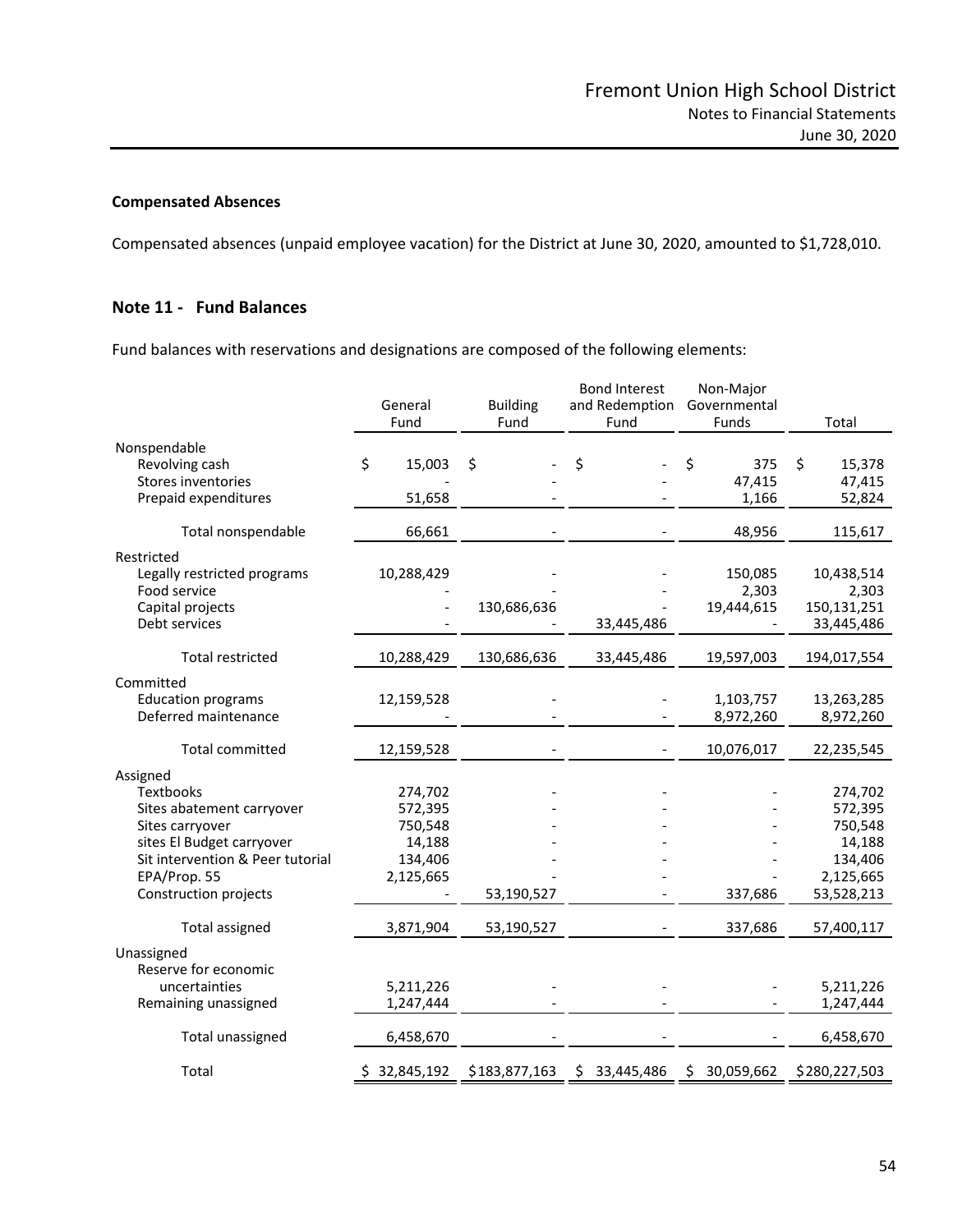## **Note 12 ‐ Lease Revenues**

The District has leased properties built in the 1950's where the total construction costs have been fully depreciated for a number of years. Lease agreements have been entered into with various lessees for terms that exceed one year. None of the agreements contain purchase options. All of the agreements contain a termination clause providing for cancellation after a specified number of days written notice to lessors but is unlikely that the District will cancel any of the agreements prior to their expiration date. The future minimum lease revenues expected to be received under these agreements are as follows:

| <b>Year Ending</b>                                                                       | Lease                                                                                                                      |
|------------------------------------------------------------------------------------------|----------------------------------------------------------------------------------------------------------------------------|
| June 30,                                                                                 | Revenues                                                                                                                   |
| 2021<br>2022<br>2023<br>2024<br>2025<br>2025-2029<br>2030-2034<br>2035-2039<br>2040-2042 | \$<br>3,792,398<br>4,626,700<br>4,765,501<br>4,908,466<br>5,055,720<br>27,646,747<br>26,133,768<br>20,739,234<br>9,192,869 |
|                                                                                          |                                                                                                                            |
| Total                                                                                    | 106,861,403                                                                                                                |

# **Note 13 ‐ Risk Management**

## **Property and Liability**

The District is exposed to various risks of loss related to torts; theft of, damage to, and destruction of assets; errors and omissions; injuries to employees and natural disasters. During fiscal year ending June 30, 2020, the District participated in the Northern California Regional Liability Excess Fund (ReLiEF) for excess property and liability coverage. Settled claims have not exceeded this commercial coverage in any of the past three years. There has not been a significant reduction in coverage from the prior year.

## **Workers' Compensation**

For fiscal year 2020, the District participated in the Santa Clara County Schools Insurance Group for the workers' compensation coverage.

## **Claims Liabilities**

The District records an estimated liability for Workers' Compensation claims filed prior to March 1, 1996. Claims liabilities are based on estimates of the ultimate cost of reported claims (including future claim adjustment expenses) and estimates for claims incurred, but not reported based on historical experience for some self‐ insured programs, such as dental, vision and property and liability.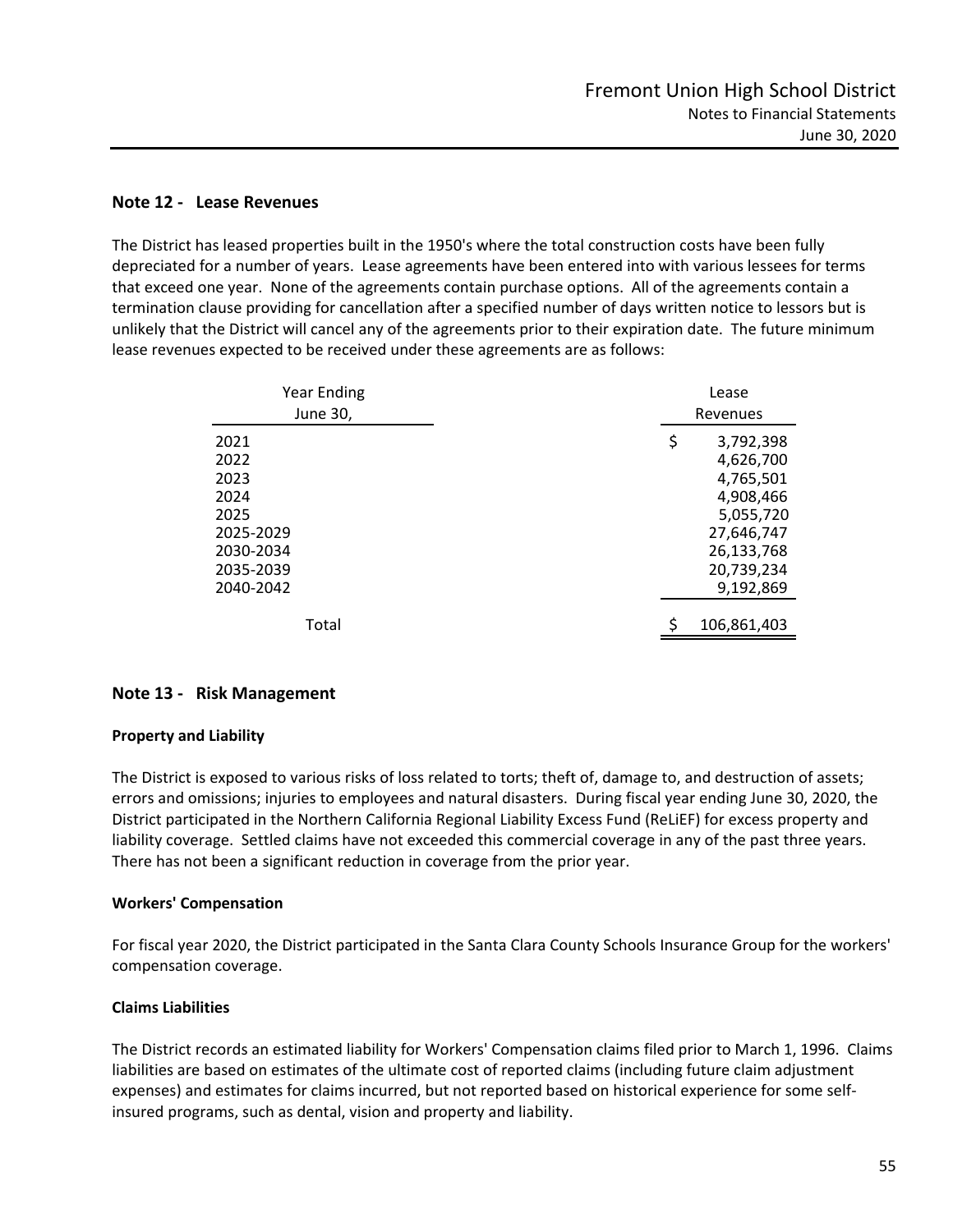## **Unpaid Claims Liabilities**

The fund establishes a liability for both reported and unreported events, which includes estimates of both future payments of losses and related claim adjustment expenses. The following represents the changes in approximate aggregate liabilities for the District from July 1, 2018 to June 30, 2020:

|                                                                                       |    |                                |    |                                    |     |                                 |    | Property                        |    |                                     |
|---------------------------------------------------------------------------------------|----|--------------------------------|----|------------------------------------|-----|---------------------------------|----|---------------------------------|----|-------------------------------------|
|                                                                                       |    | Workers'                       |    |                                    | and |                                 |    |                                 |    |                                     |
|                                                                                       |    | Compensation                   |    | Dental                             |     | Vision                          |    | Liability                       |    | Total                               |
| Liability Balance, July 1, 2018<br>Claims and changes in estimates<br>Claims payments | \$ | 74,725<br>(108, 211)<br>67,445 | Ś. | 95,496<br>(1,323,199)<br>1,299,333 | Ś.  | 64.035<br>(236, 349)<br>181,324 | S. | 10,736<br>(710, 159)<br>725,550 | Ś. | 244,992<br>(2,377,918)<br>2,273,652 |
| Liability Balance, June 30, 2019                                                      | S  | 33,959                         | \$ | 71,630                             | S   | 9.010                           | \$ | 26,127                          | \$ | 140,726                             |
| Claims and changes in estimates<br>Claims payments                                    |    | (14, 776)<br>13,817            |    | (1, 127, 628)<br>1,112,889         |     | (149,555)<br>150,635            |    | (890, 071)<br>889,332           |    | (2, 182, 030)<br>2,166,673          |
| Liability Balance, June 30, 2020                                                      |    | 33,000                         | S. | 56,891                             | Ś   | 10.090                          | S. | 25,388                          | S. | 125,369                             |
| Assets available to pay<br>claims at June 30, 2020                                    |    | 209,873                        |    | \$1,542,268                        | \$. | 232,587                         | Ś  | 939,789                         |    | \$2,924,517                         |

# **Note 14 ‐ Employee Retirement Systems**

Qualified employees are covered under multiple‐employer defined benefit pension plans maintained by agencies of the State of California. Academic employees are members of the California State Teachers' Retirement System (CalSTRS) and classified employees are members of the California Public Employees' Retirement System (CalPERS).

For the fiscal year ended June 30, 2020 the District reported its proportionate share of net pension liabilities, deferred outflows of resources, deferred inflows of resources, and pension expense for each of the above plans as follows:

| Pension Plan                     | Net<br>Pension Liability  | Deferred Outflows<br>of Resources |  | Deferred Inflows<br>of Resources | <b>Pension Expense</b>   |
|----------------------------------|---------------------------|-----------------------------------|--|----------------------------------|--------------------------|
| <b>CalSTRS</b><br><b>CalPERS</b> | 111,328,981<br>64,882,916 | 30,487,372<br>14,697,669          |  | 8,193,849<br>745,539             | 14,222,118<br>11,592,008 |
| Total                            | 176,211,897               | 45,185,041                        |  | 8,939,388                        | 25,814,126               |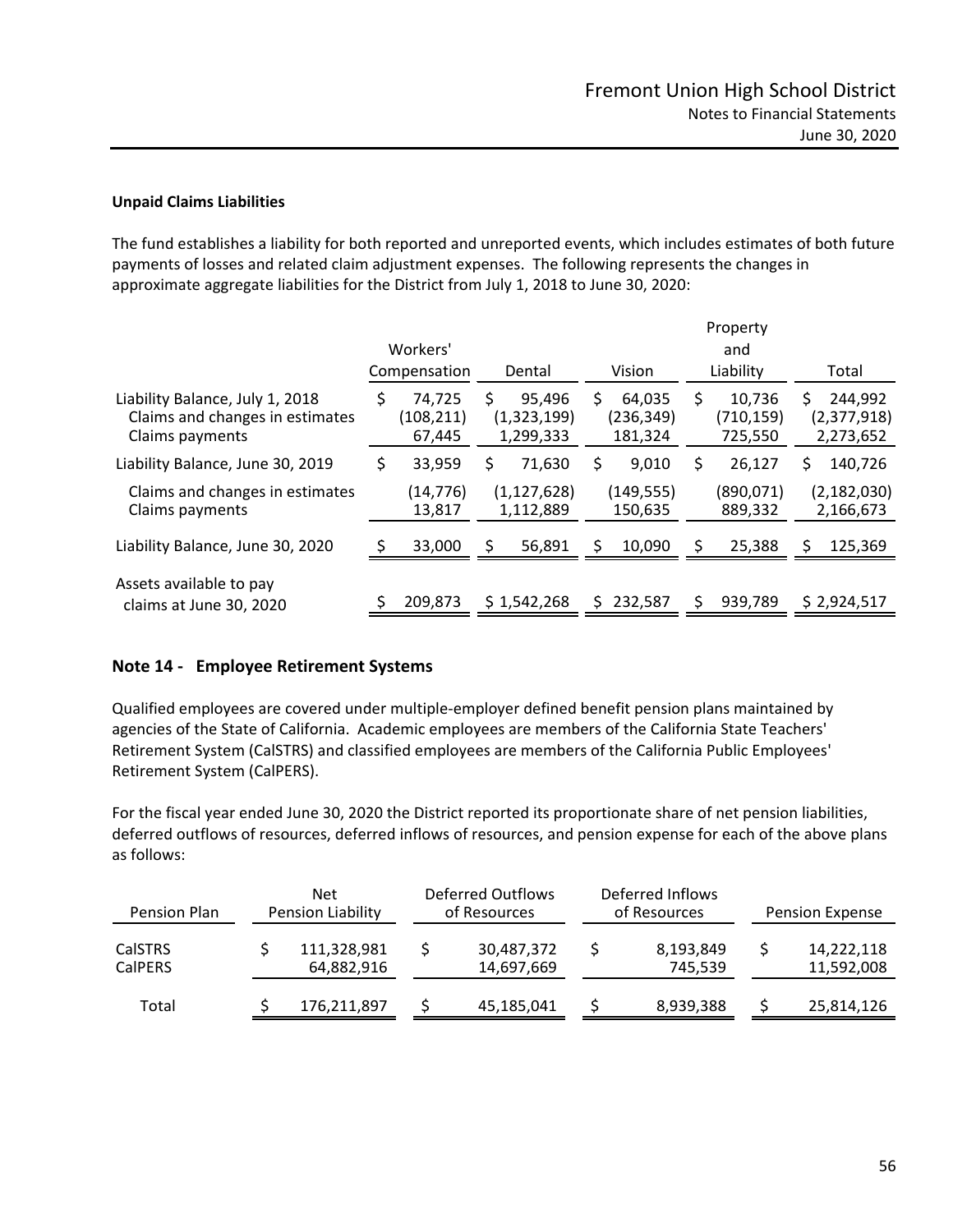The details of each plan are as follows:

#### **California State Teachers' Retirement System (CalSTRS)**

#### **Plan Description**

The District contributes to the State Teachers Retirement Plan (STRP) administered by the California State Teachers' Retirement System (CalSTRS). STRP is a cost‐sharing multiple‐employer public employee retirement system defined benefit pension plan. Benefit provisions are established by State statutes, as legislatively amended, within the State Teachers' Retirement Law.

A full description of the pension plan regarding benefit provisions, assumptions (for funding, but not accounting purposes), and membership information is listed in the June 30, 2018, annual actuarial valuation report, Defined Benefit Program Actuarial Valuation. This report and CalSTRS audited financial information are publicly available reports that can be found on the CalSTRS website under Publications at: www.calstrs.com/member‐publications.

#### **Benefits Provided**

The STRP provides retirement, disability and survivor benefits to beneficiaries. Benefits are based on members' final compensation, age and years of service credit. Members hired on or before December 31, 2012, with five years of credited service are eligible for the normal retirement benefit at age 60. Members hired on or after January 1, 2013, with five years of credited service are eligible for the normal retirement benefit at age 62. The normal retirement benefit is equal to 2.0 percent of final compensation for each year of credited service.

The STRP is comprised of four programs: Defined Benefit Program, Defined Benefit Supplement Program, Cash Balance Benefit Program and Replacement Benefits Program. The STRP holds assets for the exclusive purpose of providing benefits to members and beneficiaries of these programs. CalSTRS also uses plan assets to defray reasonable expenses of administering the STRP. Although CalSTRS is the administrator of the STRP, the state is the sponsor of the STRP and obligor of the trust. In addition, the state is both an employer and nonemployer contributing entity to the STRP.

The STRP provisions and benefits in effect at June 30, 2020, are summarized as follows:

|                                                           | <b>STRP Defined Benefit Program</b> |                    |  |  |
|-----------------------------------------------------------|-------------------------------------|--------------------|--|--|
|                                                           | On or before                        | On or after        |  |  |
| Hire date                                                 | December 31, 2012                   | January 1, 2013    |  |  |
| Benefit formula                                           | 2% at 60                            | 2% at 62           |  |  |
| Benefit vesting schedule                                  | 5 years of service                  | 5 years of service |  |  |
| Benefit payments                                          | Monthly for life                    | Monthly for life   |  |  |
| Retirement age                                            | 60                                  | 62                 |  |  |
| Monthly benefits as a percentage of eligible compensation | $2.0\% - 2.4\%$                     | $2.0\% - 2.4\%$    |  |  |
| Required employee contribution rate                       | 10.25%                              | 10.205%            |  |  |
| Required employer contribution rate                       | 17.10%                              | 17.10%             |  |  |
| Required state contribution rate                          | 10.328%                             | 10.328%            |  |  |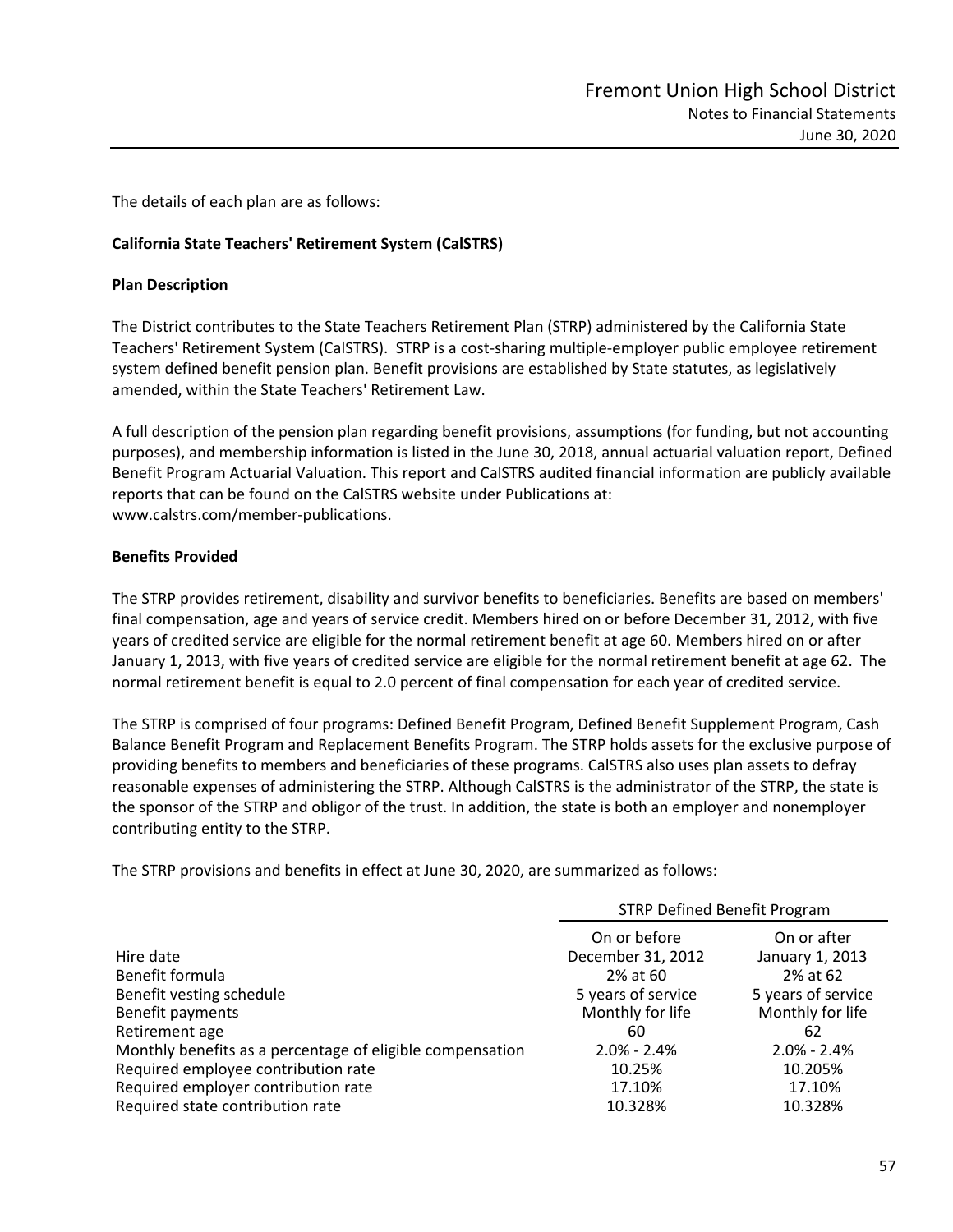## **Contributions**

Required member, District and State of California contributions rates are set by the California Legislature and Governor and detailed in Teachers' Retirement Law. The contributions rates are expressed as a level percentage of payroll using the entry age normal actuarial method. In accordance with AB 1469, employer contributions into the CalSTRS will be increasing to a total of 19.1 percent of applicable member earnings phased over a seven year period. The contribution rates for each plan for the year ended June 30, 2020, are presented above and the District's total contributions were \$11,989,290.

# **Pension Liabilities, Pension Expense, Deferred Outflows of Resources and Deferred Inflows of Resources Related to Pensions**

At June 30, 2020, the District reported a liability for its proportionate share of the net pension liability that reflected a reduction for state pension support provided to the District. The amount recognized by the District as its proportionate share of the net pension liability, the related state support and the total portion of the net pension liability that was associated with the District were as follows:

| Proportionate share of net pension liability             | \$111.328.981 |
|----------------------------------------------------------|---------------|
| State's proportionate share of the net pension liability | 60,737,392    |
| Total                                                    | \$172,066,373 |

The net pension liability was measured as of June 30, 2019. The District's proportion of the net pension liability was based on a projection of the District's long-term share of contributions to the pension plan relative to the projected contributions of all participating school districts and the State, actuarially determined. The District's proportionate share for the measurement period June 30, 2019 and June 30, 2018, respectively was 0.1233 percent and 0.1239 percent, resulting in a net decrease in the proportionate share of 0.0006 percent.

For the year ended June 30, 2020, the District recognized pension expense of \$14,222,118. In addition, the District recognized pension expense and revenue of \$9,045,107 for support provided by the State. At June 30, 2020, the District reported deferred outflows of resources and deferred inflows of resources related to pensions from the following sources:

|                                                                                                                                   | <b>Deferred Outflows</b><br>of Resources | Deferred Inflows<br>of Resources |
|-----------------------------------------------------------------------------------------------------------------------------------|------------------------------------------|----------------------------------|
| Pension contributions subsequent to measurement date<br>Change in proportion and differences between contributions                | 11,989,290                               |                                  |
| made and District's proportionate share of contributions                                                                          | 4,136,352                                | 768,301                          |
| Differences between projected and actual earnings<br>on pension plan investments                                                  |                                          | 4,288,426                        |
| Differences between expected and actual experience<br>in the measurement of the total pension liability<br>Changes of assumptions | 281,047<br>14,080,683                    | 3,137,122                        |
|                                                                                                                                   |                                          |                                  |
| Total                                                                                                                             | 30,487,372                               | 8,193,849                        |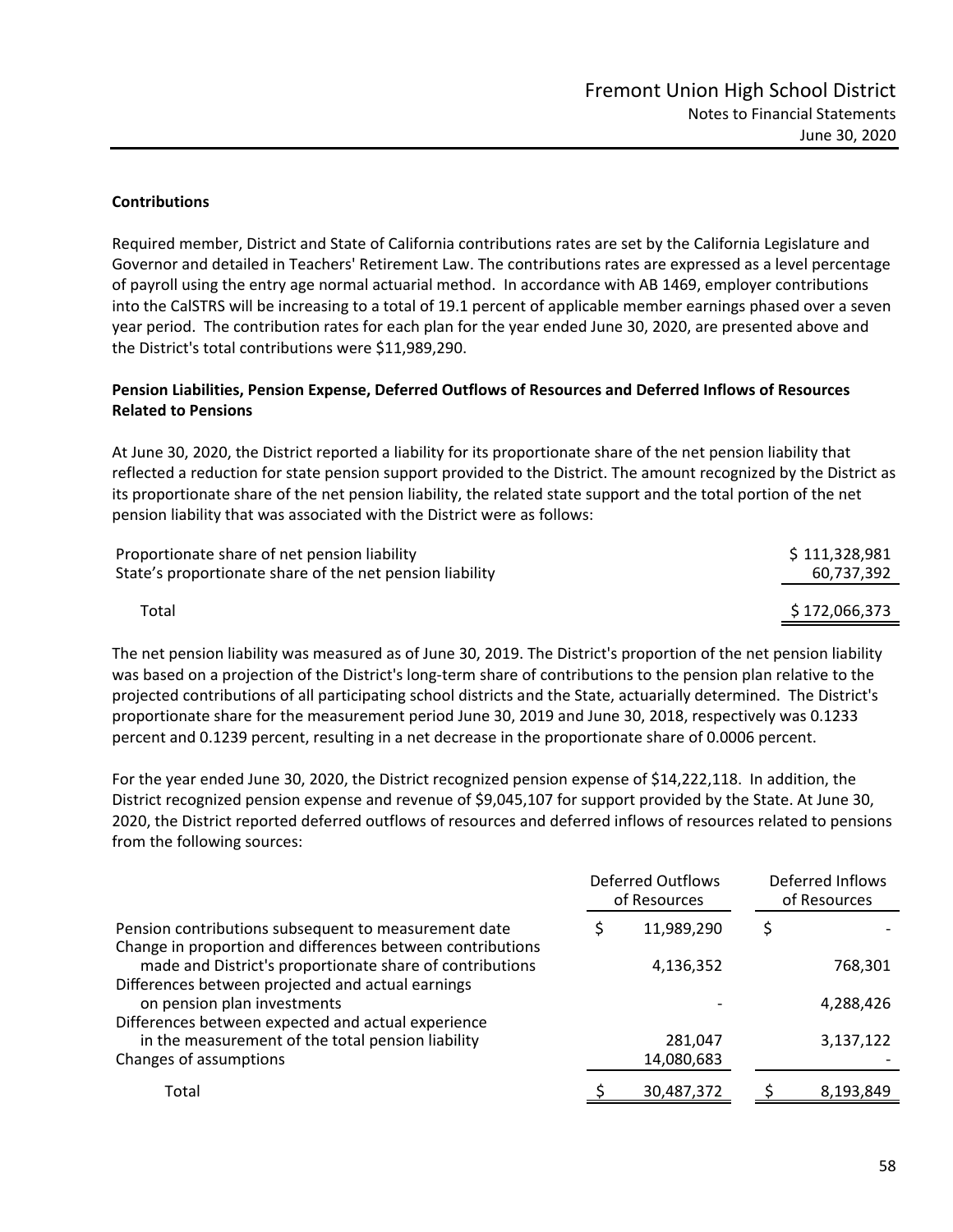The deferred outflows of resources related to pensions resulting from District contributions subsequent to the measurement date will be recognized as a reduction of the net pension liability in the subsequent fiscal year. The deferred outflows of resources related to the difference between projected and actual earnings on pension plan investments are amortized over a closed five‐year period and will be recognized in pension expense as follows:

| Year Ended<br>June 30,       | Deferred<br>Outflows/(Inflows)<br>of Resources           |
|------------------------------|----------------------------------------------------------|
| 2021<br>2022<br>2023<br>2024 | (432, 561)<br>\$<br>(3,404,506)<br>(706, 828)<br>255,469 |
| Total                        | (4, 288, 426)                                            |

The deferred outflows/(inflows) of resources related to the change in proportion and differences between contributions made and District's proportionate share of contributions, differences between expected and actual experience in the measurement of the total pension liability, and changes of assumptions will be amortized over the Expected Average Remaining Service Life (EARSL) of all members that are provided benefits (active, inactive, and retirees) as of the beginning of the measurement period. The EARSL for the measurement period is seven years and will be recognized in pension expense as follows:

| Year Ended<br>June 30,                             |    | Deferred<br>Outflows/(Inflows)<br>of Resources                            |  |  |  |
|----------------------------------------------------|----|---------------------------------------------------------------------------|--|--|--|
| 2021<br>2022<br>2023<br>2024<br>2025<br>Thereafter | \$ | 3,657,597<br>3,657,599<br>3,584,795<br>3,760,925<br>299,204<br>(367, 461) |  |  |  |
| Total                                              |    | 14,592,659                                                                |  |  |  |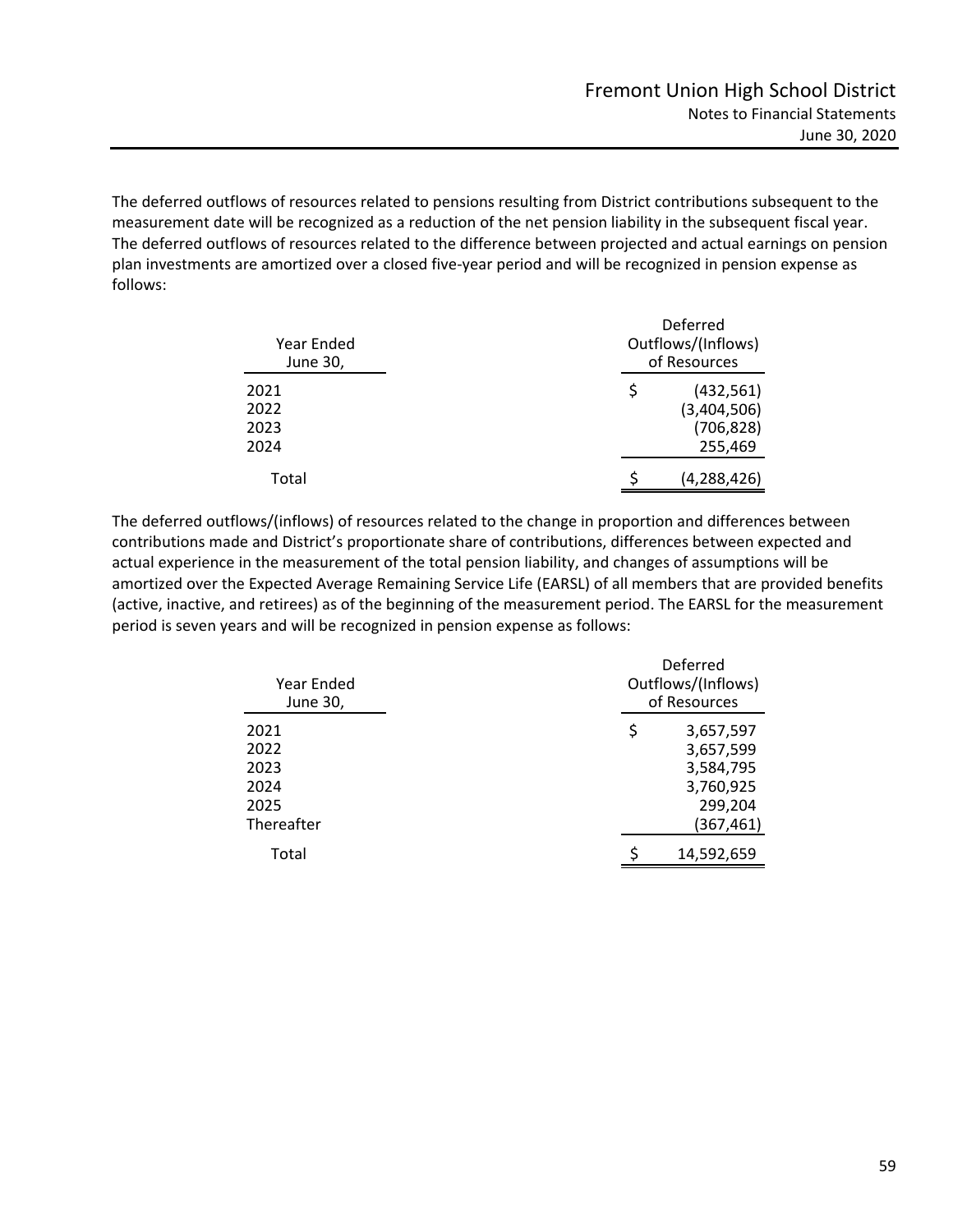#### **Actuarial Methods and Assumptions**

Total pension liability for STRP was determined by applying update procedures to the financial reporting actuarial valuation as of June 30, 2018, and rolling forward the total pension liability to June 30, 2019. The financial reporting actuarial valuation as of June 30, 2018, used the following methods and assumptions, applied to all prior periods included in the measurement:

| June 30, 2018                      |
|------------------------------------|
| June 30, 2019                      |
| July 1, 2010 through June 30, 2015 |
| Entry age normal                   |
| 7.10%                              |
| 7.10%                              |
| 2.75%                              |
| 3.50%                              |
|                                    |

CalSTRS uses a generational mortality assumption, which involves the use of a base mortality table and projection scales to reflect expected annual reductions in mortality rates at each age, resulting in increases in life expectancies each year into the future. The base mortality tables are CalSTRS custom tables derived to best fit the patterns of mortality among its members. The projection scale was set equal to 110 percent of the ultimate improvement factor from the Mortality Improvement Scale (MP‐2016) table, issued by the Society of Actuaries.

The long‐term expected rate of return on pension plan investments was determined using a building‐block method in which best estimate ranges of expected future real rates of return (expected returns, net of pension plan investment expense and inflation) are developed for each major asset class. The best estimate ranges were developed using capital market assumptions from CalSTRS general investment consultant (Pension Consulting Alliance‐PCA) as an input to the process. The actuarial investment rate of return assumption was adopted by the board in February 2017 in conjunction with the most recent experience study. For each future valuation, CalSTRS consulting actuary (Milliman) reviews the return assumption for reasonableness based on the most current capital market assumptions. Best estimates of 20‐year geometrically‐linked real rates of return and the assumed asset allocation for each major asset class for the year ended June 30, 2019, are summarized in the following table:

| <b>Asset Class</b>         | Assumed Asset<br>Allocation | Long-Term<br><b>Expected Real</b><br>Rate of Return |  |  |
|----------------------------|-----------------------------|-----------------------------------------------------|--|--|
| Global equity              | 47%                         | 4.8%                                                |  |  |
| Fixed income               | 12%                         | 1.3%                                                |  |  |
| Real estate                | 13%                         | 3.6%                                                |  |  |
| Private equity             | 13%                         | 6.3%                                                |  |  |
| Risk mitigating strategies | 9%                          | 1.8%                                                |  |  |
| Inflation sensitive        | 4%                          | $-3.3%$                                             |  |  |
| Cash/liquidity             | 2%                          | $-0.4%$                                             |  |  |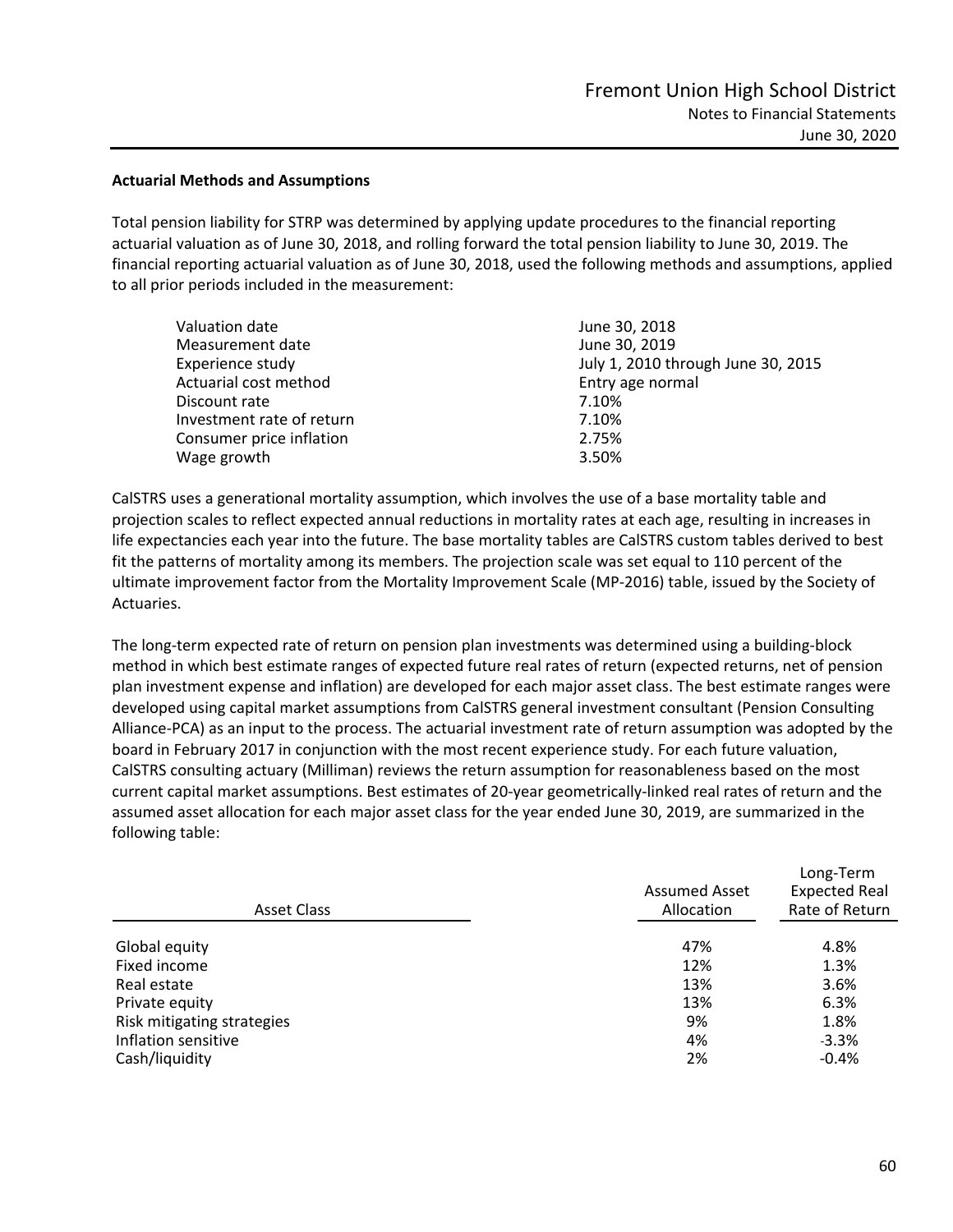## **Discount Rate**

The discount rate used to measure the total pension liability was 7.10 percent. The projection of cash flows used to determine the discount rate assumed the contributions from plan members and employers will be made at statutory contribution rates. Projected inflows from investment earnings were calculated using the long‐term assumed investment rate of return (7.10 percent) and assuming that contributions, benefit payments and administrative expense occurred midyear. Based on these assumptions, the STRP's fiduciary net position was projected to be available to make all projected future benefit payments to current plan members. Therefore, the long‐term assumed investment rate of return was applied to all periods of projected benefit payments to determine total pension liability.

The following presents the District's proportionate share of the net pension liability calculated using the current discount rate as well as what the net pension liability would be if it were calculated using a discount rate that is one percent lower or higher than the current rate:

| Discount Rate                                                               |  |  |                                          |
|-----------------------------------------------------------------------------|--|--|------------------------------------------|
| 1% decrease (6.10%)<br>Current discount rate (7.10%)<br>1% increase (8.10%) |  |  | 165,778,068<br>111.328.981<br>66,180,319 |

## **California Public Employees Retirement System (CalPERS)**

## **Plan Description**

Qualified employees are eligible to participate in the School Employer Pool (SEP) under the California Public Employees' Retirement System (CalPERS), a cost‐sharing multiple‐employer public employee retirement system defined benefit pension plan administered by CalPERS. Benefit provisions are established by State statutes, as legislatively amended, within the Public Employees' Retirement Law.

A full description of the pension plan regarding benefit provisions, assumptions (for funding, but not accounting purposes), and membership information is listed in the June 30, 2018 annual actuarial valuation reports, Schools Pool Actuarial Valuation. These reports and CalPERS audited financial information are publicly available reports that can be found on the CalPERS website under Forms and Publications at: https://www.calpers.ca.gov/page/forms‐publications.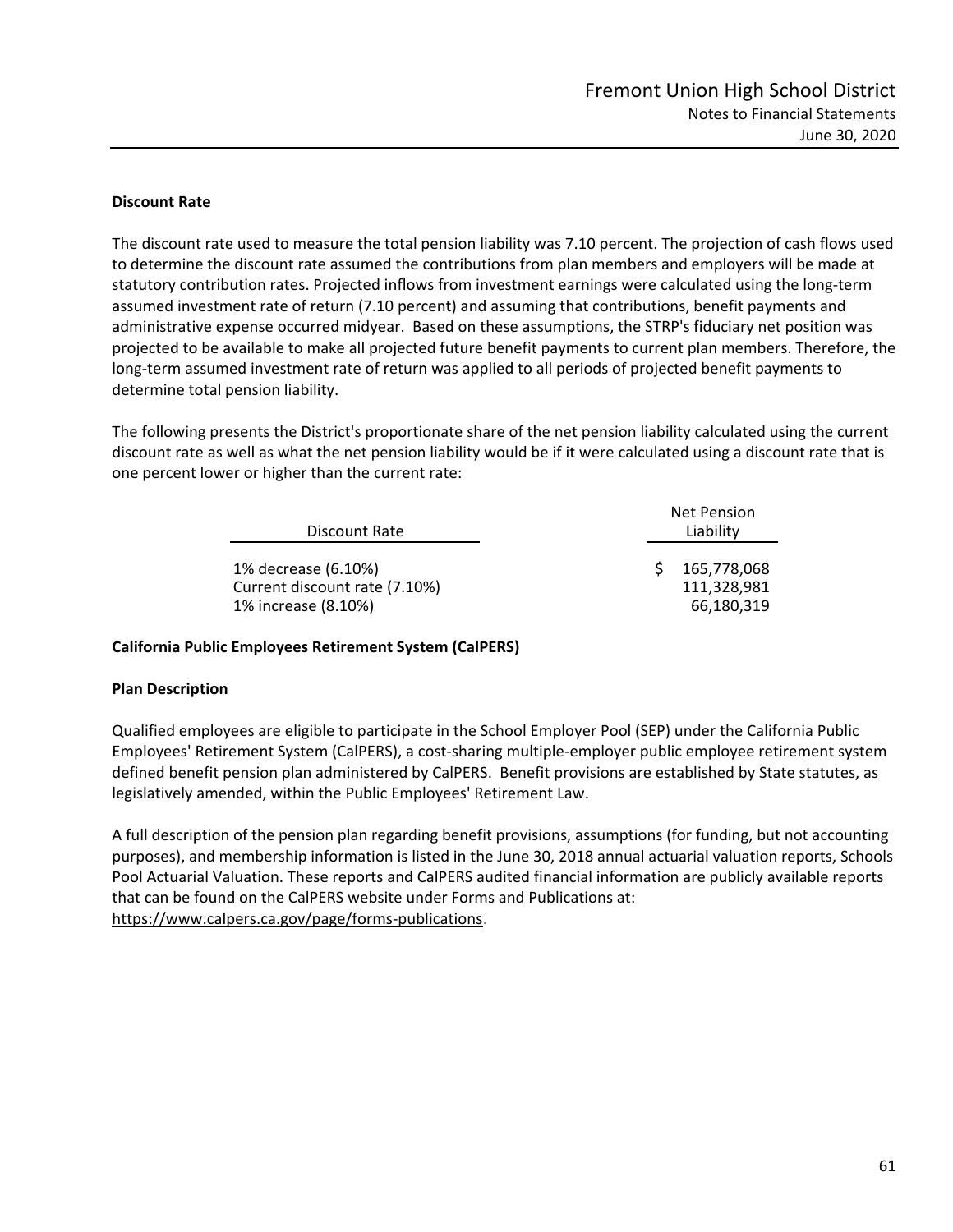### **Benefits Provided**

CalPERS provides service retirement and disability benefits, annual cost of living adjustments and death benefits to plan members, who must be public employees and beneficiaries. Benefits are based on years of service credit, a benefit factor and the member's final compensation. Members hired on or before December 31, 2012, with five years of total service are eligible to retire at age 50 with statutorily reduced benefits. Members hired on or after January 1, 2013, with five years of total service are eligible to retire at age 52 with statutorily reduced benefits. All members are eligible for non‐duty disability benefits after five years of service. The Basic Death Benefit is paid to any member's beneficiary if the member dies while actively employed. An employee's eligible survivor may receive the 1957 Survivor Benefit if the member dies while actively employed, is at least age 50 (or 52 for members hired on or after January 1, 2013), and has at least five years of credited service. The cost of living adjustments for each plan are applied as specified by the Public Employees' Retirement Law. The CalPERS provisions and benefits in effect at June 30, 2020, are summarized as follows:

|                                                           | School Employer Pool (CalPERS) |                    |  |  |
|-----------------------------------------------------------|--------------------------------|--------------------|--|--|
|                                                           | On or before                   | On or after        |  |  |
| Hire date                                                 | December 31, 2012              | January 1, 2013    |  |  |
| Benefit formula                                           | 2% at 55                       | 2% at 62           |  |  |
| Benefit vesting schedule                                  | 5 years of service             | 5 years of service |  |  |
| Benefit payments                                          | Monthly for life               | Monthly for life   |  |  |
| Retirement age                                            | 55                             | 62                 |  |  |
| Monthly benefits as a percentage of eligible compensation | $1.1\% - 2.5\%$                | $1.0\% - 2.5\%$    |  |  |
| Required employee contribution rate                       | 7.00%                          | 7.00%              |  |  |
| Required employer contribution rate                       | 19.721%                        | 19.721%            |  |  |

#### **Contributions**

Section 20814(c) of the California Public Employees' Retirement Law requires that the employer contribution rates for all public employers be determined on an annual basis by the actuary and shall be effective on the July 1 following notice of a change in the rate. Total plan contributions are calculated through the CalPERS annual actuarial valuation process. The actuarially determined rate is the estimated amount necessary to finance the costs of benefits earned by employees during the year, with an additional amount to finance any unfunded accrued liability. The District is required to contribute the difference between the actuarially determined rate and the contribution rate of employees. The contributions rates are expressed as percentage of annual payroll. The contribution rates for each plan for the year ended June 30, 2020, are presented above and the total District contributions were \$6,343,937.

## **Pension Liabilities, Pension Expense, Deferred Outflows of Resources and Deferred Inflows of Resources Related to Pensions**

As of June 30, 2020, the District reported net pension liabilities for its proportionate share of the CalPERS net pension liability totaling \$64,882,916. The net pension liability was measured as of June 30, 2019. The District's proportion of the net pension liability was based on a projection of the District's long‐term share of contributions to the pension plan relative to the projected contributions of all participating school districts, actuarially determined. The District's proportionate share for the measurement period June 30, 2019 and June 30, 2018, respectively, was percent 0.2226 and 0.2236 percent, resulting in a net decrease in the proportionate share of 0.0010 percent.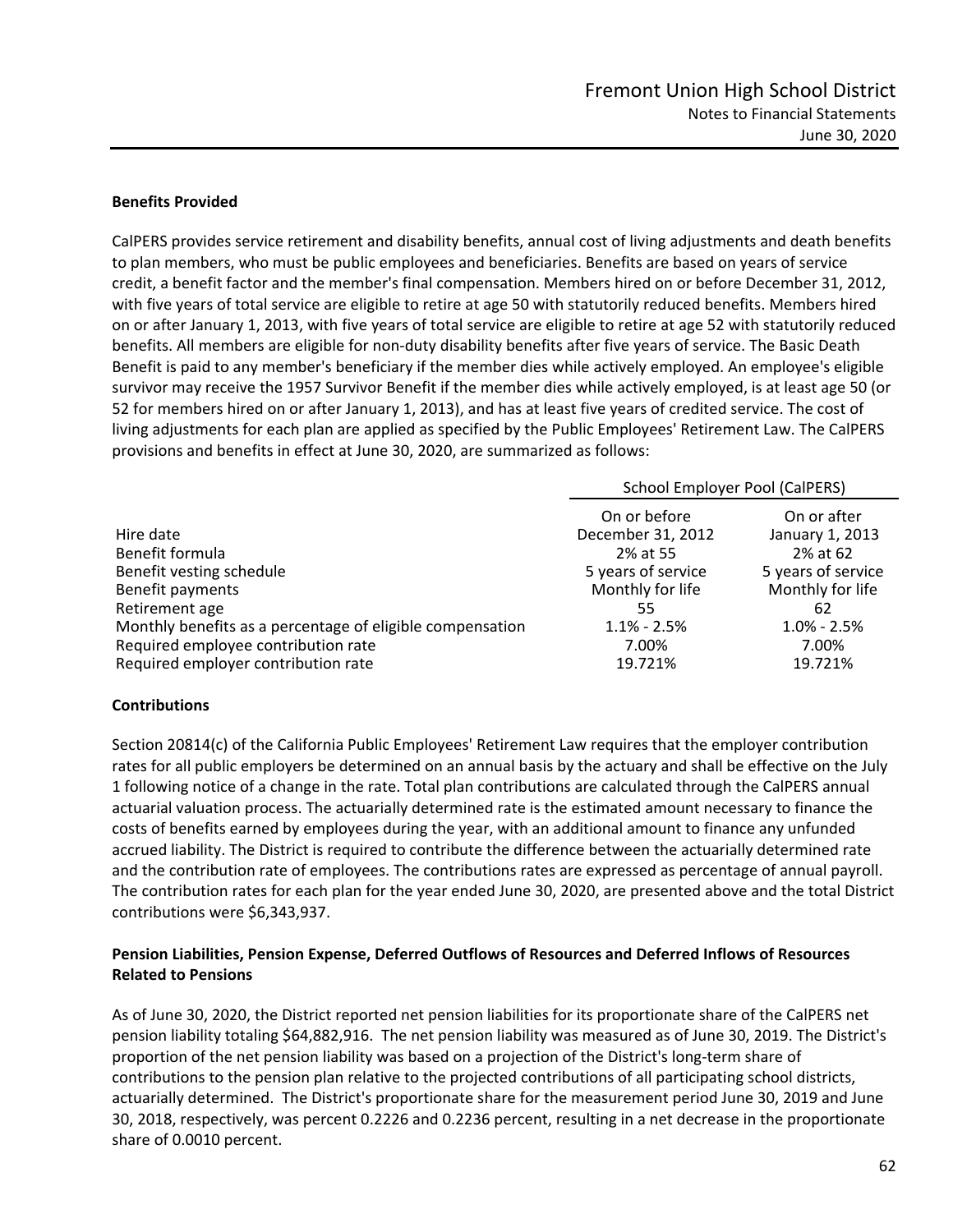For the year ended June 30, 2020, the District recognized pension expense of \$11,592,008. At June 30, 2020, the District reported deferred outflows of resources and deferred inflows of resources related to pensions from the following sources:

|                                                                                                                    | Deferred Outflows<br>of Resources | Deferred Inflows<br>of Resources |         |
|--------------------------------------------------------------------------------------------------------------------|-----------------------------------|----------------------------------|---------|
| Pension contributions subsequent to measurement date<br>Change in proportion and differences between contributions | 6,343,937                         |                                  |         |
| made and District's proportionate share of contributions                                                           | 551,999                           |                                  | 143,737 |
| Differences between projected and actual earnings on<br>pension plan investments                                   |                                   |                                  | 601,802 |
| Differences between expected and actual experience                                                                 |                                   |                                  |         |
| in the measurement of the total pension liability                                                                  | 4,713,104                         |                                  |         |
| Changes of assumptions                                                                                             | 3,088,629                         |                                  |         |
| Total                                                                                                              | 14,697,669                        |                                  | 745,539 |

The deferred outflow of resources related to pensions resulting from District contributions subsequent to the measurement date will be recognized as a reduction of the net pension liability in the subsequent fiscal year.

The deferred outflows/(inflows) of resources related to the difference between projected and actual earnings on pension plan investments will be amortized over a closed five‐year period and will be recognized in pension expense as follows:

| Year Ended<br>June 30,       |   | Deferred<br>Outflows/(Inflows)<br>of Resources    |
|------------------------------|---|---------------------------------------------------|
| 2021<br>2022<br>2023<br>2024 | Ş | 594,044<br>(1, 186, 584)<br>(179, 813)<br>170,551 |
| Total                        |   | (601, 802)                                        |

The deferred outflows/(inflows) of resources related to the change in proportion and differences between contributions made and District's proportionate share of contributions, differences between expected and actual experience in the measurement of the total pension liability, and changes of assumptions will be amortized over the Expected Average Remaining Service Life (EARSL) of all members that are provided benefits (active, inactive, and retirees) as of the beginning of the measurement period.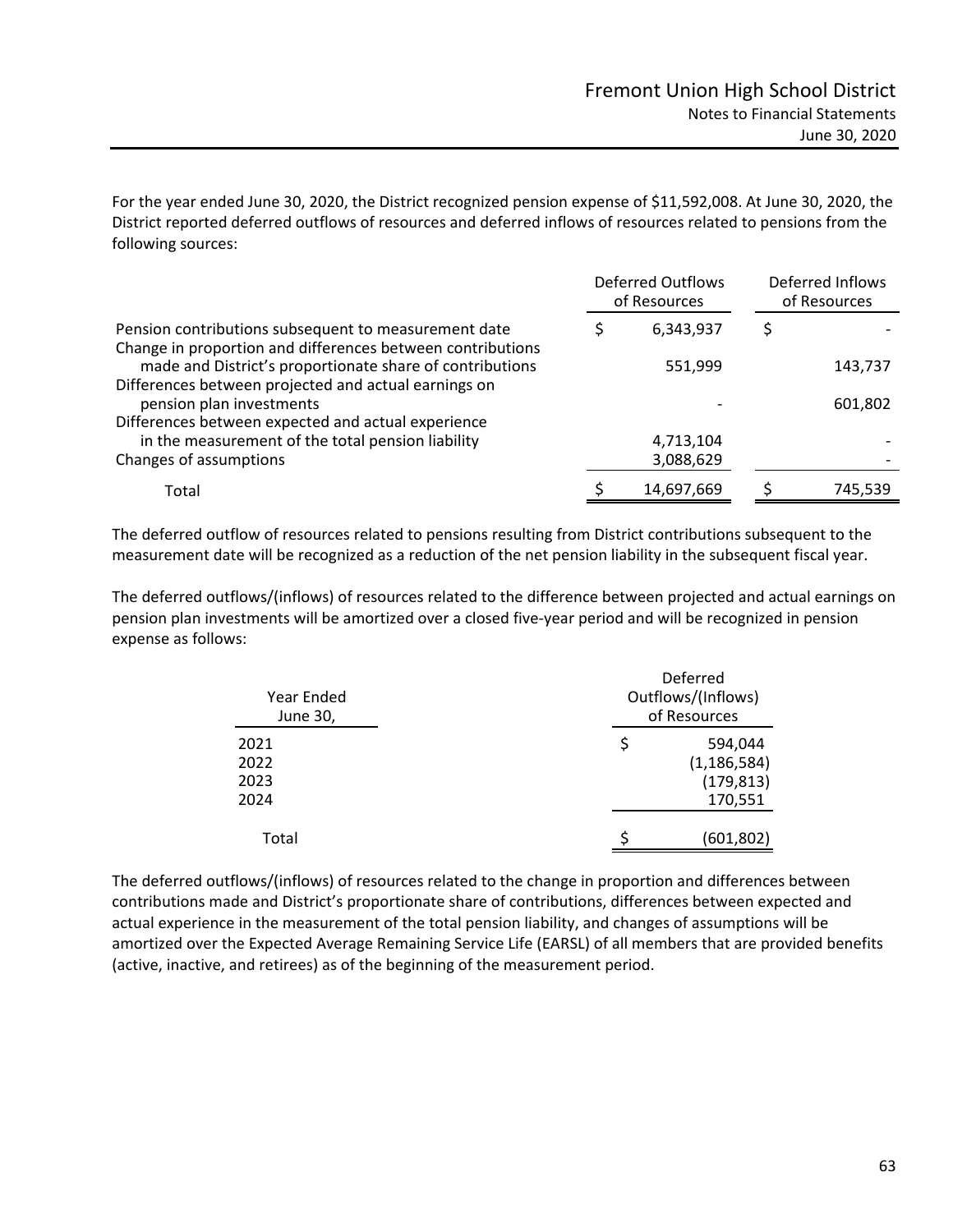| Year Ended<br>June 30,       | Deferred<br>Outflows/(Inflows)<br>of Resources    |
|------------------------------|---------------------------------------------------|
| 2021<br>2022<br>2023<br>2024 | \$<br>5,155,695<br>2,269,813<br>713,168<br>71,319 |
| Total                        | 8,209,995                                         |

The EARSL for the measurement period is 4.1 years and will be recognized in pension expense as follows:

#### **Actuarial Methods and Assumptions**

Total pension liability for the SEP was determined by applying update procedures to the financial reporting actuarial valuation as of June 30, 2018, and rolling forward the total pension liability to June 30, 2019. The financial reporting actuarial valuation as of June 30, 2018, used the following methods and assumptions, applied to all prior periods included in the measurement:

| Valuation date            | June 30, 2018                      |
|---------------------------|------------------------------------|
| Measurement date          | June 30, 2019                      |
| Experience study          | July 1, 1997 through June 30, 2015 |
| Actuarial cost method     | Entry age normal                   |
| Discount rate             | 7.15%                              |
| Investment rate of return | 7.15%                              |
| Consumer price inflation  | 2.50%                              |
| Wage growth               | Varies by entry age and service    |

The mortality table used was developed based on CalPERS‐specific data. The table includes 15 years of mortality improvements using Society of Actuaries 90 percent of scale MP‐2016.

In determining the long‐term expected rate of return, CalPERS took into account both short‐term and long‐term market return expectations as well as the expected pension fund cash flows. Using historical returns of all the funds' asset classes, expected compound returns were calculated over the short-term (first ten years) and the long-term (11+ years) using a building-block approach. Using the expected nominal returns for both short-term and long‐term, the present value of benefits was calculated for each fund. The expected rate of return was set by calculating the rounded single equivalent expected return that arrived at the same present value of benefits for cash flows as the one calculated using both short-term and long-term returns. The expected rate of return was then set equal to the single equivalent rate calculated above and adjusted to account for assumed administrative expenses.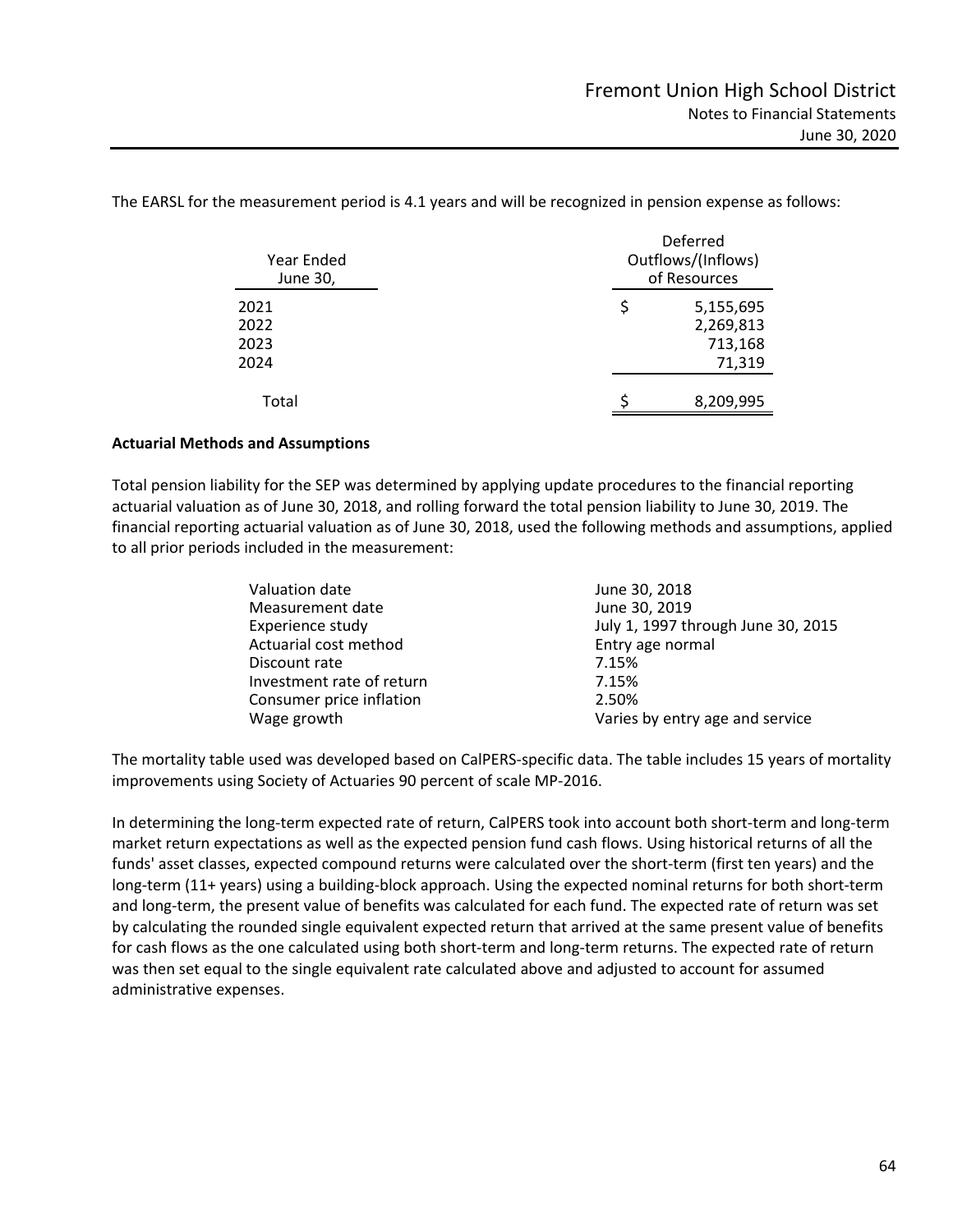The target asset allocation and best estimates of arithmetic real rates of return for each major asset class are summarized in the following table:

| <b>Asset Class</b> | <b>Assumed Asset</b><br>Allocation | Long-Term<br><b>Expected Real</b><br>Rate of Return |
|--------------------|------------------------------------|-----------------------------------------------------|
| Global equity      | 50%                                | 5.98%                                               |
| Fixed income       | 28%                                | 2.62%                                               |
| Inflation assets   | 0%                                 | 1.81%                                               |
| Private equity     | 8%                                 | 7.23%                                               |
| Real assets        | 13%                                | 4.93%                                               |
| Liquidity          | 1%                                 | $-0.92%$                                            |

## **Discount Rate**

The discount rate used to measure the total pension liability was 7.15 percent. The projection of cash flows used to determine the discount rate assumed the contributions from plan members and employers will be made at statutory contribution rates. Based on these assumptions, the School Employer Pool fiduciary net position was projected to be available to make all projected future benefit payments to current plan members. Therefore, the long‐term assumed investment rate of return was applied to all periods of projected benefit payments to determine total pension liability.

The following presents the District's proportionate share of the net pension liability calculated using the current discount rate as well as what the net pension liability would be if it were calculated using a discount rate that is one percent lower or higher than the current rate:

| Discount Rate                                                               |  |  | <b>Net Pension</b><br>Liability        |  |  |
|-----------------------------------------------------------------------------|--|--|----------------------------------------|--|--|
| 1% decrease (6.15%)<br>Current discount rate (7.15%)<br>1% increase (8.15%) |  |  | 93,524,457<br>64,882,916<br>41,122,779 |  |  |

## **Social Security**

As established by Federal law, all public sector employees who are not members of their employer's existing retirement system (CalSTRS or CalPERS) must be covered by Social Security or an alternative plan. The District has elected to use the APPLE Retirement Program as its alternative plan. Contributions made by the District and an employee vest immediately. The District contributes 1.3 percent of an employee's gross earnings. An employee is required to contribute 6.2 percent of his or her gross earnings to the pension plan.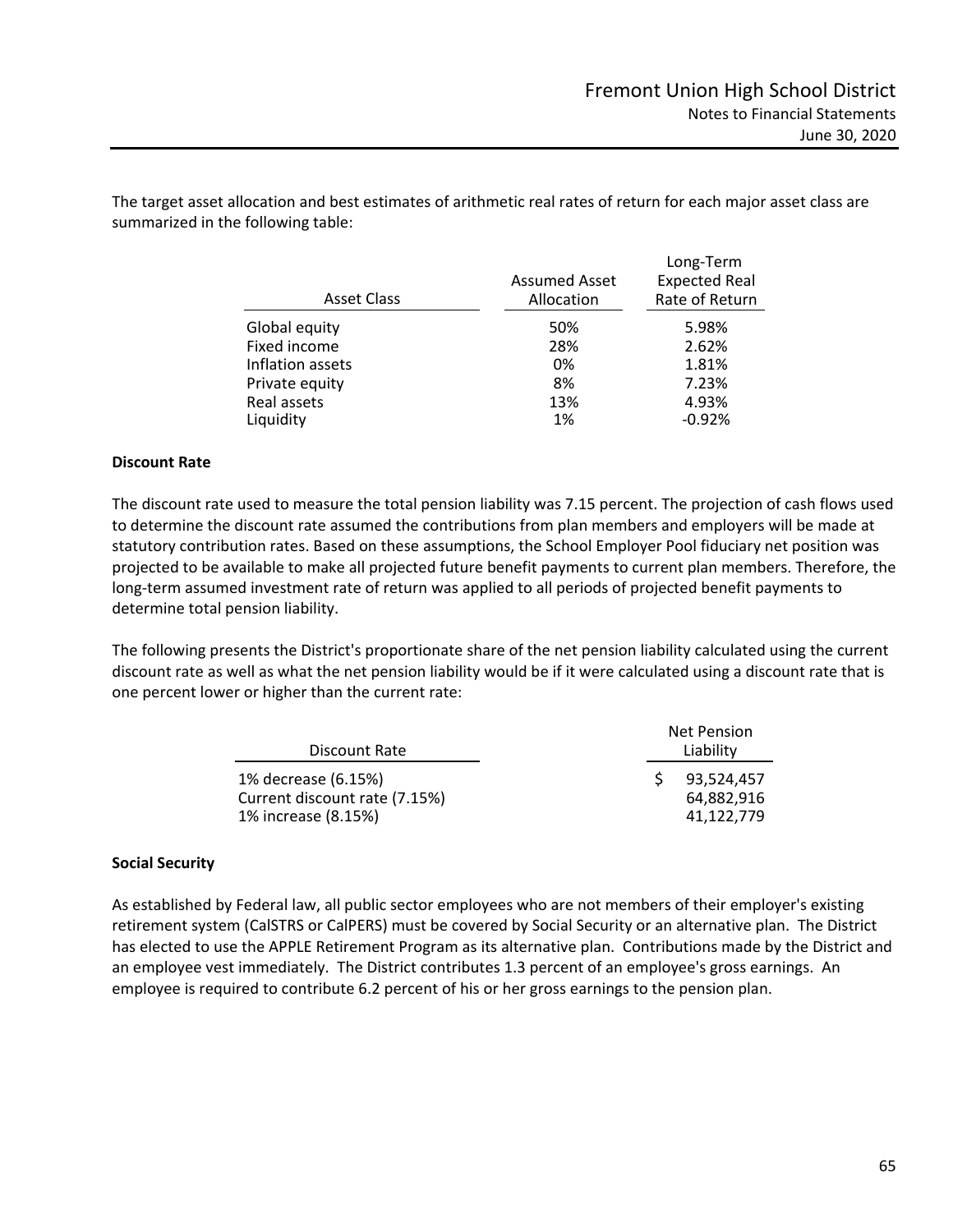## **On Behalf Payments**

The State of California makes contributions to CalSTRS on behalf of the District. These payments consist of State General Fund contributions to CalSTRS in the amount of \$9,045,107, \$6,016,442, and \$5,242,506, for fiscal years ending June 30, 2020, 2019 and 2018, respectively (10.328, 9.328 and 8.828 percent of 2019‐2020, 2018‐2019 and 2017‐2018 annual payroll, respectively). Contributions are no longer appropriated in the annual *Budget Act* for the legislatively mandated benefits to CalPERS. Therefore, there is no on behalf contribution rate for CalPERS. Under accounting principles generally accepted in the United States of America, these amounts are to be reported as revenues and expenditures. Accordingly, these amounts have been recorded in these financial statements. On behalf payments have been included in the calculation of available reserves and of the budgeted amounts reported in the *General Fund ‐ Budgetary Comparison Schedule*.

Senate Bill 90 (Chapter 33, Statutes of 2019), which was signed by the Governor on June 27, 2019, appropriated an additional 2019–2020 contribution on-behalf of school employers of \$1.1 billion for CalSTRS. A proportionate share of these contributions has been recorded in these financial statements. On behalf payments have been included in the calculation of available reserves and of the budgeted amounts reported in the *General Fund ‐ Budgetary Comparison Schedule*.

# **Note 15 ‐ Other Postemployment Benefits (OPEB) Obligation**

For the fiscal year ended June 30, 2020, the District reported net OPEB liability, deferred outflows of resources, deferred inflows of resources, and OPEB expense as follows:

| OPEB Plan              | Net OPEB<br>Liabilitv | Deferred Outflows<br>of Resources |            | Deferred Inflows<br>of Resources |   | <b>OPEB</b><br>Expense |           |
|------------------------|-----------------------|-----------------------------------|------------|----------------------------------|---|------------------------|-----------|
| The District OPEB Plan | 32.611.059            |                                   | 10,706,650 |                                  | - |                        | 5,229,795 |

## **Plan Administration**

The Employee Benefit Trust administers the Postemployment Benefits Plan (the "Plan") ‐ a single‐employer defined benefit plan that is used to provide postemployment benefits other than pensions for the Fremont Union High School District. Management of the Plan is vested in the District's Governing Board, which consists of five locally elected plan members.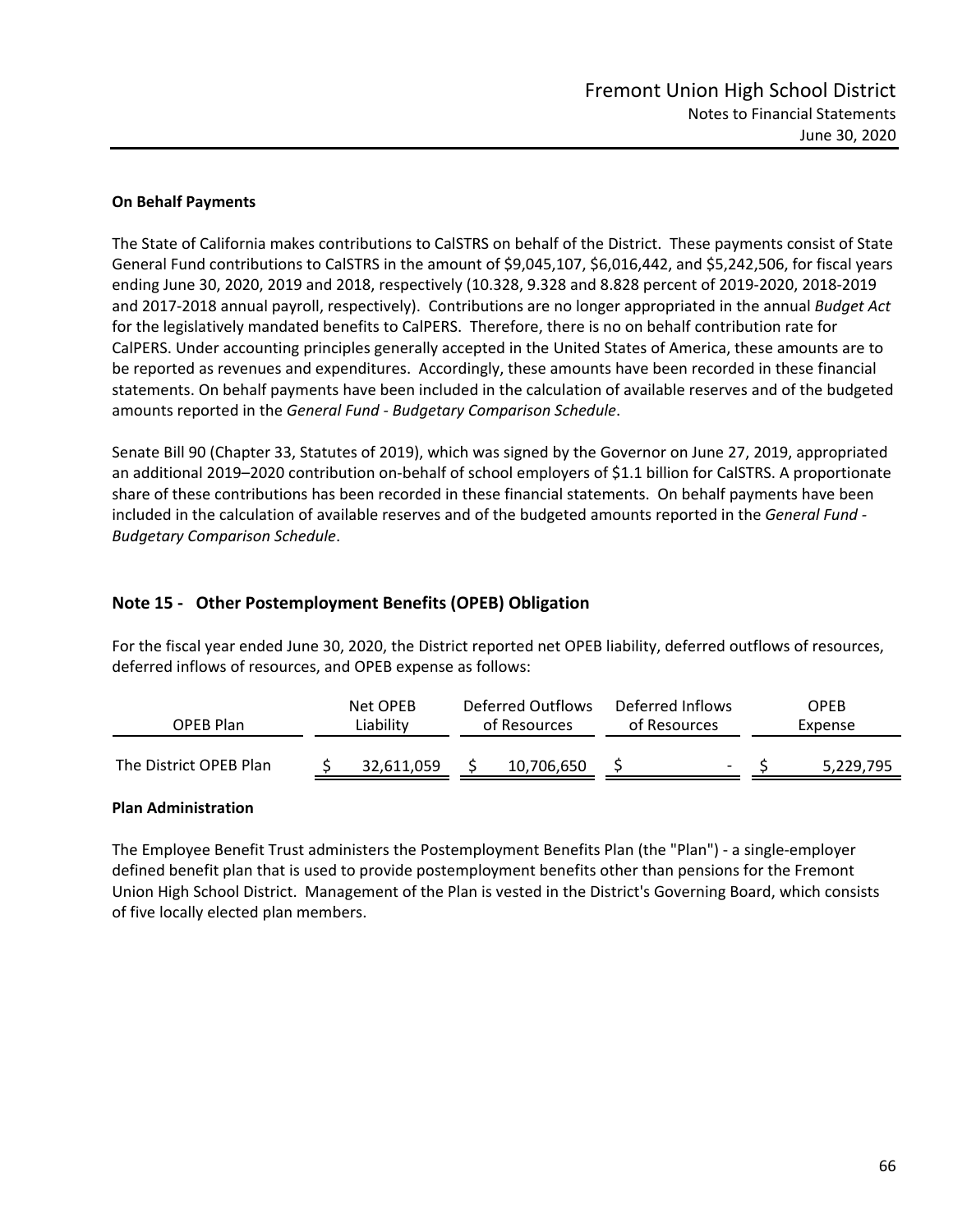*Benefits provided.* The Plan provides medical, dental and vision insurance benefits to certain retirees and their dependents or spouses. The groups of employees who are eligible for the Plan are as follows:

|                            | Management ***             | Certificated               | Classified ***             |
|----------------------------|----------------------------|----------------------------|----------------------------|
| Benefits provided          | Medical, dental and vision | Medical, dental and vision | Medical, dental and vision |
| Duration of benefits       | 5 years *                  | 5 years                    | 5 years                    |
| Required service           | 10 years                   | 10 years                   | 10 years                   |
| Minimum age                | 55                         | $55***$                    | 55                         |
| Dependent coverage         | <b>Yes</b>                 | Yes                        | Spouse                     |
| District coverage          | 100%                       | 100%                       | 100%                       |
| <b>Annual District Cap</b> | Same as active             | Same as active             | Same as active             |

\*Certain management employees are entitled to 7 years of District‐paid benefits.

\*\*30 years of service before age 55.

\*\*\*Management and classified employees who don't qualify for or exhaust these benefits are entitled to minimum benefits pursuant to Government Code Section 22892.

Benefits are provided through a third‐party insurer, and the full cost of benefits is covered by the *plan*. The District's Governing Board has the authority to establish and amend the benefit terms as contained within the negotiated labor agreements.

Plan membership. At June 30, 2020, Plan membership consisted of the following:

| Inactive employees or beneficiaries currently receiving benefits payments | 154   |
|---------------------------------------------------------------------------|-------|
| Active employees                                                          | 996   |
| Total                                                                     | 1.150 |

*Contributions.* The contribution requirements of plan members and the District are established and may be amended by the District and the Fremont Educators Association (FEA), the local California Service Employees Association (CSEA), and unrepresented groups. The required contribution is based on projected pay‐as‐you‐go financing requirements, with an additional amount to prefund benefits as determined annually through the agreements between the District, FEA, CSEA, and the unrepresented groups. For fiscal year 2019‐2020, the District contributed \$3,652,612 to the plan, of which all was used for current premiums. Plan members receiving benefits contributed the same amount as the total premiums. The District contributes \$4,766, \$2,333 and \$2,258 monthly for each FEA, CSEA, and FMA member, respectively. Any premiums over the District's contribution are paid by plan members.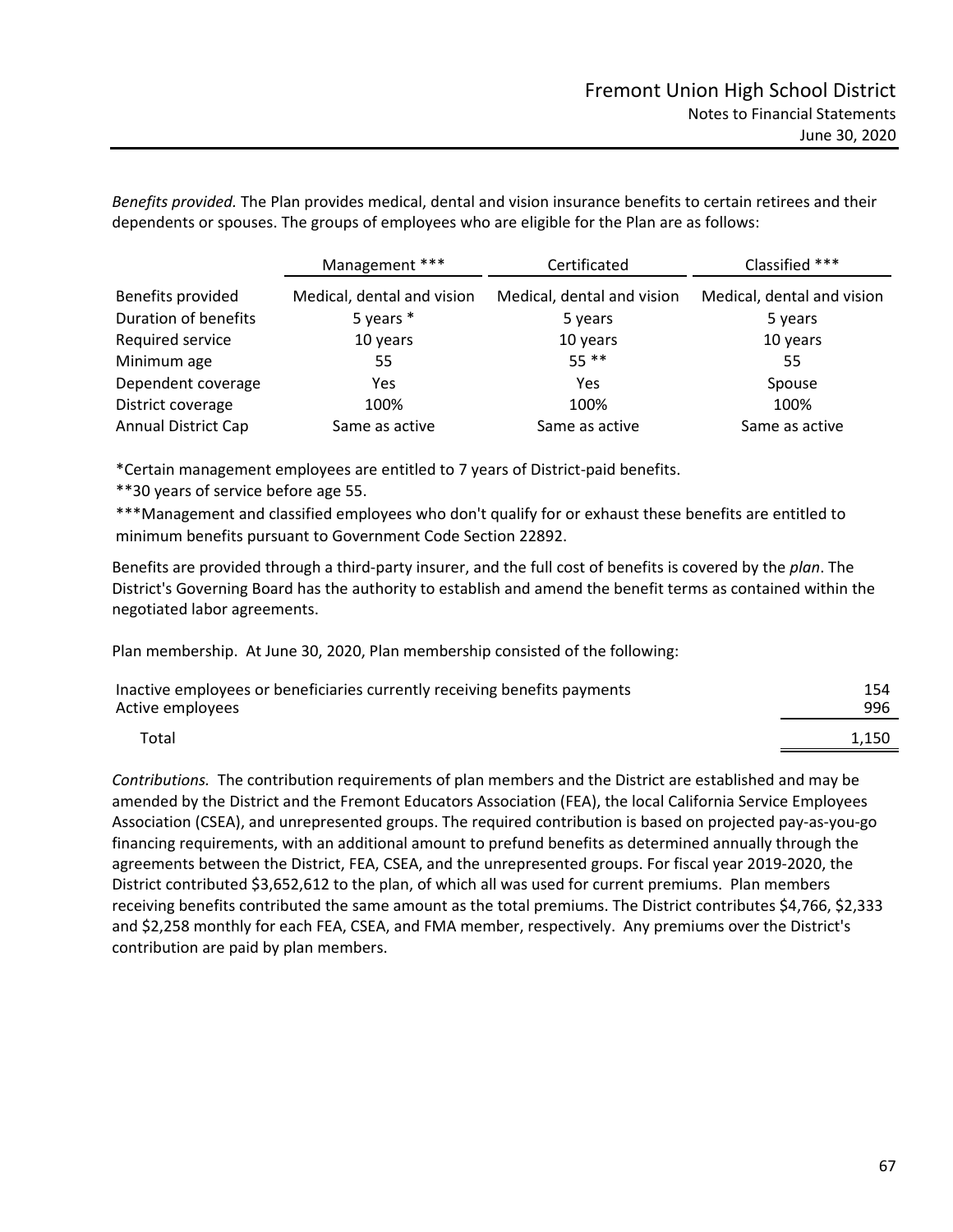#### **Investments**

*Investment policy.* The Plan's policy in regard to the allocation of invested assets is established and may be amended by the District's Governing Board by a majority vote of its members. It is the policy of the District's Board to pursue an investment strategy that reduces risk through the prudent diversification of the portfolio across a broad selection of distinct asset classes. The Plan's investment policy discourages the use of cash equivalents, except for liquidity purposes, and aims to refrain from dramatically shifting asset class allocations over short time spans.

*Rate of return.* For the year ended June 30, 2020, the annual money‐weighted rate of return on investments, net of investment expense, was 2.20 percent. The money-weighted rate of return expresses investment performance, net of investment expense, adjusted for the changing amounts actually invested.

The long‐term expected rate of return on OPEB plan investments was determined using a building‐block method in which best‐estimate ranges of expected future real rates of return (expected returns, net of investment expense and inflation) are developed for each major asset class. These ranges are combined to produce the long-term expected rate of return by weighting the expected future real rates of return by the target asset allocation percentage and by adding expected inflation. The target allocation and best estimates of arithmetic real rates of return for below asset class included in the target asset allocation as of June 30, 2020, are summarized in the following table:

| Asset Class                    | <b>Target Allocation</b> | Long-Term Expected<br>Real Rate of Return |  |  |
|--------------------------------|--------------------------|-------------------------------------------|--|--|
| <b>Fixed Income Securities</b> | 100%                     | 2.20%                                     |  |  |

*Concentrations.* The District invests 100% of its plan assets in the mutual fund.

## **Changes in the Net OPEB Liability**

The District's net OPEB liability was measured as of June 30, 2020, and the total OPEB liability used to calculate the net OPEB liability was determined by an actuarial valuation as of June 30, 2019.

|                                                                                                                                                                                                                                                       |    | <b>Total OPEB</b>                                           |   | <b>Fiduciary Net</b>                |   | <b>Net OPEB Liability</b>                                                 |  |
|-------------------------------------------------------------------------------------------------------------------------------------------------------------------------------------------------------------------------------------------------------|----|-------------------------------------------------------------|---|-------------------------------------|---|---------------------------------------------------------------------------|--|
| <b>Total OPEB Liability</b><br>Balance at June 30, 2018                                                                                                                                                                                               | \$ | 33,409,933                                                  | Ś | 7,407,664                           | S | 26,002,269                                                                |  |
| Changes recognized for the year:<br>Service cost<br>Interest on total OPEB liability<br>Change in assumption<br>Difference between expected and actual<br><b>Employer contributions</b><br>Difference between expected and actual<br>Benefit payments |    | 3,652,614<br>759,492<br>5,740,133<br>249,349<br>(1,673,988) |   | 3,652,612<br>140,186<br>(1,673,988) |   | 3,652,614<br>759,492<br>5,740,133<br>249,349<br>(3,652,612)<br>(140, 186) |  |
| Net change                                                                                                                                                                                                                                            |    | 8,727,600                                                   |   | 2,118,810                           |   | 6,608,790                                                                 |  |
| Balance at June 30, 2019                                                                                                                                                                                                                              |    | 42,137,533                                                  |   | 9,526,474                           |   | 32,611,059                                                                |  |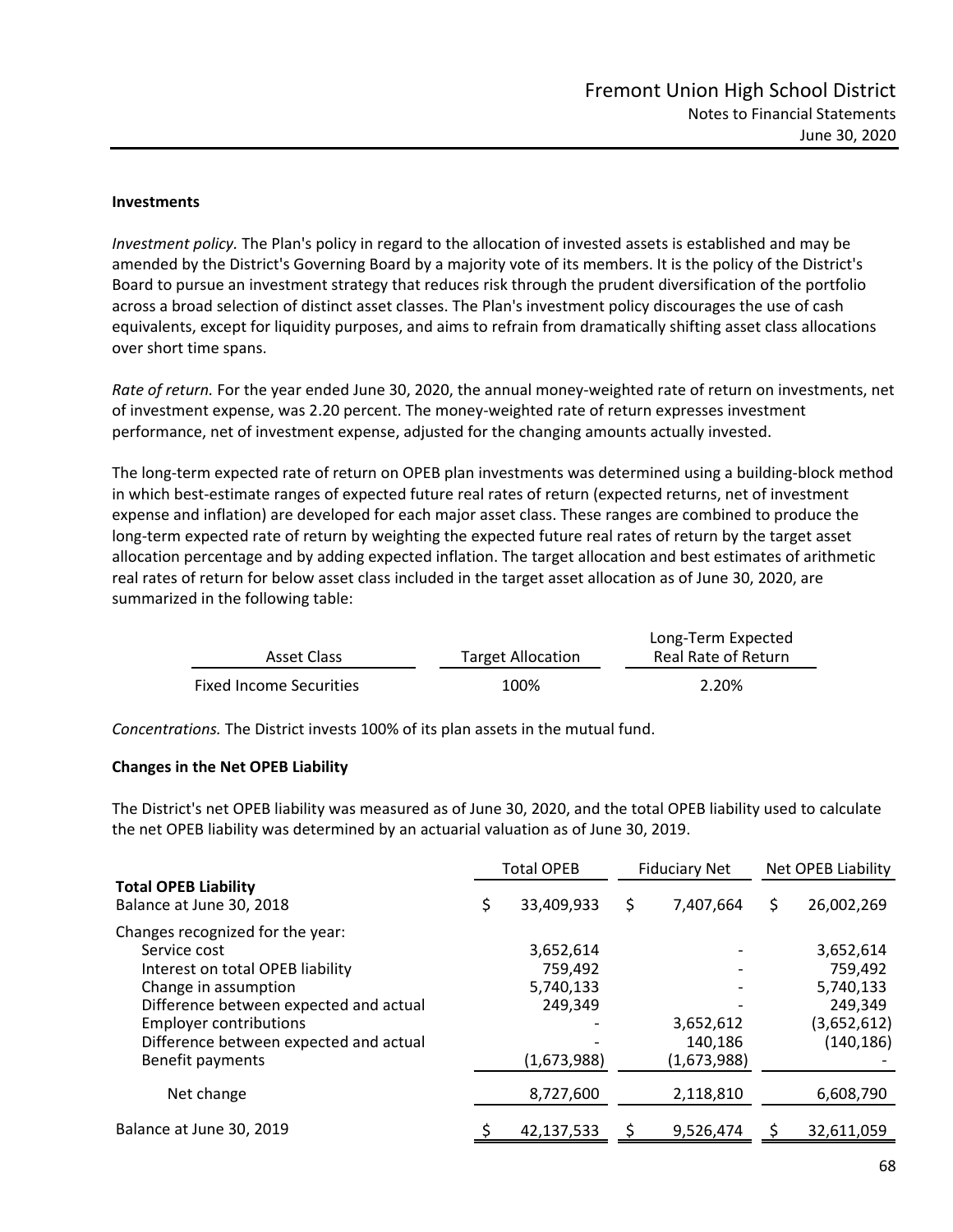The components of the net OPEB liability of the District as June 30, 2020, were as follows:

| <b>Total OPEB liability</b><br>Plan fiduciary net position              |             | 42,137,533<br>(9,526,474) |
|-------------------------------------------------------------------------|-------------|---------------------------|
| Net OPEB liability                                                      | $\varsigma$ | 32,611,059                |
| Plan fiduciary net position as a percentage of the total OPEB liability |             | 22.61%                    |

#### **OPEB Expense and Deferred Outflows of Resources and Deferred Inflows of Resources Related to OPEB**

For the year ended June 30, 2020, the District recognized OPEB expense of \$5,229,795. At June 30, 2020, the District reported deferred outflows of resources related to OPEB from the following sources:

|                                                                                                                                                              | Deferred Outflows<br>of Resources |                                   | Deferred Inflows<br>of Resources |  |
|--------------------------------------------------------------------------------------------------------------------------------------------------------------|-----------------------------------|-----------------------------------|----------------------------------|--|
| Net differences between projected and actual earnings<br>on plan investments<br>Differences between expected and actual experience<br>Changes of assumptions |                                   | 280,623<br>3,054,009<br>7,372,018 |                                  |  |
| Total                                                                                                                                                        |                                   | 10,706,650                        |                                  |  |

The deferred outflows of resources related to OPEB will be amortized over the Expected Average Remaining Service Life (EARSL) of all members that are provided benefits as of the beginning of the measurement period. The EARSL for the measurement period is 12.5 years and will be recognized in OPEB expense as follows:

| Year Ended<br>June 30,                             | Deferred<br>Outflows/(Inflows)<br>of Resources                               |
|----------------------------------------------------|------------------------------------------------------------------------------|
| 2021<br>2022<br>2023<br>2024<br>2025<br>Thereafter | \$<br>1,048,564<br>1,048,564<br>1,007,320<br>965,458<br>947,321<br>5,689,423 |
| Total                                              | 10,706,650                                                                   |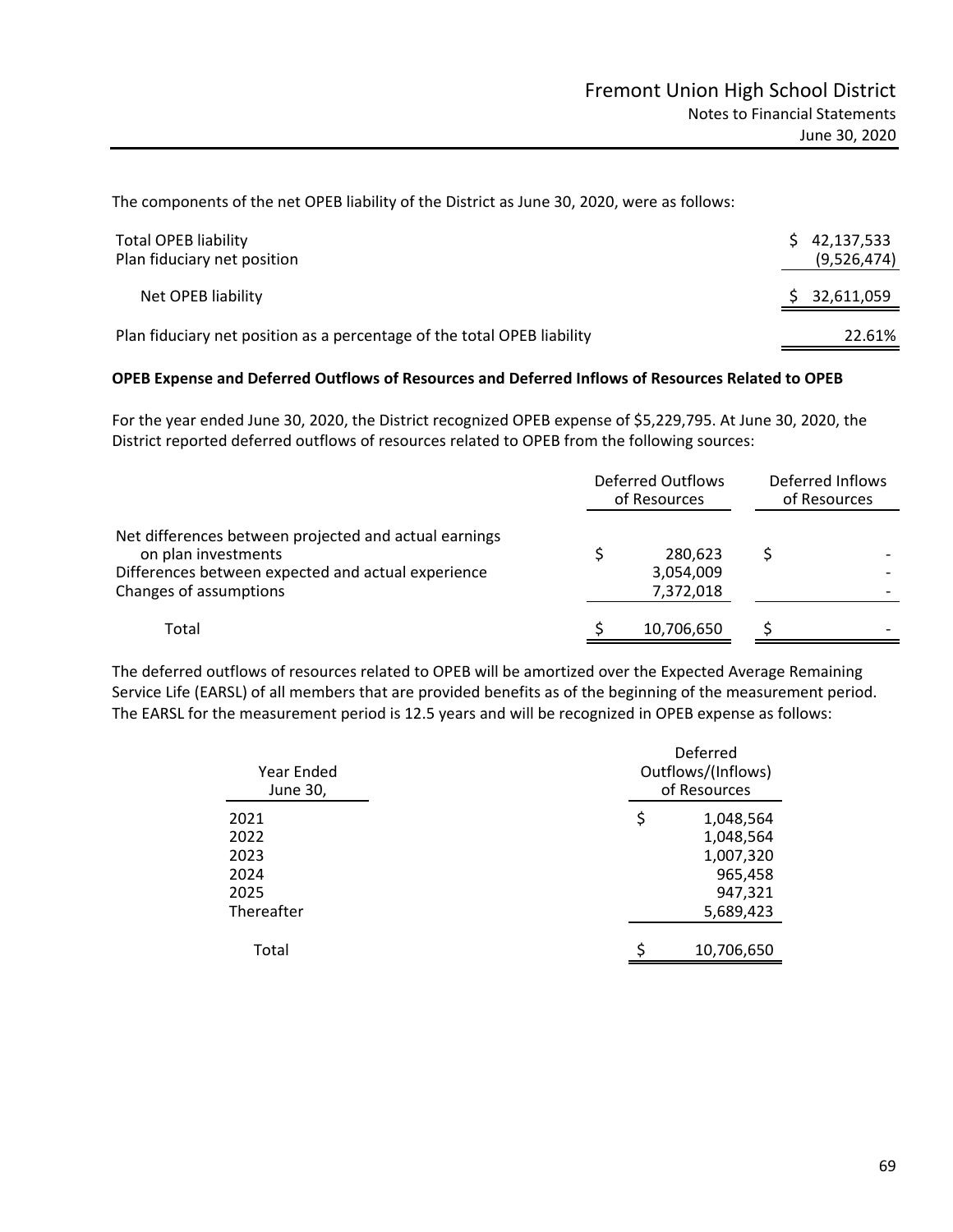#### **Actuarial Methods and Assumptions**

*Actuarial assumptions.* The total OPEB liability was determined by an actuarial valuation as of June 30, 2019, using the following actuarial assumptions, applied to all periods included in the measurement, unless otherwise specified:

| Inflation                   | 2.75 percent                               |
|-----------------------------|--------------------------------------------|
| Salary increases            | 2.75 percent, average, including inflation |
| Discount rate               | 2.20 percent                               |
| Healthcare cost trend rates | 4.00 percent for 2020                      |

Mortality rates were based on the 2009 CalSTRS Mortality Table and 2014 CalPERS Active Mortality Table for certificated and classified employees, respectively.

The actuarial assumptions used in the June 30, 2020 valuation were based on the results of applicable actuarial standards of practice, Fremont Union High School District's actual historical experience, and actuarial experience and training.

*Discount rate.* The discount rate used to measure the total OPEB liability was 2.20 percent. The projection of cash flows used to determine the discount rate assumed that District contributions will be made at rates equal to the actuarially determined contribution rates. Based on those assumptions, the OPEB plan's fiduciary net position was projected to be available to make all projected future benefit payments of current plan members. Therefore, the long‐term expected rate of return on OPEB plan investments was applied to all periods of projected benefit payments to determine the total OPEB liability.

*Sensitivity of the net OPEB liability to changes in the discount rate.* The following presents the net OPEB liability of the District, as well as what the District's net OPEB liability would be if it were calculated using a discount rate that is 1‐percentage‐point lower (1.2 percent) or 1‐percentage‐point higher (3.2 percent) than the current discount rate:

| Discount Rate                                                               |  | Net OPEB<br>Liability                  |
|-----------------------------------------------------------------------------|--|----------------------------------------|
| 1% decrease (1.20%)<br>Current discount rate (2.20%)<br>1% increase (3.20%) |  | 37,677,115<br>32,611,059<br>28,489,033 |

*Sensitivity of the net OPEB liability to changes in the healthcare cost trend rates.* The following presents the net OPEB liability of the District, as well as what the District's net OPEB liability would be if it were calculated using healthcare cost trend rates that are 1-percentage-point lower (3 percent) or 1-percentage-point higher (5 percent) than the current healthcare cost trend rates:

| <b>Healthcare Cost Trend Rates</b>                                                       | Net OPEB<br>Liability                  |
|------------------------------------------------------------------------------------------|----------------------------------------|
| 1% decrease (3.00%)<br>Current healthcare cost trend rate (4.00%)<br>1% increase (5.00%) | 28,533,607<br>32,611,059<br>37,263,336 |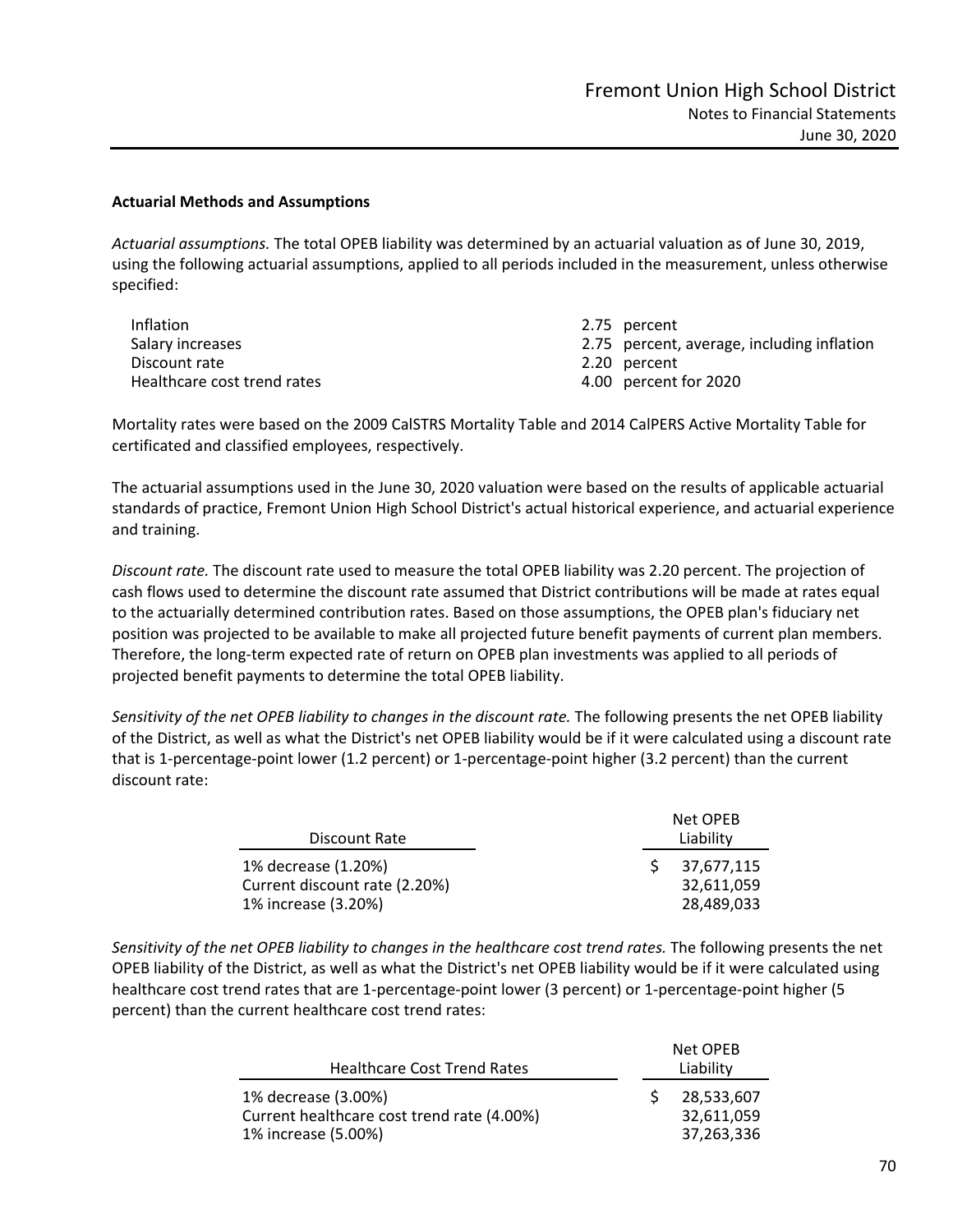# **Note 16 ‐ Commitments and Contingencies**

#### **Grants**

The District received financial assistance from Federal and State agencies in the form of grants. The disbursement of funds received under these programs generally requires compliance with terms and conditions specified in the grant agreements and are subject to audit by the grantor agencies. Any disallowed claims resulting from such audits could become a liability of the General Fund or other applicable funds. However, in the opinion of management, any such disallowed claims will not have a material adverse effect on the overall financial position of the District at June 30, 2020.

#### **Litigation**

The District is involved in various litigations arising from the normal course of business. In the opinion of management and legal counsel, the disposition of all litigation pending is not expected to have a material adverse effect on the overall financial position of the District at June 30, 2020.

#### **Construction Commitments**

As of June 30, 2020, the District had the following commitments with respect to the unfinished capital projects:

|                                                   | <b>Expected Date of</b> |               |
|---------------------------------------------------|-------------------------|---------------|
| Capital Project                                   | Completion              | Commitment    |
| CHS Classroom Modernization Bldg 500/Science Roof | 10/01/20                | \$<br>211,179 |
| <b>CHS Field Improvements</b>                     | 12/21/20                | 23,115        |
| <b>CHS Science Building Roofing</b>               | 10/01/20                | 383,352       |
| DO/Adult Ed Bldg                                  | 12/31/21                | 3,586,328     |
| FHS Athletic Field Improvements                   | <b>TBD</b>              | 27,455        |
| FHS Classroom Modernization Original Building     | 12/31/20                | 15,426        |
| FHS GSS and Classroom Building                    | 01/01/19                | 3,833,433     |
| FHS Main Builiding Modernization                  | 12/31/20                | 1,797,500     |
| <b>HHS A Building Remodel</b>                     | 07/01/21                | 19,750        |
| HHS Classroom Modernization Bldg A 2nd Fl         | 07/01/21                | 101,384       |
| HHS GSS Building/Remove Building D                | 10/30/20                | 1,167,960     |
| <b>HHS Innovation Hub</b>                         | 08/01/19                | 2,701,004     |
| <b>HHS Seismic Upgrades</b>                       | <b>TBD</b>              | 3,230,000     |
| <b>HHS Temporary Housing</b>                      | <b>TBD</b>              | 181,978       |
| LHS Athletic Field Improvements                   | <b>TBD</b>              | 37,895        |
| LHS GSS Building                                  | 12/15/21                | 1,219,653     |
| LHS Gym Lobby                                     | 11/01/20                | 45,273        |
| LHS New Cafeteria and Main Quad                   | 08/01/19                | 7,791,000     |
| MVHS Building A and C                             | 08/06/19                | 3,033,110     |
| MVHS Classroom Modernization Bldg AB&C 2nd FL     | 08/01/21                | 1,346,421     |
| <b>MVHS Guidance Center Remodel</b>               | 03/01/19                | 68,208        |
| <b>MVHS Gym Modernization</b>                     | 02/01/19                | 751,244       |
| New Ed Options                                    | 09/15/19                | 6,112,233     |
|                                                   |                         |               |

\$ 37,684,900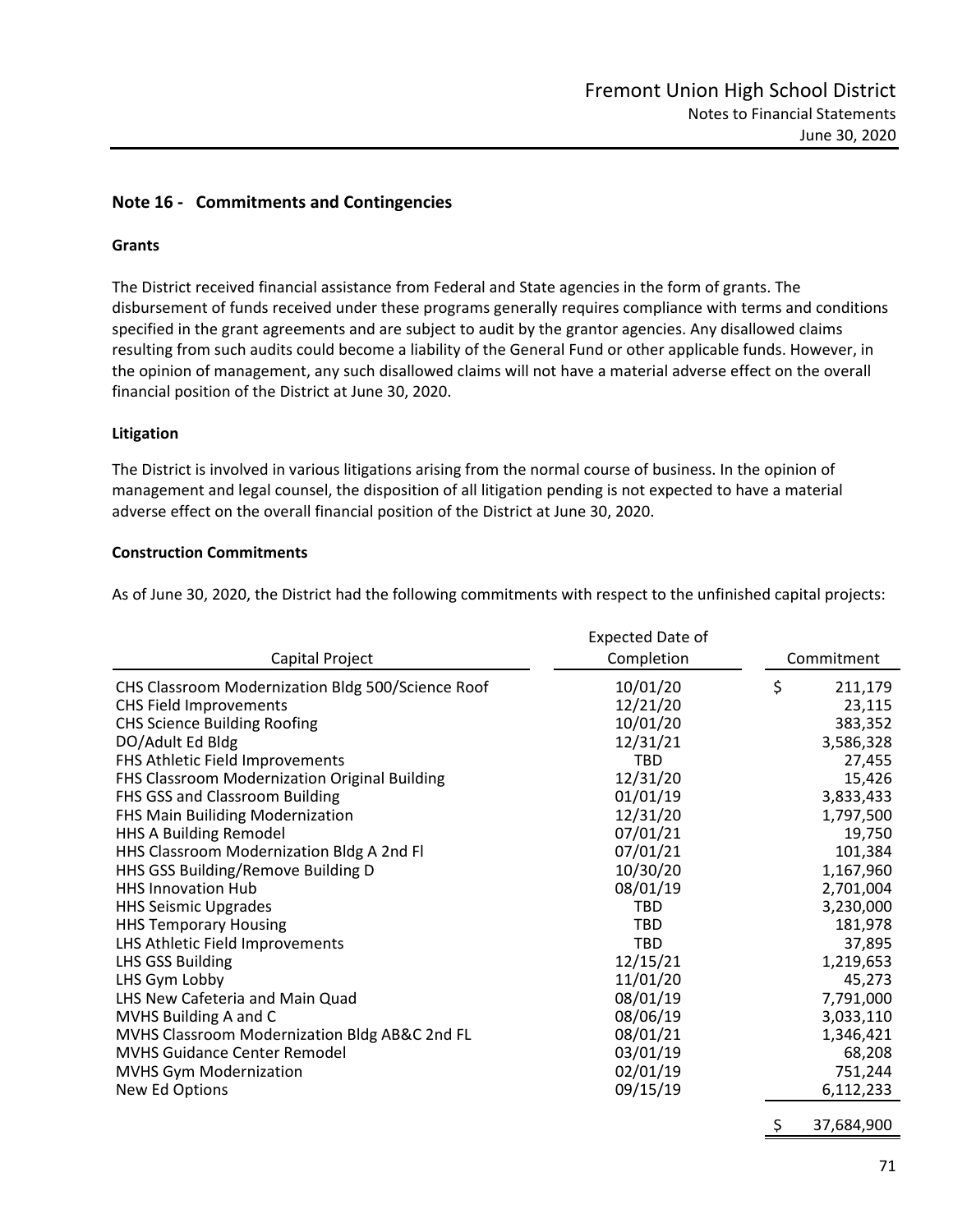# **Note 17 ‐ Participation in Public Entity Risk Pools and Joint Power Authorities**

The District is a member of the Silicon Valley Joint Powers Transportation Agency (SVJPA), the Santa Clara County Schools Insurance Group (SCCSIG), and the Northern California Regional Liability Excess Fund (North CalReLiEF). The relationship between the District, the pools and the JPA's are such that they are not component units of the District for financial reporting purposes.

These entities have budgeting and financial reporting requirements independent of member units and their financial statements are not presented in these financial statements; however, fund transactions between the entities and the District are included in these statements. Audited financial statements are generally available from the respective entities.

The District has appointed one board member to the Governing Board of SVJPA, SCCSIG, and North CalReLiEF. During the year ended June 30, 2020, the District made payments as follows:

| <b>Related Entities</b> | Service Payments |           | Service Provided                              |
|-------------------------|------------------|-----------|-----------------------------------------------|
| SVJPA                   |                  | 1.991.076 | Transportation for special education students |
| SCCSIG                  |                  | 1.235.995 | Excess workers' compensation insurance        |
| <b>North CalReLiEF</b>  |                  |           | 854,772 Property and liability insurance      |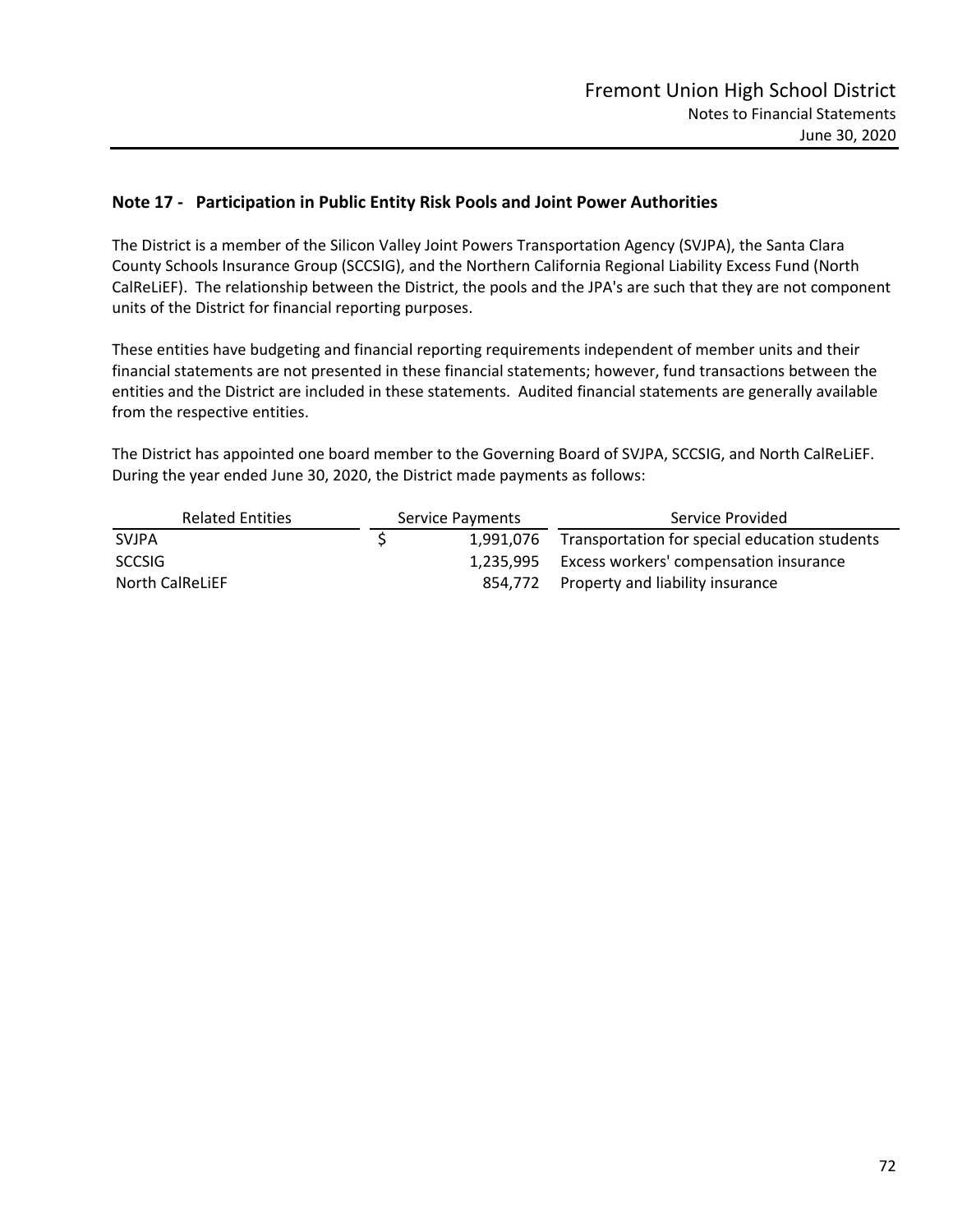

Required Supplementary Information June 30, 2020 Fremont Union High School District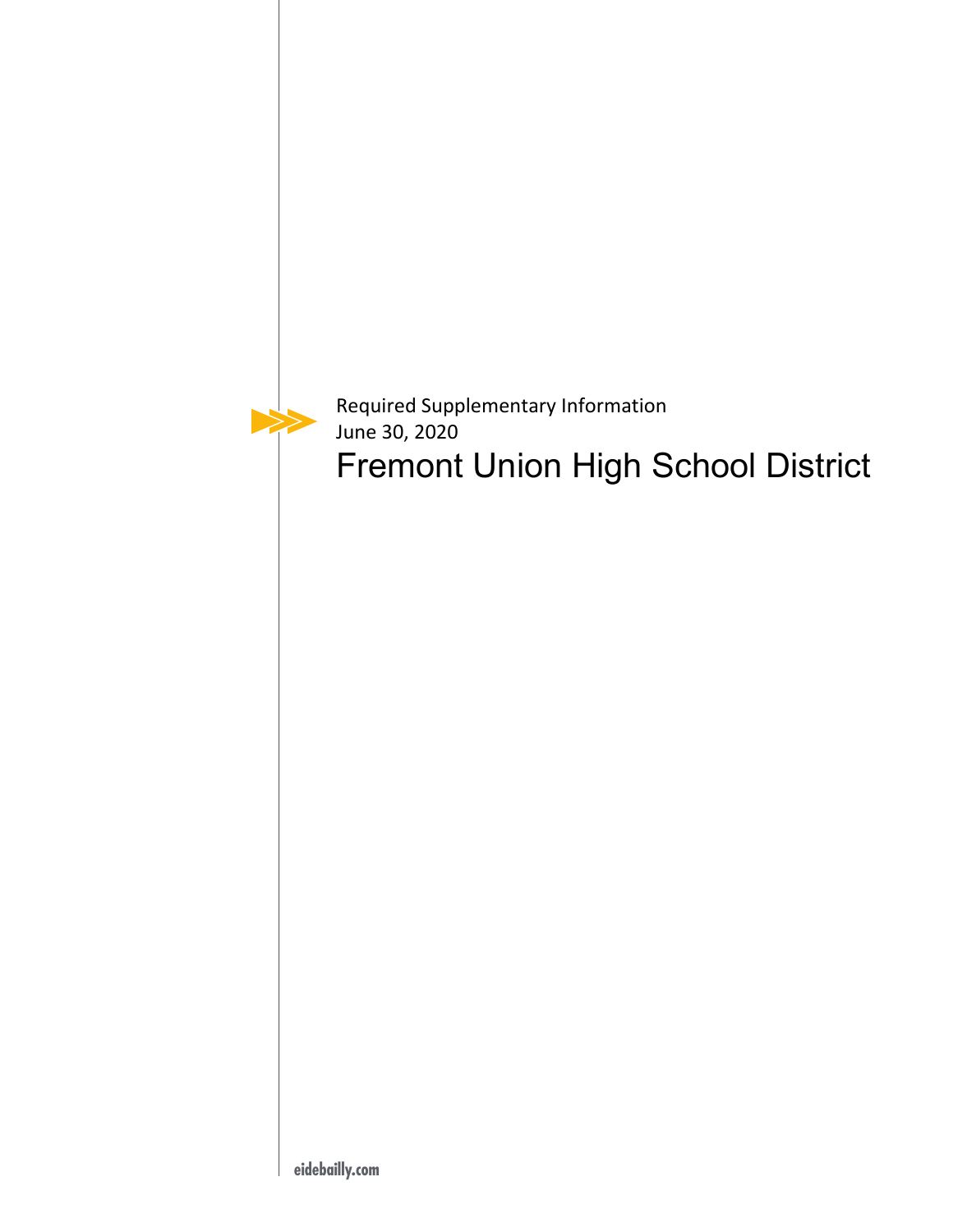|                                                                        |                            |                            |                            | Variances -<br>Positive       |  |
|------------------------------------------------------------------------|----------------------------|----------------------------|----------------------------|-------------------------------|--|
|                                                                        |                            |                            |                            | (Negative)                    |  |
|                                                                        | <b>Budgeted Amounts</b>    |                            |                            | Final                         |  |
|                                                                        | Original                   | Final                      | Actual                     | to Actual                     |  |
| Revenues                                                               |                            |                            |                            |                               |  |
| <b>Local Control Funding Formula</b><br><b>Federal sources</b>         | \$146,917,514<br>3,044,482 | \$148,900,082<br>2,986,331 | \$148,536,071<br>2,901,841 | \$<br>(364, 011)<br>(84, 490) |  |
| Other State sources <sup>1</sup><br>Other local sources                | 10,352,154<br>8,692,074    | 13,105,342<br>8,604,457    | 13,229,148<br>9,536,906    | 123,806<br>932,449            |  |
| Total revenues                                                         | 169,006,224                | 173,596,212                | 174,203,966                | 607,754                       |  |
| Expenditures<br>Current                                                |                            |                            |                            |                               |  |
| <b>Certificated salaries</b>                                           | 72,329,057                 | 72,899,288                 | 72,198,457                 | 700,831                       |  |
| <b>Classified salaries</b>                                             | 26,188,139                 | 26,849,037                 | 26,625,971                 | 223,066                       |  |
| Employee benefits <sup>1</sup><br>Books and supplies                   | 44,453,104                 | 47,450,444                 | 48,740,868                 | (1, 290, 425)                 |  |
| Services and operating expenditures                                    | 5,781,659<br>20,094,834    | 7,698,324<br>19,611,305    | 5,564,507<br>17,460,193    | 2,133,817<br>2,151,112        |  |
| Other outgo                                                            | (273, 128)                 | (203,050)                  | (219, 692)                 | 16,642                        |  |
| Capital outlay                                                         | 582,650                    | 643,211                    | 330,917                    | 312,294                       |  |
| <b>Total expenditures</b>                                              | 169,156,314                | 174,948,558                | 170,701,221                | 4,247,337                     |  |
| Excess (Deficiency) of Revenues<br>Over Expenditures                   | (150,090)                  | (1, 352, 346)              | 3,502,745                  | 4,855,091                     |  |
| <b>Other Financing Sources (Uses)</b><br>Transfers in<br>Transfers out | 1,736,000<br>(2, 182, 220) | 1,410,425<br>(2, 268, 751) | 683,157<br>(2,356,843)     | (727, 268)<br>(88,092)        |  |
| Net financing sources (uses)                                           | (446, 220)                 | (858, 326)                 | (1,673,686)                | (815, 360)                    |  |
| Net Change in Fund Balances                                            | (596, 310)                 | (2,210,672)                | 1,829,059                  | 4,039,731                     |  |
| Fund balance - Beginning                                               | 31,016,133                 | 31,016,133                 | 31,016,133                 |                               |  |
| Fund Balance - Ending                                                  | \$30,419,823               | \$28,805,461               | \$32,845,192               | 4,039,731<br>\$               |  |

<sup>1</sup> Budgeted amounts do not include state on-behalf payment related to Senate Bill 90.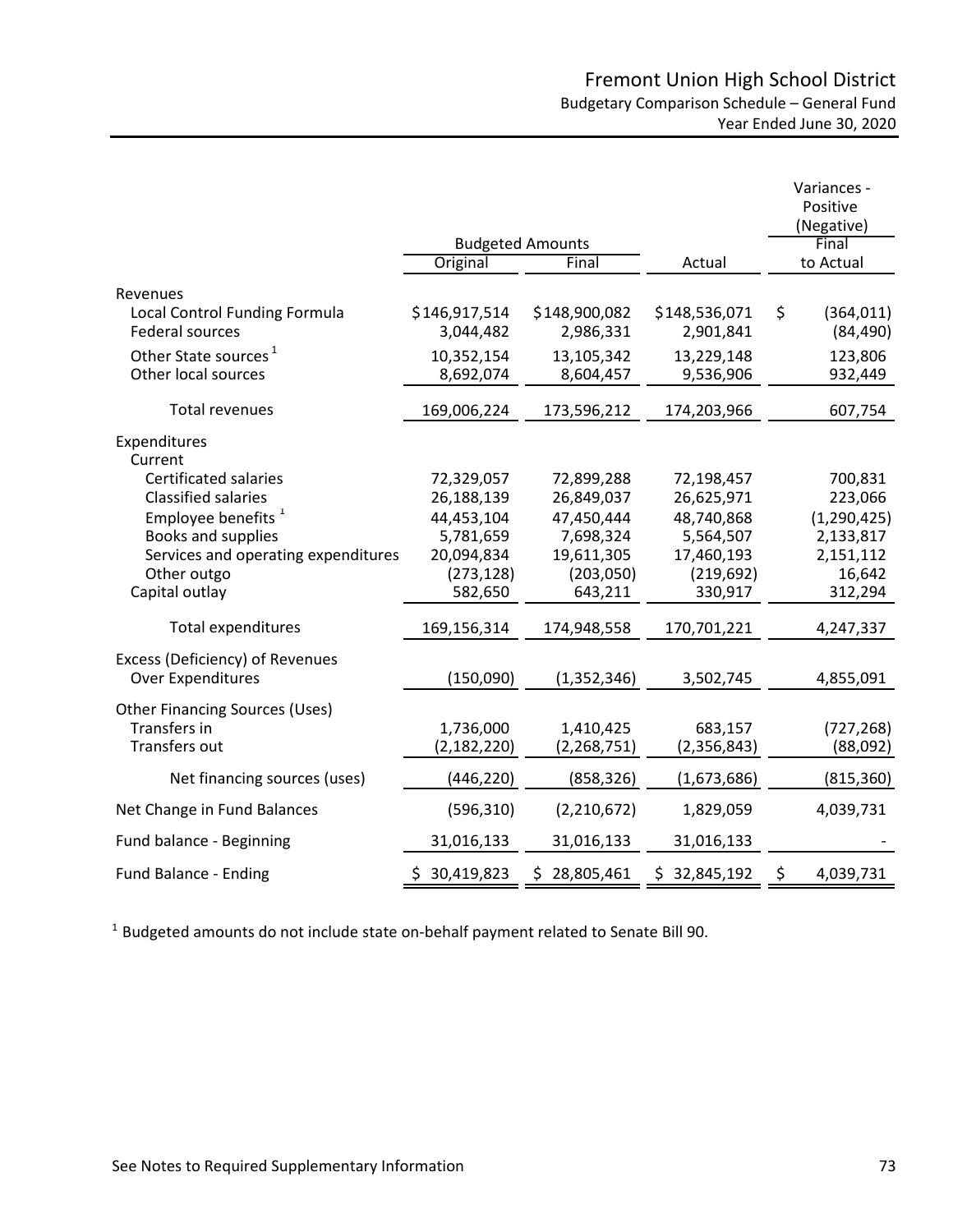# Fremont Union High School District

Schedule of Changes in the District's Net OPEB Liability and Related Ratios

Year Ended June 30, 2020

| <b>MEASUREMENT DATE, JUNE 30,</b>                                          | 2020                             | 2019             | 2018              | 2017             |
|----------------------------------------------------------------------------|----------------------------------|------------------|-------------------|------------------|
| <b>Total OPEB Liability</b>                                                |                                  |                  |                   |                  |
| Service cost                                                               | \$<br>3,652,614                  | \$<br>2,559,702  | \$<br>2,491,194   | \$<br>2,424,520  |
| Interest on total OPEB liability                                           | 759,492                          | 1,132,980        | 1,021,333         | 917,585          |
| Difference between expected and actual                                     |                                  |                  |                   |                  |
| benefit payments                                                           | 249,349                          | 753,398          |                   |                  |
| Differences between expected                                               |                                  |                  |                   |                  |
| and actual experience                                                      |                                  | 2,609,231        |                   |                  |
| Changes of assumptions                                                     | 5,740,133                        | 2,489,400        |                   |                  |
| Benefit payments                                                           | (1,673,988)                      | (1,653,178)      | (1,000,905)       | (991, 200)       |
| Net changes in total OPEB liability                                        | 8,727,600                        | 7,891,533        | 2,511,622         | 2,350,905        |
| Total OPEB Liability - beginning                                           | 33,409,933                       | 25,518,400       | 23,006,778        | 20,655,873       |
| Total OPEB Liability - ending (a)                                          | 42,137,533                       | 33,409,933       | 25,518,400        | 23,006,778       |
| <b>Plan Fiduciary Net Position</b>                                         |                                  |                  |                   |                  |
| Contributions - employer                                                   | 3,652,612                        | 1,653,178        | 1,000,905         | 962,409          |
| Net investment income                                                      | 140,186                          | 104,719          | 103,361           | 116,073          |
| Benefit payments                                                           | (1,673,988)                      | (1,653,178)      | (1,000,905)       | (991, 200)       |
| Net change in plan fiduciary net position                                  | 2,118,810                        | 104,719          | 103,361           | 87,282           |
| Plan fiduciary net position - beginning                                    | 7,407,664                        | 7,302,945        | 7,199,584         | 7,112,302        |
| Plan fiduciary net position - ending (b)                                   | 9,526,474                        | 7,407,664        | 7,302,945         | 7,199,584        |
| District's net OPEB liability - ending (a) - (b)                           | 32,611,059<br>$\ddot{\varsigma}$ | 26,002,269<br>\$ | 18,215,455<br>\$. | 15,807,194<br>S  |
| Plan fiduciary net position as a<br>percentage of the total OPEB liability | 22.61%                           | 22.17%           | 28.62%            | 31.29%           |
| Covered payroll                                                            | \$102,281,242                    | \$<br>98,575,729 | \$92,035,344      | 91,832,884<br>Ś. |
| District's net OPEB liability as a                                         |                                  |                  |                   |                  |
| as a percentage of covered - payroll                                       | 31.88%                           | 26.38%           | 19.79%            | 17.21%           |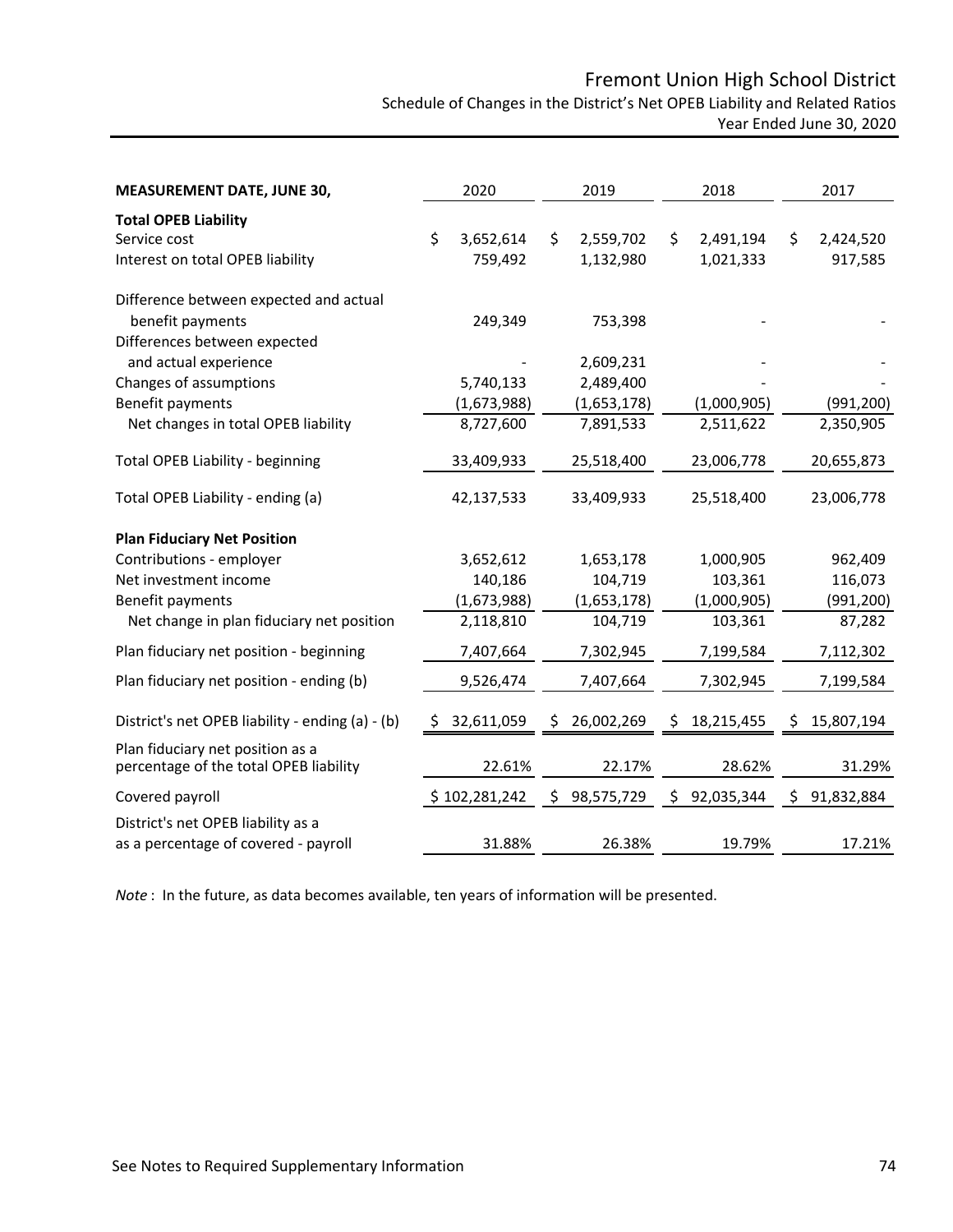|                                                            | 2020  | 2019  | 2018  | 2017  |
|------------------------------------------------------------|-------|-------|-------|-------|
| Annual money weighted rate of<br>net of investment expense | 2.20% | 3.50% | 4.30% | 4.30% |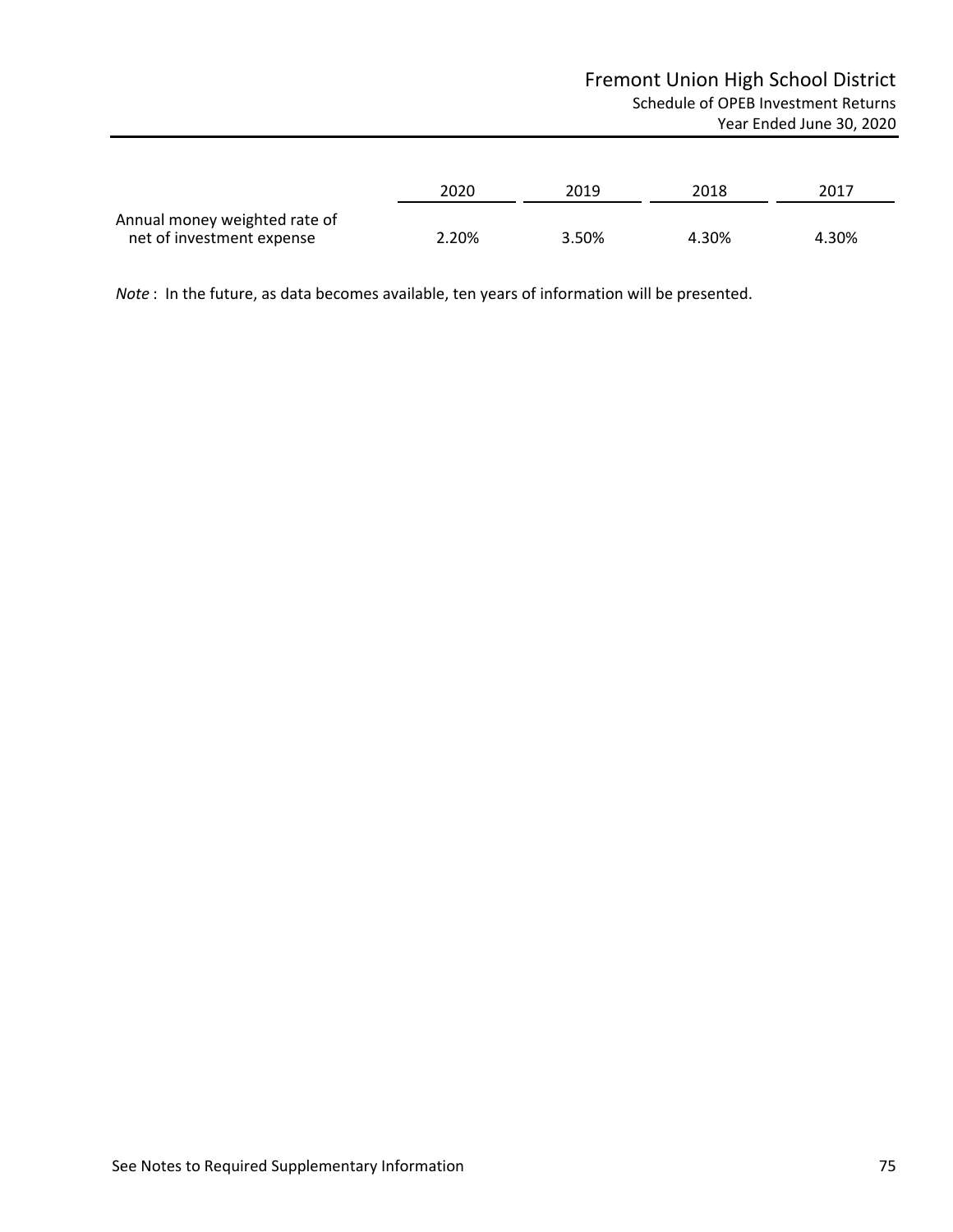# Fremont Union High School District Schedule of the District's Proportionate Share of the Net Pension Liability Year Ended June 30, 2020

|                                                                                                              | 2020                        | 2019                        | 2018                        | 2017                           | 2016                       | 2015                       |
|--------------------------------------------------------------------------------------------------------------|-----------------------------|-----------------------------|-----------------------------|--------------------------------|----------------------------|----------------------------|
| <b>CalSTRS</b>                                                                                               |                             |                             |                             |                                |                            |                            |
| Proportion of the net pension liability                                                                      | 0.1233%                     | 0.1239%                     | 0.1178%                     | 0.1190%                        | 0.1187%                    | 0.1157%                    |
| Proportionate share of the net pension liability<br>State's proportionate share of the net pension liability | \$111,328,981<br>60,737,392 | \$113,856,062<br>65,187,921 | \$108,971,315<br>64,466,509 | 96,257,466<br>S.<br>54,797,658 | \$79,891,779<br>42,253,944 | \$67,631,744<br>40,838,967 |
| Total                                                                                                        | 172,066,373                 | \$179,043,983               | \$173,437,824               | \$151,055,124                  | \$122,145,723              | \$108,470,711              |
| Covered payroll                                                                                              | 67,584,347                  | \$66,364,690                | \$63,679,597                | 60,292,804<br>S.               | \$50,227,021               | \$ 51,955,637              |
| Proportionate share of the net pension liability<br>as a percentage of its covered payroll                   | 165%                        | 172%                        | 171%                        | 160%                           | 159%                       | 130%                       |
| Plan fiduciary net position as a percentage of the total<br>pension liability                                | 73%                         | 71%                         | 69%                         | 70%                            | 74%                        | 77%                        |
| <b>Measurement Date</b>                                                                                      | June 30, 2019               | June 30, 2018               | June 30, 2017               | June 30, 2016                  | June 30, 2015              | June 30, 2014              |
| <b>CalPERS</b>                                                                                               |                             |                             |                             |                                |                            |                            |
| Proportion of the net pension liability                                                                      | 0.2226%                     | 0.2236%                     | 0.2178%                     | 0.2177%                        | 0.2108%                    | 0.2056%                    |
| Proportionate share of the net pension liability                                                             | 64,882,916                  | \$59,622,510                | \$1,988,034                 | 42,999,244                     | \$31,068,349               | \$23,344,213               |
| Covered payroll                                                                                              | 30,991,382                  | \$27,758,189                | \$27,758,189                | \$26,128,463                   | \$23,139,080               | \$21,689,629               |
| Proportionate share of the net pension liability<br>as a percentage of its covered payroll                   | 209%                        | 215%                        | 187%                        | 165%                           | 134%                       | 108%                       |
| Plan fiduciary net position as a percentage of the<br>total pension liability                                | 70%                         | 71%                         | 72%                         | 74%                            | 79%                        | 83%                        |
| <b>Measurement Date</b>                                                                                      | June 30, 2019               | June 30, 2018               | June 30, 2017               | June 30, 2016                  | June 30, 2015              | June 30, 2014              |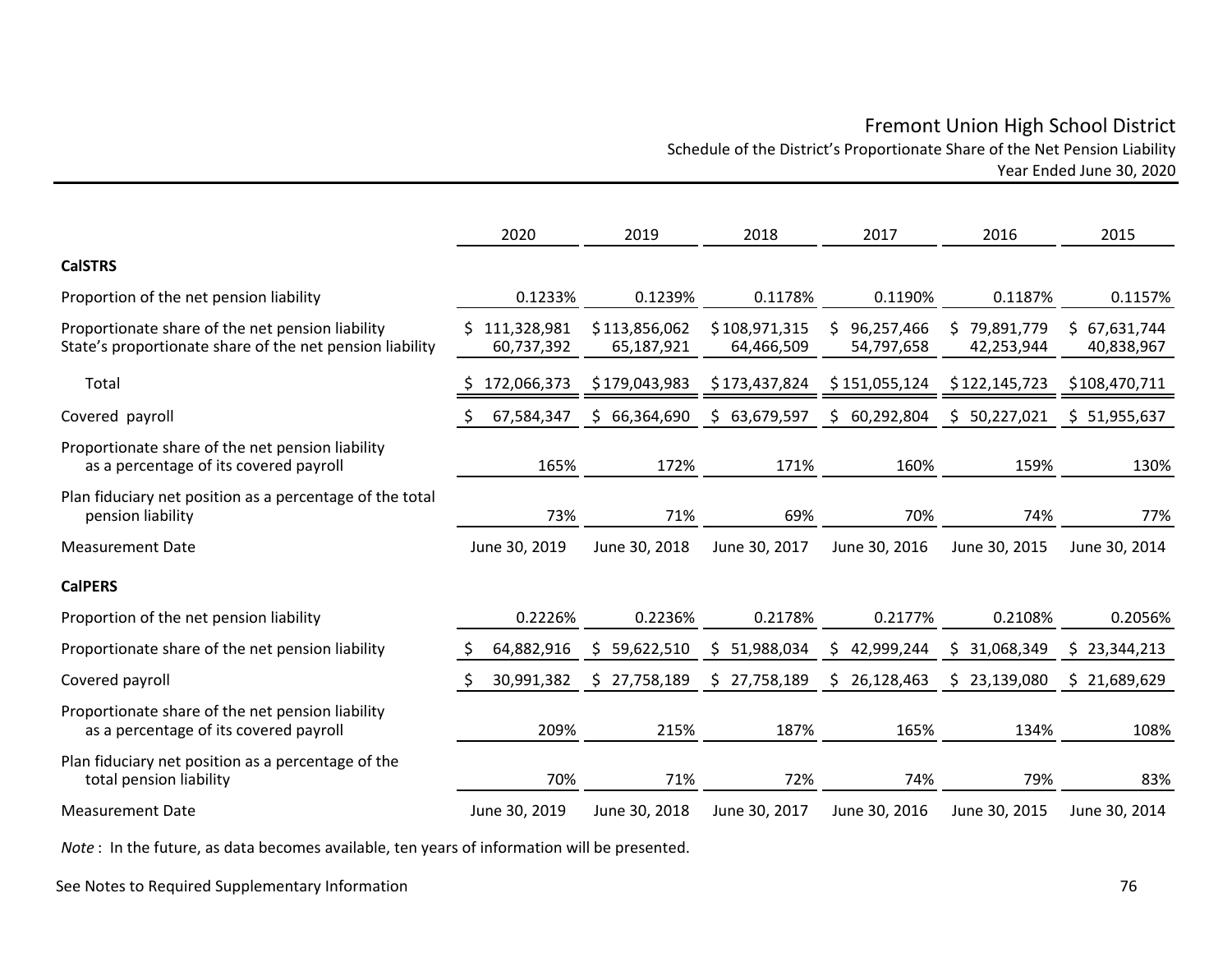|                                                                              | 2020             | 2019             | 2018              | 2017            | 2016            | 2015            |
|------------------------------------------------------------------------------|------------------|------------------|-------------------|-----------------|-----------------|-----------------|
| <b>CalSTRS</b>                                                               |                  |                  |                   |                 |                 |                 |
| Contractually required contribution                                          | \$11,989,290     | \$10,997,082     | 9,573,016<br>S.   | 7,918,756<br>S. | 6,430,351<br>S. | 4,907,917<br>S. |
| Less contributions in relation to the contractually<br>required contribution | 11,989,290       | 10,997,082       | 9,573,016         | 7,918,756       | 6,430,351       | 4,907,917       |
| Contribution deficiency (excess)                                             |                  |                  |                   |                 |                 |                 |
| Covered payroll                                                              | 70,112,807<br>S. | \$67,584,347     | \$66,364,690      | \$63,679,597    | \$60,292,804    | \$50,227,021    |
| Contributions as a percentage of covered payroll                             | 17.10%           | 16.28%           | 14.43%            | 12.58%          | 10.73%          | 8.88%           |
| <b>CalPERS</b>                                                               |                  |                  |                   |                 |                 |                 |
| Contractually required contribution                                          | \$<br>6,343,937  | 5,597,011<br>S   | 4,581,720<br>Ś.   | 3,855,057<br>S. | 3,095,439<br>S. | 2,647,574<br>S. |
| Less contributions in relation to the contractually<br>required contribution | 6,343,937        | 5,597,011        | 4,581,720         | 3,855,057       | 3,095,439       | 2,647,574       |
| Contribution deficiency (excess)                                             |                  |                  |                   |                 |                 |                 |
| Covered payroll                                                              | 32,168,435<br>-S | S.<br>30,991,382 | \$.<br>29,500,480 | \$27,758,189    | \$26,128,463    | \$23,139,080    |
| Contributions as a percentage of covered payroll                             | 19.721%          | 18.0620%         | 15.5310%          | 13.8880%        | 11.8470%        | 11.7710%        |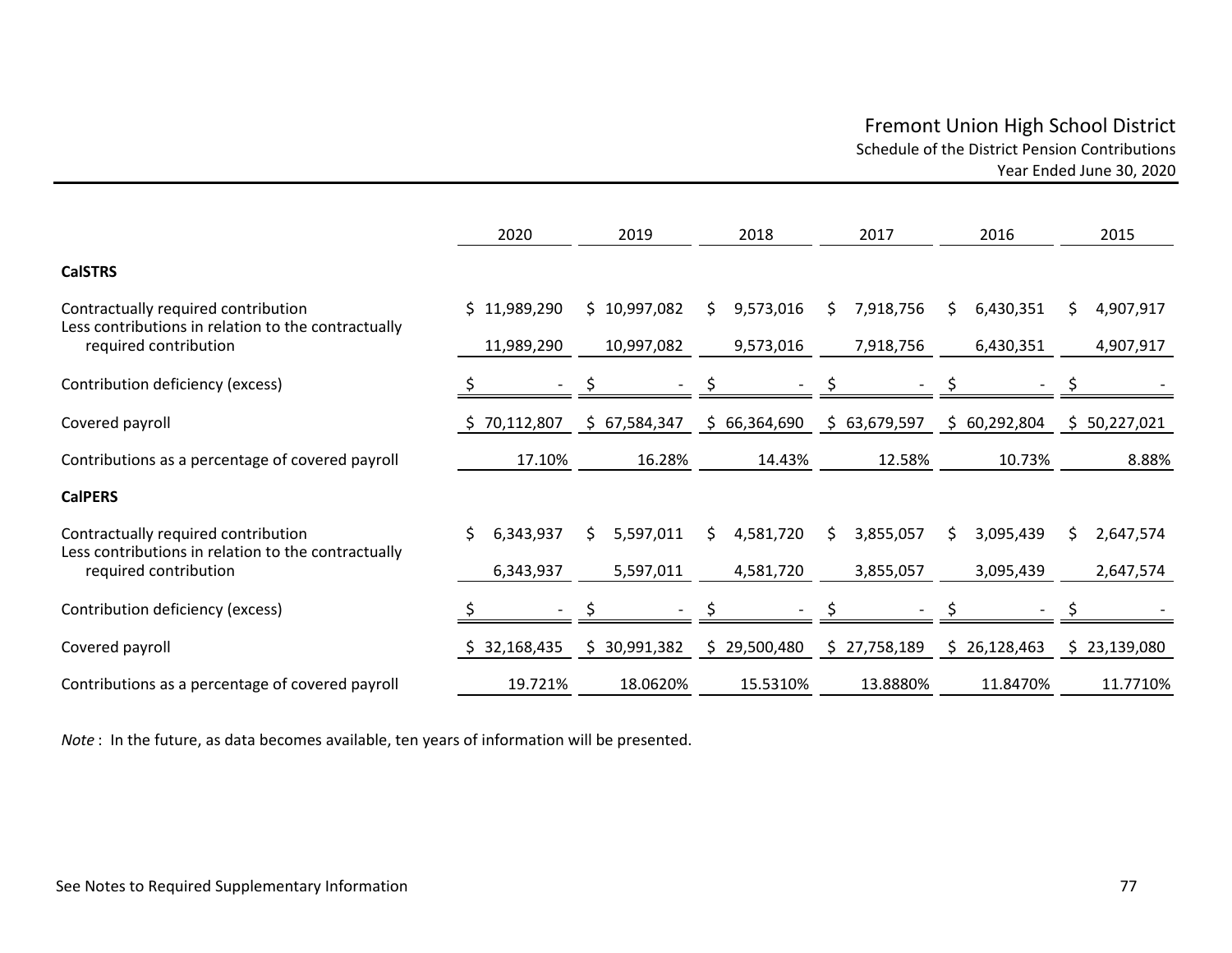# **Note 1 ‐ Purpose of Schedules**

#### **Budgetary Comparison Schedule**

This schedule presents information for the original and final budgets and actual results of operations, as well as the variances from the final budget to actual results of operations.

#### **Schedule of Changes in the District's Net OPEB Liability and Related Ratios**

This schedule presents information on the District's changes in the net OPEB liability, including beginning and ending balances, the plan's fiduciary net position, and the net OPEB liability. In the future, as data becomes available, ten years of information will be presented.

- *Changes in Benefit Terms* There were not changes in benefit terms since the previous valuation.
- *Changes of Assumptions* The plan rate of investment return assumption was changed from 4.3% to 3.5% since the previous valuation.

#### **Schedule of OPEB Investment Returns**

This schedule presents information on the annual money weighted rate of return on OPEB plan investments. In future years, as data becomes available, ten years of information will be presented.

#### **Schedule of the District's Proportionate Share of the Net Pension Liability**

This schedule presents information on the District's proportionate share of the net pension liability (NPL), the plans' fiduciary net position and, when applicable, the State's proportionate share of the NPL associated with the District. In the future, as data becomes available, ten years of information will be presented.

- *Changes in Benefit Terms –* There were no changes in benefit terms since the previous valuations for both CalSTRS and CalPERS.
- *Changes of Assumptions* There were no changes in economic assumptions for either the CalSTRS or CalPERS plans from the previous valuations.

#### **Schedule of District Pension Contributions**

This schedule presents information on the District's required contribution, the amounts actually contributed, and any excess or deficiency related to the required contribution. In the future, as data becomes available, ten years of information will be presented.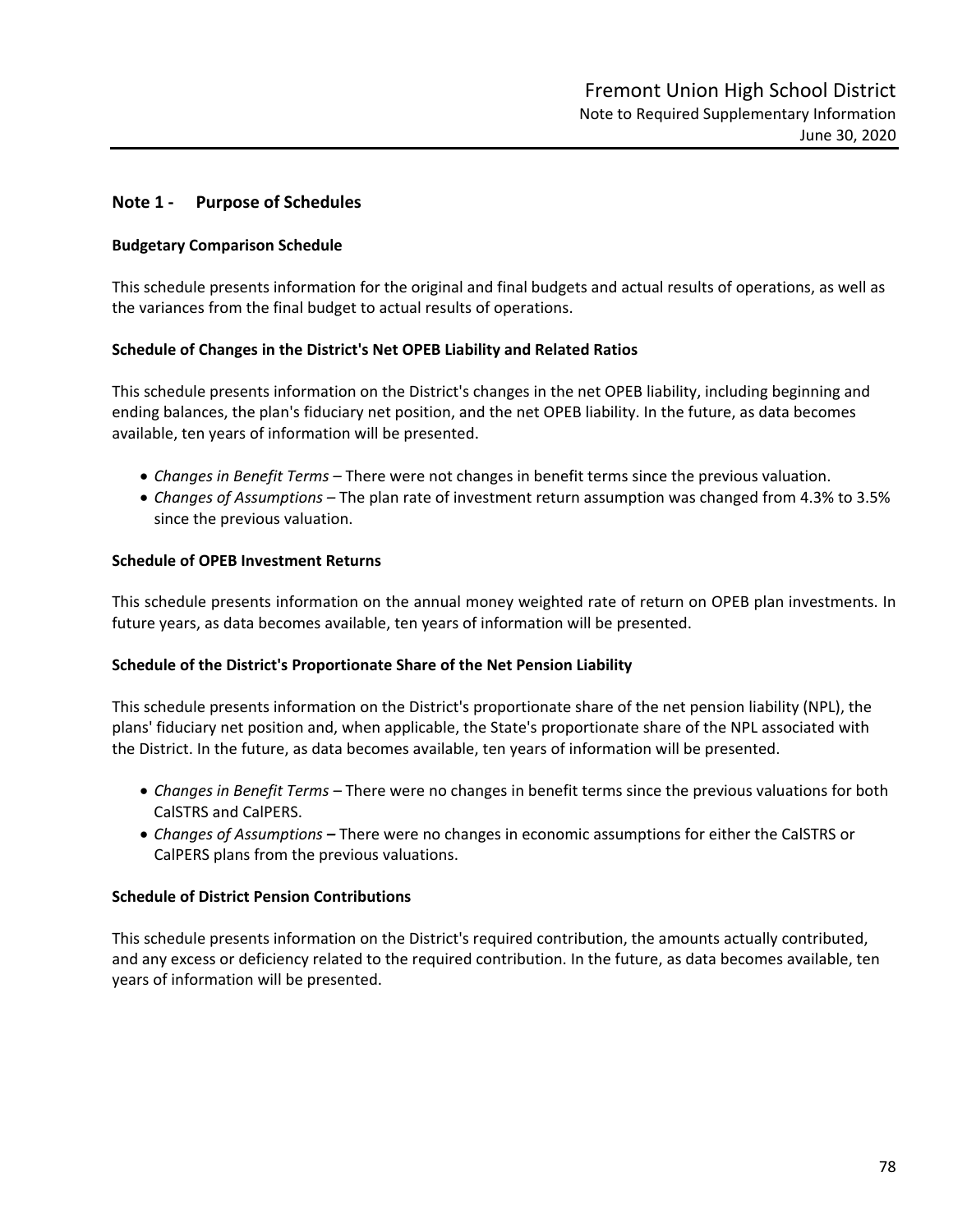Supplementary Information June 30, 2020 Fremont Union High School District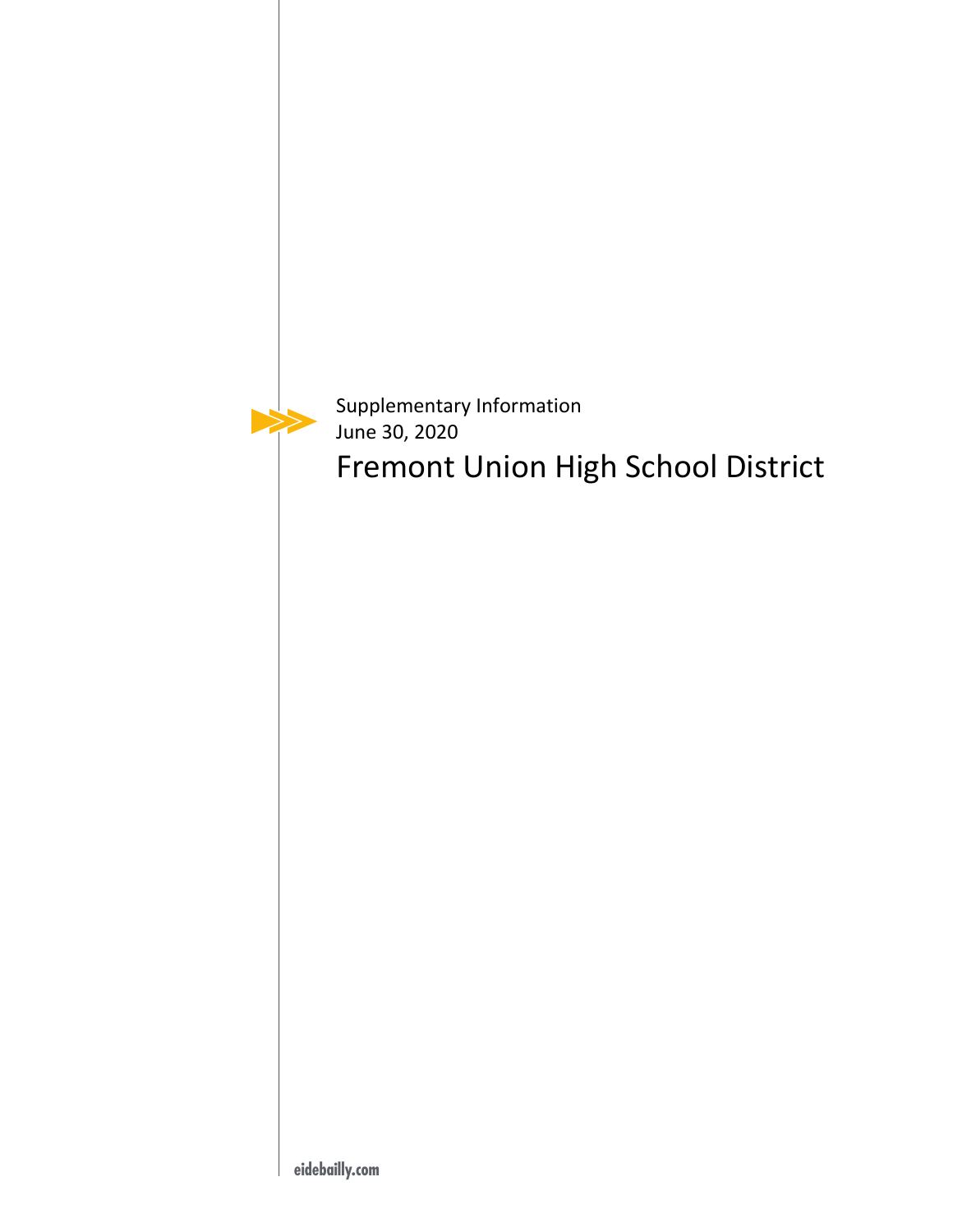|                                                          |             | Pass-        |           |                             |
|----------------------------------------------------------|-------------|--------------|-----------|-----------------------------|
|                                                          |             | Through      |           |                             |
|                                                          | Federal     | Entity       |           |                             |
| Federal Grantor/Pass-Through                             | <b>CFDA</b> | Identifying  |           |                             |
| Grantor/Program or Cluster Title                         | Number      | Number       |           | <b>Federal Expenditures</b> |
| U.S. DEPARTMENT OF EDUCATION                             |             |              |           |                             |
| Passed through California Department of Education (CDE): |             |              |           |                             |
| <b>Adult Education Act:</b>                              |             |              |           |                             |
| <b>Adult Basic Education and ESL</b>                     | 84.002A     | 14508        | \$211,593 |                             |
| <b>Adult Secondary Education</b>                         | 84.002      | 13978        | 93,438    |                             |
| <b>English Literacy and Civics Education</b>             | 84.002A     | 14109        | 52,467    |                             |
| <b>Total Adult Education</b>                             |             |              |           | \$<br>357,498               |
| Title II, Part A, Teacher Quality                        | 84.367      | 14341        |           | 157,480                     |
| Title III-Limited English Proficiency (LEP)              | 84.365      | 14346        |           | 112,794                     |
| Individuals with Disabilities Act, Part B, Sec 611:      |             |              |           |                             |
| <b>Basic Local Assistance Entitlement</b>                | 84.027      | 13379        | 1,626,279 |                             |
| Alternative Dispute Resolution                           | 84.027A     | 13007        | 7,281     |                             |
| <b>Mental Health ADA Allocation Plan</b>                 | 84.027A     | 14468        | 396,792   |                             |
| <b>Total Special Education Cluster</b>                   |             |              |           | 2,030,352                   |
| Carl D Perkins, Technology Secondary, Section 131        | 84.048      | 14894        |           | 138,667                     |
| Department of Rehabilitation: Workability II,            |             |              |           |                             |
| <b>Transitions Partnership</b>                           | 84.126      | 10006        |           | 462,547                     |
| Total U.S. Department of Education                       |             |              |           | 3,259,338                   |
|                                                          |             |              |           |                             |
| U.S. DEPARTMENT OF AGRICULTURE                           |             |              |           |                             |
| Passed through CDE:                                      |             |              |           |                             |
| <b>Child Nutrition Cluster</b>                           |             |              |           |                             |
| <b>National School Lunch</b>                             | 10.555      | 13523        | 539,956   |                             |
| <b>Especially Needy Breakfast</b>                        | 10.553      | 13526        | 245,579   |                             |
| Meal Supplements and Basic School Breakfast              | 10.556      | 13568        | 100,223   |                             |
| Commodity Supplemental Food Program <sup>2</sup>         | 10.555      | $\mathbf{1}$ | 106,156   |                             |
| <b>Total Child Nutrition Cluster</b>                     |             |              |           | 991,914                     |
| Total U.S. Department of Agriculture                     |             |              |           | 991,914                     |
| <b>Total Expenditures of Federal Awards</b>              |             |              |           | \$4,251,252                 |
|                                                          |             |              |           |                             |
|                                                          |             |              |           |                             |

 $1$  Pass-Through Entity Identifying Number not available.

<sup>2</sup> Not recorded in the financial statements.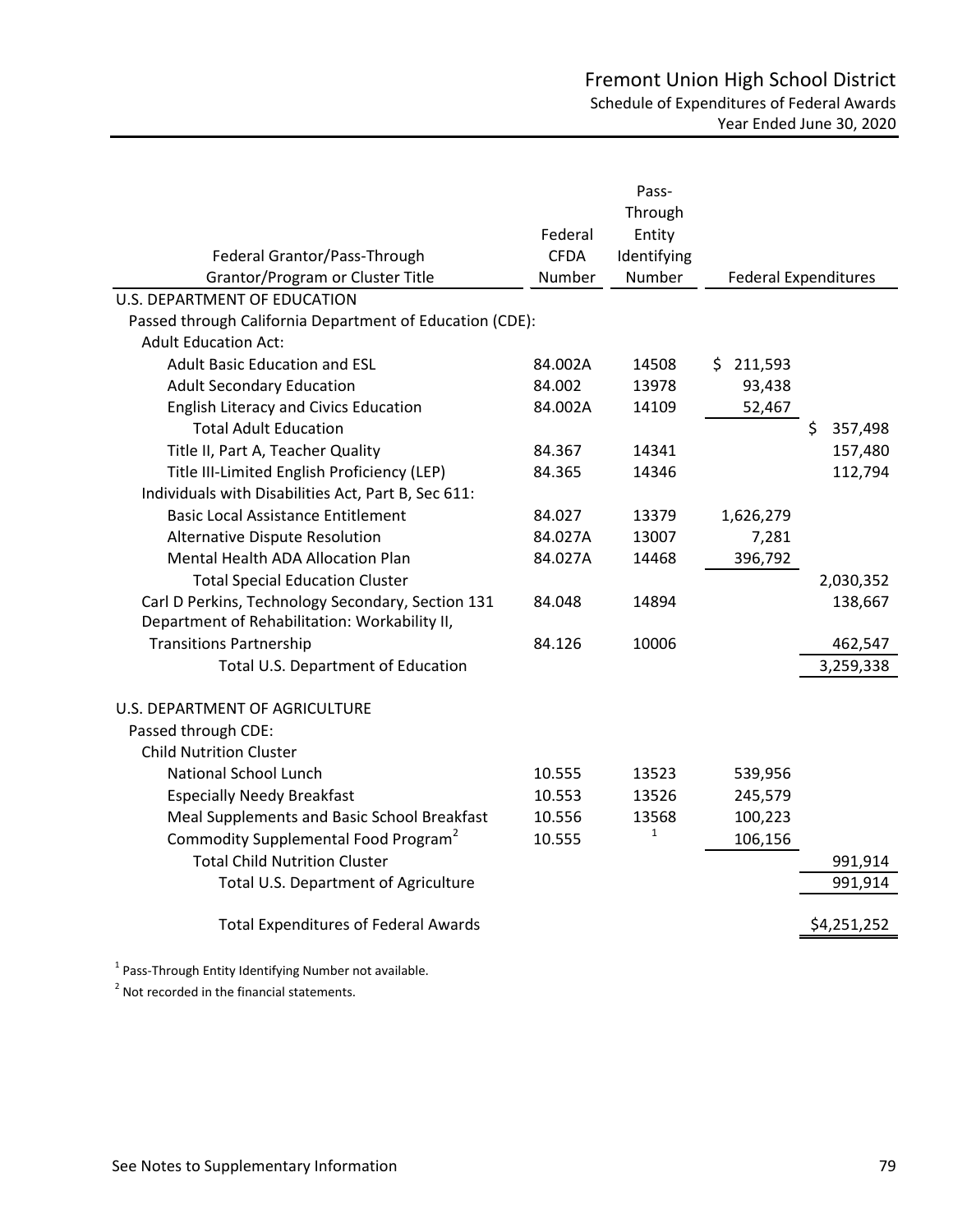#### **ORGANIZATION**

The Fremont Union High School District was established in 1925 under the laws of the State of California and consists of an area comprising approximately 42 square miles. The District operates five high schools, one community day school, one adult school and a variety of educational option programs. There were no boundary changes during the year.

#### **BOARD OF TRUSTEES**

| <b>MEMBER</b>            | <b>OFFICE</b>                                       | <b>TERM EXPIRES</b> |
|--------------------------|-----------------------------------------------------|---------------------|
| Jeff Moe                 | President                                           | 2020                |
| <b>Bill Wilson</b>       | <b>Vice President</b>                               | 2022                |
| Rosa Kim                 | Member                                              | 2022                |
| Naomi Nakano-Matsumoto   | Member                                              | 2022                |
| Roy Rocklin              | Member                                              | 2020                |
| Juan Pedraza             | <b>Student Member</b>                               | 2021                |
|                          | <b>ADMINISTRATION</b>                               |                     |
| <b>NAME</b>              | <b>TITLE</b>                                        |                     |
| Polly Bove               | Superintendent                                      |                     |
| <b>Christine Mallery</b> | Chief Business Officer,<br>Associate Superintendent |                     |
| <b>Graham Clark</b>      | Deputy Superintendent                               |                     |
| <b>Trudy Gross</b>       | Assistant Superintendent, Teaching and<br>Learning  |                     |
| Tom Avvakumovits         | Assistant Superintendent, Teaching and<br>Learning  |                     |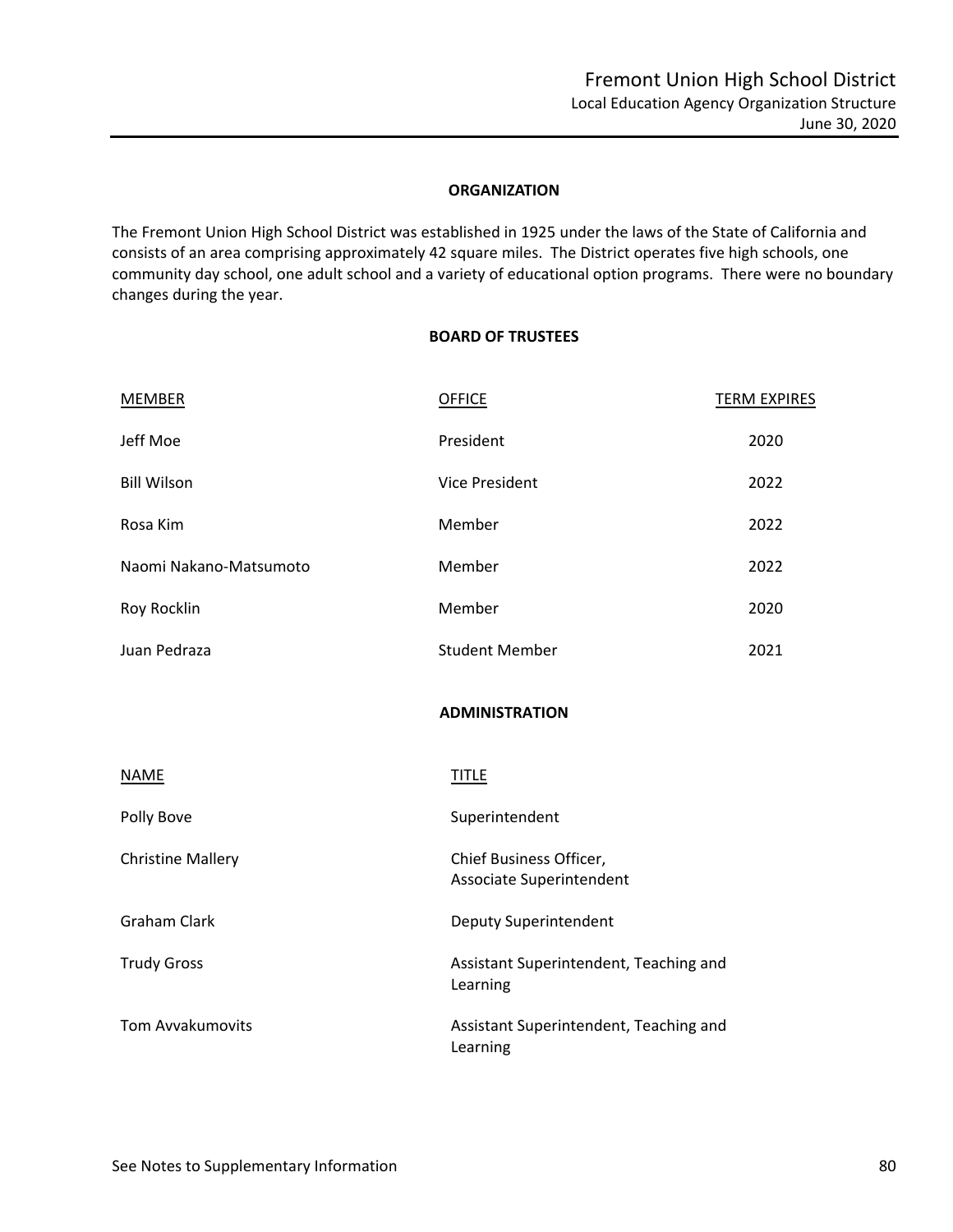|                                                                  | <b>Final Report</b>     |           |  |
|------------------------------------------------------------------|-------------------------|-----------|--|
|                                                                  | Second Period<br>Annual |           |  |
|                                                                  | Report                  | Report    |  |
| Ninth Through Twelth                                             |                         |           |  |
| Regular classes ADA                                              | 10,624.78               | 10,614.01 |  |
| Extended year special education                                  | 4.93                    | 4.93      |  |
| Special education, nonpublic, nonsectarian schools               | 34.59                   | 34.59     |  |
| Extended year special education, nonpublic, nonsectarian schools | 4.98                    | 4.98      |  |
| Community day school                                             | 10.40                   | 9.05      |  |
| Total Average Daily Attendance (ADA)                             | 10,679.68               | 10,667.56 |  |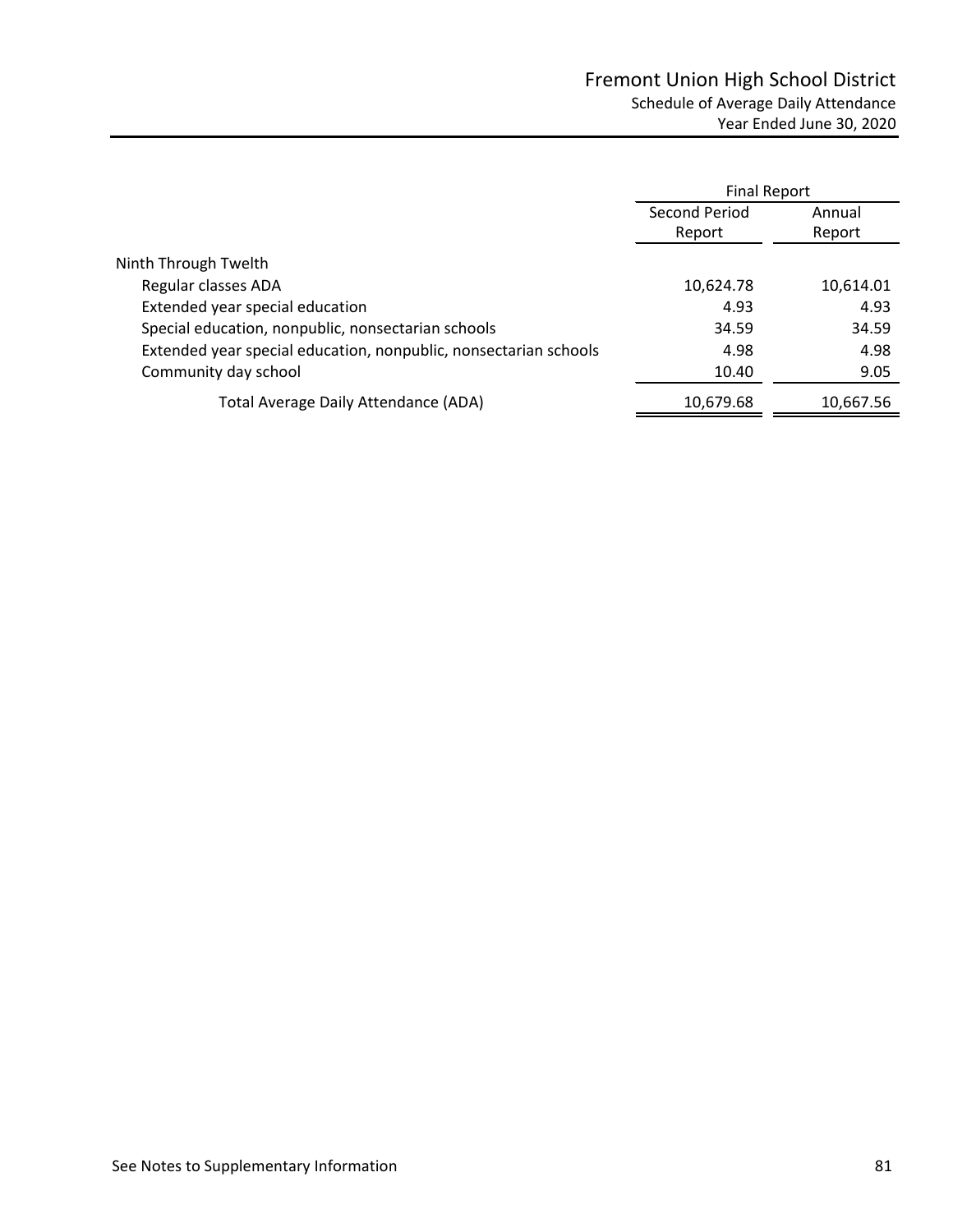|             | 1986-1987      | 2019-2020      | Number of Days |            |               |
|-------------|----------------|----------------|----------------|------------|---------------|
|             | <b>Minutes</b> | Actual         | Traditional    | Multitrack |               |
| Grade Level | Requirement    | <b>Minutes</b> | Calendar       | Calendar   | <b>Status</b> |
| Grade 9     | 64,800         | 64,826         | 180            | N/A        | Complied      |
| Grade 10    | 64,800         | 64,826         | 180            | N/A        | Complied      |
| Grade 11    | 64,800         | 64.826         | 180            | N/A        | Complied      |
| Grade 12    | 64,800         | 64,826         | 180            | N/A        | Complied      |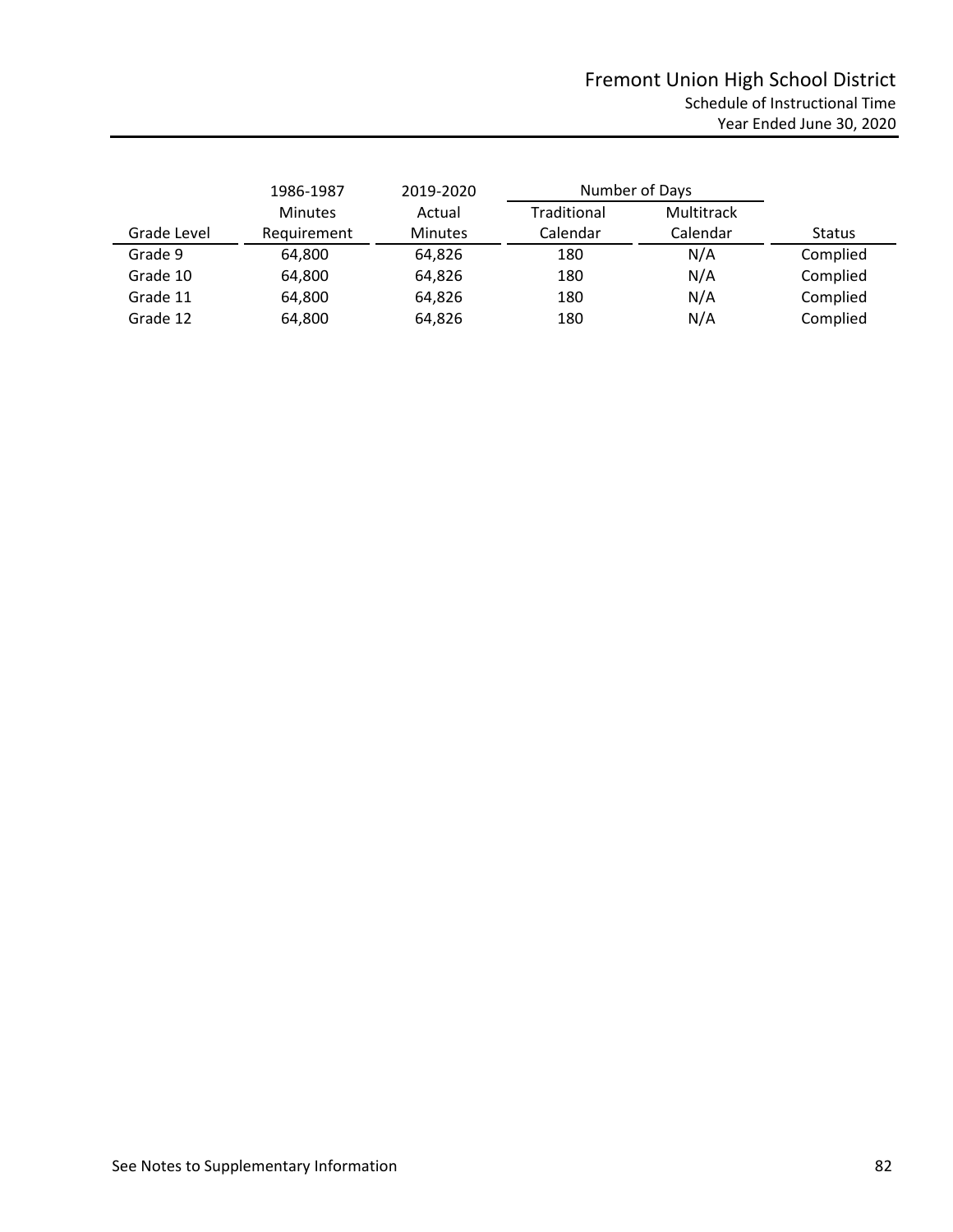Summarized below are the fund balance reconciliations between the Unaudited Actual Financial Report and the audited financial statements.

|                                                                           | General<br>Fund | <b>Building</b><br>Fund | <b>Bond</b><br>Interest and<br>Redemption<br>Fund | Non-Major<br>Governmental<br><b>Funds</b> |
|---------------------------------------------------------------------------|-----------------|-------------------------|---------------------------------------------------|-------------------------------------------|
| <b>Fund Balance</b><br>Balance, June 30, 2020<br><b>Unaudited Actuals</b> | 32,460,935      | \$181,549,990           | 33,052,154<br>S                                   | 29,707,333<br>S                           |
| Fair market value adjustments                                             | 384,257         | 2,327,173               | 393,332                                           | 352,329                                   |
| Balance, June 30, 2020<br><b>Audited Financial Statements</b>             | 32,845,192      | \$183,877,163           | 33,445,486                                        | 30,059,662                                |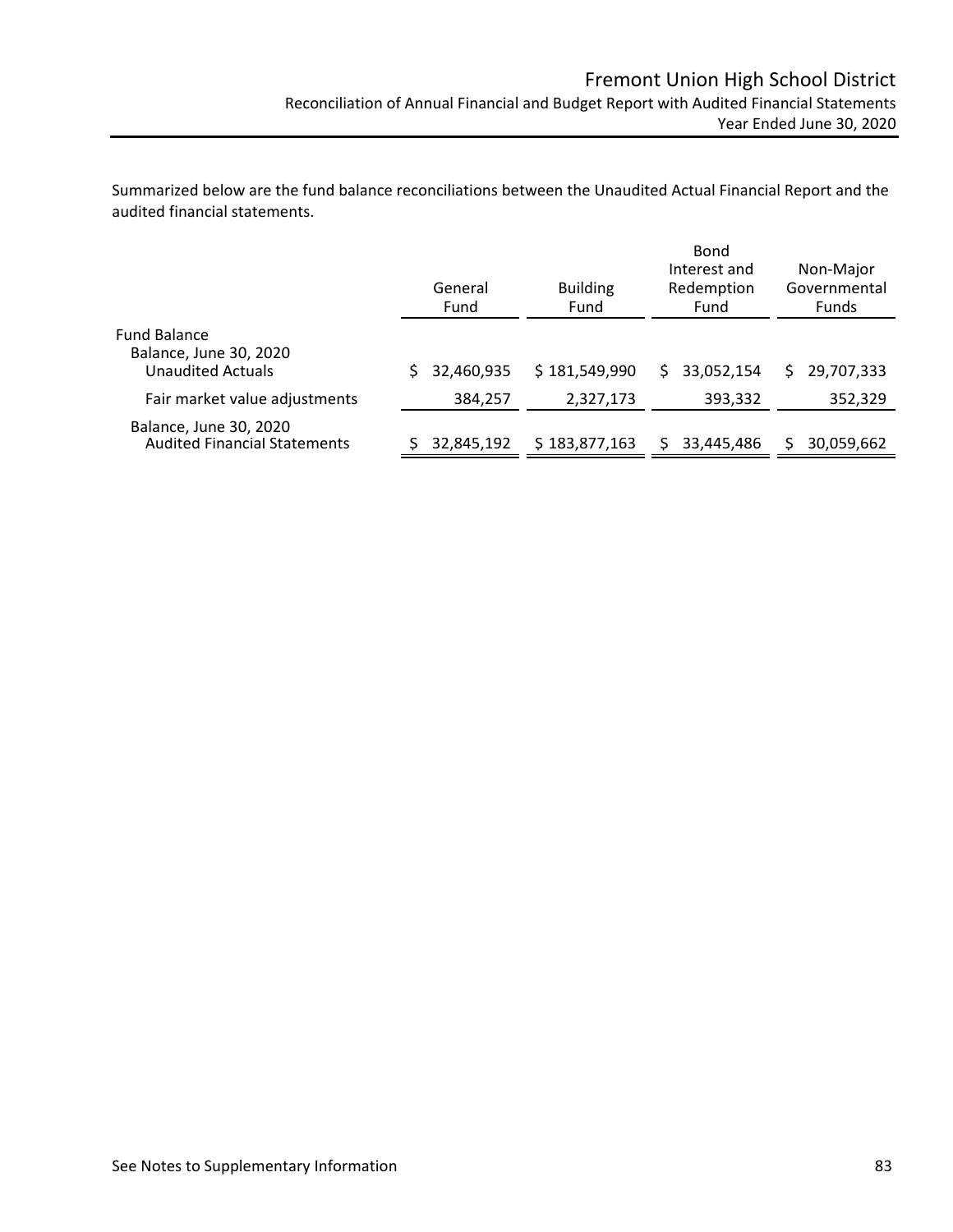# Fremont Union High School District Schedule of Financial Trends and Analysis

Year Ended June 30, 2020

|                                                                    | (Budget)<br>$2021^{1}$     | 2020                         | 2019                     | 2018                     |
|--------------------------------------------------------------------|----------------------------|------------------------------|--------------------------|--------------------------|
| <b>General Fund</b><br>Revenues<br>Other sources                   | \$174,660,157<br>1,391,323 | \$<br>174,203,966<br>683,157 | \$173,200,431            | \$153,164,141            |
| <b>Total Revenues</b><br>and Other Sources                         | 176,051,480                | 174,887,123                  | 173,200,431              | 153,164,141              |
| Expenditures<br>Other uses and transfers out                       | 175,986,677<br>2,268,751   | 170,701,221<br>2,356,843     | 168,003,484<br>3,198,655 | 153,773,198<br>2,050,315 |
| <b>Total Expenditures</b><br>and Other Uses<br>Increase/(Decrease) | 178,255,428                | 173,058,064                  | 171,202,139              | 155,823,513              |
| in Fund Balance                                                    | (2,203,948)                | 1,829,059                    | 1,998,292                | (2,659,372)              |
| <b>Ending Fund Balance</b>                                         | 30,641,244                 | \$<br>32,845,192             | \$<br>31,016,133         | \$<br>29,017,841         |
| Available Reserves <sup>2</sup>                                    | 5,140,156                  | \$<br>6,458,670              | \$<br>5,969,433          | \$<br>5,230,546          |
| Available Reserves as a<br>Percentage of Total Outgo               | 2.88%                      | 3.73%                        | 3.49%                    | 3.36%                    |
| Long-Term Liabilities                                              | \$762,180,401              | \$<br>783,386,061            | \$817,753,837            | \$649,697,078            |
| K-12 Average Daily<br>Attendance at P-2                            | 10,577                     | 10,680                       | 10,620                   | 10,732                   |

The General Fund balance has increased by \$3,827,351 over the past two years. However, the fiscal year 2020-2021 budget projects a decrease of \$2,203,948 (6.7%) from the fiscal year 2019‐2020.

For a district this size, the State recommends available reserves of at least 3 percent of total General Fund expenditures, transfers out, and other uses (total outgo). The District has passed a resolution to maintain a minimum available reserve of 10%. During the year, the District has \$5,211,226 (3.0%) designated to economic uncertainties and additional \$12,159,528 (7.0%) committed fund balance to comply to its board policies.

The District has incurred operating deficits in the fiscal year 2018 but a surplus in the fiscal year 2019 and 2020 and again anticipates incurring an operating deficit during the 2020‐2021 fiscal year. Total long‐term liabilities have increased by \$133,688,983 over the past two years.

Average daily attendance has decreased by 52 over the past two years. Additional decline of 103 ADA is anticipated during fiscal year 2020‐2021.

 $1$  Budget 2021 is included for analytical purposes only and has not been subjected to audit.

<sup>&</sup>lt;sup>2</sup> Available reserves consist of all unassigned fund balances including all amounts reserved for economic uncertainties contained with the General Fund.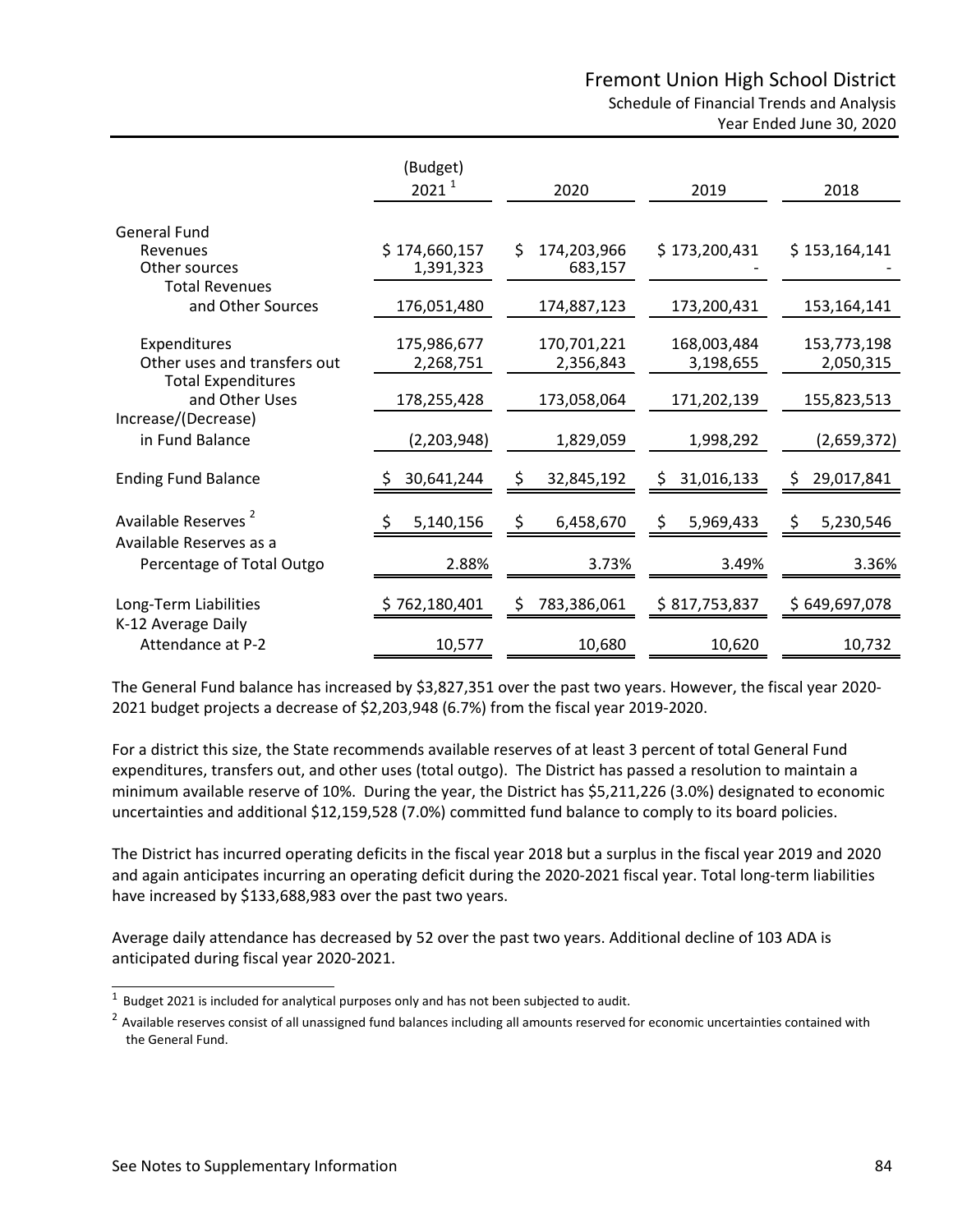# Fremont Union High School District

Combining Balance Sheet – Non‐Major Governmental Funds June 30, 2020

|                                                                                                 |     | Adult<br>Education<br>Fund   |    | Cafeteria<br>Fund            |    | Deferred<br>Maintenance<br>Fund |    | Foundation<br>Fund |    | Capital<br><b>Facilities</b><br>Fund |    | County School<br><b>Facilities</b><br>Fund |    | Non-Major<br>Governmental<br>Funds            |
|-------------------------------------------------------------------------------------------------|-----|------------------------------|----|------------------------------|----|---------------------------------|----|--------------------|----|--------------------------------------|----|--------------------------------------------|----|-----------------------------------------------|
| Assets<br>Deposits and investments<br>Receivables<br>Prepaid expenditures<br>Stores inventories | \$  | 897,435<br>465,206<br>1,166  | \$ | 200,871<br>112,932<br>47,415 | S  | 9,002,449<br>30,914             | \$ | 102,494<br>415     | Ś. | 9,204,496<br>36,931                  | Ś  | 10,498,315<br>42,559                       |    | 29,906,060<br>688,957<br>1,166<br>47,415      |
| <b>Total assets</b>                                                                             |     | 1,363,807                    | S  | 361,218                      | S  | 9,033,363                       | Ş  | 102,909            | S  | 9,241,427                            | \$ | 10,540,874                                 | S  | 30,643,598                                    |
| Liabilities and Fund Balances                                                                   |     |                              |    |                              |    |                                 |    |                    |    |                                      |    |                                            |    |                                               |
| Liabilities<br>Accounts payable<br>Due to other funds<br>Unearned revenue                       | \$  | 17,771<br>173,937            | \$ | 51,281<br>56,472<br>203,372  | \$ | 61,103                          | \$ | 20,000             | \$ |                                      | \$ |                                            | \$ | 150,155<br>230,409<br>203,372                 |
| <b>Total liabilities</b>                                                                        |     | 191,708                      |    | 311,125                      |    | 61,103                          |    | 20,000             |    |                                      |    |                                            |    | 583,936                                       |
| <b>Fund Balances</b><br>Nonspendable<br>Restricted<br>Committed<br>Assigned                     |     | 1,166<br>67,176<br>1,103,757 |    | 47,790<br>2,303              |    | 8,972,260                       |    | 82,909             |    | 9,241,427                            |    | 10,203,188<br>337,686                      |    | 48,956<br>19,597,003<br>10,076,017<br>337,686 |
| <b>Total fund balances</b>                                                                      |     | 1,172,099                    |    | 50,093                       |    | 8,972,260                       |    | 82,909             |    | 9,241,427                            |    | 10,540,874                                 |    | 30,059,662                                    |
| Total liabilities and fund balances                                                             | \$. | 1,363,807                    |    | 361,218                      |    | 9,033,363                       |    | 102,909            |    | 9,241,427                            | \$ | 10,540,874                                 |    | 30,643,598                                    |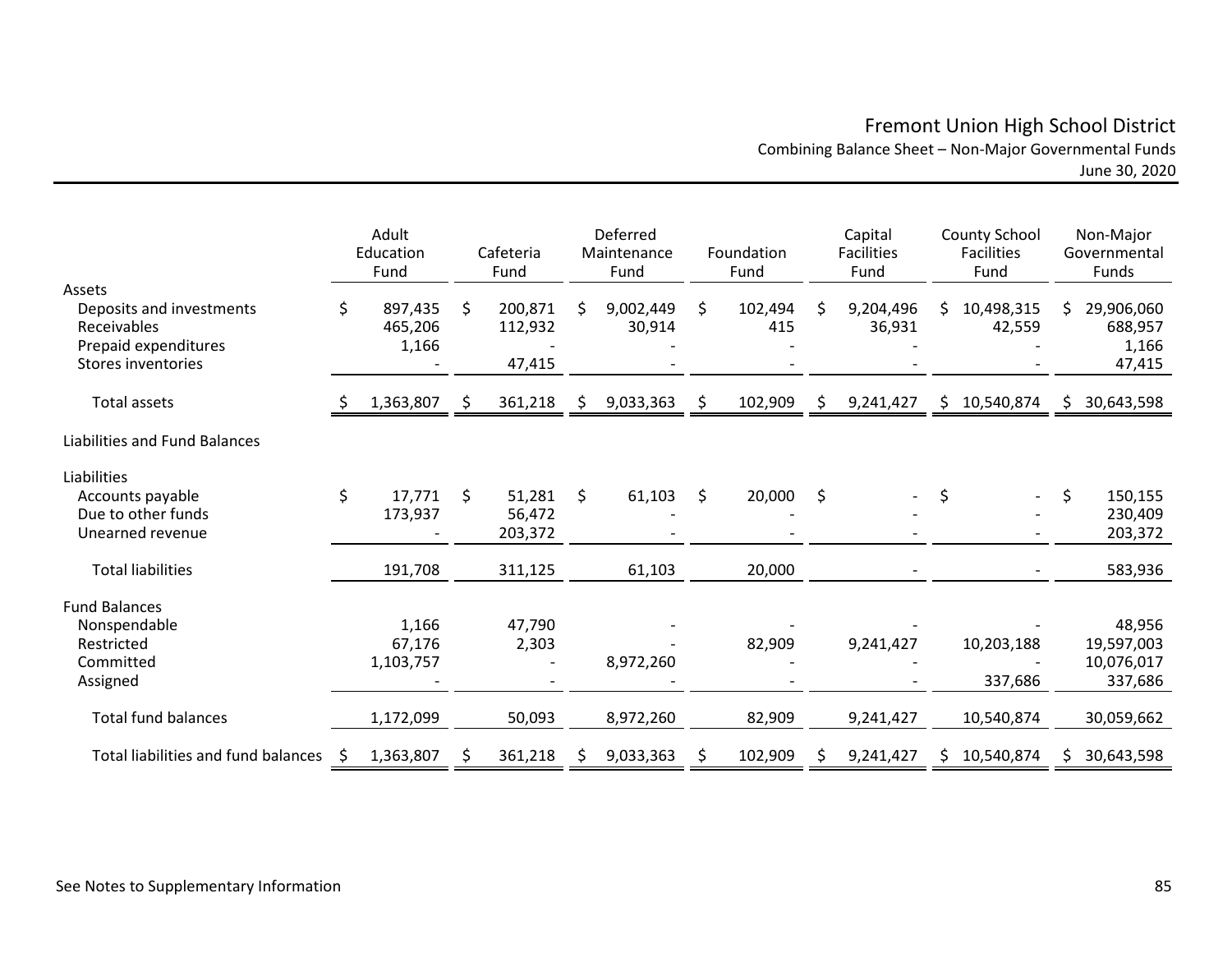# Fremont Union High School District

Combining Statement of Revenues, Expenditure, and Changes in Fund Balances – Non‐Major Governmental Funds June 30, 2020

|                                                                                                                                                                                                                                                                                                                                                  | Adult<br>Education<br>Fund                                                               | Cafeteria<br>Fund                    | Deferred<br>Maintenance<br>Fund | Foundation<br>Fund | Capital<br><b>Facilities</b><br>Fund | <b>County School</b><br><b>Facilities</b><br>Fund | Non-Major<br>Governmental<br>Funds                                                                    |
|--------------------------------------------------------------------------------------------------------------------------------------------------------------------------------------------------------------------------------------------------------------------------------------------------------------------------------------------------|------------------------------------------------------------------------------------------|--------------------------------------|---------------------------------|--------------------|--------------------------------------|---------------------------------------------------|-------------------------------------------------------------------------------------------------------|
| Revenues<br><b>Local Control Funding Formula</b><br>Federal sources<br><b>Other State sources</b><br>Other local sources                                                                                                                                                                                                                         | \$<br>357,497<br>3,193,803<br>788,487                                                    | \$<br>885,758<br>71,808<br>1,227,401 | \$1,567,387<br>249,026          | \$<br>3,166        | \$<br>1,742,676                      | \$<br>3,333,782<br>285,290                        | 1,567,387<br>\$<br>1,243,255<br>6,599,393<br>4,296,046                                                |
| Total revenues                                                                                                                                                                                                                                                                                                                                   | 4,339,787                                                                                | 2,184,967                            | 1,816,413                       | 3,166              | 1,742,676                            | 3,619,072                                         | 13,706,081                                                                                            |
| Expenditures<br>Current<br>Instruction<br>Instruction-related activities<br>Supervision of instruction<br>Instructional library, media, and technology<br>School site administration<br>Pupil services<br>Food services<br>All other pupil services<br>Administration<br>All other administration<br><b>Plant services</b><br>Total expenditures | 1,174,001<br>113,428<br>8,178<br>2,637,400<br>128,688<br>173,937<br>286,066<br>4,521,698 | 3,374,078<br>84,139<br>3,458,217     | 168,575<br>168,575              | 20,000<br>20,000   | 27,700<br>27,700                     |                                                   | 1,194,001<br>113,428<br>8,178<br>2,637,400<br>3,374,078<br>128,688<br>285,776<br>454,641<br>8,196,190 |
| Excess (Deficiency) of Revenues Over Expenditures                                                                                                                                                                                                                                                                                                | (181, 911)                                                                               | (1, 273, 250)                        | 1,647,838                       | (16, 834)          | 1,714,976                            | 3,619,072                                         | 5,509,891                                                                                             |
| <b>Other Financing Sources (Uses)</b><br>Transfers in                                                                                                                                                                                                                                                                                            |                                                                                          | 1,298,343                            |                                 |                    |                                      |                                                   | 1,298,343                                                                                             |
| Net Change in Fund Balances                                                                                                                                                                                                                                                                                                                      | (181, 911)                                                                               | 25,093                               | 1,647,838                       | (16, 834)          | 1,714,976                            | 3,619,072                                         | 6,808,234                                                                                             |
| Fund Balance - Beginning                                                                                                                                                                                                                                                                                                                         | 1,354,010                                                                                | 25,000                               | 7,324,422                       | 99,743             | 7,526,451                            | 6,921,802                                         | 23,251,428                                                                                            |
| Fund Balance - Ending                                                                                                                                                                                                                                                                                                                            | \$1,172,099                                                                              | 50,093<br>\$                         | \$8,972,260                     | 82,909<br>\$       | \$9,241,427                          | \$10,540,874                                      | \$30,059,662                                                                                          |

See Notes to Supplementary Information **86**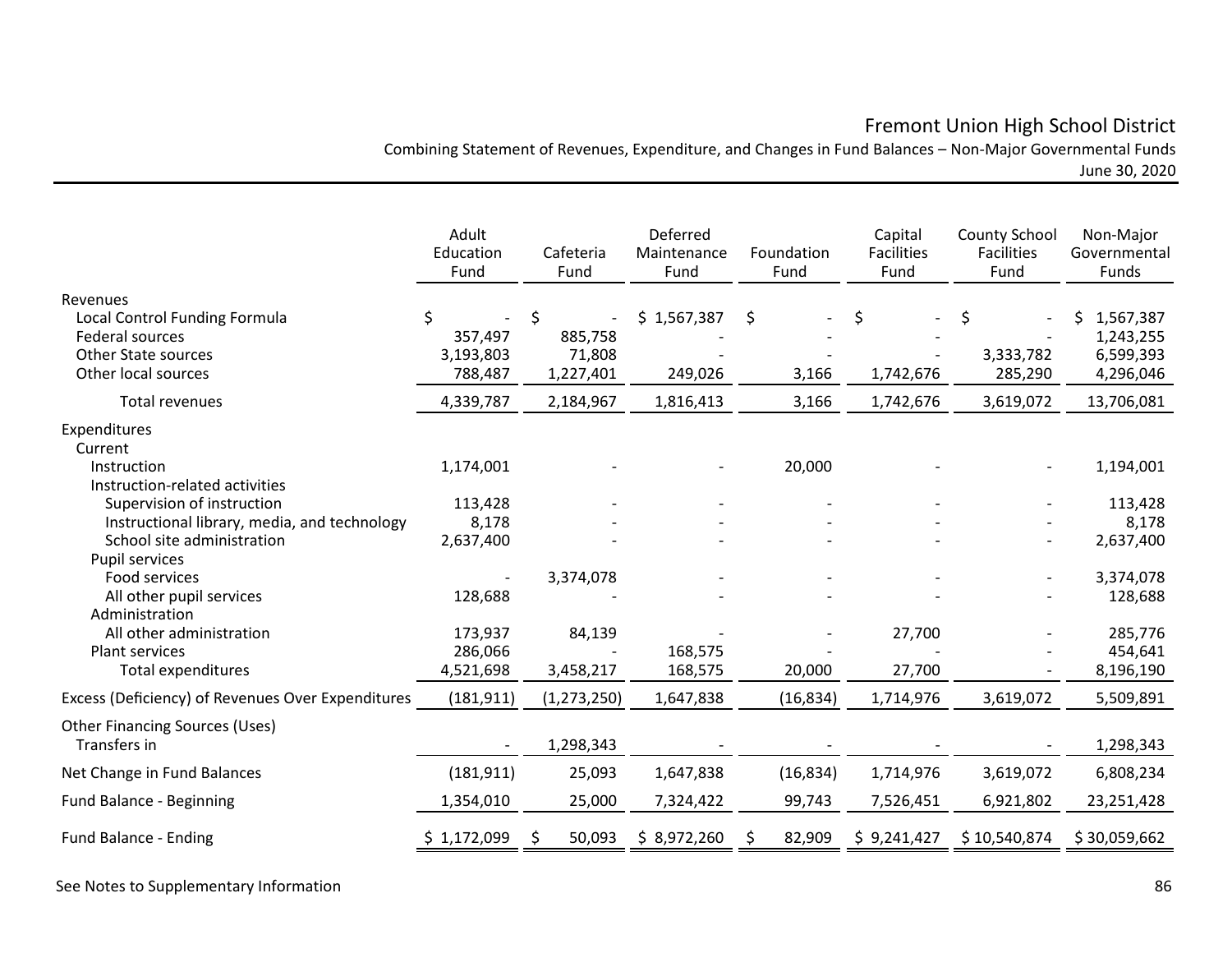# **Note 1 ‐ Purpose of Schedules**

#### **Schedule of Expenditures of Federal Awards (SEFA)**

#### Basis of Presentation

The accompanying schedule of expenditures of federal awards (the schedule) includes the federal award activity of the District under programs of the federal government for the year ended June 30, 2020. The information is presented in accordance with the requirements of Title 2 U.S. Code of Federal Regulations Part 200, Uniform Administrative Requirements, Cost Principles, and Audit Requirements for Federal Awards (Uniform Guidance). Because the schedule presents only a selected portion of the operations of the District, it is not intended to and does not present the financial position or changes in fund balance of the District.

#### Summary of Significant Accounting Policies

Expenditures reported in the schedule are reported on the modified accrual basis of accounting. When applicable, such expenditures are recognized following the cost principles contained in the Uniform Guidance, wherein certain types of expenditures are not allowable or are limited as to reimbursement.

#### Indirect Cost Rate

The District has not elected to use the ten percent de minimis cost rate.

#### Food Donation

Nonmonetary assistance is reported in this schedule at the fair market value of the commodities received and disbursed. At June 30, 2020, the District had food commodities totaling \$106,156 in inventory.

#### SEFA Reconciliation

The following schedule provides reconciliation between revenues reported on the Statement of Revenues, Expenditures, and Changes in Fund Balances, and the related expenditures reported on the Schedule of Expenditures of Federal Awards.

|                                                       | <b>CFDA</b> |            |
|-------------------------------------------------------|-------------|------------|
|                                                       | Number      | Amount     |
| Federal Revenues report in the Statement of Revenues, |             |            |
| <b>Expenditures and Changes in Fund Balances</b>      |             | 5,012,544  |
| Federal interest subsidy from Build America Bonds Act | N/A         | (867, 447) |
| <b>Food Commodities</b>                               | 10.555      | 106.156    |
| Total Schedule of Expenditures of Federal Awards      |             | 4.251.253  |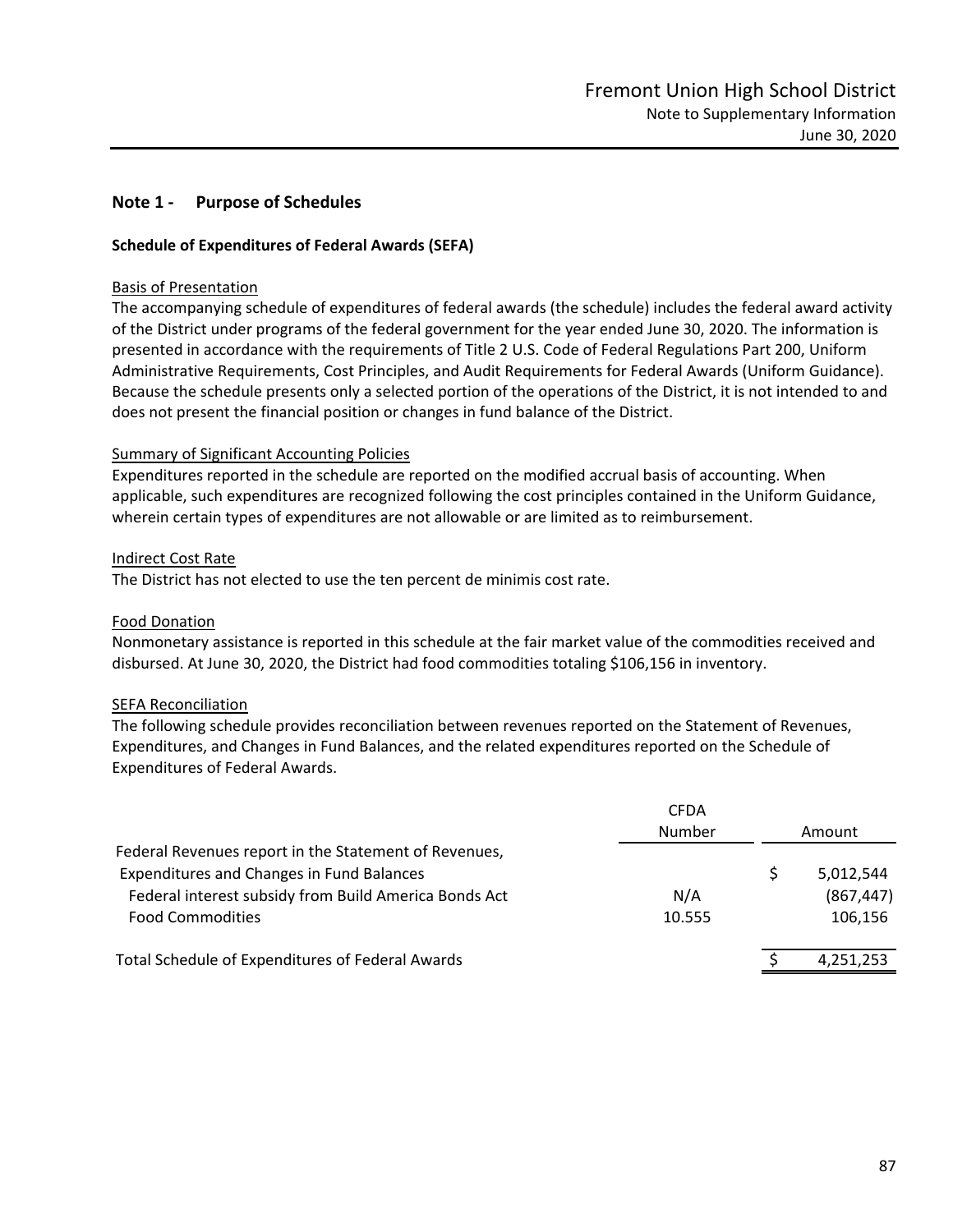#### **Local Education Agency Organization Structure**

This schedule provides information about the District's boundaries and schools operated, members of the governing board, and members of the administration.

#### **Schedule of Average Daily Attendance (ADA)**

Average daily attendance (ADA) is a measurement of the number of pupils attending classes of the District. The purpose of attendance accounting from a fiscal standpoint is to provide the basis on which apportionments of State funds are made to school districts. This schedule provides information regarding the attendance of students at various grade levels and in different programs.

#### **Schedule of Instructional Time**

The District has received incentive funding for increasing instructional time as provided by the Incentives for Longer Instructional Day. The District has met its target funding. This schedule presents information on the amount of instructional time offered by the District and whether the District complied with the provisions of *Education Code* Sections 46200 through 46206.

Districts must maintain their instructional minutes at the 1986‐1987 requirements, as required by *Education Code* Section 46201.

Due to school closures caused by COVID‐19, the District filed the COVID‐19 School Closure Certification certifying that schools were closed for 52 days due to the pandemic. As a result, the District received credit for these 52 days in meeting the annual instructional days requirement. In addition, planned minutes covered by the COVID‐ 19 School Certification were included in the Actual Minutes column but were not actually offered due to the COVID‐19 school closure.

#### **Reconciliation of Unaudited Annual Financial and Budget Report with Audited Financial Statements**

This schedule provides the information necessary to reconcile the fund balance of all funds reported on the Unaudited Actual Financial Report to the audited financial statements.

#### **Schedule of Financial Trends and Analysis**

This schedule discloses the District's financial trends by displaying past years' data along with current year budget information. These financial trend disclosures are used to evaluate the District's ability to continue as a going concern for a reasonable period of time.

# **Non‐Major Governmental Funds ‐ Balance Sheet and Statement of Revenues, Expenditures and Changes in Fund Balances**

The Non‐Major Governmental Funds Combining Balance Sheet and Combining Statement of Revenues, Expenditures and Changes in Fund Balances is included to provide information regarding the individual funds that have been included in the Non‐Major Governmental Funds column on the Governmental Funds Balance Sheet and Statement of Revenues, Expenditures, and Changes in Fund Balances.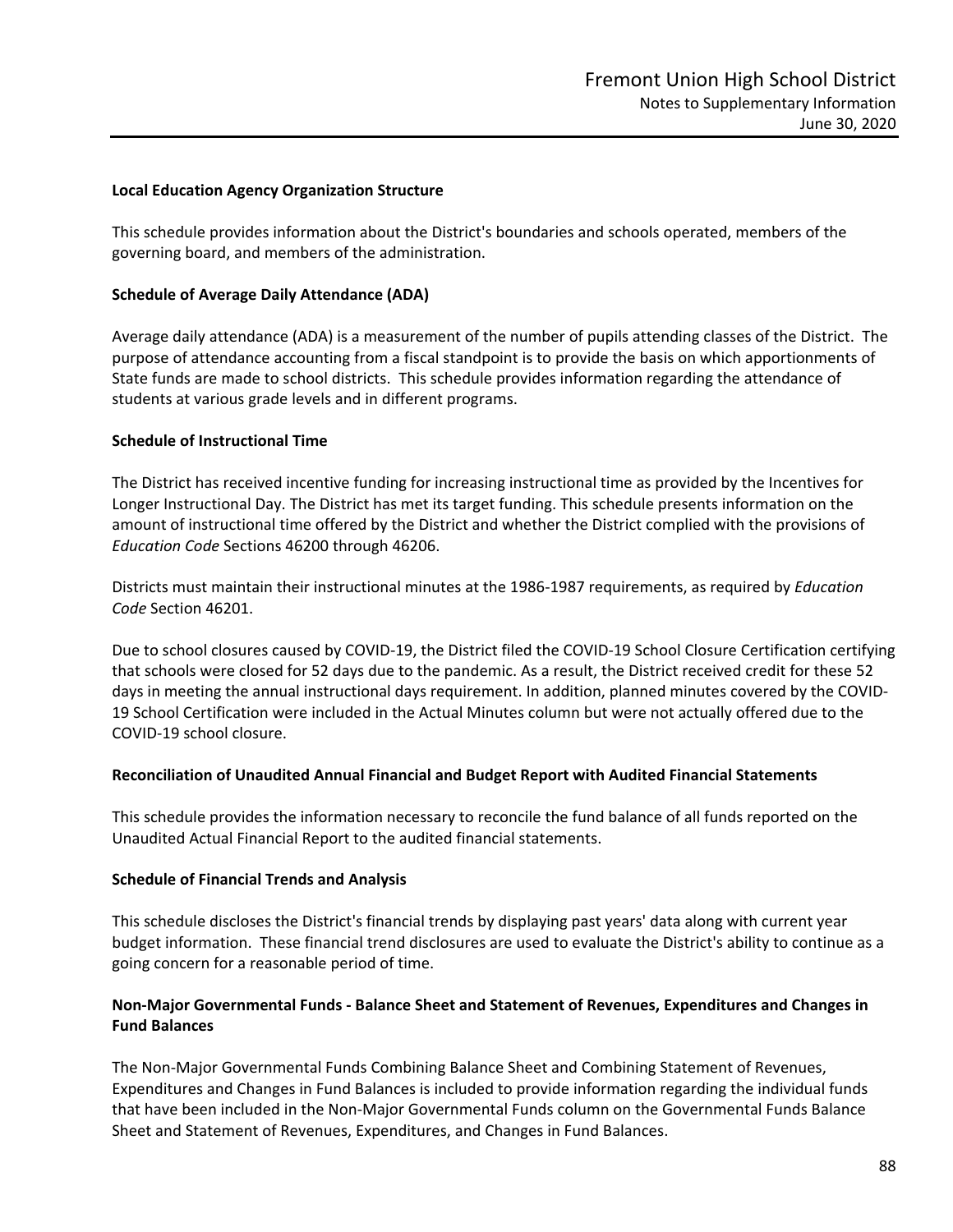Independent Auditor's Reports June 30, 2020 Fremont Union High School District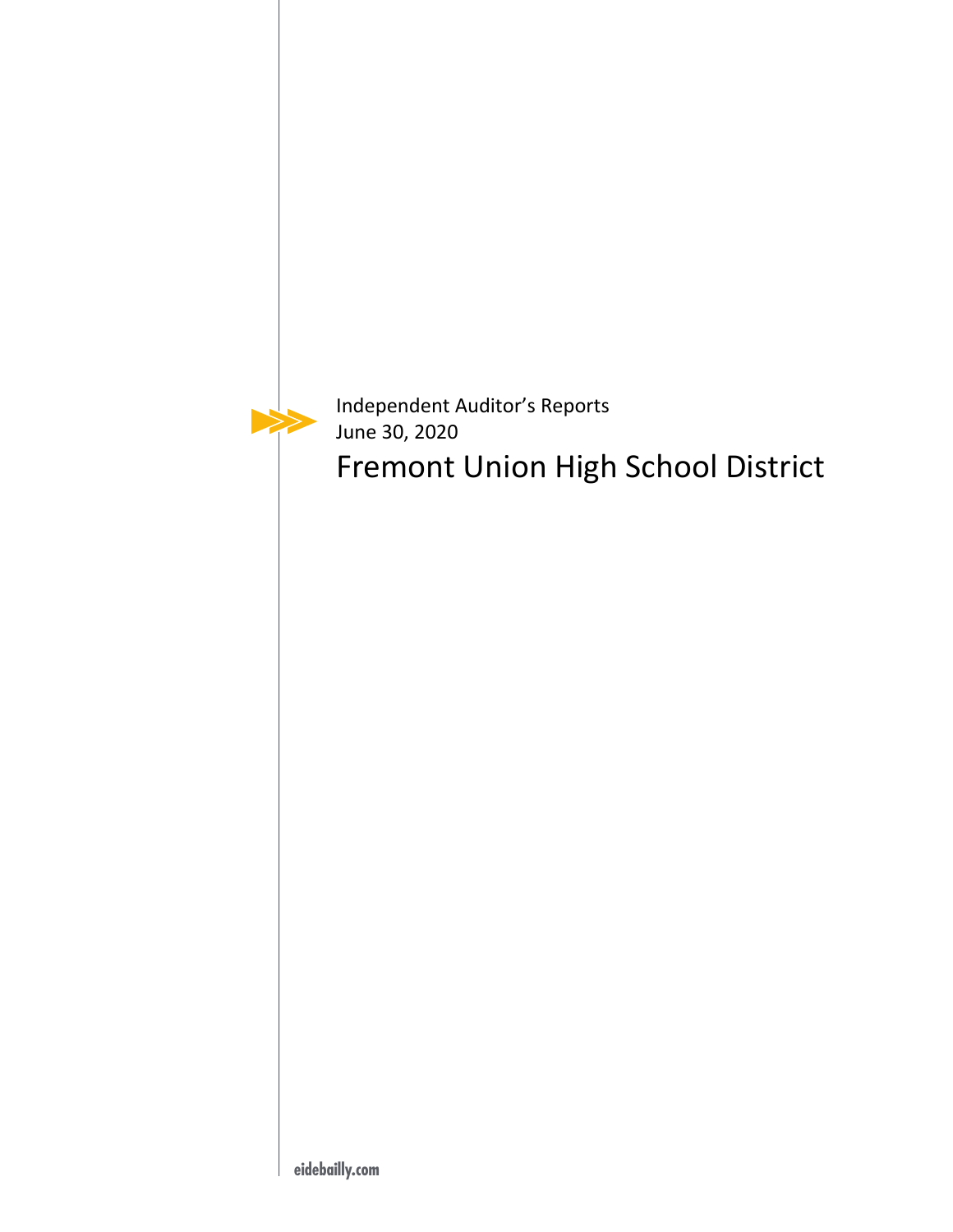

**CPAs & BUSINESS ADVISORS** 

# **Independent Auditor's Report on Internal Control over Financial Reporting and on Compliance and Other Matters Based on an Audit of Financial Statements Performed in Accordance with** *Government Auditing Standards*

Board of Trustees Fremont Union High School District Sunnyvale, California

We have audited, in accordance with auditing standards generally accepted in the United States of America and the standards applicable to financial audits contained in *Government Auditing Standards*, issued by the Comptroller General of the United States, the financial statements of the governmental activities, each major fund, and the aggregate remaining fund information of Fremont Union High School District, as of and for the year ended June 30, 2020, and the related notes to the financial statements, which collectively comprise Fremont Union High School District's basic financial statements and have issued our report thereon dated December 1, 2020.

#### **Internal Control over Financial Reporting**

In planning and performing our audit of the financial statements, we considered Fremont Union High School District's internal control over financial reporting (internal control) as a basis for designing audit procedures that are appropriate in the circumstances for the purpose of expressing our opinions on the financial statements, but not for the purpose of expressing an opinion on the effectiveness of Fremont Union High School District's internal control. Accordingly, we do not express an opinion on the effectiveness of Fremont Union High School District's internal control.

A *deficiency in internal control* exists when the design or operation of a control does not allow management or employees, in the normal course of performing their assigned functions, to prevent, or detect and correct, misstatements on a timely basis. A *material weakness* is a deficiency, or a combination of deficiencies, in internal control, such that there is a reasonable possibility that a material misstatement of the entity's financial statements will not be prevented, or detected and corrected on a timely basis. A *significant deficiency* is a deficiency, or a combination of deficiencies, in internal control that is less severe than a material weakness, yet important enough to merit attention by those charged with governance.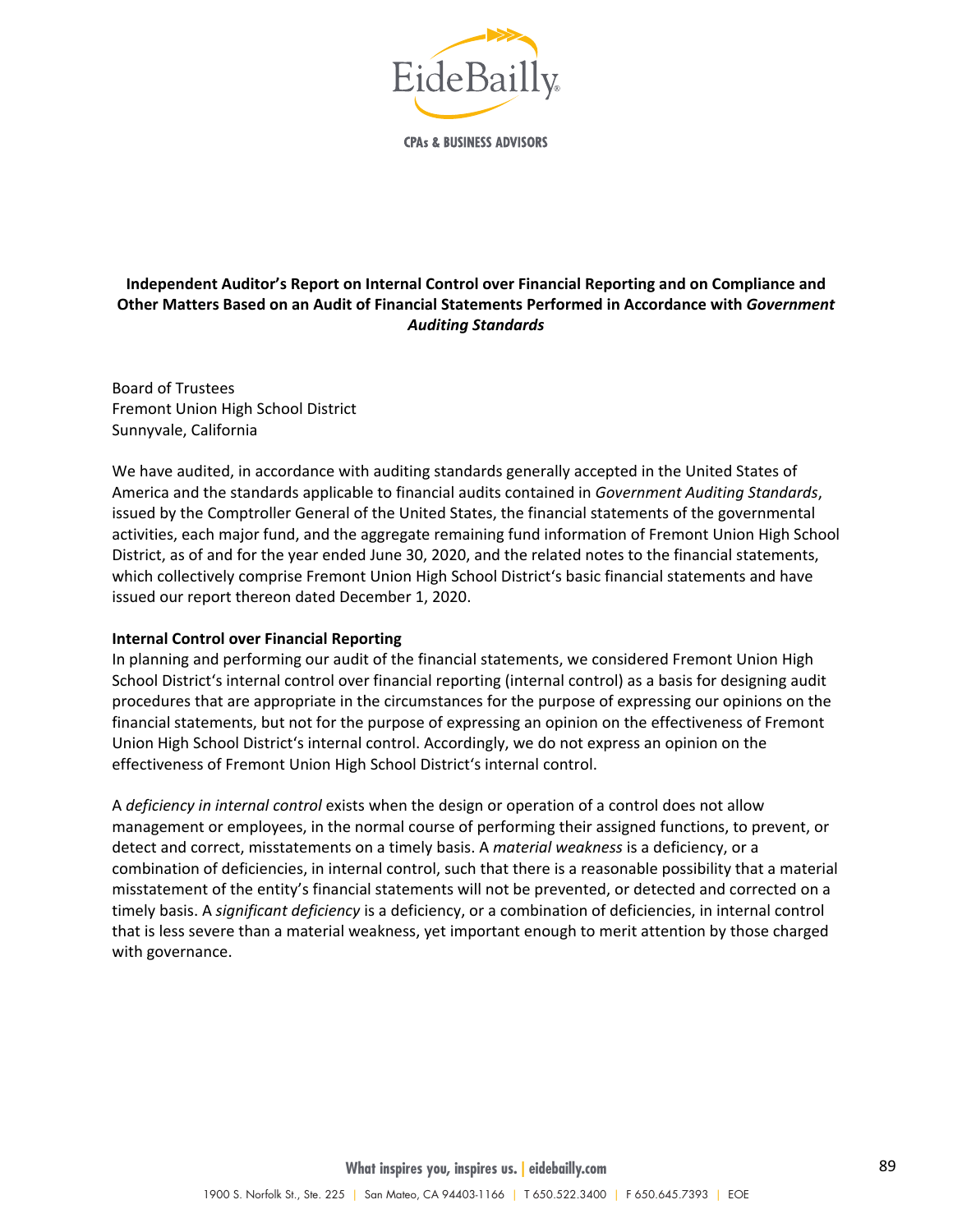Our consideration of internal control was for the limited purpose described in the first paragraph of this section and was not designed to identify all deficiencies in internal control that might be material weaknesses or significant deficiencies. Given these limitations, during our audit we did not identify any deficiencies in internal control that we consider to be material weaknesses. However, material weaknesses may exist that have not been identified.

#### **Compliance and Other Matters**

As part of obtaining reasonable assurance about whether Fremont Union High School District's financial statements are free from material misstatement, we performed tests of its compliance with certain provisions of laws, regulations, contracts, and grant agreements, noncompliance with which could have a direct and material effect on the financial statements. However, providing an opinion on compliance with those provisions was not an objective of our audit, and accordingly, we do not express such an opinion. The results of our tests disclosed no instances of noncompliance or other matters that are required to be reported under *Government Auditing Standards*.

# **Purpose of this Report**

The purpose of this report is solely to describe the scope of our testing of internal control and compliance and the results of that testing, and not to provide an opinion on the effectiveness of the entity's internal control or on compliance. This report is an integral part of an audit performed in accordance with *Government Auditing Standards* in considering the entity's internal control and compliance. Accordingly, this communication is not suitable for any other purpose.

Gide Sailly LLP

San Mateo, California December 1, 2020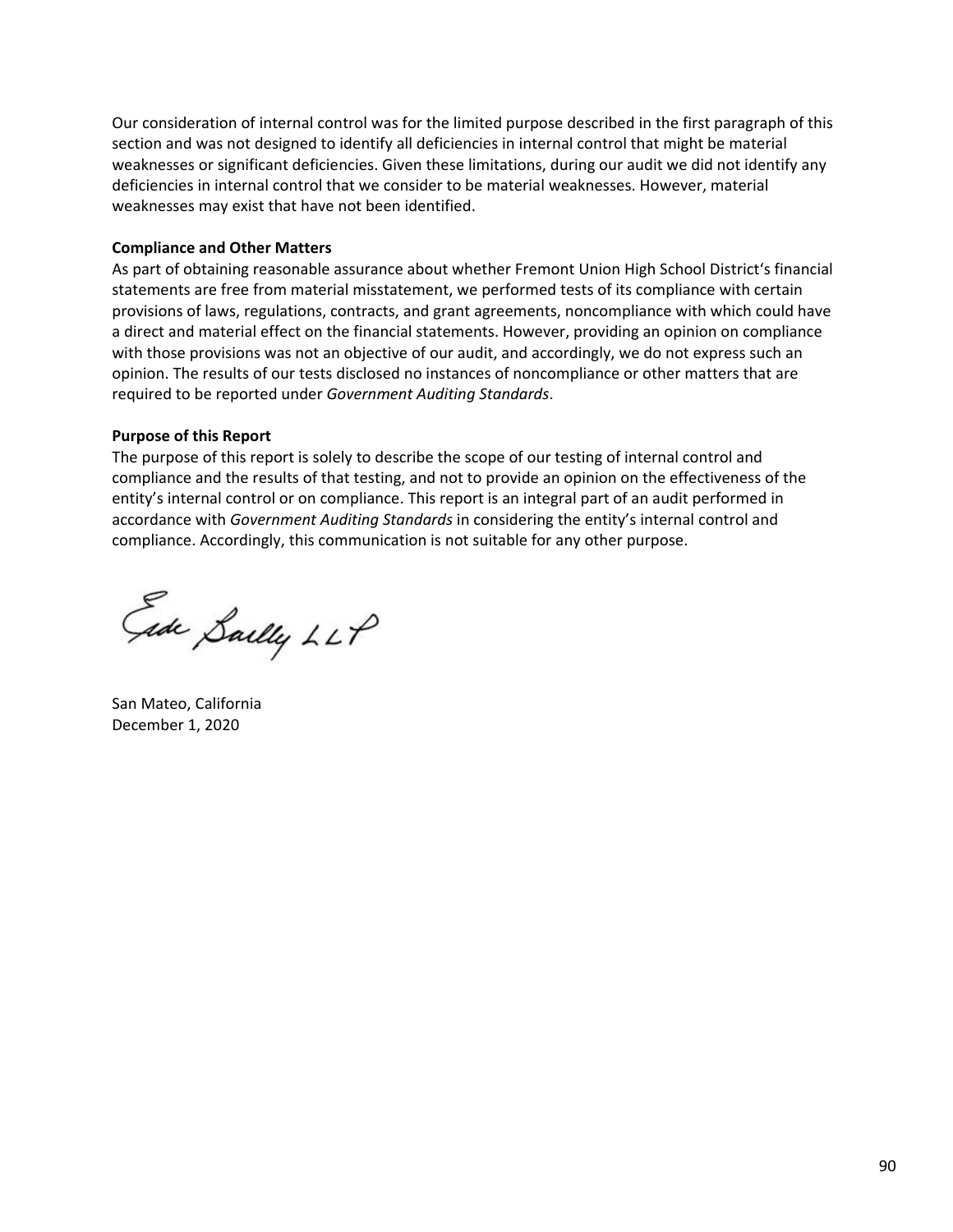

**CPAs & BUSINESS ADVISORS** 

# **Independent Auditor's Report on Compliance for Each Major Program and on Internal Control over Compliance Required by the Uniform Guidance**

Board of Trustees Fremont Union High School District Sunnyvale, California

#### **Report on Compliance for Each Major Federal Program**

We have audited Fremont Union High School District's compliance with the types of compliance requirements described in the *OMB Compliance Supplement* that could have a direct and material effect on each of Fremont Union High School District's major federal programs for the year ended June 30, 2020. Fremont Union High School District's major federal programs are identified in the summary of auditor's results section of the accompanying schedule of findings and questioned costs.

#### **Management's Responsibility**

Management is responsible for compliance with federal statutes, regulations, and the terms and conditions of its federal awards applicable to its federal programs.

#### **Auditor's Responsibility**

Our responsibility is to express an opinion on compliance for each of Fremont Union High School District's major federal programs based on our audit of the types of compliance requirements referred to above. We conducted our audit of compliance in accordance with auditing standards generally accepted in the United States of America; the standards applicable to financial audits contained in *Government Auditing Standards*, issued by the Comptroller General of the United States; and the audit requirements of Title 2 U.S. *Code of Federal Regulations* Part 200, *Uniform Administrative Requirements, Cost Principles, and Audit Requirements for Federal Awards* (Uniform Guidance). Those standards and the Uniform Guidance require that we plan and perform the audit to obtain reasonable assurance about whether noncompliance with the types of compliance requirements referred to above that could have a direct and material effect on a major federal program occurred. An audit includes examining, on a test basis, evidence about Fremont Union High School District's compliance with those requirements and performing such other procedures as we considered necessary in the circumstances.

We believe that our audit provides a reasonable basis for our opinion on compliance for each major federal program. However, our audit does not provide a legal determination of Fremont Union High School District's compliance.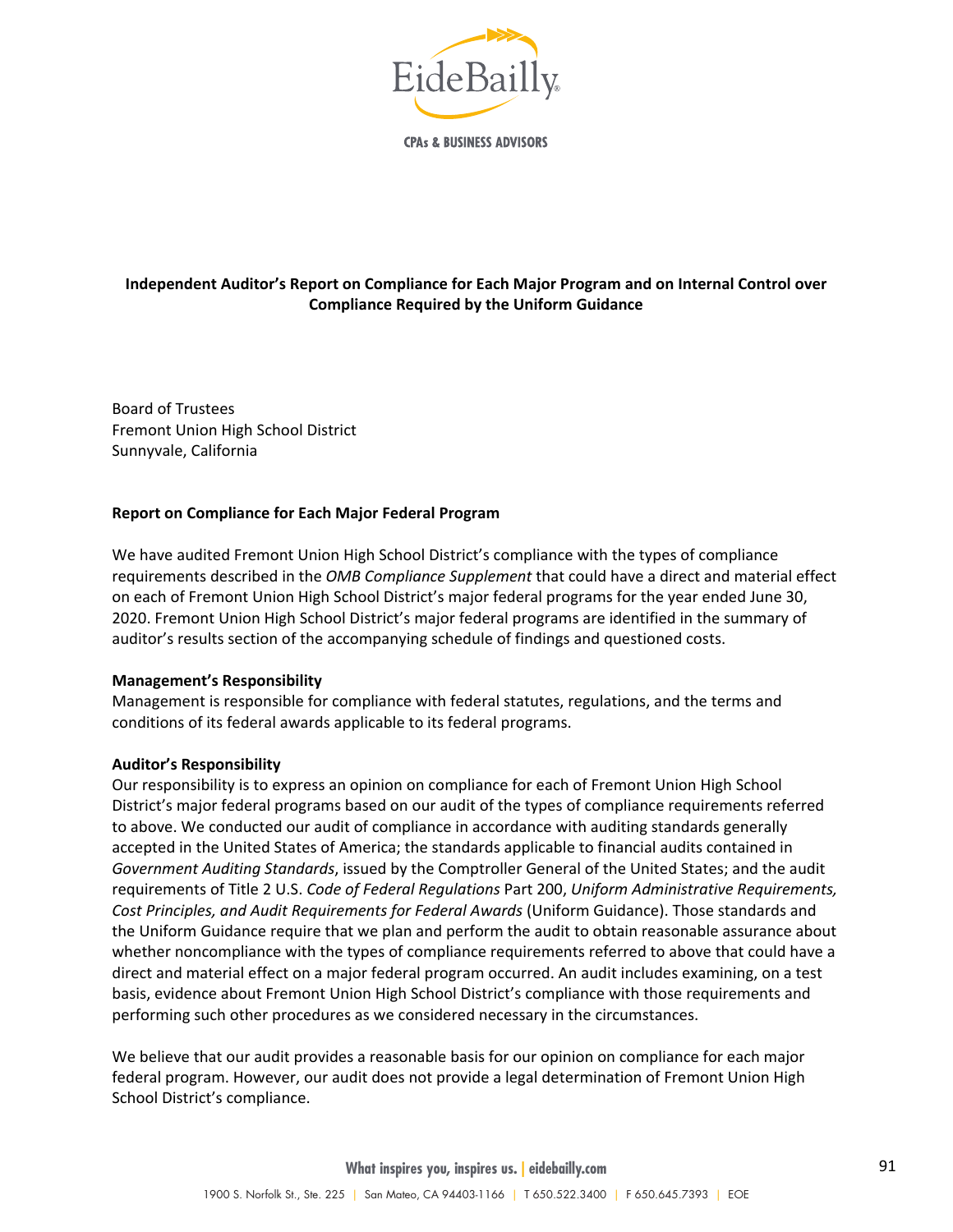#### **Opinion on Each Major Federal Program**

In our opinion, Fremont Union High School District's complied, in all material respects, with the types of compliance requirements referred to above that could have a direct and material effect on each of its major federal programs for the year ended June 30, 2020.

#### **Report on Internal Control over Compliance**

Management of Fremont Union High School District is responsible for establishing and maintaining effective internal control over compliance with the types of compliance requirements referred to above. In planning and performing our audit of compliance, we considered Fremont Union High School District internal control over compliance with the types of requirements that could have a direct and material effect on each major federal program to determine the auditing procedures that are appropriate in the circumstances for the purpose of expressing an opinion on compliance for each major federal program and to test and report on internal control over compliance in accordance with the Uniform Guidance, but not for the purpose of expressing an opinion on the effectiveness of internal control over compliance. Accordingly, we do not express an opinion on the effectiveness of the Fremont Union High School District internal control over compliance.

*A deficiency in internal control over compliance* exists when the design or operation of a control over compliance does not allow management or employees, in the normal course of performing their assigned functions, to prevent, or detect and correct, noncompliance with a type of compliance requirement of a federal program on a timely basis. *A material weakness in internal control over compliance* is a deficiency, or a combination of deficiencies, in internal control over compliance, such that there is a reasonable possibility that material noncompliance with a type of compliance requirement of a federal program will not be prevented, or detected and corrected, on a timely basis. *A significant deficiency in internal control over compliance* is a deficiency, or a combination of deficiencies, in internal control over compliance with a type of compliance requirement of a federal program that is less severe than a material weakness in internal control over compliance, yet important enough to merit attention by those charged with governance.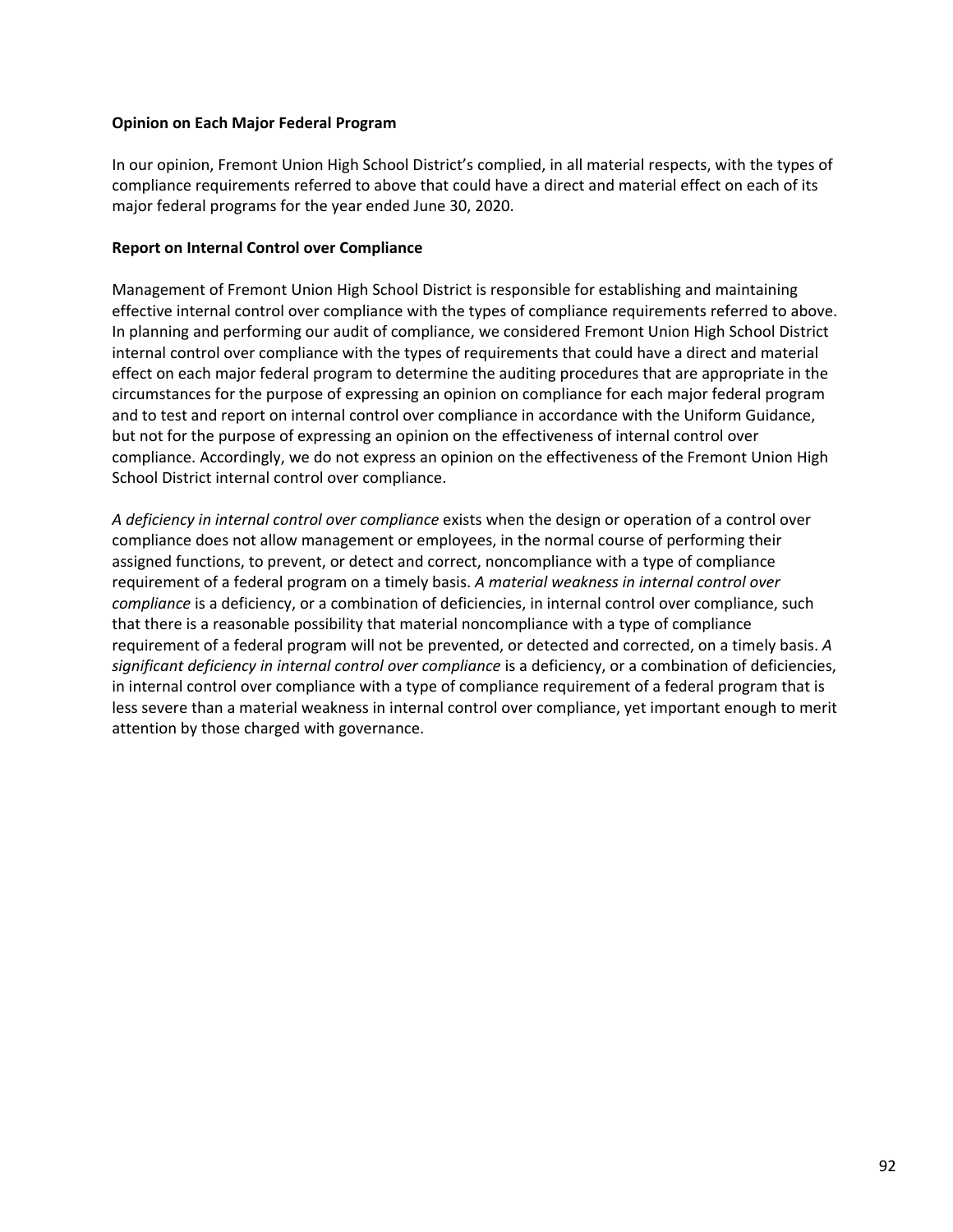Our consideration of internal control over compliance was for the limited purpose described in the first paragraph of this section and was not designed to identify all deficiencies in internal control over compliance that might be material weaknesses or significant deficiencies. We did not identify any deficiencies in internal control over compliance that we consider to be material weaknesses. However, material weaknesses may exist that have not been identified.

The purpose of this report on internal control over compliance is solely to describe the scope of our testing of internal control over compliance and the results of that testing based on the requirements of the Uniform Guidance. Accordingly, this report is not suitable for any other purpose.

Ede Sailly LLP

San Mateo, California December 1, 2020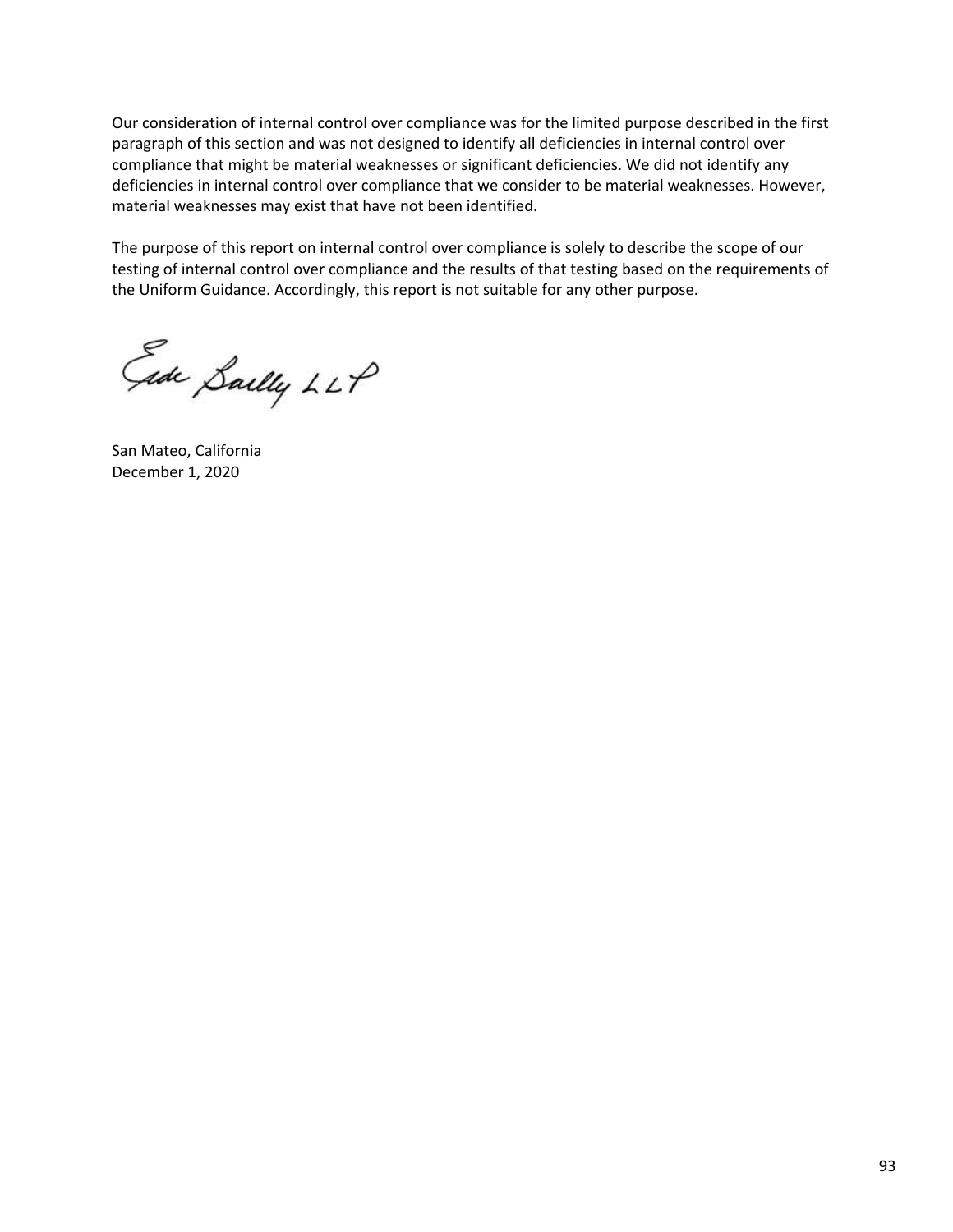

**CPAs & BUSINESS ADVISORS** 

#### **Independent Auditor's Report on State Compliance**

Board of Trustees Fremont Union High School District Sunnyvale, California

#### **Report on State Compliance**

We have audited Fremont Union High School District's (the District) compliance with the types of compliance requirements described in the *2019‐2020 Guide for Annual Audits of K‐12 Local Education Agencies and State Compliance Reporting,* applicable to the state laws and regulations listed in the table below for the year ended June 30, 2020.

#### *Management's Responsibility*

Management is responsible for compliance with the state laws and regulations as identified in the table below.

#### *Auditor's Responsibility*

Our responsibility is to express an opinion on the District's compliance 'with state laws and regulations based on our audit of the types of compliance requirements referred to below. We conducted our audit in accordance with auditing standards generally accepted in the United States of America; the standards applicable to financial audits contained in *Government Auditing Standards*, issued by the Comptroller General of the United States; and the audit requirements of the *2019‐2020 Guide for Annual Audits of K‐ 12 Local Education Agencies and State Compliance Reporting*. Those standards require that we plan and perform the audit to obtain reasonable assurance about whether noncompliance with the compliance requirements listed below has occurred. An audit includes examining, on a test basis, evidence about the District's 'compliance with those requirements and performing such other procedures as we considered necessary in the circumstances.

We believe that our audit provides a reasonable basis for our opinion on state compliance. However, our audit does not provide a legal determination of the District's compliance.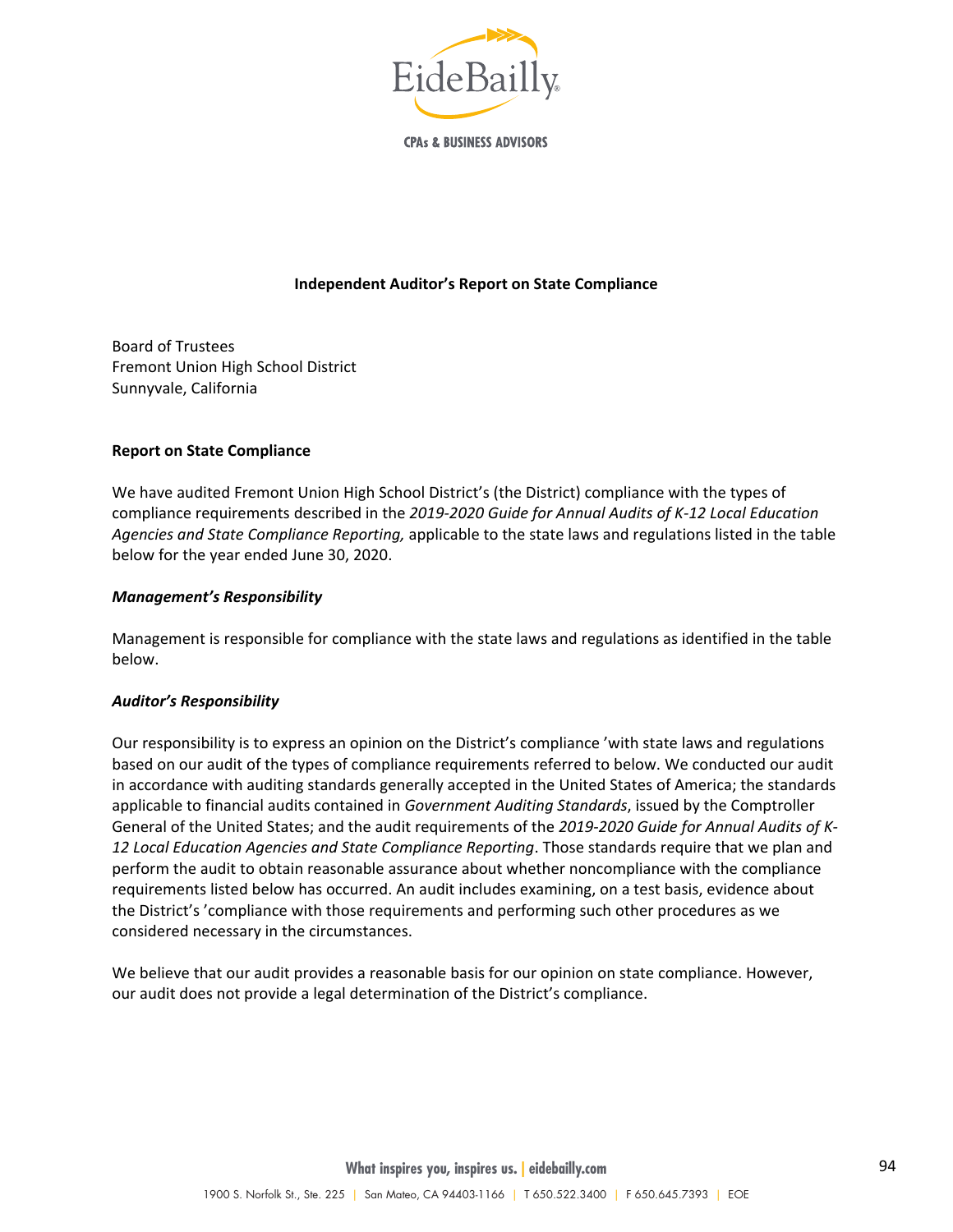# *Compliance Requirements Tested*

In connection with the audit referred to above, we selected and tested transactions and records to determine the District's compliance with laws and regulations applicable to the following items:

|                                                                       | Procedures    |
|-----------------------------------------------------------------------|---------------|
|                                                                       | Performed     |
| LOCAL EDUCATION AGENCIES OTHER THAN CHARTER SCHOOLS                   |               |
| Attendance                                                            | Yes           |
| <b>Teacher Certification and Misassignments</b>                       | Yes           |
| Kindergarten Continuance                                              | No, See Below |
| Independent Study                                                     | No, See Below |
| <b>Continuation Education</b>                                         | No, See Below |
| <b>Instructional Time</b>                                             | Yes           |
| <b>Instructional Materials</b>                                        | Yes           |
| Ratios of Administrative Employees to Teachers                        | Yes           |
| <b>Classroom Teacher Salaries</b>                                     | Yes           |
| <b>Early Retirement Incentive</b>                                     | No, See Below |
| <b>Gann Limit Calculation</b>                                         | Yes           |
| School Accountability Report Card                                     | Yes           |
| Juvenile Court Schools                                                | No, See Below |
| Middle or Early College High Schools                                  | Yes           |
| K-3 Grade Span Adjustment                                             | No, See Below |
| <b>Transportation Maintenance of Effort</b>                           | Yes           |
| Apprenticeship: Related and Supplemental Instruction                  | No, See Below |
| Comprehensive School Safety Plan                                      | Yes           |
| <b>District of Choice</b>                                             | No, See Below |
| SCHOOL DISTRICTS, COUNTY OFFICES OF EDUCATION, AND                    |               |
| <b>CHARTER SCHOOLS</b>                                                |               |
| California Clean Energy Jobs Act                                      | Yes           |
| After School Education and Safety Program:                            |               |
| <b>General Requirements</b>                                           | No, See Below |
| After School                                                          | No, See Below |
| <b>Before School</b>                                                  | No, See Below |
| Proper Expenditure of Education Protection Account Funds              | Yes           |
| Unduplicated Local Control Funding Formula Pupil Counts               | Yes           |
| Local Control Accountability Plan                                     | Yes           |
| Independent study - Course Based                                      | No, See Below |
| <b>CHARTER SCHOOLS</b>                                                |               |
| Attendance                                                            | No, See Below |
| Mode of Instruction                                                   | No, See Below |
| Non Classroom-Based Instruction/Independent Study for Charter Schools | No, See Below |
| Determination of Funding for Non Classroom-Based Instruction          | No, See Below |
| <b>Annual Instruction Minutes Classroom-Based</b>                     | No, See Below |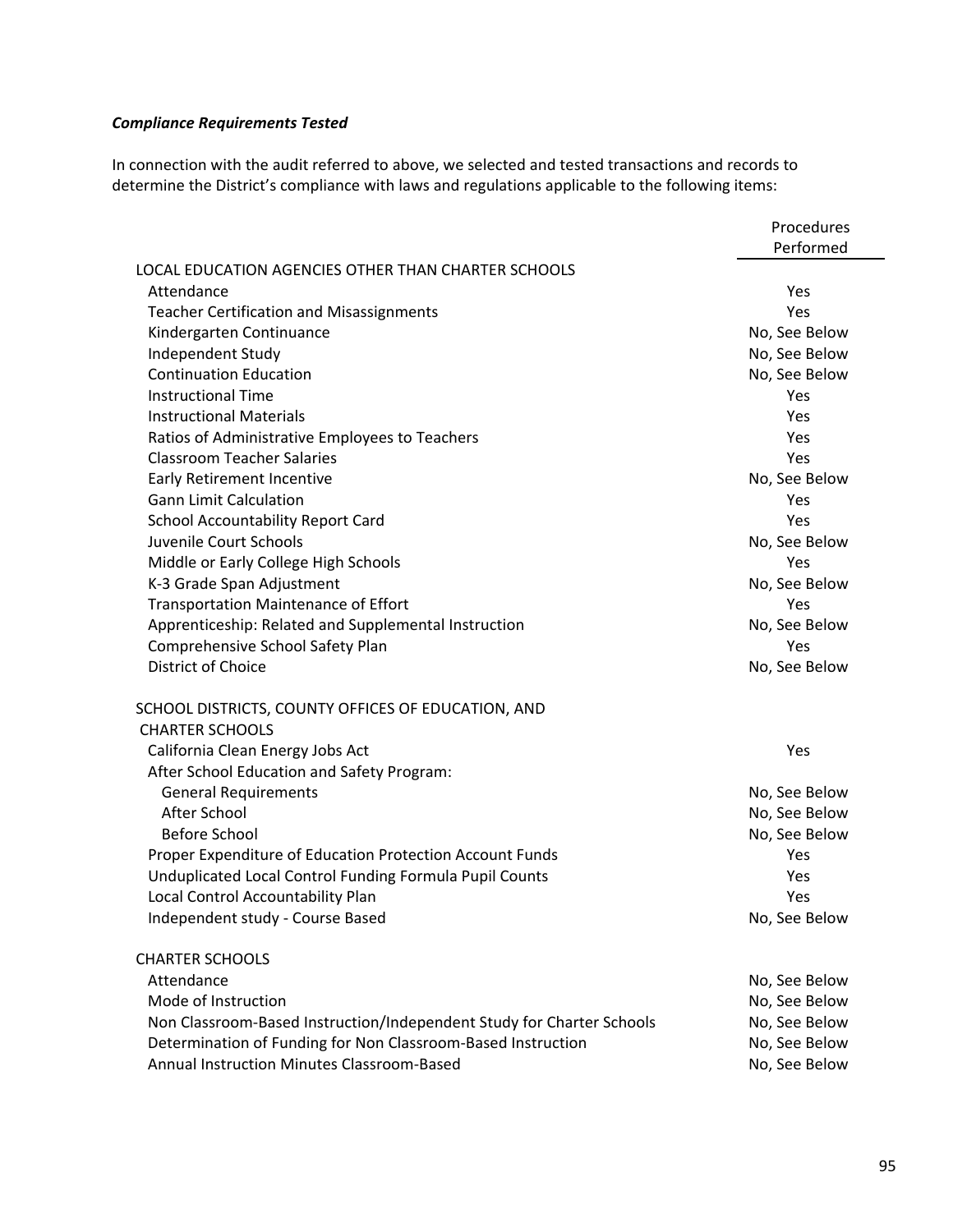The District does not offer a Kindergarten Continuance Program during the current year; therefore, we did not perform any related procedures.

The District does not offer an Independent Study Program during the current year; therefore, we did not perform any related procedures.

The District does not have any Continuation Education program; therefore, we did not perform any procedures related to Continuation Education.

The District did not offer an Early Retirement Incentive Program during the current year; therefore, we did not perform procedures related to the Early Retirement Incentive Program.

The District does not have any Juvenile Court Schools; therefore, we did not perform any procedures related to Juvenile Court Schools.

The District does not have a public school that has a K‐3 Grade Span; therefore, we did not perform any related procedures.

The District does not offer an Apprenticeship Program; therefore, we did not perform any procedures for the Apprenticeship Program.

The District does not offer a District of Choice Program; therefore, we did not perform any procedures for the District of Choice Program.

The District does not offer an After School Education and Safety Program; therefore, we did not perform any procedures related to the After School Education and Safety Program.

The District does not offer a Course Based Independent Study program; therefore, we did not perform any related procedures.

The District does not have any dependent Charter Schools; therefore, we did not perform any related procedures.

#### *Unmodified Opinion*

In our opinion, Fremont Union High School District complied with the laws and regulations of the state programs referred to above for the year ended June 30, 2020.

The purpose of this report on state compliance is solely to describe the results of our testing based on the requirements of the *2019‐2020 Guide for Annual Audits of K‐12 Local Education Agencies and State Compliance Reporting*. Accordingly, this report is not suitable for any other purpose.

Gide Sailly LLP

San Mateo, California December 1, 2020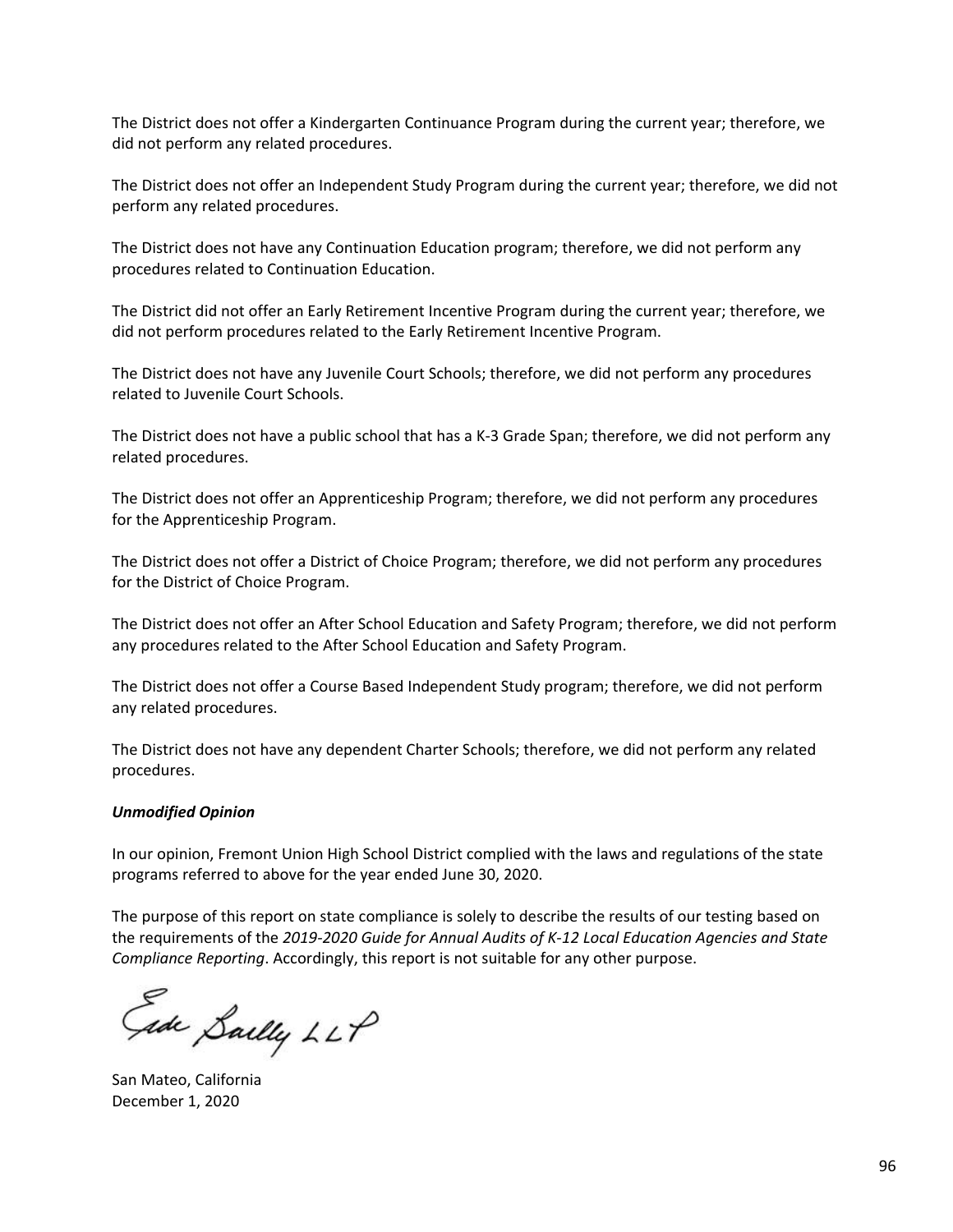| <b>FINANCIAL STATEMENTS</b>                                               |                                                                                  |                    |
|---------------------------------------------------------------------------|----------------------------------------------------------------------------------|--------------------|
|                                                                           | Type of auditor's report issued on whether the financial statements audited      |                    |
| were prepared in accordance with GAAP:                                    |                                                                                  | Unmodified         |
| Internal control over financial reporting:                                |                                                                                  |                    |
| Material weaknesses identified?                                           |                                                                                  | <b>No</b>          |
|                                                                           | Significant deficiencies identified not considered to be material weaknesses?    | None reported      |
| Noncompliance material to financial statements noted?                     |                                                                                  | No                 |
| <b>FEDERAL AWARDS</b>                                                     |                                                                                  |                    |
| Internal control over major federal programs:                             |                                                                                  |                    |
| Material weaknesses identified?                                           |                                                                                  | No                 |
| Significant deficiencies identified                                       |                                                                                  | None reported      |
| Type of auditor's report issued on compliance for major federal programs: | Unmodified                                                                       |                    |
|                                                                           | Any audit findings disclosed that are required to be reported in accordance with |                    |
| Section 200.516(a) of the Uniform Guidance?                               | No                                                                               |                    |
| Identification of major federal programs:                                 |                                                                                  |                    |
| CFDA Number(s)                                                            | Name of Federal Program or Cluster                                               |                    |
| 84.027, 84.027A                                                           | <b>Special Education Cluster</b>                                                 |                    |
|                                                                           |                                                                                  |                    |
| Auditee qualified as low-risk auditee?                                    | Dollar threshold used to distinguish between Type A and Type B programs:         | 750,000<br>S<br>No |
| <b>STATE AWARDS</b>                                                       |                                                                                  |                    |
|                                                                           | Type of auditor's report issued on compliance for State programs:                |                    |
| Unmodified for all programs                                               |                                                                                  | Yes                |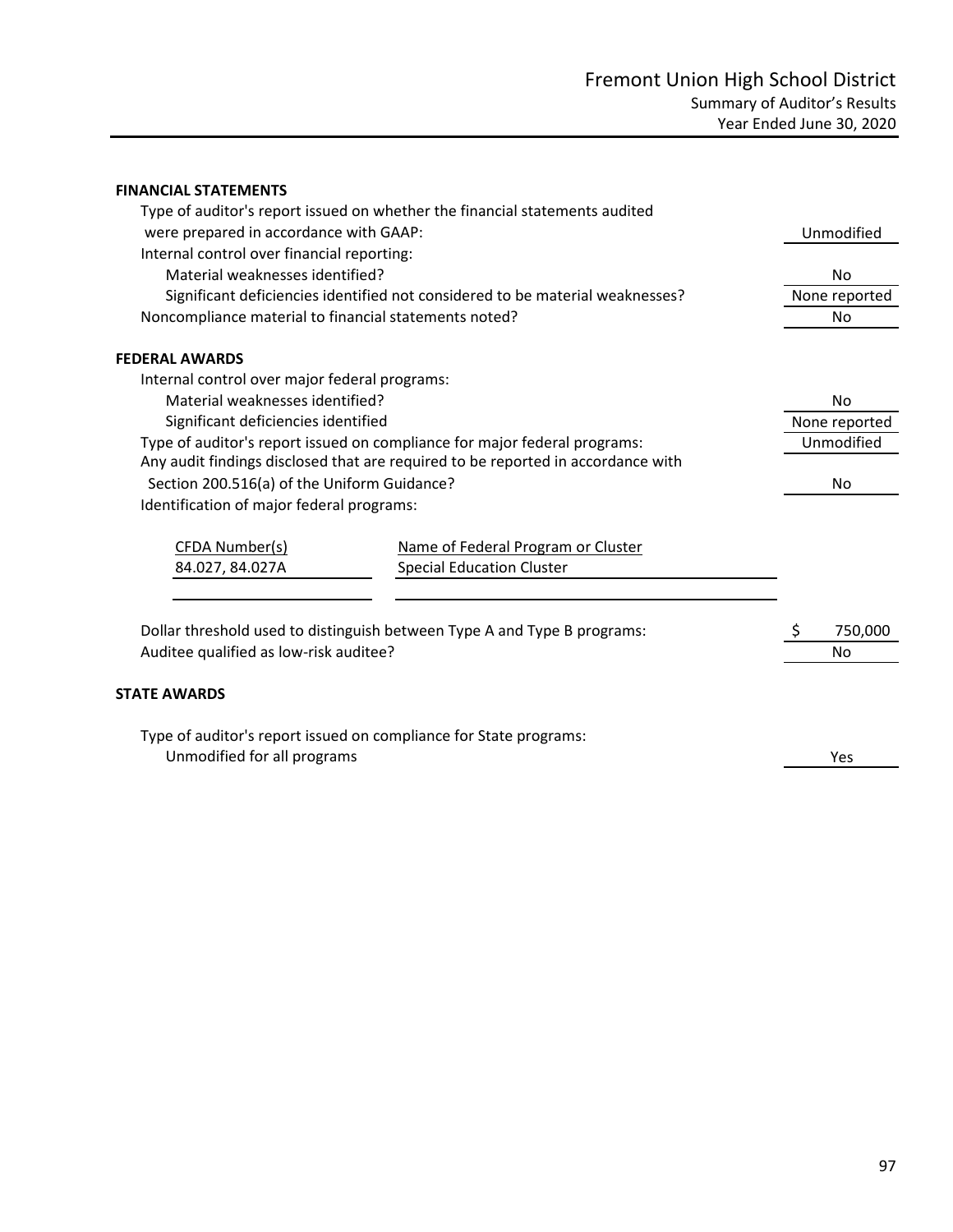None reported.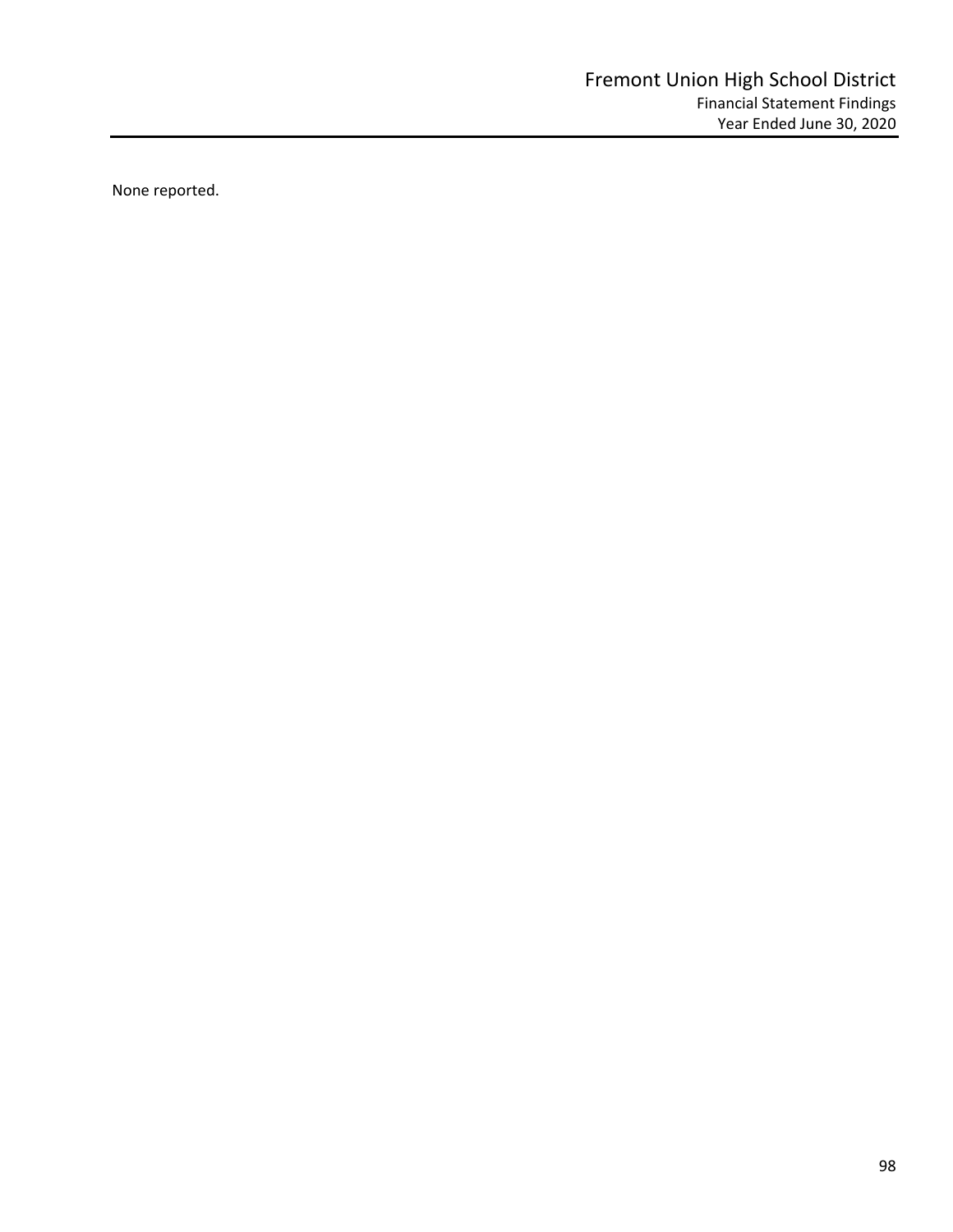None reported.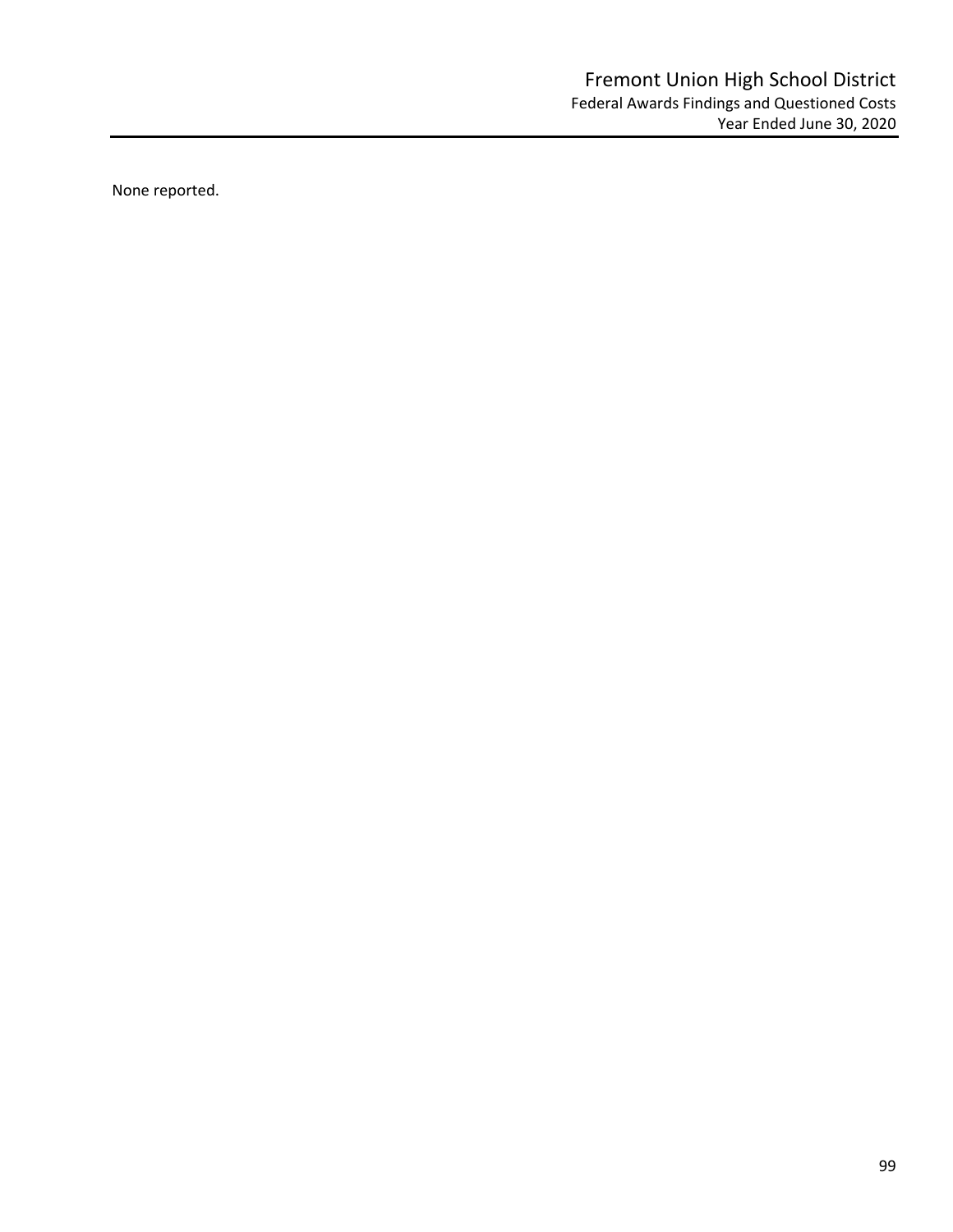None reported.